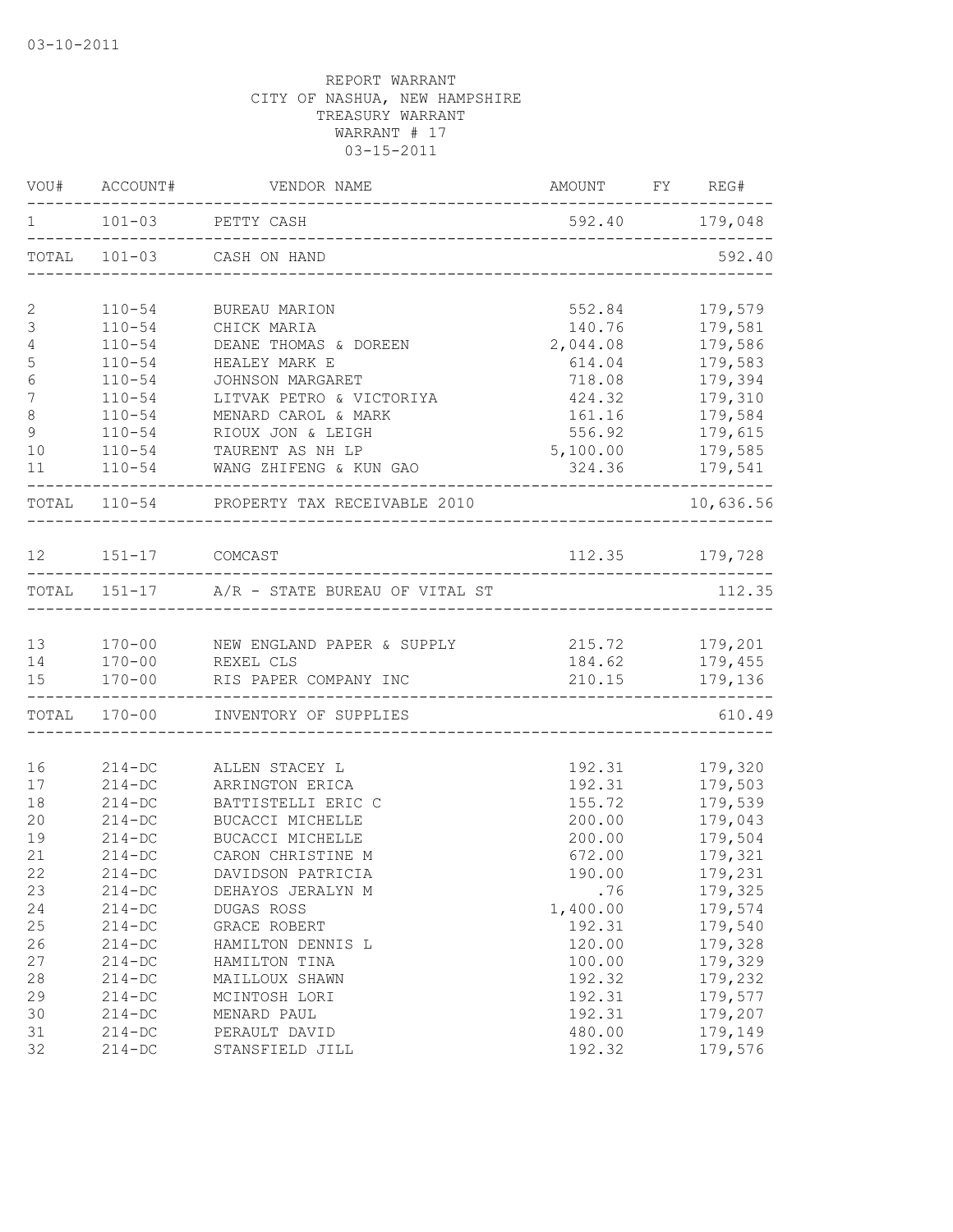| VOU#                                                              | ACCOUNT#                                                                                                                                               | VENDOR NAME                                                                                                                                                                                   | AMOUNT<br>_______________________                                                                                                   | FY REG#                                                                                                        |
|-------------------------------------------------------------------|--------------------------------------------------------------------------------------------------------------------------------------------------------|-----------------------------------------------------------------------------------------------------------------------------------------------------------------------------------------------|-------------------------------------------------------------------------------------------------------------------------------------|----------------------------------------------------------------------------------------------------------------|
| TOTAL                                                             |                                                                                                                                                        | 214-DC DEPENDENT CARE DEDUCTION                                                                                                                                                               | ______________________                                                                                                              | 4,864.67                                                                                                       |
| 33                                                                |                                                                                                                                                        | 214-FS BENEFIT STRATEGIES INC<br>_____________________                                                                                                                                        | 70, 344.33                                                                                                                          | 12,450                                                                                                         |
| TOTAL                                                             |                                                                                                                                                        | 214-FS FLEXIBLE SPENDING-MEDICAL                                                                                                                                                              |                                                                                                                                     | 70, 344.33                                                                                                     |
| 34                                                                | $214 - K$                                                                                                                                              | PROTECTIVE LIFE INSURANCE COMP                                                                                                                                                                | 59.28                                                                                                                               | 12,454                                                                                                         |
| TOTAL                                                             | $214 - K$                                                                                                                                              | KEMPER TERM LIFE INSURANCE                                                                                                                                                                    |                                                                                                                                     | 59.28                                                                                                          |
| 35                                                                | $214 - SL$                                                                                                                                             | SUN LIFE ASSURANCE COMPANY OF 3,627.27                                                                                                                                                        |                                                                                                                                     | 12,453                                                                                                         |
|                                                                   | TOTAL 214-SL                                                                                                                                           | BPW GROUP INS-SUN LIFE                                                                                                                                                                        | ________________                                                                                                                    | 3,627.27                                                                                                       |
| 36                                                                | $214 - TS$                                                                                                                                             | GREAT AMERICAN PLAN ADVISORS<br>__________________________________                                                                                                                            | 200.00 179,047                                                                                                                      |                                                                                                                |
| TOTAL                                                             |                                                                                                                                                        | 214-TS TSA DEDUCTION                                                                                                                                                                          |                                                                                                                                     | 200.00                                                                                                         |
| 37                                                                | $214 - W$                                                                                                                                              | BOSTON MUTUAL LIFE INSURANCE 12,243.96 12,456                                                                                                                                                 |                                                                                                                                     |                                                                                                                |
|                                                                   |                                                                                                                                                        | TOTAL 214-W WHOLE LIFE DEDUCTION                                                                                                                                                              | --------------------------------                                                                                                    | 12,243.96                                                                                                      |
| 38<br>39<br>40<br>41<br>42<br>43<br>44<br>45<br>46<br>47<br>TOTAL | $255 - 00$<br>$255 - 00$<br>$255 - 00$<br>$255 - 00$<br>$255 - 00$<br>$255 - 00$<br>$255 - 00$<br>$255 - 00$<br>$255 - 00$<br>$255 - 00$<br>$255 - 00$ | STATE OF NH-MV<br>STATE OF NH-MV<br>STATE OF NH-MV<br>STATE OF NH-MV<br>STATE OF NH-MV<br>STATE OF NH-MV<br>STATE OF NH-MV<br>STATE OF NH-MV<br>STATE OF NH-MV<br>STATE OF NH-MV<br>STATE MVR | 25,800.58<br>25,220.09<br>29, 141.86<br>20,886.76<br>83, 423.24<br>37, 143. 77<br>22,689.54<br>24,661.06<br>23, 239.65<br>19,630.84 | 12,444<br>12,445<br>12,451<br>12,455<br>12,458<br>12,461<br>12,462<br>12,463<br>12,464<br>12,468<br>311,837.39 |
| 48                                                                | $255 - 05$                                                                                                                                             | STATE OF NH                                                                                                                                                                                   | 19.25                                                                                                                               | 179,745                                                                                                        |
| TOTAL                                                             | $255 - 05$                                                                                                                                             | STATE OF NH-FBI FINGERPRNT FEE                                                                                                                                                                |                                                                                                                                     | 19.25                                                                                                          |
| 49<br>50<br>51                                                    | $257 - 00$<br>$257 - 00$<br>$257 - 00$                                                                                                                 | NEWPORT CONSTRUCTION CO<br>SANFORD HELEN<br>SILLERICO JAVIER                                                                                                                                  | 5,609.36<br>170.20                                                                                                                  | 179,146<br>60.00 179,588<br>179,589                                                                            |
|                                                                   |                                                                                                                                                        | TOTAL 257-00 MV REFUND PENDING                                                                                                                                                                |                                                                                                                                     | 5,839.56                                                                                                       |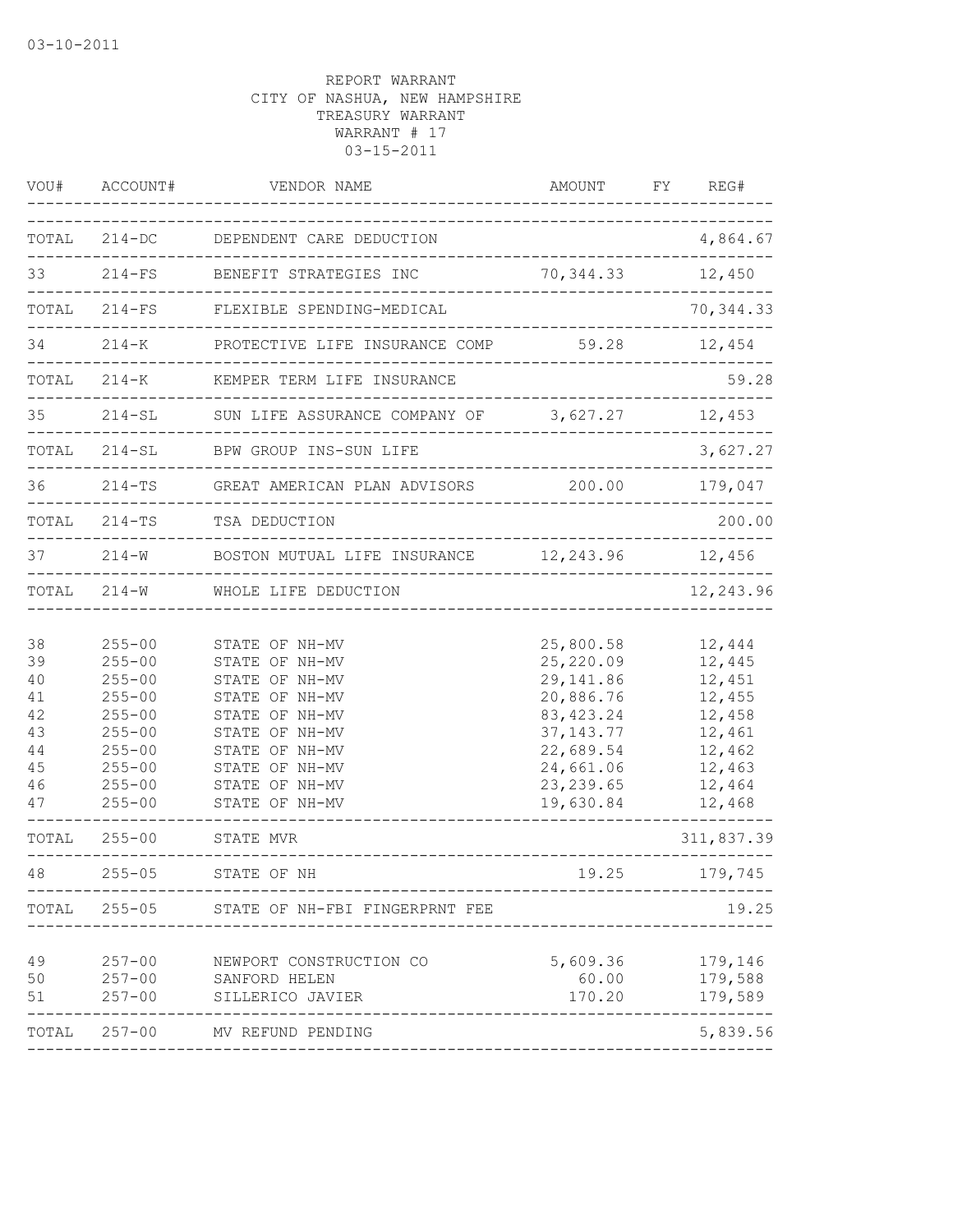| VOU# | $\Delta$ (<br><b>IN</b><br>$\sim$ | -----<br>7 F.N.<br>◝ | $-$<br>NAMH.<br>ᅭᆇ<br>. | ۱۸T۳،<br>AMC<br>. | <b>TTT</b> . | ---<br>______ |
|------|-----------------------------------|----------------------|-------------------------|-------------------|--------------|---------------|
|      |                                   |                      |                         |                   |              |               |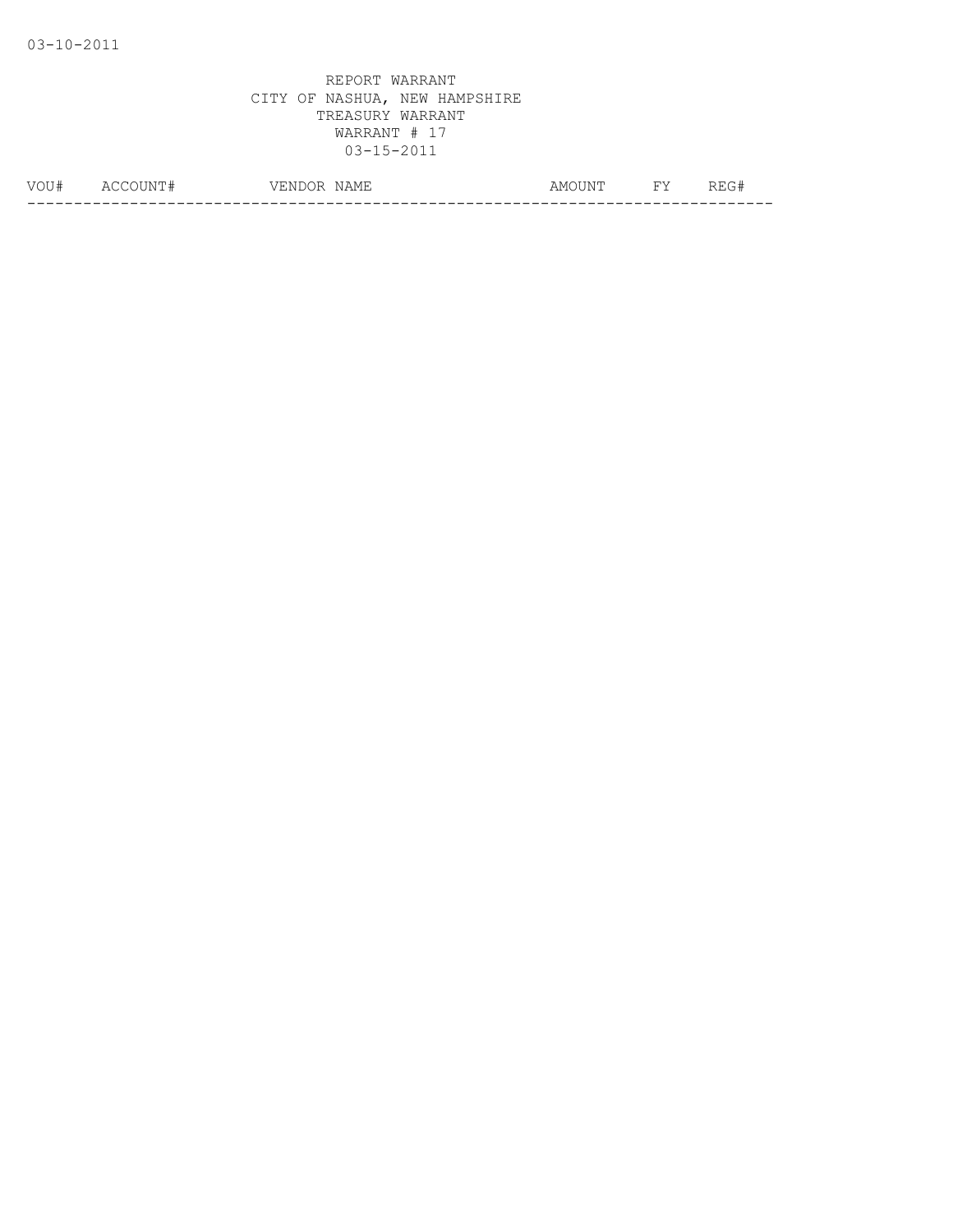| VOU#  | ACCOUNT#  | VENDOR NAME                    | AMOUNT      | FY. | REG#     |
|-------|-----------|--------------------------------|-------------|-----|----------|
| 52    | 305-32005 | PUBLIC SERVICE OF NEW HAMPSHIR | 289.56      |     | 179,783  |
| 53    | 305-33005 | PENNICHUCK WATER               | 26.89       |     | 179,710  |
| 54    | 305-34015 | METROMEDIA ENERGY INC          | $-7.53$     |     | 179,744  |
| 55    | 305-34015 | NATIONAL GRID                  | 3.74        |     | 179,738  |
| 56    | 305-59100 | COLLINS JOHN                   | 150.00      |     | 179,238  |
| 57    | 305-59100 | <b>JEYNES MIKE</b>             | 300.00      |     | 179,338  |
| 58    | 305-59100 | KING TOM                       | 100.00      |     | 179,313  |
| 59    | 305-59100 | MCLEAN JIM                     | 212.50      |     | 179,211  |
| 60    | 305-59100 | NEXTEL COMMUNICATIONS          | 20.47       |     | 179,701  |
| 61    | 305-59100 | O'NEIL TIM                     | 187.50      |     | 179,212  |
| 62    | 305-59100 | WALLENT FRANK J                | 250.00      |     | 179,115  |
| TOTAL | 305       | SRF - CIVIC & COMM ACTIVITIES  |             |     | 1,533.13 |
|       |           |                                |             |     |          |
| 63    | 308-31050 | NEXTEL COMMUNICATIONS          | 33.14       |     | 179,701  |
| 64    | 308-83010 | ANTHEM BLUE CROSS BLUE SHIELD  | 37,958.31   |     | 12,448   |
| 65    | 308-83010 | ANTHEM BLUE CROSS BLUE SHIELD  | 43,369.16   |     | 12,466   |
| 66    | 308-83011 | ANTHEM BLUE CROSS BLUE SHIELD  | 231.19      |     | 12,448   |
| 67    | 308-83011 | ANTHEM BLUE CROSS BLUE SHIELD  | 26.74       |     | 12,466   |
| 68    | 308-83012 | ANTHEM BLUE CROSS BLUE SHIELD  | 201, 159.98 |     | 12,448   |
| 69    | 308-83012 | ANTHEM BLUE CROSS BLUE SHIELD  | 266,694.72  |     | 12,466   |
| 70    | 308-83013 | ANTHEM BLUE CROSS BLUE SHIELD  | 172, 270.22 |     | 12,448   |
| 71    | 308-83013 | ANTHEM BLUE CROSS BLUE SHIELD  | 203, 175.35 |     | 12,466   |
| 72    | 308-83016 | HARVARD PILGRIM HEALTH CARE    | 59,665.54   |     | 12,449   |
| 73    | 308-83016 | HARVARD PILGRIM HEALTH CARE    | 47,385.00   |     | 12,467   |
| 74    | 308-83017 | HARVARD PILGRIM HEALTH CARE    | 87,684.30   |     | 12,449   |
| 75    | 308-83017 | HARVARD PILGRIM HEALTH CARE    | 71,301.96   |     | 12,467   |
| 76    | 308-83018 | ANTHEM BLUE CROSS BLUE SHIELD  | 41,853.55   |     | 12,448   |
| 77    | 308-83018 | ANTHEM BLUE CROSS BLUE SHIELD  | 48,208.93   |     | 12,466   |
| 78    | 308-83019 | ANTHEM BLUE CROSS BLUE SHIELD  | 38,762.46   |     | 12,448   |
| 79    | 308-83019 | ANTHEM BLUE CROSS BLUE SHIELD  | 37,770.06   |     | 12,466   |
| 80    | 308-83020 | NORTHEAST DELTA                | 17,306.22   |     | 12,452   |
| 81    | 308-83020 | NORTHEAST DELTA                | 16,540.22   |     | 12,465   |
| 82    | 308-83021 | NORTHEAST DELTA                | 4,336.50    |     | 12,452   |
| 83    | 308-83021 | NORTHEAST DELTA                | 7,138.44    |     | 12,465   |
| 84    | 308-83025 | FRED C CHURCH INSURANCE        | 6,062.00    |     | 12,459   |
| 85    | 308-83053 | AMOSKEAG ANESTHESIA PLLC       | 150.00      |     | 179,556  |
| 86    | 308-83053 | ANAESTHESIA ASSOC OF MASS      | 1,316.00    |     | 179,130  |
| 87    | 308-83053 | APPLE NASHUA LLC               | 5,037.00    |     | 179,104  |
| 88    | 308-83053 | ASSOCIATED RADIOLOGISTS PA     | 258.00      |     | 179,240  |
| 89    | 308-83053 | DARTMOUTH-HITCHCOCK CLINIC     | 168.00      |     | 179,275  |
| 90    | 308-83053 | DERRY IMAGING CENTER LLC       | 417.00      |     | 179,490  |
| 91    | 308-83053 | DH FAMILY MEDICINE NASHUA INC  | 151.00      |     | 179,237  |
| 92    | 308-83053 | FOLLENSBEE WILLIAM             | 8.66        |     | 179,613  |
| 93    | 308-83053 | FOUNDATION MEDICAL PARTNERS    | 128.00      |     | 179,258  |
| 94    | 308-83053 | FOUR SEASONS ORTHOPAEDIC CTR P | 5,779.00    |     | 179,261  |
| 95    | 308-83053 | GREATER NASHUA EMERGENCY PHYS  | 213.00      |     | 179,252  |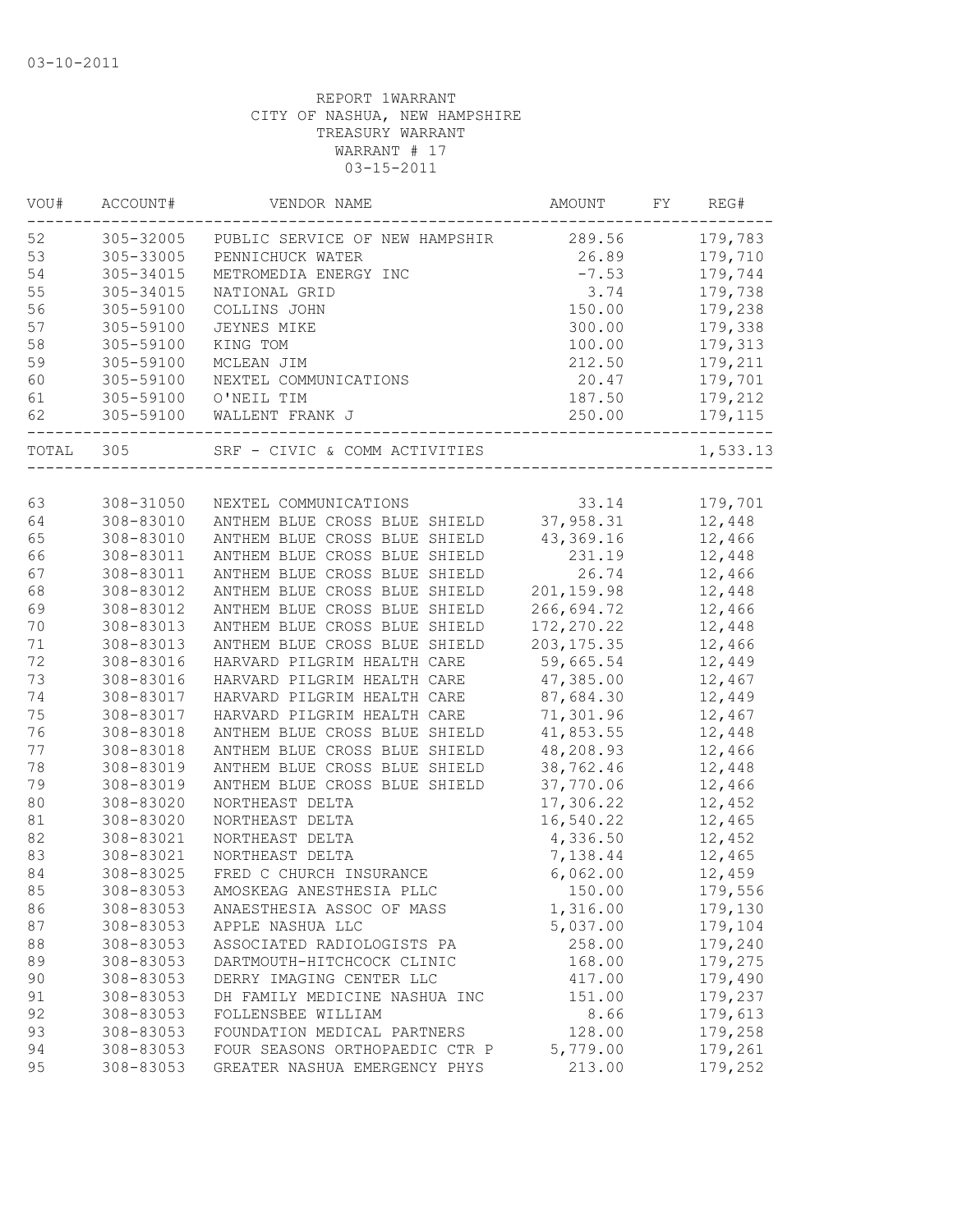| VOU#      | ACCOUNT#           | VENDOR NAME                             | AMOUNT    | FY. | REG#                     |
|-----------|--------------------|-----------------------------------------|-----------|-----|--------------------------|
| 96        | 308-83053          | HAND SURGICAL ASSOCIATES INC            | 185.00    |     | 179,254                  |
| 97        | 308-83053          | LAROCHE PETER                           | 91.80     |     | 179,534                  |
| 98        | 308-83053          | MEEKS & ZILBERFARB ORTHOPEDIC           | 122.74    |     | 179,597                  |
| 99        | 308-83053          | NASHUA RADIOLOGY PA                     | 391.00    |     | 179,241                  |
| 100       | 308-83053          | NEW ENGLAND BAPTIST HOSPITAL            | 4,558.49  |     | 179,147                  |
| 101       | 308-83053          | PERFORMANCE REHAB INC                   | 770.00    |     | 179,124                  |
| 102       | 308-83053          | SO NH REGIONAL MEDICAL CENTER           | 7,367.31  |     | 179,242                  |
| 103       | 308-83053          | ST JOSEPH'S HOSPITAL                    | 19,387.50 |     | 179,097                  |
| 104       | 308-83053          | STONERIVER PHARMACY SOLUTIONS           | 386.21    |     | 179,255                  |
| 105       | 308-83054          | A GENTLE APPROACH CHIROPRACTIC          | 140.00    |     | 179,567                  |
| 106       | 308-83054          | APPLE NASHUA LLC                        | 4,807.00  |     | 179,104                  |
| 107       | 308-83054          | ASSOCIATED RADIOLOGISTS PA              | 212.00    |     | 179,240                  |
| 108       | 308-83054          | CPTE-NASHUA                             | 140.00    |     | 179,088                  |
| 109       | 308-83054          | DARTMOUTH-HITCHCOCK CLINIC              | 145.00    |     | 179,275                  |
| 110       | 308-83054          | EMPI INC<br>W/C                         | 795.00    |     | 179,278                  |
| 111       | 308-83054          | FOUNDATION MEDICAL PARTNERS             | 458.00    |     | 179,258                  |
| 112       | 308-83054          | FOUR SEASONS ORTHOPAEDIC CTR P          | 294.00    |     | 179,261                  |
| 113       | 308-83054          | GREATER NASHUA EMERGENCY PHYS           | 138.00    |     | 179,252                  |
| 114       | 308-83054          | LEWIS PHYSICAL MEDICINE ASSOC           | 125.00    |     | 179,052                  |
| 115       | 308-83054          | NASHUA RADIOLOGY PA                     | 37.00     |     | 179,241                  |
| 116       | 308-83054          | OCCUPATIONAL HEALTH CTRS SOUTH          | 1,035.84  |     | 179,168                  |
| 117       | 308-83054          | SO NH REGIONAL MEDICAL CENTER           | 688.30    |     | 179,242                  |
| 118       | 308-83054          | ST JOSEPH BUSINESS & HEALTH             | 246.00    |     | 179,161                  |
| 119       | 308-83054          | ST JOSEPH'S HOSPITAL                    | 406.50    |     | 179,097                  |
| 120       | 308-83054          | STONERIVER PHARMACY SOLUTIONS           | 1,172.51  |     | 179,255                  |
| 121       | 308-83054          | W/C<br>WALGREEN CO                      | 113.76    |     | 179,246                  |
| 122       | 308-83055          | COVENTRY HEALTH CARE WORKERS C          | 686.50    |     | 179,239                  |
| 123       | 308-83055          | FOURNIER NORMAND                        | 74.90     |     | 179,083                  |
| 124       | 308-83055          | LEWIS PHYSICAL MEDICINE ASSOC           | 250.00    |     | 179,052                  |
| 125       | 308-83064          | CASCO INDEMNITY COMPANY                 | 1,195.57  |     | 179,601                  |
| 126       | 308-83064          | GATE CITY COLLISION CENTER              | 1,368.52  |     | 179,259                  |
| 127       | 308-83070          | TREASURER STATE OF NH                   | 1,950.00  |     | 179,779                  |
| 128       | 308-83075          | DURANT JASON                            | 410.00    |     | 179,604                  |
| 129       | 308-83075          | FAIRPOINT COMMUNICATIONS INC            | 7,889.85  |     | 179,747                  |
| 130       | 308-83075          | SHAHEEN & GORDON PA & MARYANN           | 5,000.00  |     | 179,587                  |
| 131       | 308-83076          | FRED C CHURCH INSURANCE                 | 62,988.90 |     | 12,460                   |
| 132       | 308-83084          | JACKSON LEWIS LLP                       | 5,093.10  |     | 179,549                  |
| 133       | 308-83100          | STATE OF NH UC                          | 5,947.99  |     | 179,782                  |
| 133       | 308-83101          | STATE OF NH UC                          | 25,478.06 |     | 179,782                  |
| 134       | 308-83199          | STANLEY ELEVATOR COMPANY INC            | 3,885.87  |     | 179,535                  |
| 135       | 308-94005          | SHCNNE                                  | 500.00    |     | 179,763                  |
| TOTAL 308 |                    | SRF - INSURANCE<br>____________________ |           |     | --------<br>1,589,492.87 |
|           |                    |                                         |           |     |                          |
|           |                    | 226,278 3091-49075 CENTRAL PAPER        | 119.61    |     | 179,391                  |
|           | 226,279 3091-49085 | M SAUNDERS INC                          | 1,478.90  |     | 179,405                  |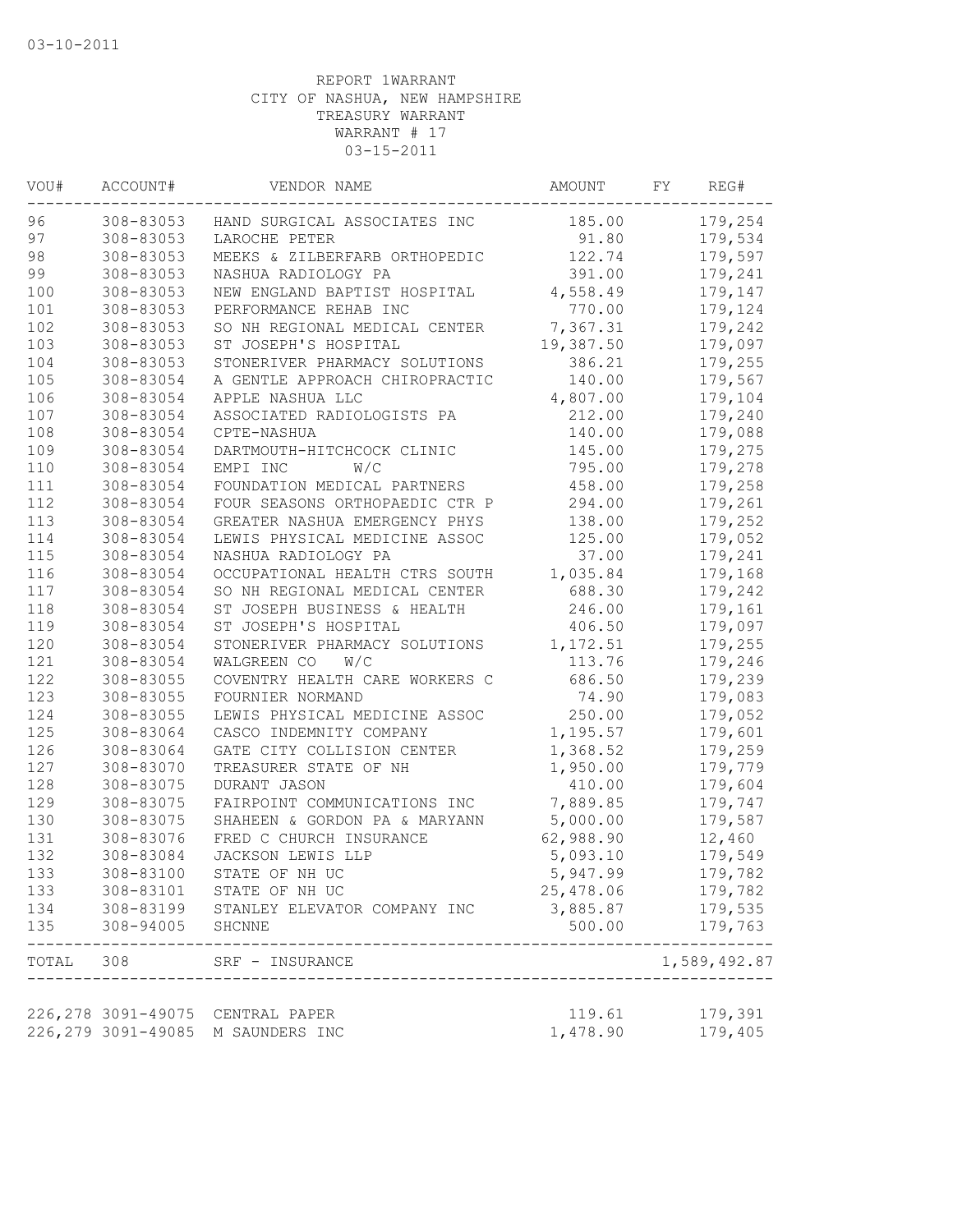|           | VOU# ACCOUNT#              | VENDOR NAME                                | AMOUNT                     | FY | REG#                     |
|-----------|----------------------------|--------------------------------------------|----------------------------|----|--------------------------|
|           |                            | TOTAL 309 FY11 FRESH FRUIT & VEG GRANT     | __________________________ |    | 1,598.51                 |
|           | 226,280 3097-41015         | SLOSEK ODETTE                              | 99.94                      |    | 179,354                  |
|           | 226, 281 3097-41015        | STAPLES BUSINESS ADVANTAGE                 | 209.79                     |    | 179,285                  |
|           | 226, 282 3097-49075        | CENTRAL PAPER                              | 8,591.25                   |    | 179,391                  |
|           | 226, 283 3097-49085        | BIMBO FOODS BAKERIES INC                   | 2,046.87                   |    | 179,514                  |
|           | 226, 284 3097-49085        | BOSTON PIE INC                             | 1,658.70                   |    | 179,524                  |
|           | 226, 285 3097-49085        | COCA-COLA BOTTLING COMPANY                 | 611.50                     |    | 179,364                  |
|           | 226,286 3097-49085         | COSTA FRUIT & PRODUCE CO INC               | 28,109.84                  |    | 179,553                  |
|           | 226, 287 3097-49085        | FAVORITE FOODS                             | 3,814.58                   |    | 179,635                  |
|           | 226,288 3097-49085         | GARELICK FARMS LLC                         | 23,690.37                  |    | 179,229                  |
|           | 226,289 3097-49085         | GILL'S PIZZA CO.                           | 5,833.00                   |    | 179,426                  |
|           | 226,290 3097-49085         | GREAT STATE BEVERAGES INC                  | 170.70                     |    | 179,393                  |
|           | 226, 291 3097-49085        | M SAUNDERS INC                             | 4,632.16                   |    | 179,405                  |
|           | 226, 291 3097-49085        | M SAUNDERS INC                             | 315.98                     |    | 179,406                  |
|           | 226, 292 3097-49085        | MCKEE FOODS CORP                           | 454.58                     |    | 179,172                  |
|           | 226, 293 3097-49085        | NEW ENGLAND ICE CREAM                      | 1,009.26                   |    | 179,437                  |
|           | 226, 294 3097-49085        | NUTRITION PLUS VENDING                     | 283.63                     |    | 179,618                  |
|           | 226, 295 3097-49085        | SURPLUS DISTRIBUTION SECTION               | 159.50                     |    | 179,214                  |
|           | 226,296 3097-707           | SMITH SHERRI                               | 12.70                      |    | 179,645                  |
|           |                            | 226, 297 3097-707 TZANNOS KRISTY           | 21.50                      |    | 179,646                  |
|           |                            | 226, 298 3097-91005 KIMBELL JEANETTE       | 34.81                      |    | 179,367<br>$- - - - - -$ |
| TOTAL 309 |                            | SRF - FOOD SERVICES                        |                            |    | 81,760.66                |
|           |                            |                                            |                            |    |                          |
|           | 226,299 3117-78007 LVR INC |                                            | 39.95 179,360              |    |                          |
|           |                            | 226,300 3117-78007 MACMULKIN CHEVROLET INC | 654.75                     |    | 179,162                  |
| TOTAL 311 |                            | DRIVER'S EDUCATION                         |                            |    | 694.70                   |
|           |                            |                                            |                            |    |                          |
| 136       |                            | 312-705 CASTENEDA JUAN                     | 35.00                      |    | 179,590                  |
| 137       | $312 - 705$                | D & R TOWING INC                           | 220.00                     |    | 179,511                  |
| 138       | $312 - 705$                | DEZURICK JEFF                              | 210.00                     |    | 179,603                  |
| 139       | $312 - 705$                | LAPONSIE TRAVIS                            | 35.00                      |    | 179,599                  |
| 140       |                            | 312-705 PRIORITY TOWING & RECOVERY         | 2,310.00                   |    | 179,571                  |
|           |                            | 141 312-78007 FISHER AUTO PARTS            |                            |    | 205.18 179,578           |
|           |                            | TOTAL 312 SRF - FINANCIAL SERVICES         |                            |    | 3,015.18                 |
|           |                            | 226,301 3122-49050 EDUCATIONAL OUTFITTERS  | 25.49                      |    | 179,624                  |
|           |                            | 226,302 3122-49075 WALMART COMMUNITY       | 225.59                     |    | 179,318                  |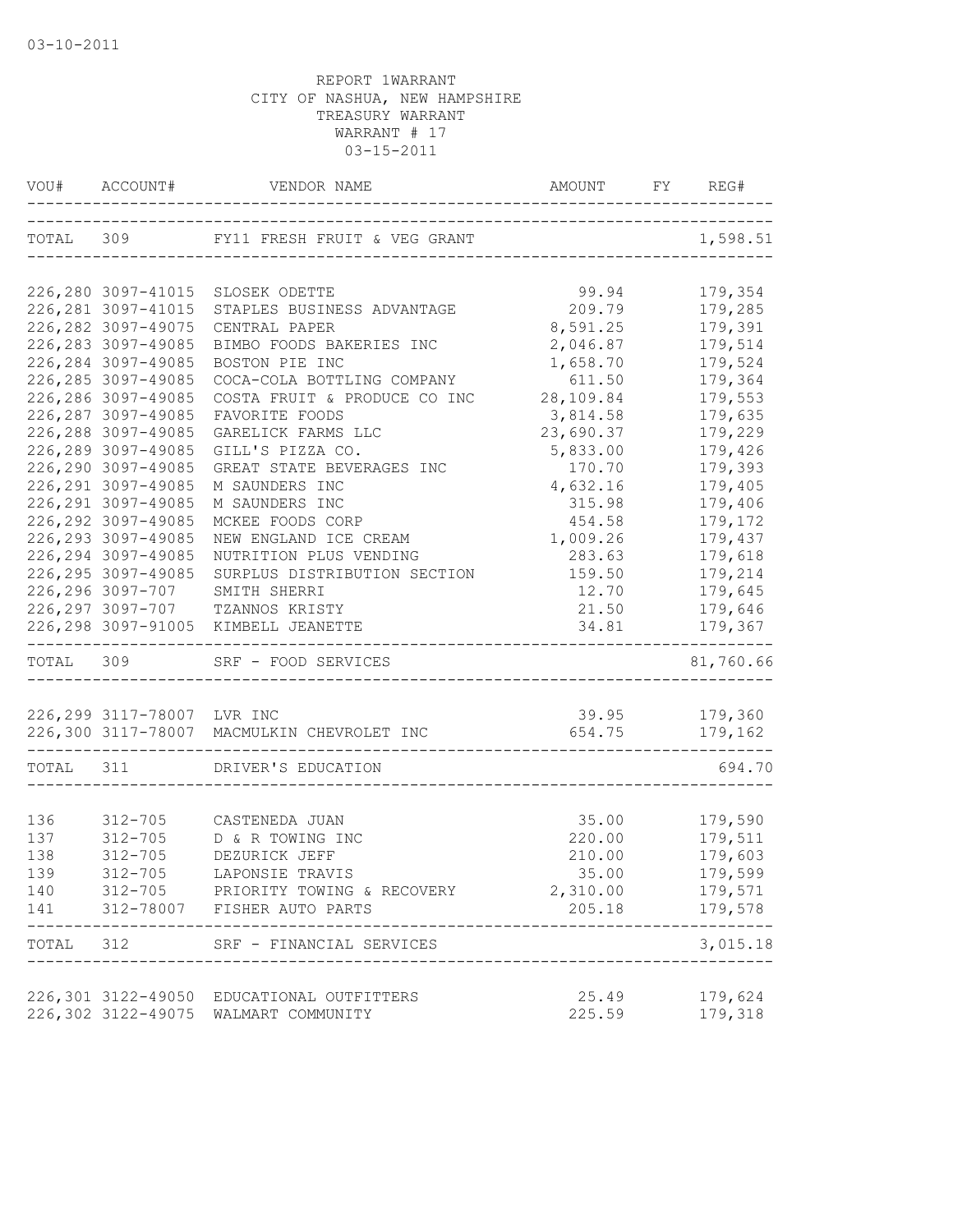|                                        | VOU# ACCOUNT#                                                                  | VENDOR NAME                                                                                                              | AMOUNT FY REG#<br>_____________________                        |                                                                |
|----------------------------------------|--------------------------------------------------------------------------------|--------------------------------------------------------------------------------------------------------------------------|----------------------------------------------------------------|----------------------------------------------------------------|
|                                        |                                                                                | TOTAL 312 ADULT ED/CONTINUING ED                                                                                         |                                                                | 251.08                                                         |
| 142<br>142                             | 320-59100                                                                      | 320-53075 FRIESEN EUGENE<br>FRIESEN EUGENE                                                                               | 267.58                                                         | 332.42 179,648<br>179,648                                      |
| TOTAL                                  | 320                                                                            | SRF - HUNT BUILDING                                                                                                      |                                                                | 600.00                                                         |
|                                        |                                                                                | 226,303 3257-705 GREATER NASHUA MENTAL HEALTH 67.50 179,746                                                              |                                                                |                                                                |
| TOTAL 325                              |                                                                                | SCHOOL FACILITIES RENTAL                                                                                                 |                                                                | 67.50                                                          |
|                                        | 226,304 3261-91040 COTE MARIE                                                  |                                                                                                                          | 235.23                                                         | 179,383                                                        |
| TOTAL                                  | 326                                                                            | NH ALTERNATE ASSESS COACH                                                                                                |                                                                | 235.23                                                         |
| 143<br>144<br>145<br>146<br>147<br>148 | $331 - 01500$<br>331-01500<br>331-01662<br>331-31050<br>331-46030<br>331-59100 | LAW REALTY CO INC<br>RAPID REAL ESTATE LLC<br>THE YOUTH COUNCIL<br>VERIZON WIRELESS<br>RILEY'S SPORT SHOP INC<br>COMCAST | 416.67<br>1,650.00<br>1,800.00<br>420.48<br>2,713.28<br>107.00 | 179,777<br>179,723<br>179,077<br>179,732<br>179,061<br>179,730 |
| TOTAL                                  | 331                                                                            | SRF - POLICE DEPARTMENT                                                                                                  |                                                                | 7,107.43                                                       |
| 149                                    |                                                                                | 332-64192 CDW GOVERNMENT INC                                                                                             |                                                                | 48.98 179,356                                                  |
| TOTAL                                  | 332                                                                            | SRF - FIRE DEPARTMENT                                                                                                    |                                                                | 48.98                                                          |
| 150<br>150<br>151<br>152<br>153        | 341-31045<br>341-31050<br>341-41015<br>341-53025<br>341-53028                  | NEXTEL COMMUNICATIONS<br>NEXTEL COMMUNICATIONS<br>STAPLES ADVANTAGE<br>DAVENPORT LOIS C<br>PETTY CASH                    | 144.06<br>79.98<br>115.81<br>105.00<br>7.98                    | 179,701<br>179,701<br>179,316<br>179,205<br>179,649            |
| 154<br>155<br>156<br>157<br>158<br>159 | 341-91025<br>341-91025<br>341-91025<br>341-91025<br>341-91025<br>341-91025     | CITIZENS BANK<br>CONLEY ASHLEY<br>CROOKER PATRICIA<br>DEMBKOSKI CORINN<br>MULCAHY SANDY<br>PETTY CASH                    | 504.40<br>114.10<br>601.15<br>134.57<br>177.00<br>29.00        | 12,457<br>179,317<br>179,307<br>179,650<br>179,314<br>179,649  |
| 159<br>159                             | 341-94014<br>341-98076                                                         | PETTY CASH<br>PETTY CASH                                                                                                 | 51.76<br>53.31                                                 | 179,649<br>179,649                                             |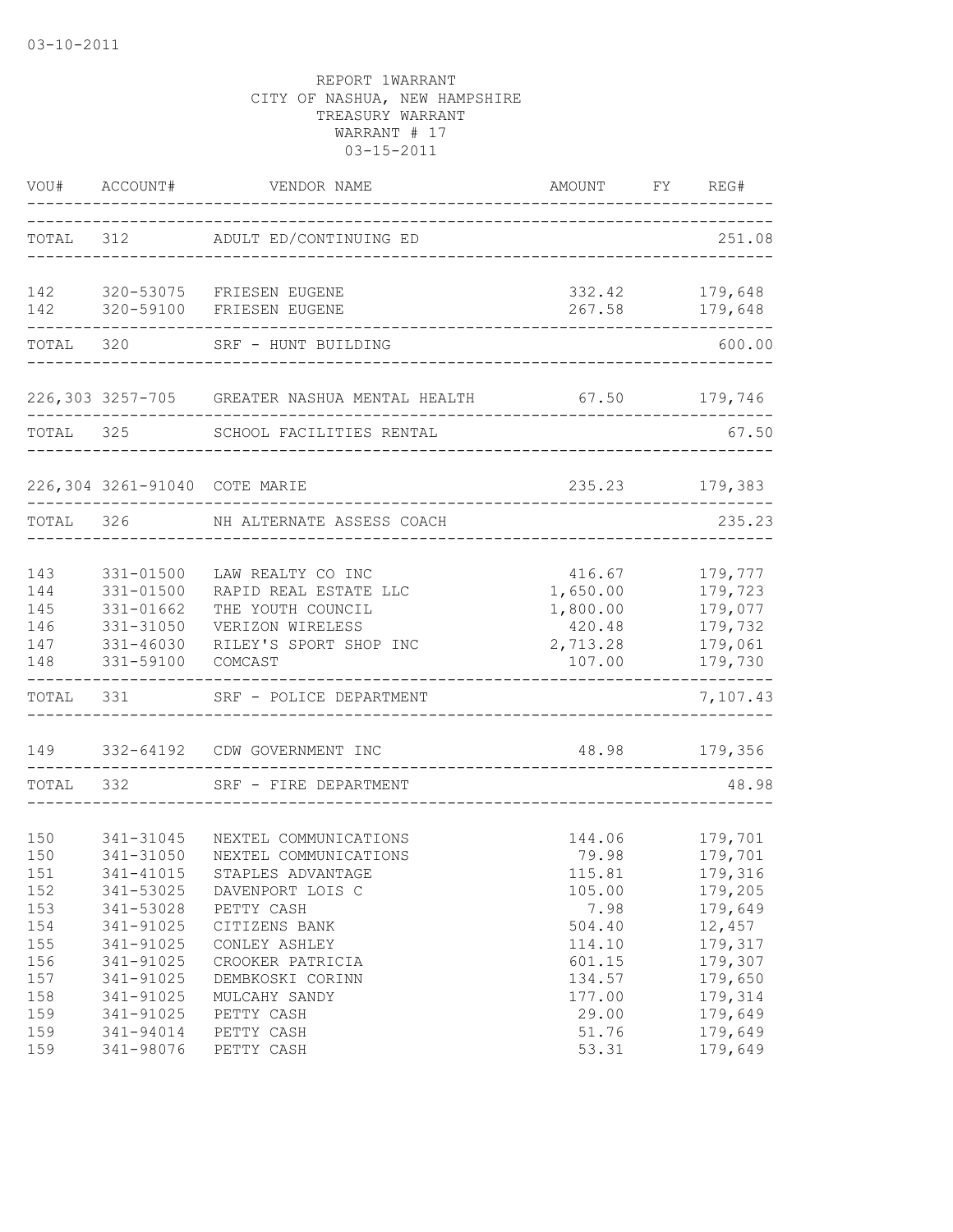| VOU# ACCOUNT#                  |                                                                                       |          | FY REG#                  |
|--------------------------------|---------------------------------------------------------------------------------------|----------|--------------------------|
|                                | TOTAL 341 SRF - COMMUNITY SERVICES 2,11                                               |          | 2, 118.12                |
|                                |                                                                                       |          |                          |
|                                | 160 342-41015 STAPLES ADVANTAGE                                                       | 19.23    | 179,316                  |
|                                |                                                                                       | 127.60   | 179,547                  |
|                                | 161 342-91025 CALOPE THERESA<br>162 342-91025 PETTY CASH<br>163 342-91025 PORRES LUIS | 3.86     |                          |
| ._____________________________ |                                                                                       |          |                          |
|                                | TOTAL 342 SRF - COMMUNITY HEALTH                                                      |          | 251.72<br>___________    |
|                                | 226,305 3440-31005 NEXTEL COMMUNICATIONS                                              | 272.68   | 179,692                  |
| 226,306 3440-49075             | AMESBURY SPORTS PARK                                                                  | 1,514.70 | 179,497                  |
| 226,307 3440-49075             | GARELICK FARMS LLC                                                                    | 287.24   | 179,229                  |
| 226,308 3440-49075             | HAMM LINDA                                                                            | 15.99    | 179,386                  |
| 226,309 3440-49075             | M SAUNDERS INC                                                                        | 21.95    | 179,406                  |
| 226,310 3440-49075             | MARKET BASKET                                                                         | 105.54   | 179,194                  |
| 226, 311 3440-49075            | NEW ENGLAND ICE CREAM                                                                 | 646.45   | 179,437                  |
| 226,312 3440-49075             | ROHAN BARBARA                                                                         | 49.52    | 179,520                  |
| 226, 313 3440-49075            | SCHEPISI LINDA                                                                        | 22.44    | 179,403                  |
|                                | 226,314 3440-49075 SPOTTISWOOD LAURA                                                  | 7.00     | 179,498                  |
|                                | 226, 315 3440-49075 STAPLES BUSINESS ADVANTAGE                                        | 31.99    | 179,253                  |
|                                | 226,316 3440-49075 WALMART COMMUNITY                                                  | 67.56    | 179,318                  |
|                                | TOTAL 344 AFTER SCHOOL PROGRAM                                                        |          | 3,043.06                 |
|                                |                                                                                       |          |                          |
|                                | 226,317 3461-49075 AC MOORE INC                                                       | 14.97    | 179,390                  |
| 226, 318 3461-49075            | FORAN MARY C                                                                          | 26.64    | 179,438                  |
| 226, 319 3461-49075            | GARELICK FARMS LLC                                                                    | 82.71    | 179,229                  |
| 226, 319 3461-49075            | GARELICK FARMS LLC                                                                    | 34.40    | 179,230                  |
| 226,320 3461-49075             | JACK'S PIZZA                                                                          | 50.00    | 179,276                  |
| 226, 321 3461-49075            | LYDON RICHARD                                                                         | 74.70    | 179,410                  |
| 226,322 3461-49075             | M SAUNDERS INC                                                                        | 21.95    | 179,406                  |
| 226, 323 3461-49075            | MARKET BASKET                                                                         | 116.52   | 179,194                  |
| 226, 324 3461-49075            | MINDWARE                                                                              | 386.27   | 179,330                  |
|                                | 226,325 3461-49075 NEW ENGLAND ICE CREAM                                              | 107.65   | 179,437                  |
|                                | 226,326 3461-49075 S&S WORLDWIDE INC                                                  | 337.85   | 179,341                  |
| 226,327 3461-49075 SAM'S CLUB  | 226,328 3461-49075 STAPLES BUSINESS ADVANTAGE                                         | 223.29   | 179,792<br>30.00 179,253 |
|                                | TOTAL 346 21 ST CENTURY AFTER SCH MIDDLE                                              |          | ----------<br>1,506.95   |
|                                |                                                                                       |          |                          |
|                                | 3468-49075 CITIZENS BANK                                                              | 93.84    | 12,457                   |
|                                | 3468-91040 CITIZENS BANK                                                              | 1,501.00 | 12,457                   |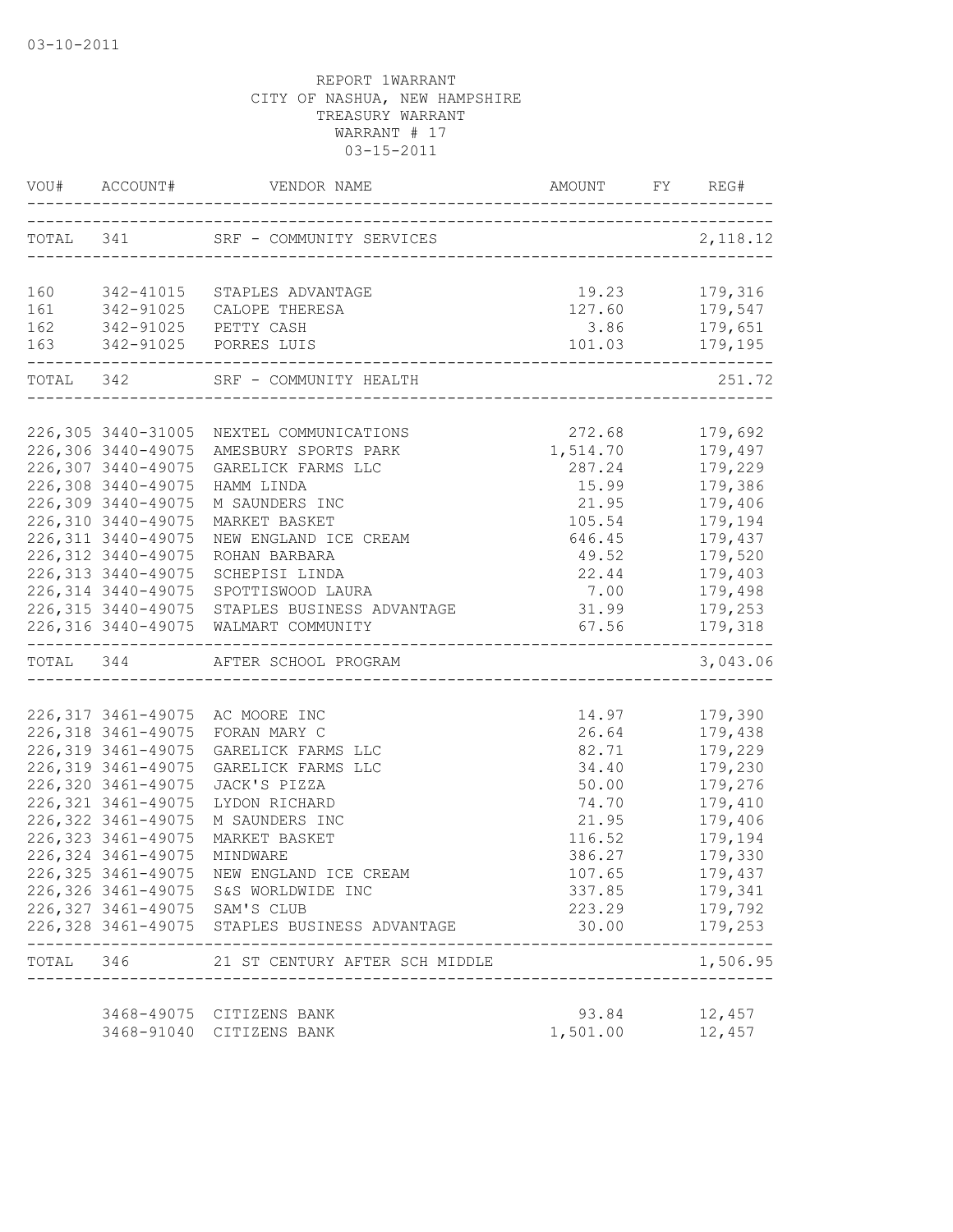|                                                                                                              |                                                                                                                                                                                       | VOU# ACCOUNT# VENDOR NAME<br>______________________________                                                                                                                                                                                                                                                                                                                                                                                                                                                                        |                                                                                                                                                                                         | AMOUNT FY REG#                                                                                                                                                               |
|--------------------------------------------------------------------------------------------------------------|---------------------------------------------------------------------------------------------------------------------------------------------------------------------------------------|------------------------------------------------------------------------------------------------------------------------------------------------------------------------------------------------------------------------------------------------------------------------------------------------------------------------------------------------------------------------------------------------------------------------------------------------------------------------------------------------------------------------------------|-----------------------------------------------------------------------------------------------------------------------------------------------------------------------------------------|------------------------------------------------------------------------------------------------------------------------------------------------------------------------------|
|                                                                                                              | TOTAL 346                                                                                                                                                                             | SMALLER LEARNING COMMUNITY                                                                                                                                                                                                                                                                                                                                                                                                                                                                                                         |                                                                                                                                                                                         | 1,594.84                                                                                                                                                                     |
|                                                                                                              |                                                                                                                                                                                       | 3471-91040 CITIZENS BANK                                                                                                                                                                                                                                                                                                                                                                                                                                                                                                           |                                                                                                                                                                                         | 906.29 12,457                                                                                                                                                                |
|                                                                                                              |                                                                                                                                                                                       | TOTAL 347 CSSR-SECONDARY SCHOOL REDESIGN                                                                                                                                                                                                                                                                                                                                                                                                                                                                                           |                                                                                                                                                                                         | 906.29                                                                                                                                                                       |
|                                                                                                              | 226,329 3500-91040 NHSAA                                                                                                                                                              | ---------------------------------                                                                                                                                                                                                                                                                                                                                                                                                                                                                                                  | 1,380.00                                                                                                                                                                                | 179,422                                                                                                                                                                      |
|                                                                                                              |                                                                                                                                                                                       | TOTAL 350 TITLE IIA HQT                                                                                                                                                                                                                                                                                                                                                                                                                                                                                                            |                                                                                                                                                                                         | 1,380.00                                                                                                                                                                     |
|                                                                                                              |                                                                                                                                                                                       | 226,330 3550-53100 HEZEL ASSOCIATES LLC 37,500.00 179,634                                                                                                                                                                                                                                                                                                                                                                                                                                                                          |                                                                                                                                                                                         |                                                                                                                                                                              |
|                                                                                                              |                                                                                                                                                                                       | TOTAL 355 TITLE IID TECH EVALUATION                                                                                                                                                                                                                                                                                                                                                                                                                                                                                                |                                                                                                                                                                                         | 37,500.00                                                                                                                                                                    |
|                                                                                                              |                                                                                                                                                                                       | 226,331 3601-49050 MOYLAN GERALD                                                                                                                                                                                                                                                                                                                                                                                                                                                                                                   |                                                                                                                                                                                         | 76.86 179,423                                                                                                                                                                |
|                                                                                                              |                                                                                                                                                                                       | TOTAL 360 DROPOUT PREVENTION ADULT ED                                                                                                                                                                                                                                                                                                                                                                                                                                                                                              |                                                                                                                                                                                         | 76.86                                                                                                                                                                        |
| 165<br>165<br>166<br>167<br>168<br>169<br>170<br>171<br>172<br>173<br>174<br>175<br>176<br>177<br>178<br>179 | 374-07040<br>374-07045<br>374-07045<br>374-07248<br>374-07340<br>374-07340<br>374-07340<br>374-07340<br>374-07340<br>374-07340<br>374-07340<br>374-07506<br>374-08042<br>____________ | MUNOZ CONSTRUCTION & JOANN DOB<br>MUNOZ CONSTRUCTION & JOANN DOB<br>MUNOZ CONSTRUCTION & KIMBERLY<br>NASHUA REGIONAL PLANNING COMMI<br>HILLSBOROUGH COUNTY TREASURER<br>NATIONAL CAREER DEVELOPMENT AS<br>NATIONAL ENVIRONMENTAL HEALTH<br>NCDA REGION 1 SPRING MEETING<br>PETTY CASH<br><b>SCHENA CARRIE</b><br>TELEGRAPH PUBLISHING COMPANY<br>GRABER MARKETING/CHRISTINE GRA<br>ADT SECURITY SERVICES INC<br>374-45230 NEXTEL COMMUNICATIONS<br>374-53063 NASHUA REGIONAL PLANNING COMMI<br>374-64305 ADT SECURITY SERVICES INC | 2,162.25<br>1,637.75<br>5,950.00<br>556.54<br>70.00<br>65.00<br>300.00<br>120.00<br>32.68<br>99.05<br>146.80<br>2,000.00<br>34,463.01<br>$-61.32$<br>929.70<br>45,000.00<br>$- - - - -$ | 179,652<br>179,652<br>179,653<br>179,537<br>179,526<br>179,762<br>179,761<br>179,767<br>179,045<br>179,234<br>179,527<br>179,224<br>179,271<br>179,701<br>179,537<br>179,271 |
|                                                                                                              |                                                                                                                                                                                       | TOTAL 374 SRF - URBAN PROGRAMS                                                                                                                                                                                                                                                                                                                                                                                                                                                                                                     |                                                                                                                                                                                         | 93, 471.46                                                                                                                                                                   |
| 180<br>181<br>182<br>183                                                                                     | 375-45050<br>375-45050                                                                                                                                                                | DETROIT LIBRARY COMMISSION<br>HARVARD UNIVERSITY<br>375-45050 UNIVERSITY OF MARYLAND LIBRARI<br>375-45903 LEARNING EXPRESS LLC                                                                                                                                                                                                                                                                                                                                                                                                     | 5.00<br>50.00<br>20.00<br>2,990.00                                                                                                                                                      | 179,757<br>179,786<br>179,739<br>179,715                                                                                                                                     |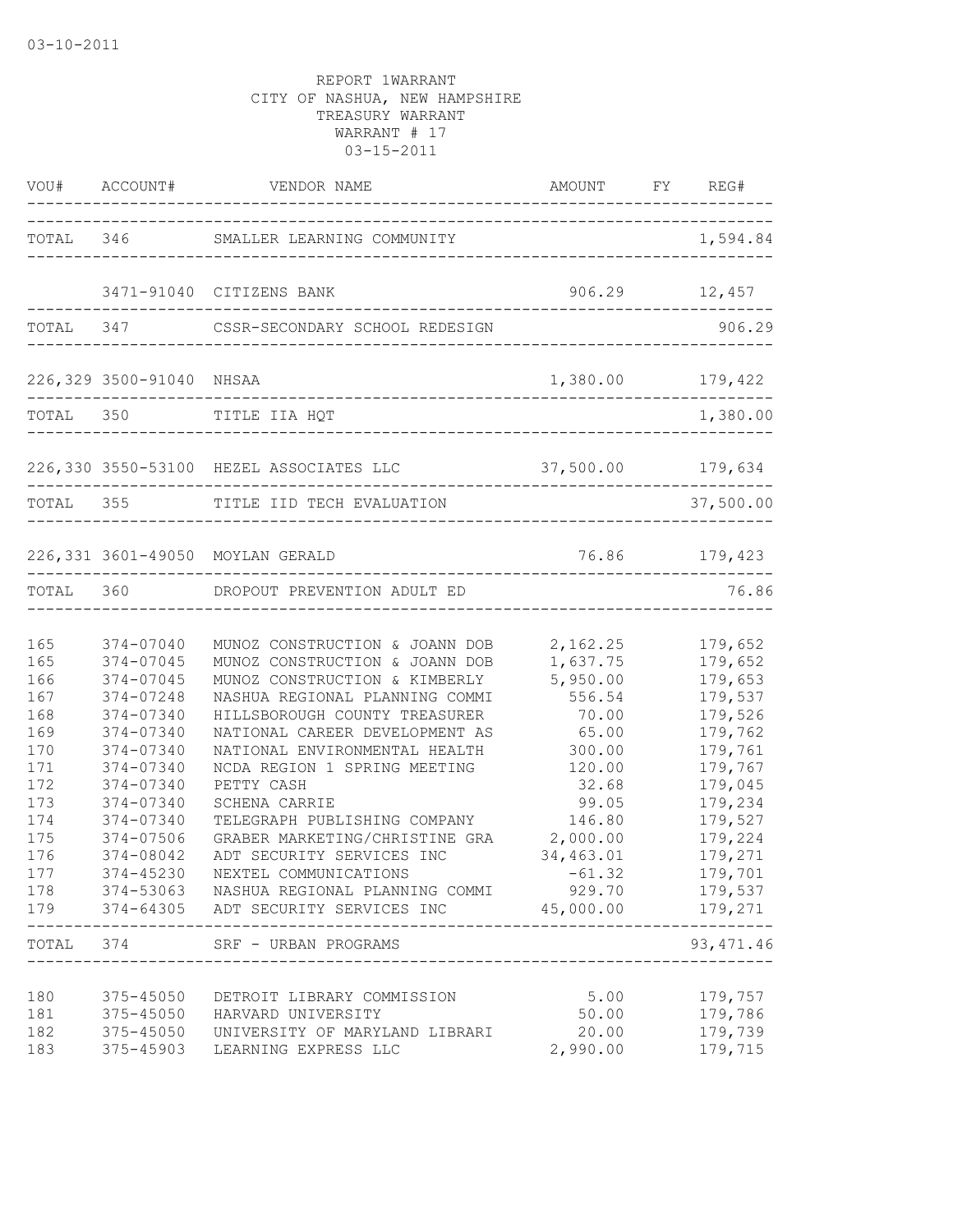|           |                     | VOU# ACCOUNT# VENDOR NAME AMOUNT FY REG#                                   |                    |                    |
|-----------|---------------------|----------------------------------------------------------------------------|--------------------|--------------------|
|           |                     | 184 375-74010 SIRSIDYNIX                                                   | 19,330.37 179,736  |                    |
|           |                     | TOTAL 375 SRF - PUBLIC LIBRARIES<br>------------------------               |                    | 22,395.37          |
|           | 226,332 3751-49050  | HEINEMANN                                                                  | 5,049.00           | 179,362            |
|           | 226, 333 3751-49050 | MCGRAW HILL COMPANIES                                                      | 1,400.67           | 179,163            |
|           | 226,334 3751-49050  | SCHOOL SPECIALTY INC                                                       | 138.50             | 179,361            |
|           | 226, 335 3751-53101 | FRANKLIN COVEY                                                             | 7,322.78           | 179,630            |
|           | 226,336 3751-53101  | LANDMARK COLLEGE                                                           | 75.55              | 179,629            |
|           | 226, 337 3751-53101 | WEDIKO CHILDREN'S SERVICES                                                 | 2,376.00           | 179,228            |
|           | 226,338 3751-64045  | COMPUTER HUT OF N E INC                                                    | 3,503.45           | 179,533            |
|           | 226,339 3751-64045  | HEWLETT PACKARD COMPANY                                                    | 517.20             | 179,139            |
|           | 226,340 3751-64045  | PRO AV SYSTEMS INC                                                         | 4,762.00           | 179,444            |
|           | 3751-94030          | CITIZENS BANK                                                              | 1,674.27           | 12,457             |
|           |                     | 226,341 3751-94030 GENEST LUANE                                            | 92.56              | 179,353            |
|           |                     | 226,342 3751-94030 SOLUTION TREE INC                                       | 659.00             | 179,508            |
|           |                     | TOTAL 375 ARRA TITLE I A                                                   |                    | 27,570.98          |
|           |                     |                                                                            |                    |                    |
|           | 226,343 3761-49035  | BARNES & NOBLE INC                                                         | 86.40              | 179,050            |
|           | 226, 344 3761-49035 | ICAT PUBLISHING LLC                                                        | 2,593.16           | 179,510            |
|           | 226, 345 3761-49035 | SCHOLASTIC BOOK CLUBS INC                                                  | 141.00             | 179,169            |
|           | 226,346 3761-49035  | SOLUTION TREE INC                                                          | 673.10             | 179,508            |
|           | 226,347 3761-49050  | CHISHOLM JUNE                                                              | 46.82              | 179,344            |
|           | 226,348 3761-49050  | COLLINS EDUCATION ASSOCIATES L                                             | 1,012.00           | 179,416            |
|           | 226,349 3761-49050  | PEARSON EDUCATION INC                                                      | 2,145.50           | 179,417            |
|           | 226,350 3761-49050  | REALLY GOOD STUFF INC                                                      | 344.77             | 179,348            |
|           | 226, 351 3761-49075 | MARKERBOARD PEOPLE                                                         | 282.97             | 179,363            |
|           | 226, 352 3761-49075 | REALLY GOOD STUFF INC                                                      | 70.93              | 179,348            |
|           | 226, 353 3761-49075 | SCHOOL SPECIALTY INC                                                       | 187.29             | 179,361            |
|           | 226,354 3761-49075  | STAPLES BUSINESS ADVANTAGE                                                 | 44.90              | 179,253            |
|           | 226,355 3761-53101  | BLUNT STEVE                                                                | 200.00             | 179,388            |
|           | 226, 356 3761-53101 | EDWARDS EDUCATIONAL SERVICES,                                              | 8,938.01           | 179,477            |
|           | 3761-94030          | CITIZENS BANK                                                              | 2,198.29           | 12,457             |
|           | 226,357 3761-94030  | DONALDSON-GUIDI LINDA                                                      | 544.55             | 179,351            |
|           |                     | 226,358 3761-94030 PICCOLO LAURA                                           | 657.50             | 179,563            |
|           |                     | 226,359 3761-94030 REINHARDT SARAH<br>226,360 3761-94030 SOLUTION TREE INC | 660.00<br>5,272.00 | 179,468<br>179,508 |
| TOTAL 376 |                     | TITLE IA                                                                   |                    | 26,099.19          |
|           |                     |                                                                            |                    |                    |
|           |                     | 226,361 3771-91040 UNH MANCHESTER                                          | 15,919.50          | 179,385            |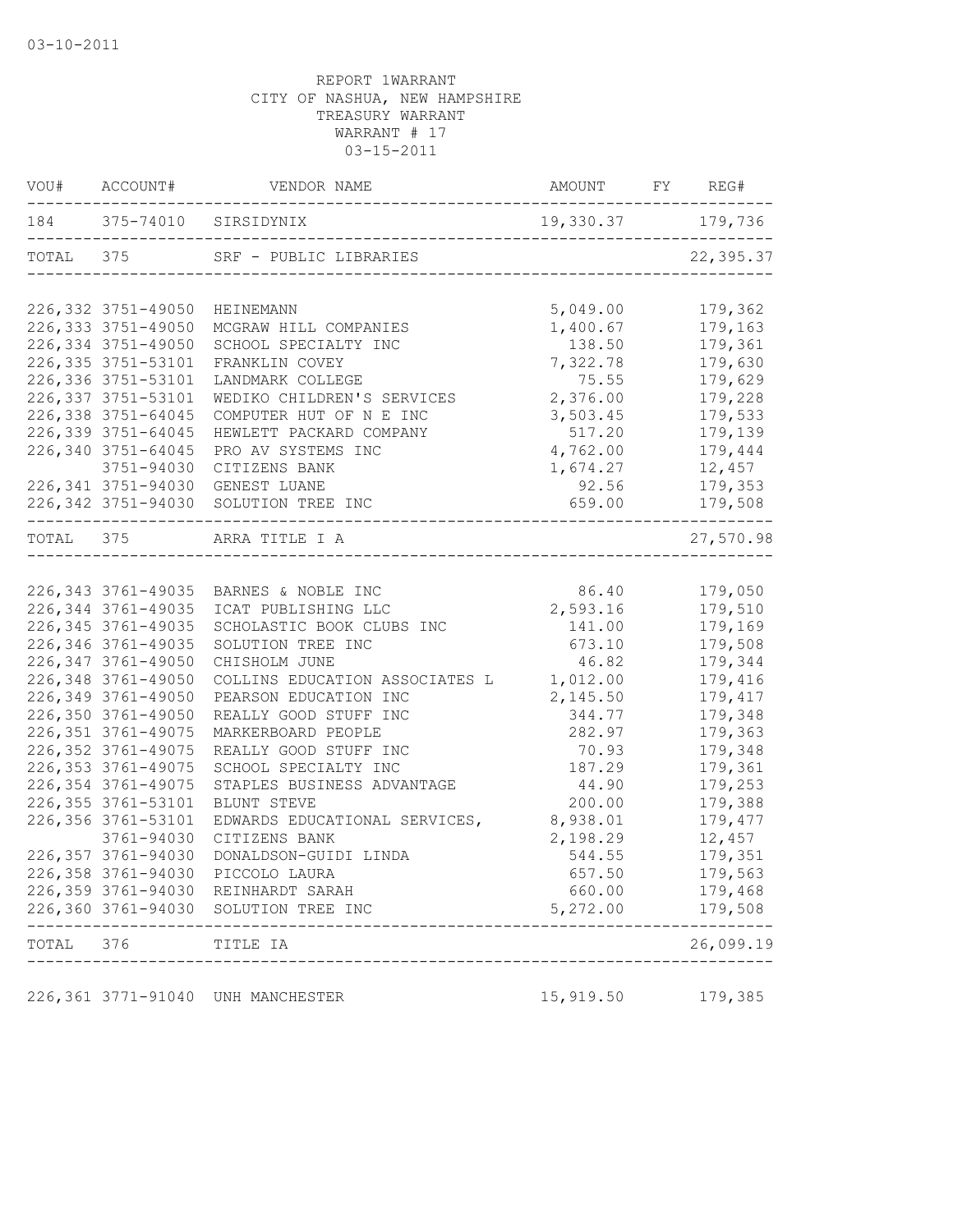| TOTAL 377<br>TITLE III ENHANCING ENG LANG<br>_______________________<br>186<br>378-09023<br>NEW ENGLAND SIGN SUPPLY CO<br>187<br>378-09031<br>LOOMIS<br>188<br>378-09061<br>ARAMARK UNIFORM SERVICES<br>189<br>378-09061<br>NEXTEL COMMUNICATIONS<br>190<br>378-09071<br>CITY OF NASHUA/TAX COLLECTOR'S<br>191<br>34,962.01<br>378-09071<br>GLOBAL MONTELLO GROUP CORP<br>192<br>378-09081<br>MAYNARD & LESIEUR INCORPORATED | 15,919.50<br>30.58<br>179,559<br>154.90<br>179,568<br>179,144<br>64.94<br>546.21<br>179,701<br>214.62<br>179,654<br>179,751<br>40.00<br>179,521<br>171.40<br>179,309<br>1,986.00<br>179,244 |
|------------------------------------------------------------------------------------------------------------------------------------------------------------------------------------------------------------------------------------------------------------------------------------------------------------------------------------------------------------------------------------------------------------------------------|---------------------------------------------------------------------------------------------------------------------------------------------------------------------------------------------|
|                                                                                                                                                                                                                                                                                                                                                                                                                              |                                                                                                                                                                                             |
|                                                                                                                                                                                                                                                                                                                                                                                                                              |                                                                                                                                                                                             |
|                                                                                                                                                                                                                                                                                                                                                                                                                              |                                                                                                                                                                                             |
|                                                                                                                                                                                                                                                                                                                                                                                                                              |                                                                                                                                                                                             |
|                                                                                                                                                                                                                                                                                                                                                                                                                              |                                                                                                                                                                                             |
|                                                                                                                                                                                                                                                                                                                                                                                                                              |                                                                                                                                                                                             |
|                                                                                                                                                                                                                                                                                                                                                                                                                              |                                                                                                                                                                                             |
|                                                                                                                                                                                                                                                                                                                                                                                                                              |                                                                                                                                                                                             |
| 193<br>378-09091<br>CENTRAL PAPER PRODUCTS CO                                                                                                                                                                                                                                                                                                                                                                                |                                                                                                                                                                                             |
| 194<br>378-09091<br>GILLIG LLC                                                                                                                                                                                                                                                                                                                                                                                               |                                                                                                                                                                                             |
| 195<br>378-09091<br>GRAINGER                                                                                                                                                                                                                                                                                                                                                                                                 | 46.62<br>179,138                                                                                                                                                                            |
| 196<br>378-09091<br>MOLLY CORPORATION                                                                                                                                                                                                                                                                                                                                                                                        | 459.95<br>179,558                                                                                                                                                                           |
| 197<br>378-09091<br>NAPA AUTO PARTS                                                                                                                                                                                                                                                                                                                                                                                          | 179,265<br>87.72                                                                                                                                                                            |
| 198<br>378-09091<br>PREMIER SOUTHERN TICKET CO                                                                                                                                                                                                                                                                                                                                                                               | 179,060<br>542.07                                                                                                                                                                           |
| 199<br>378-09091<br>STAPLES ADVANTAGE                                                                                                                                                                                                                                                                                                                                                                                        | 179,316<br>198.41                                                                                                                                                                           |
| 200<br>1,609.92<br>378-09101<br>PSNH                                                                                                                                                                                                                                                                                                                                                                                         | 179,773                                                                                                                                                                                     |
| 1,071.37<br>201<br>378-09102<br>PUBLIC SERVICE OF NEW HAMPSHIR                                                                                                                                                                                                                                                                                                                                                               | 179,783                                                                                                                                                                                     |
| 202<br>378-09112<br>METROMEDIA ENERGY INC                                                                                                                                                                                                                                                                                                                                                                                    | $-27.87$<br>179,744                                                                                                                                                                         |
| 203<br>378-09112<br>NATIONAL GRID                                                                                                                                                                                                                                                                                                                                                                                            | 13.85<br>179,738                                                                                                                                                                            |
| 204<br>378-09114<br>METROMEDIA ENERGY INC                                                                                                                                                                                                                                                                                                                                                                                    | 252.84<br>179,744                                                                                                                                                                           |
| 204<br>378-09115<br>METROMEDIA ENERGY INC                                                                                                                                                                                                                                                                                                                                                                                    | 1,364.13<br>179,744                                                                                                                                                                         |
| 205<br>378-09115<br>NATIONAL GRID                                                                                                                                                                                                                                                                                                                                                                                            | 179,738<br>408.03                                                                                                                                                                           |
| 206<br>378-09120<br>PENNICHUCK WATER                                                                                                                                                                                                                                                                                                                                                                                         | 183.90<br>179,710                                                                                                                                                                           |
| 206<br>378-09124<br>PENNICHUCK WATER                                                                                                                                                                                                                                                                                                                                                                                         | 41.83<br>179,710                                                                                                                                                                            |
| 206<br>378-09125<br>PENNICHUCK WATER                                                                                                                                                                                                                                                                                                                                                                                         | 98.58<br>179,710                                                                                                                                                                            |
| 207<br>378-09133<br>FAIRPOINT COMMUNICATIONS                                                                                                                                                                                                                                                                                                                                                                                 | 50.00<br>179,749                                                                                                                                                                            |
| 208<br>378-09133<br>NEXTEL COMMUNICATIONS                                                                                                                                                                                                                                                                                                                                                                                    | 251.86<br>179,701                                                                                                                                                                           |
| 209<br>378-09230<br>FIRST TRANSIT INC<br>216,660.83                                                                                                                                                                                                                                                                                                                                                                          | 179,697                                                                                                                                                                                     |
| 210<br>378-09261<br>PURE WATERS OF NEW ENGLAND LLC                                                                                                                                                                                                                                                                                                                                                                           | 179,227<br>31.50                                                                                                                                                                            |
| TOTAL<br>378<br>TRANSPORTATION                                                                                                                                                                                                                                                                                                                                                                                               | 261,516.20                                                                                                                                                                                  |
|                                                                                                                                                                                                                                                                                                                                                                                                                              |                                                                                                                                                                                             |
| 226,362 3901-53102 PROULX MARK L                                                                                                                                                                                                                                                                                                                                                                                             | 75.00<br>179,566                                                                                                                                                                            |
| 226,363 3901-53102 SELLECK BENJAMIN                                                                                                                                                                                                                                                                                                                                                                                          | 75.00<br>179,640                                                                                                                                                                            |
| 226,364 3901-64045 SPECIALIZED PURCHASING CONSULT 14,705.90                                                                                                                                                                                                                                                                                                                                                                  | 179,636                                                                                                                                                                                     |
| 226,365 3901-64192 LEGO EDUCATION                                                                                                                                                                                                                                                                                                                                                                                            | 2,554.90 179,434                                                                                                                                                                            |
| 226,366 3901-64192 NORTHEAST FOOD SVC EQUIPMENT & 9,516.00 179,087                                                                                                                                                                                                                                                                                                                                                           |                                                                                                                                                                                             |
| 226,367 3901-91040 LAMERE MARIE<br>80.40<br>---------------------                                                                                                                                                                                                                                                                                                                                                            | 179,298<br>-------------                                                                                                                                                                    |
| TOTAL 390 PERKINS VOCATIONAL ED<br>--------------------------------------                                                                                                                                                                                                                                                                                                                                                    | 27,007.20                                                                                                                                                                                   |
| 226,368 3927-49050 NORTHCENTER FOODSERVICES LLC<br>1,604.55                                                                                                                                                                                                                                                                                                                                                                  | 179,379                                                                                                                                                                                     |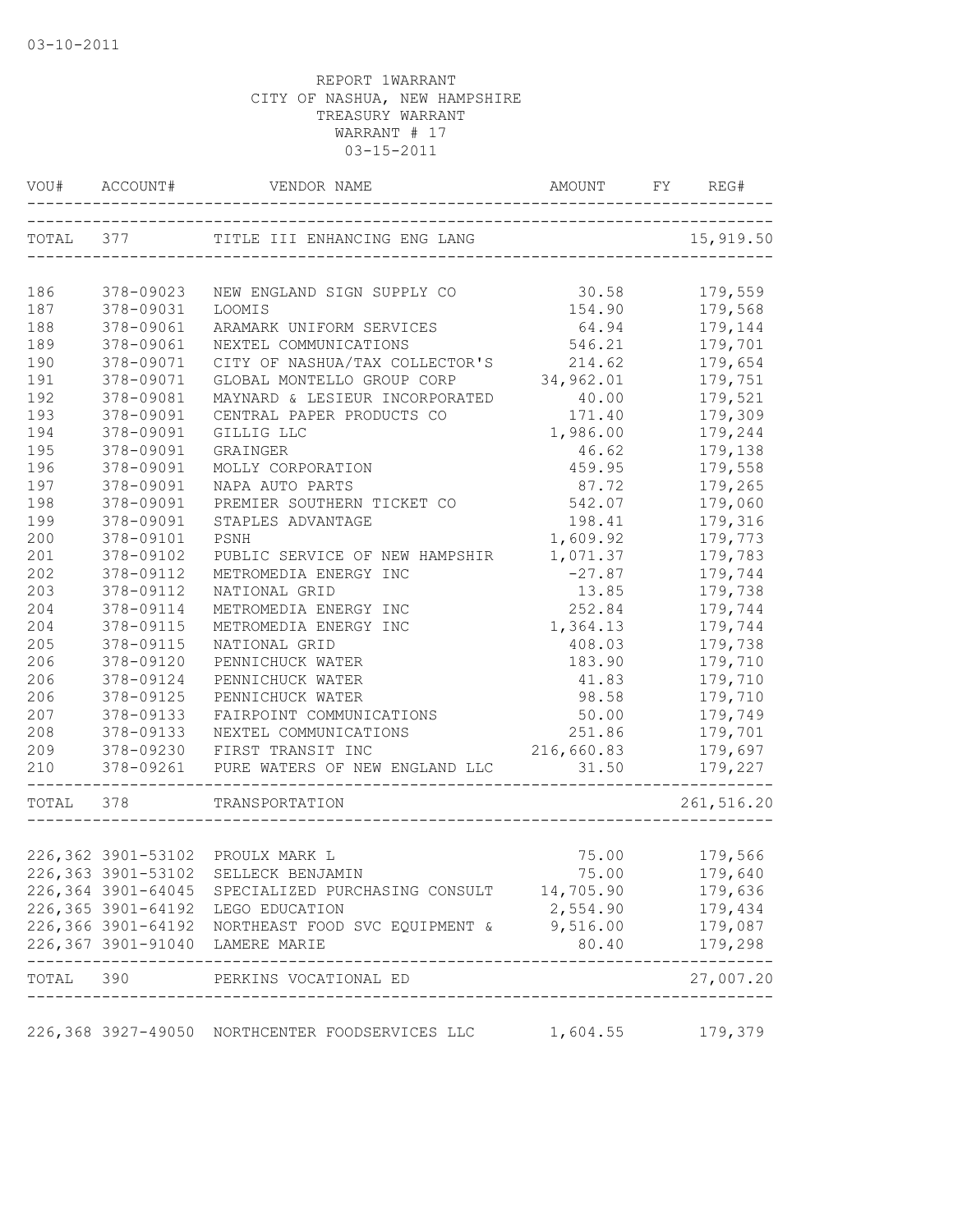| VOU# ACCOUNT#      | VENDOR NAME                                              | AMOUNT FY REG# |          |
|--------------------|----------------------------------------------------------|----------------|----------|
|                    |                                                          |                |          |
|                    | TOTAL 392 CULINARY ARTS                                  |                | 1,604.55 |
|                    |                                                          |                |          |
|                    | 3940-49035 CITIZENS BANK                                 | 104.67         | 12,457   |
| 226,369 3940-49035 | PAUL H BROOKES PUBLISHING CO I                           | 49.44          | 179,382  |
| 226,370 3940-49035 | RFB&D                                                    | 35.00          | 179,439  |
| 226,371 3940-53109 | ALL EARS                                                 | 500.00         | 179,401  |
| 226,372 3940-64040 | O'TOOLE TAMMY                                            | 150.00         | 179,068  |
|                    | 226,373 3940-64192 PERKINS SCHOOL FOR THE BLIND 2,269.10 |                | 179,076  |
|                    | TOTAL 394 ARRA IDEA SPEC ED                              |                | 3,108.21 |
|                    |                                                          |                |          |
|                    | 226,374 3951-49075 NCS PEARSON INC                       | 50.50          | 179,377  |
| 226,375 3951-53109 | BOLICK TERESA DBA BOLICK TERES                           | 3,800.00       | 179,343  |
| 226,376 3951-53109 | FONDEN CAROL                                             | 75.00          | 179,378  |
| 226,377 3951-53109 | INTERIM HEALTHCARE OF THE NORT 2,132.00                  |                | 179,221  |
| 226,378 3951-53109 | MCGURK, CAROL ANN                                        | 595.00         | 179,647  |
|                    | TOTAL 395 IDEA B SPECIAL EDUCATION                       |                | 6,652.50 |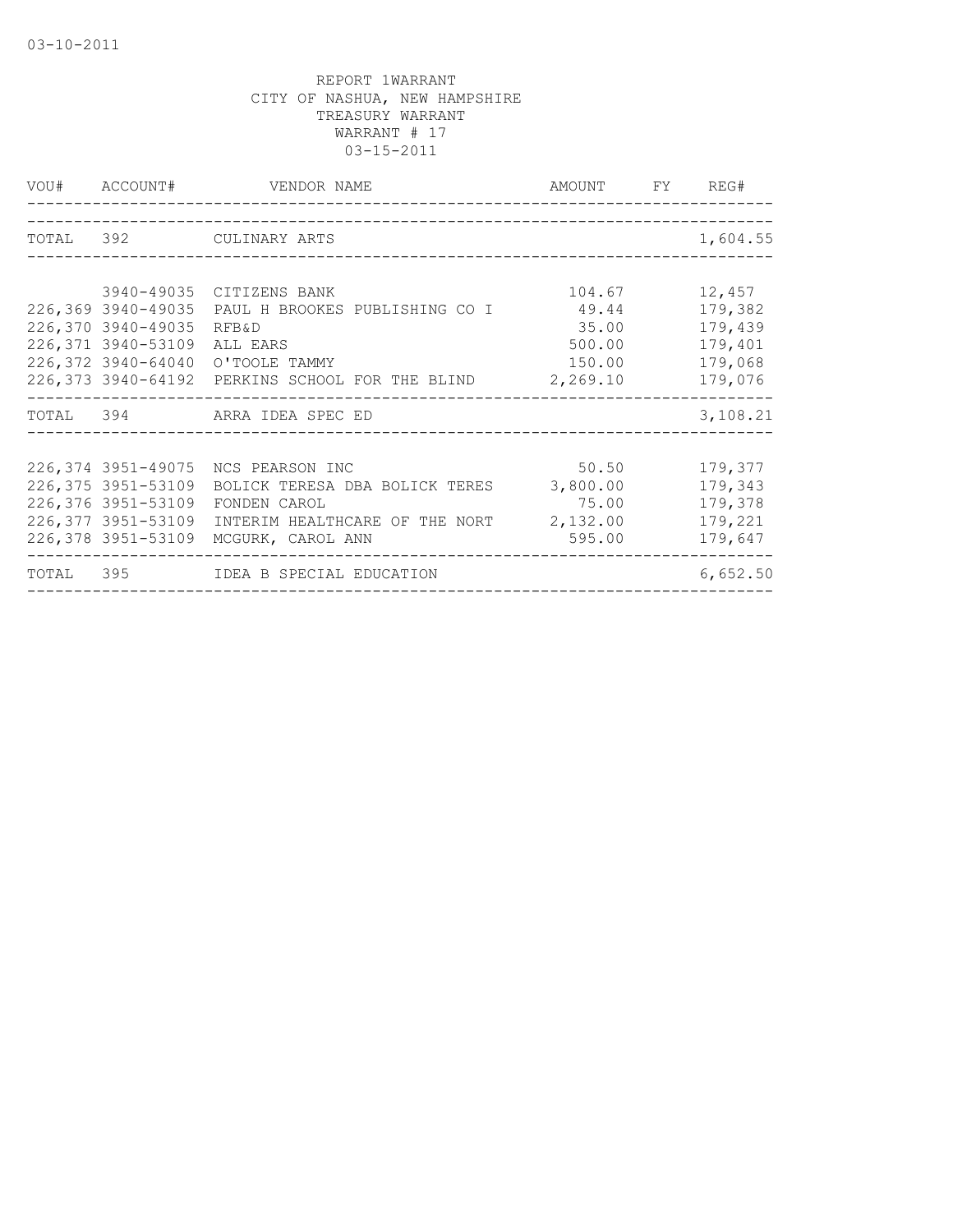| VOU#              | ACCOUNT#              | VENDOR NAME                                                                                   | AMOUNT                           | FY REG#            |
|-------------------|-----------------------|-----------------------------------------------------------------------------------------------|----------------------------------|--------------------|
| 212<br>213<br>214 |                       | 412-180 ENNIS CHERYL<br>412-180 PRATT KRISTEN<br>412-180 TATE WESLEY                          | 119.00<br>87.00 179,592<br>81.00 | 179,591<br>179,600 |
|                   | -------------         | TOTAL 412-18 FINANCIAL SERVICES<br>AUTO PERMITS                                               |                                  | 287.00             |
|                   |                       | 215 413-203 TREASURER STATE OF NH                                                             | 1,290.00 179,724                 |                    |
|                   |                       | TOTAL 413-20 CITY CLERK'S OFFICE<br>MARRIAGE LICENSES                                         |                                  | 1,290.00           |
|                   |                       | 215 413-303 TREASURER STATE OF NH                                                             | 8,630.00 179,724                 | $- - - - - -$      |
| TOTAL             |                       | 413-30 CITY CLERK'S OFFICE<br>CERTIFIED COPIES                                                |                                  | 8,630.00           |
|                   |                       | 216  431-314  NASHUA POLICE DEPARTMENT                                                        |                                  | 5.01 179,655       |
|                   |                       | TOTAL 431-31 POLICE DEPARTMENT<br>SALE OF PHOTOCOPIES<br>------------------------------------ |                                  | 5.01               |
|                   |                       | 217 476-192 GATE CITY ELECTRIC LLC                                                            |                                  | 46.27 179,198      |
|                   | TOTAL 476-19 BUILDING | ELECTRICAL PERMITS                                                                            |                                  | 46.27              |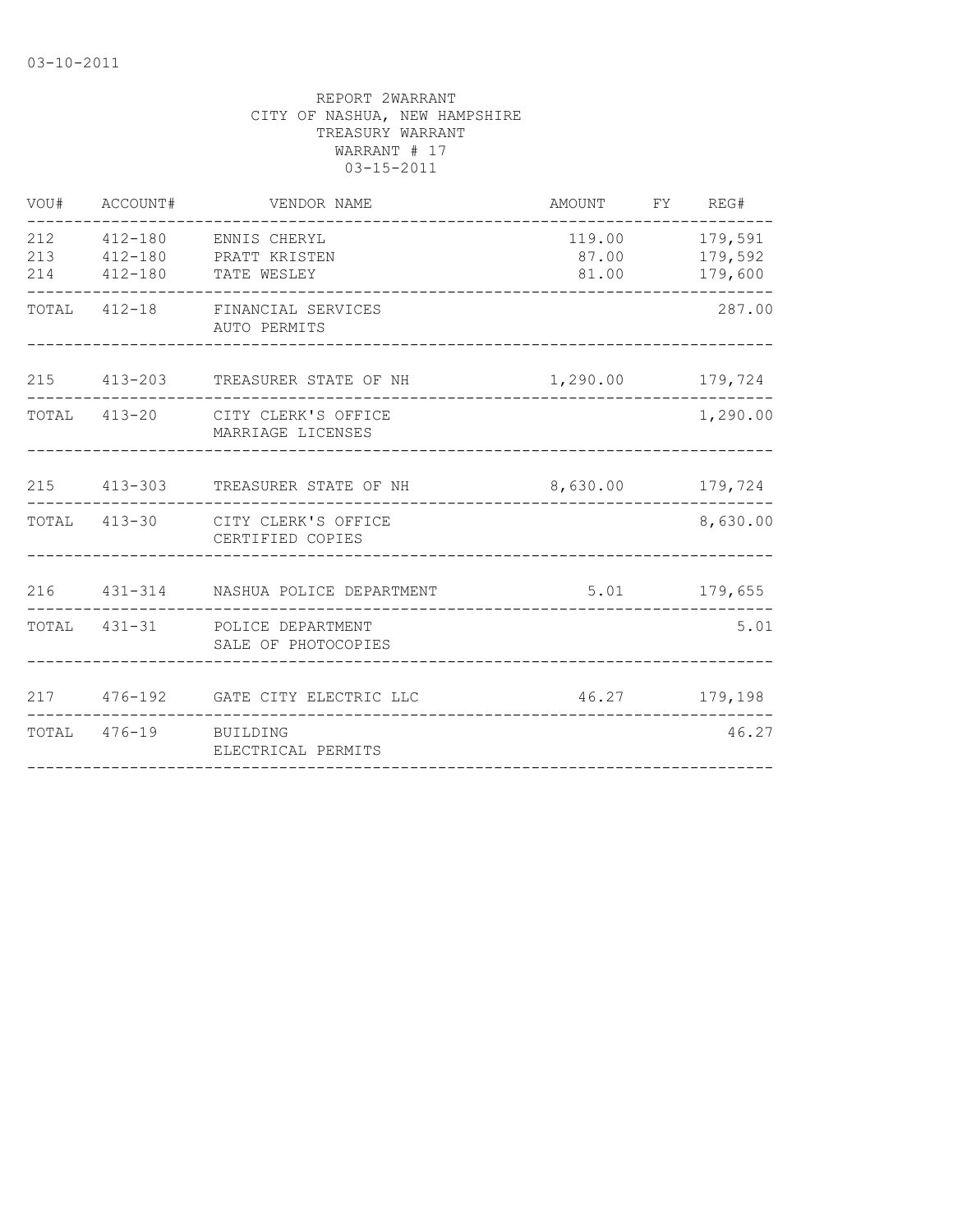| VOU#       | ACCOUNT#               | VENDOR NAME                                      | AMOUNT               | FΥ | REG#                      |
|------------|------------------------|--------------------------------------------------|----------------------|----|---------------------------|
| 218        | 501-98015              | CITIZENS BANK                                    | 36.95                |    | 12,457                    |
| 218        | 501-98029              | CITIZENS BANK                                    | 42.06                |    | 12,457                    |
| 219        | 501-98029              | SAM'S CLUB DIRECT                                | 68.18                |    | 179,722                   |
| TOTAL      | 501                    | MAYOR'S OFFICE                                   |                      |    | 147.19                    |
| 220        | 502-51010              | MCNAMEE JAMES M                                  | 210.00               |    | 179,656                   |
| 221        | 502-91015              | PETTY CASH                                       | 44.80                |    | 179,045                   |
| TOTAL      | 502                    | LEGAL DEPARTMENT                                 |                      |    | 254.80                    |
|            |                        | CHILD ADVOCACY CENTER                            |                      |    |                           |
| 222<br>223 | 505-81118<br>505-81039 | HUMANE SOCIETY OF NEW ENGLAND                    | 2,000.00<br>8,256.75 |    | 179,218<br>179,152        |
| 224        | 505-81017              | SOUTHERN NH HIV/AIDS TASK FORC                   | 3,750.00             |    | 179,501                   |
| 225        | 505-81078              | ST JOSEPH COMMUNITY SERVICES I                   | 2,071.26             |    | 179,525                   |
| 226        | 505-81124              | YMCA OF GREATER NASHUA                           | 787.50               |    | 179,257                   |
| TOTAL      | 505                    | CIVIC & COMM. ACTIVITIES                         |                      |    | 16,865.51                 |
|            |                        |                                                  |                      |    |                           |
| 227        | 506-31005              | COMPUTER HUT OF N E INC                          | 249.00               |    | 179,533                   |
| 228        | 506-31005              | FAIRPOINT COMMUNICATIONS                         | 835.94               |    | 179,749                   |
| 229        | 506-31005              | LOVERING SUE                                     | 33.00                |    | 179,657                   |
| 230        | 506-31005              | NEXTEL COMMUNICATIONS                            | 6.99                 |    | 179,701                   |
| 231        | 506-31005              | PAETEC COMMUNICATIONS INC                        | 5,079.61             |    | 179,693                   |
| 232        | 506-31005              | VERIZON WIRELESS                                 | 65.07                |    | 179,732                   |
| TOTAL      | 506                    | TELECOMMUNICATIONS                               |                      |    | 6, 269.61                 |
| 233        | 511-61022              | JMW OFFICE FURNITURE ASSOC INC                   | 350.00               |    | 179,044                   |
| TOTAL      | 511                    | CITI-STAT                                        |                      |    | 350.00                    |
|            |                        |                                                  |                      |    |                           |
| 234        | 512-49025              | CITIZENS BANK                                    | 51.87                |    | 12,457                    |
| 234        | 512-95010              | CITIZENS BANK                                    | 725.00               |    | 12,457                    |
| 235        | 512-59095              | DOCULYNX INC                                     | 503.64               |    | 179,564                   |
| 236        | 512-41010              | FREEDOM PRINTERS LLC                             | 941.20               |    | 179,469                   |
| 237        | 512-52010              | MELANSON HEATH & COMPANY PC                      | 9,000.00             |    | 179,165                   |
| 237        | 512-53025              | MELANSON HEATH & COMPANY PC                      | 1,000.00             |    | 179,165                   |
| 238        | 512-43005              | PETTY CASH<br>---------------------------------- | 4.40                 |    | 179,045<br>-------------- |
| TOTAL      | 512                    | FINANCIAL SERVICES                               |                      |    | 12,226.11                 |
|            |                        |                                                  |                      |    |                           |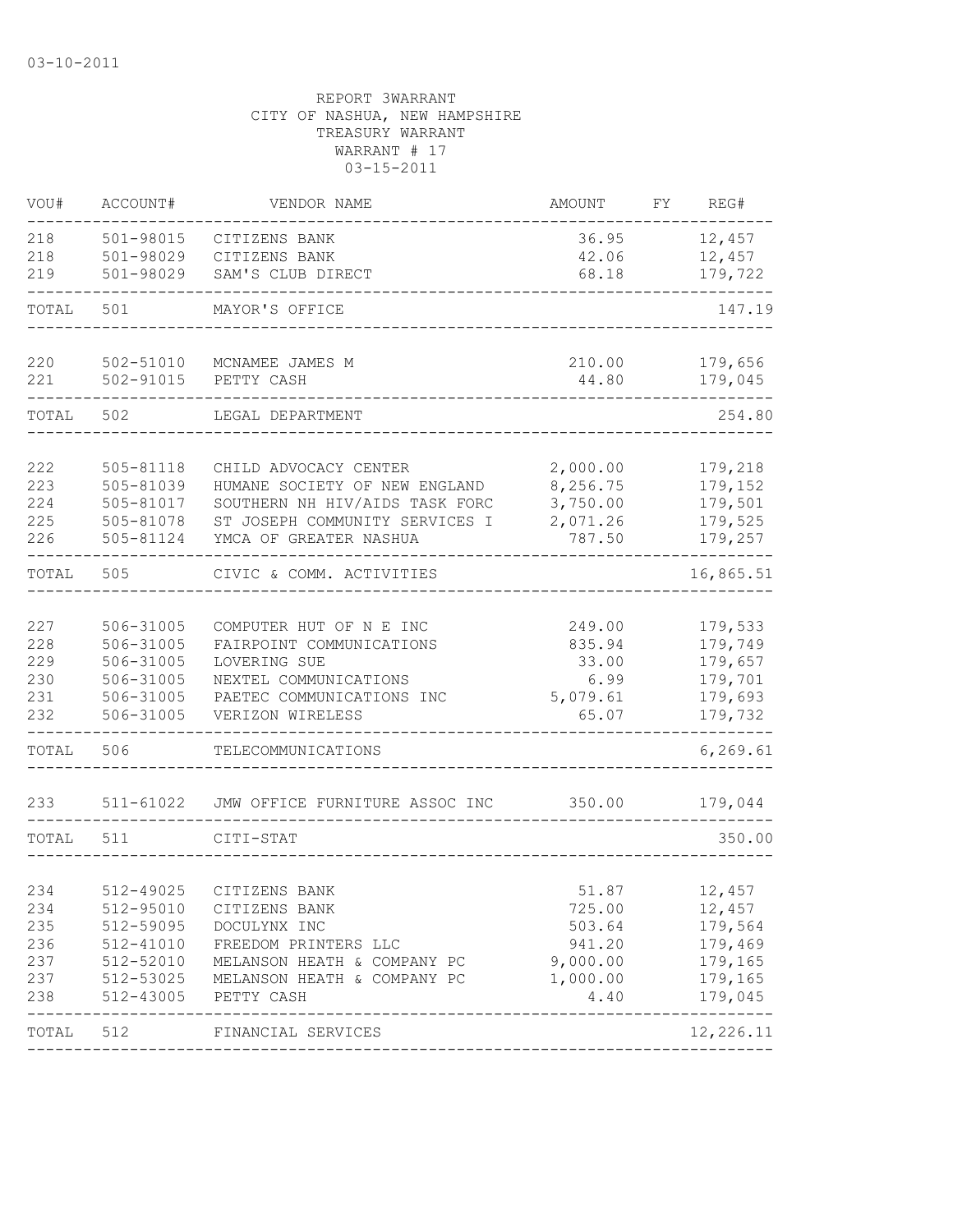| VOU#       | ACCOUNT#               | VENDOR NAME                                              | AMOUNT               | FY. | REG#               |
|------------|------------------------|----------------------------------------------------------|----------------------|-----|--------------------|
| 239        | 513-44005              | GENERAL CODE                                             | 1,195.00             |     | 179,203            |
| 240        | 513-43005              | MAILWAYS CORP                                            | 3,182.50             |     | 179,764            |
| 241        | 513-98035              | PETTY CASH                                               | 40.00                |     | 179,045            |
| TOTAL      | 513                    | CITY CLERK'S OFFICE                                      |                      |     | 4,417.50           |
| 242        | 515-59125              | ALLIANCE CONSULTING HRD                                  | 737.50               |     | 179,595            |
| 243        | 515-41015              | JMW OFFICE FURNITURE ASSOC INC                           | 780.00               |     | 179,044            |
| 244        | 515-94005              | SKILLPATH SEMINARS                                       | 199.00               |     | 179,785            |
| TOTAL      | 515                    | HUMAN RESOURCES                                          |                      |     | 1,716.50           |
|            |                        |                                                          |                      |     |                    |
| 245        | 516-54016              | CONCORD MONITOR                                          | 574.80               |     | 179,703            |
| 246        | 516-54016              | EAGLE-TRIBUNE PUBLISHING CO                              | 400.45               |     | 179,217            |
| 247        | 516-45240              | MCINTIRE BUSINESS PRODUCTS INC                           | 300.09               |     | 179,545            |
| 248        | 516-45240              | RIS PAPER COMPANY INC                                    | 1,664.46             |     | 179,136            |
| 249        | 516-54011              | TELEGRAPH PUBLISHING COMPANY                             | 825.75               |     | 179,527            |
| 249<br>250 | 516-54016<br>516-54016 | TELEGRAPH PUBLISHING COMPANY<br>THE LOWELL PUBLISHING CO | 2,408.04<br>1,878.30 |     | 179,527<br>179,706 |
| 251        | 516-54016              | UNION LEADER CORPORATION                                 | 1,725.75             |     | 179,698            |
| TOTAL      | 516                    | PURCHASING DEPARTMENT                                    |                      |     | 9,777.64           |
|            |                        |                                                          |                      |     |                    |
| 252        | 517-59135              | BAIN PEST CONTROL SERVICE INC                            | 150.00               |     | 179,529            |
| 253        | 517-75023              | DEPENDABLE LOCK SERVICE INC                              | 300.00               |     | 179,283            |
| 254        | 517-75015              | J LAWRENCE HALL INC                                      | 578.37               |     | 179,544            |
| 255        | 517-34015              | METROMEDIA ENERGY INC                                    | 5,454.46             |     | 179,744            |
| 256        | 517-34015              | NATIONAL GRID                                            | 1,036.89             |     | 179,738            |
| 257        | 517-31050              | NEXTEL COMMUNICATIONS                                    | 69.27                |     | 179,701            |
| 258        | 517-75160              | PEABODY SUPPLY COMPANY                                   | 51.54                |     | 179,560            |
| 259        | 517-33005              | PENNICHUCK WATER                                         | 465.87               |     | 179,710            |
| 260        | 517-32005              | PSNH                                                     | 1,496.47             |     | 179,773            |
| TOTAL      | 517                    | BUILDING MAINT - CITY ADMIN                              |                      |     | 9,602.87           |
|            |                        |                                                          |                      |     |                    |
| 261        | 519-94005              | MARINO ANGELO                                            | 367.80               |     | 179,658            |
| 262        | 519-43005              | PETTY CASH                                               | 7.71                 |     | 179,045            |
| 262        | 519-59095              | PETTY CASH                                               | 32.88                |     | 179,045            |
| 263        | 519-91005              | TURGISS GARY                                             | 50.49                |     | 179,140            |
| 264        | 519-91005              | TURGISS GREG                                             | 66.81                |     | 179,062            |
| TOTAL      | 519                    | ASSESSORS                                                |                      |     | 525.69             |
|            |                        |                                                          |                      |     |                    |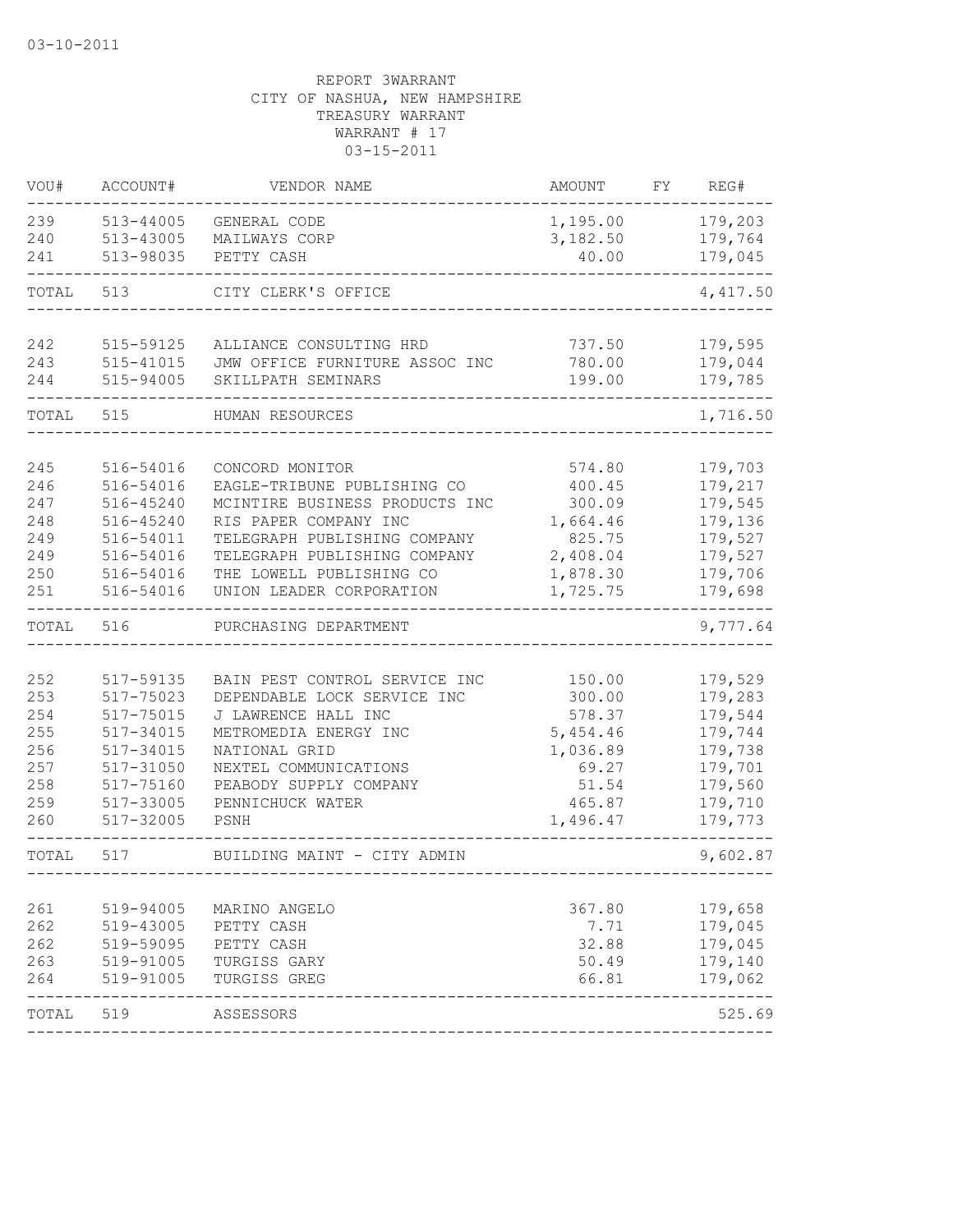| VOU#                     | ACCOUNT#                                | VENDOR NAME                                                                         | AMOUNT                                 | FY REG#                                |
|--------------------------|-----------------------------------------|-------------------------------------------------------------------------------------|----------------------------------------|----------------------------------------|
|                          |                                         | 265 520-75022 J LAWRENCE HALL INC<br>266 520-34015 METROMEDIA ENERGY INC            | 507.50 179,544<br>993.71 179,744       |                                        |
| TOTAL                    | 520                                     | HUNT BUILDING                                                                       |                                        | 1,501.21                               |
| 267                      | 522-94005                               | BARKER JOHN                                                                         | 175.00                                 | 179,659                                |
| 268                      | $522 - 41015$                           | CITIZENS BANK                                                                       | 256.78                                 | 12,457                                 |
| 268                      | $522 - 64040$                           | CITIZENS BANK                                                                       | 755.95                                 | 12,457                                 |
| 268                      | 522-94005                               | CITIZENS BANK                                                                       | 375.80                                 | 12,457                                 |
| 269                      | 522-31050                               | NEXTEL COMMUNICATIONS                                                               | 99.62                                  | 179,701                                |
| 270                      | 522-94005                               | PETTY CASH                                                                          | 45.70                                  | 179,045                                |
| TOTAL 522                |                                         | INFORMATION TECHNOLOGY                                                              |                                        | 1,708.85                               |
| 271<br>272<br>272<br>273 | 524-64045<br>$524 - 64040$<br>524-64053 | CDW GOVERNMENT INC<br>CITIZENS BANK<br>CITIZENS BANK<br>524-64057 DELL MARKETING LP | 211.74<br>103.95<br>399.00<br>1,189.65 | 179,356<br>12,457<br>12,457<br>179,133 |
| TOTAL 524                |                                         | COMPUTERS - CITYWIDE                                                                |                                        | $- - - - - -$<br>1,904.34              |
| 274                      | 531-53056                               | AAA CREDIT SCREENING SERV LLC                                                       | 25.00                                  | 179,071                                |
| 275                      | 531-78075                               | ABLE AIR CORP                                                                       | 884.14                                 | 179,164                                |
| 276                      | 531-49025                               | ACCIDENT RECONSTRUCTION JOURNA                                                      | 49.00                                  | 179,702                                |
| 277                      | 531-45175                               | AIRGAS EAST                                                                         | 801.12                                 | 179,107                                |
| 277                      | 531-47010                               | AIRGAS EAST                                                                         | 972.33                                 | 179,107                                |
| 278                      | $531 - 46040$                           | ALL SPORTS HEROES UNIFORMS,                                                         | 273.97                                 | 179,141                                |
| 279                      | 531-45920                               | B & H PHOTO VIDEO PRO AUDIO                                                         | 409.65                                 | 179,058                                |
| 280                      | $531 - 46040$                           | BAILEY DAVID                                                                        | 85.00                                  | 179,660                                |
| 281                      | 531-49075                               | BATTERIES PLUS                                                                      | 104.51                                 | 179,290                                |
| 282                      | 531-46030                               | BEN'S UNIFORMS                                                                      | 188.00                                 | 179,536                                |
| 282                      | $531 - 46040$                           | BEN'S UNIFORMS                                                                      | 421.00                                 | 179,536                                |
| 283                      | 531-78007                               | BEST FORD                                                                           | 159.87                                 | 179,073                                |
| 284                      | 531-95000                               | BLUE BOOK                                                                           | 41.95                                  | 179,790                                |
| 285                      | $531 - 46040$                           | CAMACHO CARLOS                                                                      | 91.76                                  | 179,661                                |
| 286                      | 531-59100                               | CANAL ART & FRAMING/SAMANTHA T                                                      | 696.63                                 | 179,427                                |
| 287                      | 531-94010                               | CARIGNAN MICHAEL                                                                    | 684.00                                 | 179,671                                |
| 288                      | 531-42000                               | CENTRAL PAPER PRODUCTS CO                                                           | 303.27                                 | 179,309                                |
| 289                      | 531-31025                               | CINFO PETER                                                                         | 45.96                                  | 179,664                                |
| 290                      | 531-53065                               | CITIZENS BANK                                                                       | 2,451.80                               | 12,457                                 |
| 290                      | 531-94005                               | CITIZENS BANK                                                                       | 1,758.66                               | 12,457                                 |
| 291                      | 531-49025                               | COLLISION PUBLISHING, LLC                                                           | 139.00                                 | 179,753                                |
| 292                      | 531-31025                               | COMCAST                                                                             | 224.59                                 | 179,730                                |
| 293                      | 531-78075                               | DAVE ILLG'S COLLISION REPAIR C                                                      | 1,098.14                               | 179,546                                |
| 294                      | 531-94010                               | DICKERSON RONALD                                                                    | 825.49                                 | 179,665                                |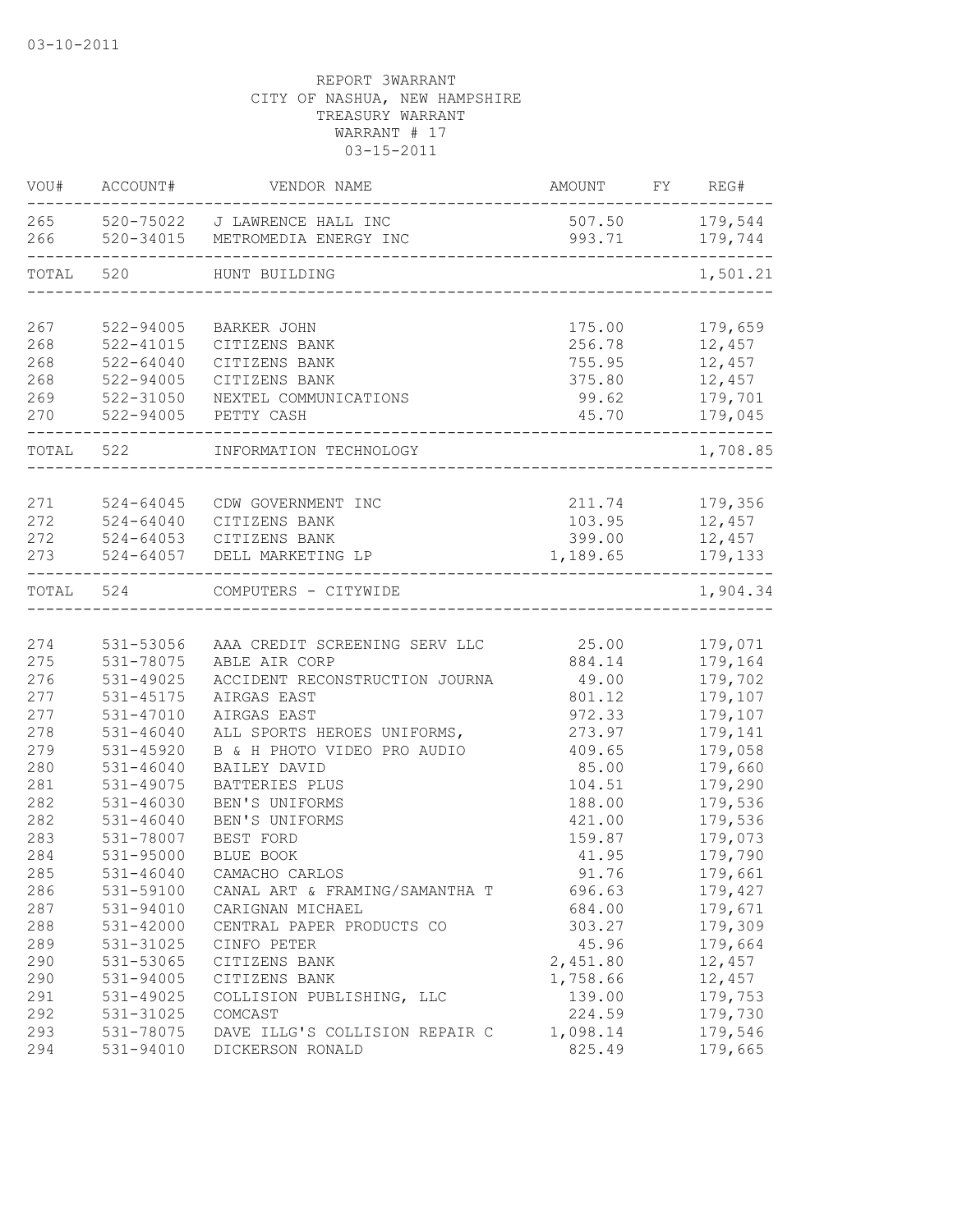| VOU# | ACCOUNT#      | VENDOR NAME                        | AMOUNT   | FY | REG#    |
|------|---------------|------------------------------------|----------|----|---------|
| 295  |               | 531-31025 FAIRPOINT COMMUNICATIONS | 28.56    |    | 179,749 |
| 296  |               | 531-78007 FISHER AUTO PARTS        | $-15.70$ |    | 179,578 |
| 297  | 531-41015     | GRANITE STATE STAMPS INC           | 26.34    |    | 179,279 |
| 298  | $531 - 46040$ | HANNON PATRICK                     | 652.10   |    | 179,663 |
| 299  | $531 - 42000$ | HOME DEPOT CREDIT SERVICES         | 55.75    |    | 179,733 |
| 300  | 531-75130     | J LAWRENCE HALL INC                | 1,629.91 |    | 179,544 |
| 301  | 531-98025     | JACK'S PIZZA                       | 6.00     |    | 179,276 |
| 302  | 531-45005     | LAW ENFORCEMENT TARGETS INC        | 498.77   |    | 179,219 |
| 303  | 531-46040     | LOMBARDI FRANK                     | 24.00    |    | 179,669 |
| 304  | 531-41015     | LUCAS OFFICE SYSTEMS INC           | 960.73   |    | 179,158 |
| 305  | 531-78075     | MAC MULKIN CHEVROLET INC           | 839.16   |    | 179,512 |
| 306  | 531-95000     | MASSACHUSETTS ASSN OF CRIME AN     | 35.00    |    | 179,713 |
| 307  | 531-78007     | MAYNARD & LESIEUR INCORPORATED     | 39.95    |    | 179,521 |
| 308  | 531-34015     | METROMEDIA ENERGY INC              | 6,340.19 |    | 179,744 |
| 309  | 531-59100     | NASHUA MILLYARD ASSOCIATES, IN     | 90.00    |    | 179,550 |
| 310  | 531-34015     | NATIONAL GRID                      | 1,759.52 |    | 179,738 |
| 311  | $531 - 45920$ | NATIONAL LAW ENFORCEMENT SUPPL     | 445.90   |    | 179,531 |
| 312  | 531-49025     | NATIONAL PUBLIC SAFETY INFO BU     | 288.00   |    | 179,721 |
| 313  | 531-78007     | NEW G.H. BERLIN OIL COMPANY        | 95.80    |    | 179,206 |
| 314  | $531 - 46040$ | NEWELL JOHN T                      | 119.98   |    | 179,672 |
| 315  | 531-45005     | NORTHERN SAFETY CO INC             | 108.57   |    | 179,101 |
| 316  | 531-31040     | PAETEC COMMUNICATIONS INC          | 292.56   |    | 179,693 |
| 317  | $531 - 45125$ | PC MALL GOV INC                    | 34.75    |    | 179,368 |
| 318  | $531 - 46040$ | PEACH CHRISTOPHER                  | 636.80   |    | 179,670 |
| 319  | 531-33005     | PENNICHUCK WATER                   | 556.19   |    | 179,710 |
| 320  | 531-98035     | PETTY CASH                         | 57.25    |    | 179,666 |
| 321  | 531-41015     | PETTY CASH                         | 24.93    |    | 179,667 |
| 321  | 531-42000     | PETTY CASH                         | 13.95    |    | 179,667 |
| 321  | 531-43005     | PETTY CASH                         | 27.80    |    | 179,667 |
| 321  | 531-46030     | PETTY CASH                         | 1.50     |    | 179,667 |
| 321  | 531-91025     | PETTY CASH                         | 15.00    |    | 179,667 |
| 321  | 531-94005     | PETTY CASH                         | 30.00    |    | 179,667 |
| 321  | 531-98035     | PETTY CASH                         | 118.89   |    | 179,667 |
| 322  | $531 - 46040$ | PHELPS LAKEISHA                    | 196.96   |    | 179,662 |
| 323  | 531-41015     | PITNEY BOWES INCORPORATED          | 57.69    |    | 179,532 |
| 324  | 531-45920     | PRECISION DYNAMICS CORPORATION     | 895.81   |    | 179,507 |
| 325  | 531-32035     | PSNH                               | 297.89   |    | 179,773 |
| 326  | 531-32005     | PUBLIC SERVICE OF NEW HAMPSHIR     | 4,612.10 |    | 179,783 |
| 326  | 531-32035     | PUBLIC SERVICE OF NEW HAMPSHIR     | 492.25   |    | 179,783 |
| 327  | 531-59100     | RB ALLEN CO INC                    | 700.00   |    | 179,305 |
| 328  | 531-42000     | REXEL CLS                          | 66.00    |    | 179,455 |
| 329  | 531-45005     | RILEY'S SPORT SHOP INC             | 5,073.34 |    | 179,061 |
| 329  | 531-46030     | RILEY'S SPORT SHOP INC             | 2,713.27 |    | 179,061 |
| 329  | $531 - 46040$ | RILEY'S SPORT SHOP INC             | 45.00    |    | 179,061 |
| 330  | 531-64105     | SMITH & WESSON                     | 2,870.00 |    | 179,491 |
| 331  | 531-69025     | SNAP ON TOOLS                      | 150.00   |    | 179,092 |
| 332  | 531-31025     | ST ONGE JOSHUA                     | 45.96    |    | 179,668 |
| 333  | 531-41005     | STAPLES ADVANTAGE                  | 220.00   |    | 179,316 |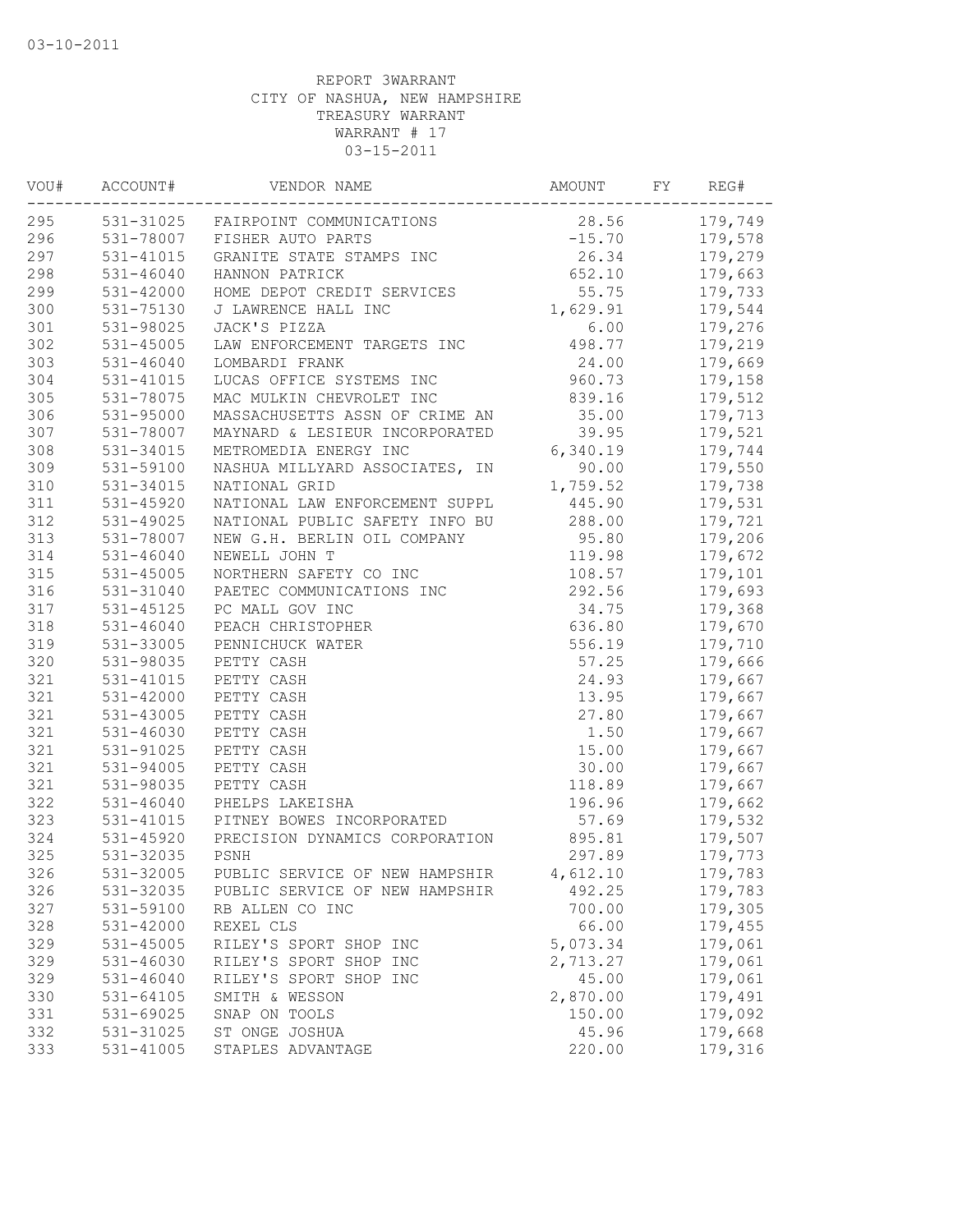| VOU#  | ACCOUNT#      | VENDOR NAME                                     | AMOUNT   | FY. | REG#      |
|-------|---------------|-------------------------------------------------|----------|-----|-----------|
| 333   | 531-41015     | STAPLES ADVANTAGE                               | 2,289.56 |     | 179,316   |
| 334   | 531-46030     | STAR PACKER BADGES                              | 164.59   |     | 179,121   |
| 335   | 531-75023     | THE METRO GROUP INC                             | 165.00   |     | 179,220   |
| 336   | $531 - 46040$ | THERIAULT PETER                                 | 58.96    |     | 179,673   |
| 337   | 531-78007     | TOWERS MOTOR PARTS CORP                         | 23.55    |     | 179,268   |
| 338   | 531-74145     | TREASURER STATE OF NH                           | 273.78   |     | 179,143   |
| 339   | 531-31050     | USA MOBILITY WIRELESS INC                       | 26.76    |     | 179,756   |
| 340   | 531-31025     | VERIZON WIRELESS                                | 992.65   |     | 179,732   |
| 341   | 531-75023     | WESTERN DETENTION                               | 49.22    |     | 179,296   |
| TOTAL | 531           | POLICE DEPARTMENT                               |          |     | 51,053.33 |
|       |               |                                                 |          |     |           |
| 342   |               | 532-78075 A SIGN OF THINGS TO COME/KEITH 190.00 |          |     | 179,116   |
| 343   | 532-78020     | AUTOFAIR FORD INC                               | 2,848.37 |     | 179,472   |
| 344   | 532-75023     | B & S LOCKSMITH INC                             | 12.00    |     | 179,215   |
| 345   | 532-75023     | BELLETETES INC                                  | 92.65    |     | 179,181   |
| 345   | 532-78100     | BELLETETES INC                                  | 15.45    |     | 179,181   |
| 346   | 532-94005     | CITIZENS BANK                                   | 631.60   |     | 12,457    |
| 347   | 532-63065     | CONNEY SAFETY PRODUCTS                          | 61.72    |     | 179,543   |
| 348   | 532-94010     | DOUZANIS ANDREW                                 | 45.00    |     | 179,302   |
| 349   | 532-53025     | DRUKTEINIS MD JD, ALBERT M                      | 2,450.00 |     | 179,538   |
| 350   | 532-78095     | F W WEBB COMPANY                                | 11.17    |     | 179,122   |
| 351   | 532-75100     | FIMBEL PAUNET CORPORATION                       | 140.00   |     | 179,277   |
| 352   | 532-53055     | FIRE SERVICE TESTING CO INC                     | 795.00   |     | 179,197   |
| 353   | 532-64080     | FIRE TECH & SAFETY OF NEW ENGL                  | 4,938.21 |     | 179,273   |
| 353   | 532-74038     | FIRE TECH & SAFETY OF NEW ENGL                  | 695.00   |     | 179,273   |
| 354   | 532-63005     | FLETCHER'S APPLIANCE                            | 499.00   |     | 179,114   |
| 354   | 532-63065     | FLETCHER'S APPLIANCE                            | 85.00    |     | 179,114   |
| 355   | 532-32005     | GLACIAL ENERGY OF NEW ENGLAND                   | 1,270.75 |     | 12,447    |
| 356   | 532-78075     | GREENFIELD INDUSTRIES INC                       | 79.00    |     | 179,096   |
| 357   | 532-75023     | HOME DEPOT CREDIT SERVICES                      | 276.69   |     | 179,707   |
| 358   | 532-75105     | HUFF & GAUTHIER INC                             | 110.00   |     | 179,301   |
| 359   | 532-74020     | INFORMATION MANAGEMENT CORP                     | 4,950.00 |     | 179,145   |
| 360   | 532-94005     | INTERNATIONAL ASSOCATION OF AR                  | 595.00   |     | 179,760   |
| 361   | 532-59135     | J P PEST SERVICES                               | 340.00   |     | 179,210   |
| 362   | 532-78007     | JACK YOUNG COMPANY, INC                         | 295.44   |     | 179,299   |
| 363   | 532-64192     | LIFEGUARD SYSTEMS INC                           | 6,421.26 |     | 179,204   |
| 364   | 532-59100     | MAYNARD & LESIEUR INCORPORATED                  | 30.95    |     | 179,521   |
| 365   | 532-94010     | MCINNIS MICHAEL                                 | 686.00   |     | 179,674   |
| 366   | 532-34015     | METROMEDIA ENERGY INC                           | 9,315.59 |     | 179,744   |
| 367   | 532-78020     | MINUTEMAN TRUCKS INC                            | 420.71   |     | 179,209   |
| 368   | 532-34015     | NATIONAL GRID                                   | 1,097.47 |     | 179,738   |
| 369   | 532-42005     | NEW ENGLAND PAPER & SUPPLY                      | 460.34   |     | 179,201   |
| 369   | 532-42010     | NEW ENGLAND PAPER & SUPPLY                      | 728.49   |     | 179,201   |
| 369   | 532-42020     | NEW ENGLAND PAPER & SUPPLY                      | 339.20   |     | 179,201   |
| 369   | 532-63065     | NEW ENGLAND PAPER & SUPPLY                      | 942.00   |     | 179,201   |
| 370   | 532-31040     | NEXTEL COMMUNICATIONS                           | 312.07   |     | 179,701   |
|       |               |                                                 |          |     |           |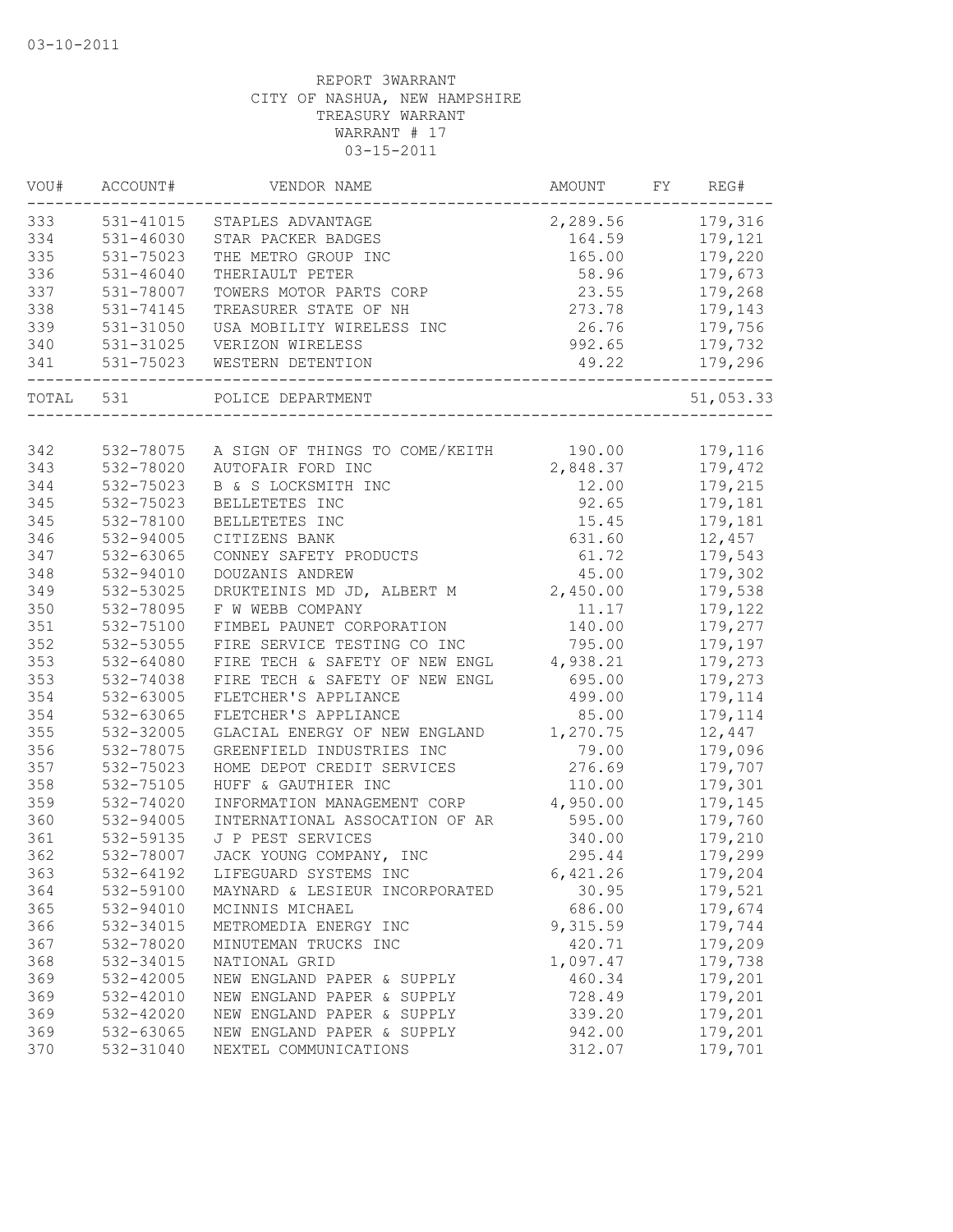| 371<br>532-95005<br>36.00<br>NH FIRE PREVENTION SOCIETY/IAA<br>372<br>1,199.00<br>532-64080<br>NORTHEAST RESCUE SYSTEMS<br>373<br>PAETEC COMMUNICATIONS INC<br>532-31040<br>20.42<br>374<br>625.00<br>532-75902<br>PE SANDS CONSTRUCTION INC<br>375<br>532-33005<br>PENNICHUCK WATER<br>929.10<br>376<br>532-47010<br>761.00<br>PHYSIO-CONTROL INC | 179,700<br>179,297<br>179,693 |
|----------------------------------------------------------------------------------------------------------------------------------------------------------------------------------------------------------------------------------------------------------------------------------------------------------------------------------------------------|-------------------------------|
|                                                                                                                                                                                                                                                                                                                                                    |                               |
|                                                                                                                                                                                                                                                                                                                                                    |                               |
|                                                                                                                                                                                                                                                                                                                                                    |                               |
|                                                                                                                                                                                                                                                                                                                                                    | 179,598                       |
|                                                                                                                                                                                                                                                                                                                                                    | 179,710                       |
|                                                                                                                                                                                                                                                                                                                                                    | 179,263                       |
| 377<br>2,340.00<br>532-79005<br>POWER & TEL                                                                                                                                                                                                                                                                                                        | 179,506                       |
| 377<br>532-79025<br>2,340.00<br>POWER & TEL                                                                                                                                                                                                                                                                                                        | 179,506                       |
| 378<br>3,072.96<br>532-32005<br>PSNH                                                                                                                                                                                                                                                                                                               | 179,773                       |
| 379<br>532-74038<br>R WHITE EQUIPMENT CENTER INC<br>119.60                                                                                                                                                                                                                                                                                         | 179,523                       |
| 380<br>532-78007<br>SANEL AUTO PARTS CO<br>394.94                                                                                                                                                                                                                                                                                                  | 179,185                       |
| 381<br>ST JOSEPH HOSPITAL<br>532-44005<br>102.25                                                                                                                                                                                                                                                                                                   | 179,737                       |
| 382<br>532-59100<br>TRUE BLUE CLEANERS<br>148.33                                                                                                                                                                                                                                                                                                   | 179,208                       |
| 383<br>532-64215<br>W B HUNT COMPANY, INC<br>115.00                                                                                                                                                                                                                                                                                                | 179,262                       |
| 384<br>WD PERKINS FIRE PUMP SPECIALIS<br>532-78095<br>220.00                                                                                                                                                                                                                                                                                       | 179,250                       |
| 385<br>532-78020<br>208.66<br>YANKEE TRUCKS                                                                                                                                                                                                                                                                                                        | 179,082                       |
| 385<br>1,064.64<br>532-78080<br>YANKEE TRUCKS                                                                                                                                                                                                                                                                                                      | 179,082                       |
| TOTAL<br>532<br>FIRE DEPARTMENT                                                                                                                                                                                                                                                                                                                    | 55,878.03                     |
|                                                                                                                                                                                                                                                                                                                                                    |                               |
| 533-33010 PENNICHUCK WATER<br>211,867.42<br>386                                                                                                                                                                                                                                                                                                    | 179,710                       |
| TOTAL<br>533<br>WATER SUPPLY (PUBLIC HYDRANTS)                                                                                                                                                                                                                                                                                                     | 211,867.42                    |
|                                                                                                                                                                                                                                                                                                                                                    |                               |
| 387<br>534-32020 PSNH<br>163.93                                                                                                                                                                                                                                                                                                                    | 179,773                       |
| 388<br>534-32020<br>PUBLIC SERVICE OF NEW HAMPSHIR<br>50,766.63                                                                                                                                                                                                                                                                                    | 179,783                       |
| TOTAL<br>534<br>STREET LIGHTING                                                                                                                                                                                                                                                                                                                    | 50,930.56                     |
| 389<br>535-64030 CARD TECH ID<br>79.49                                                                                                                                                                                                                                                                                                             | 179,555                       |
|                                                                                                                                                                                                                                                                                                                                                    |                               |
| 535<br>TOTAL<br>EMERGENCY MANAGEMENT                                                                                                                                                                                                                                                                                                               | 79.49                         |
|                                                                                                                                                                                                                                                                                                                                                    |                               |
| 390<br>536-74150<br>DELMMAR COMMUNICATIONS<br>275.00                                                                                                                                                                                                                                                                                               | 179,561                       |
| 391<br>536-64040<br>251.75<br>MOTOROLA                                                                                                                                                                                                                                                                                                             | 179,134                       |
| 536-32035<br>392<br>668.13<br>PSNH                                                                                                                                                                                                                                                                                                                 | 179,773                       |
| 393<br>536-74015<br>7,323.20<br>RADIO IP                                                                                                                                                                                                                                                                                                           | 179,725                       |
| 394<br>536-43005<br>12.93<br>UNITED PARCEL SERVICE                                                                                                                                                                                                                                                                                                 | 179,787                       |
| 536-43005<br>395<br>16.72<br>WALKER AND ASSOCIATES INC                                                                                                                                                                                                                                                                                             | 179,594                       |
| 395<br>135.00<br>536-74092<br>WALKER AND ASSOCIATES INC                                                                                                                                                                                                                                                                                            | 179,594                       |
| TOTAL<br>536<br>CITYWIDE COMMUNICATIONS                                                                                                                                                                                                                                                                                                            | 8,682.73                      |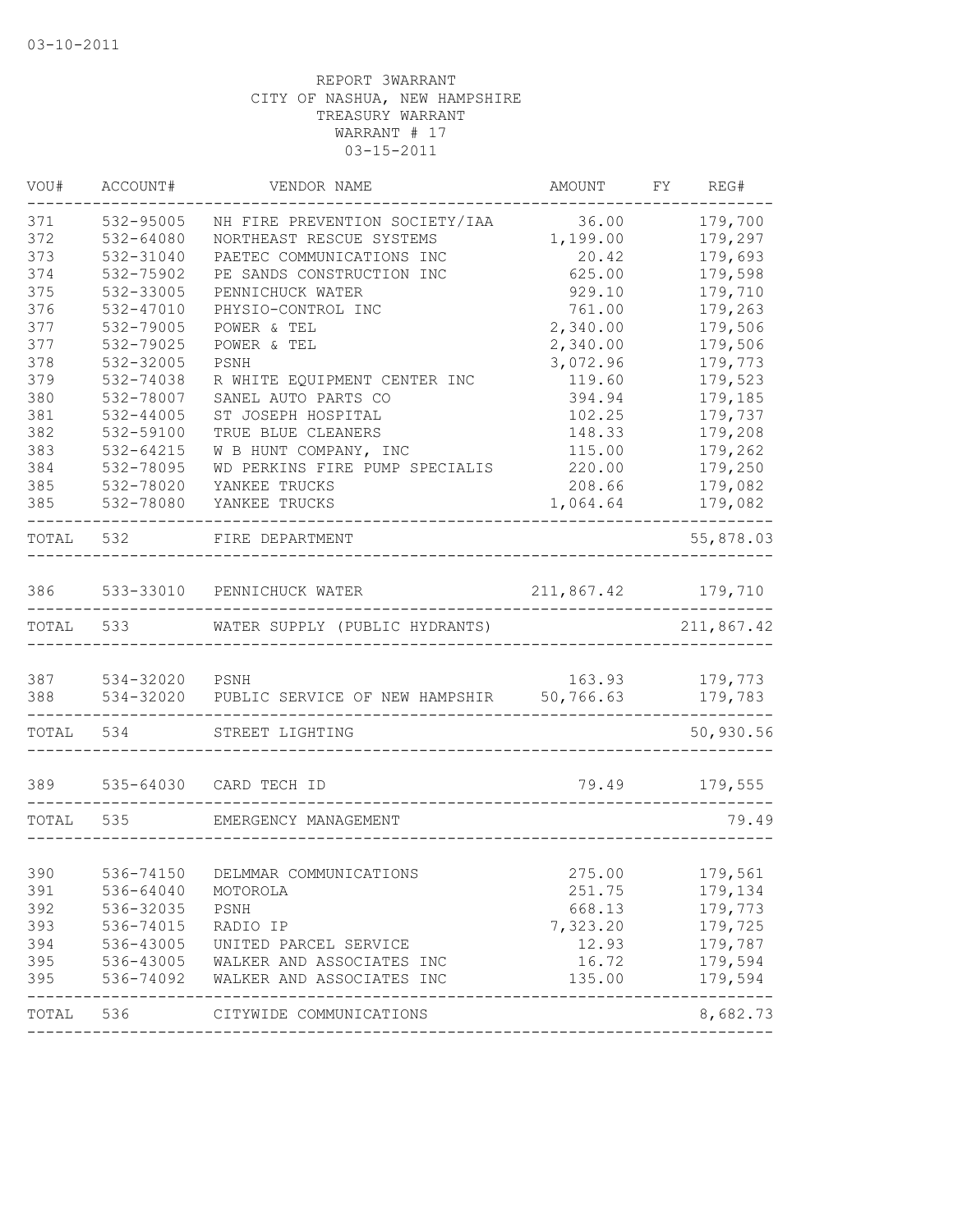| VOU#       | ACCOUNT#  | VENDOR NAME                                                    | AMOUNT         | FY REG#                   |
|------------|-----------|----------------------------------------------------------------|----------------|---------------------------|
| 396<br>397 |           | 541-33005 PENNICHUCK WATER<br>541-34005 SHATTUCK MALONE OIL CO | 1,201.19       | 226.62 179,710<br>179,690 |
| TOTAL      | 541       | ------------<br>COMMUNITY SERVICES DIVISION                    |                | ----------<br>1,427.81    |
|            |           |                                                                |                |                           |
| 398        | 542-49050 | CHANNING BETE CO INC                                           | 755.37         | 179,357                   |
| 399        | 542-49025 | IMMUNIZATION ACTION COALITION                                  | 51.00          | 179,245                   |
| 400        | 542-64170 | LIFESAVERS INC                                                 | 90.45          | 179,569                   |
| 401        | 542-31050 | NEXTEL COMMUNICATIONS                                          | 103.67         | 179,701                   |
| 402        | 542-91005 | PETTY CASH                                                     | 7.40           | 179,675                   |
| 403        | 542-91005 | PORRES LUIS                                                    | 67.32          | 179,195                   |
| 404        | 542-41015 | STAPLES ADVANTAGE                                              | 139.62         | 179,316                   |
|            | TOTAL 542 | COMMUNITY HEALTH                                               |                | 1,214.83                  |
|            |           |                                                                |                |                           |
| 405        | 543-31050 | NEXTEL COMMUNICATIONS                                          | 12.68          | 179,701                   |
| 406        | 543-43005 | PETTY CASH                                                     | 13.48          | 179,675                   |
| 406        | 543-49075 | PETTY CASH                                                     | 30.00          | 179,675                   |
| 406        |           | 543-94005 PETTY CASH                                           | 5.00           | 179,675                   |
| 407        | 543-41015 | STAPLES ADVANTAGE                                              | 148.15         | 179,316                   |
| TOTAL      |           | 543 ENVIRONMENTAL HEALTH DEPT.                                 |                | 209.31                    |
| 408        |           | 544-94005 PETTY CASH                                           |                | 24.00 179,675             |
|            | TOTAL 544 | WELFARE ADMINISTRATION                                         | ______________ | 24.00                     |
|            |           |                                                                |                |                           |
| 409        | 545-97020 | 28-34 RR SQUARE LLC                                            | 450.00         | 179,084                   |
| 410        | 545-97020 | AMHERST PARK APARTMENTS LLC                                    | 149.00         | 179,174                   |
| 411        | 545-97020 | ANCTIL ROCHETTE & SON INC                                      | 750.00         | 179,306                   |
| 412        | 545-97020 | ARNOLD DENNIS                                                  | 760.00         | 179,135                   |
| 413        | 545-97020 | BARRY JOHN                                                     | 450.00         | 179,324                   |
| 414        | 545-97020 | BOULDER PARK                                                   | 785.87         | 179,192                   |
| 415        | 545-97020 | COUNTRY BARN MOTEL                                             | 504.00         | 179,182                   |
| 416        | 545-97020 | CREMATION SOCIETY OF NH                                        | 750.00         | 179,184                   |
| 417        | 545-97020 | CUDHEA CARL                                                    | 478.61         | 179,323                   |
| 418        | 545-97020 | DAVIO CELESTE ANN                                              | 600.00         | 179,105                   |
| 419        | 545-97020 | DIONNE JASON                                                   | 141.19         | 179,294                   |
| 420        | 545-97020 | FAHEY DAVID                                                    | 680.00         | 179,125                   |
| 421        | 545-97015 | FRED FULLER OIL CO                                             | 349.90         | 179,714                   |
| 422        | 545-97020 | GAUTHIER REALTY/CONNIE GAUTHIE                                 | 598.00         | 179,776                   |
| 423        | 545-97020 | GAUTHIER REALTY/CONNIE GAUTHIE                                 | 300.00         | 179,304                   |
| 424        | 545-97020 | GP NASHUA LIMITED PARTNERSHIP                                  | 504.23         | 179,106                   |
| 425        | 545-97020 | HEYWOOD ROBERT                                                 | 556.00         | 179,177                   |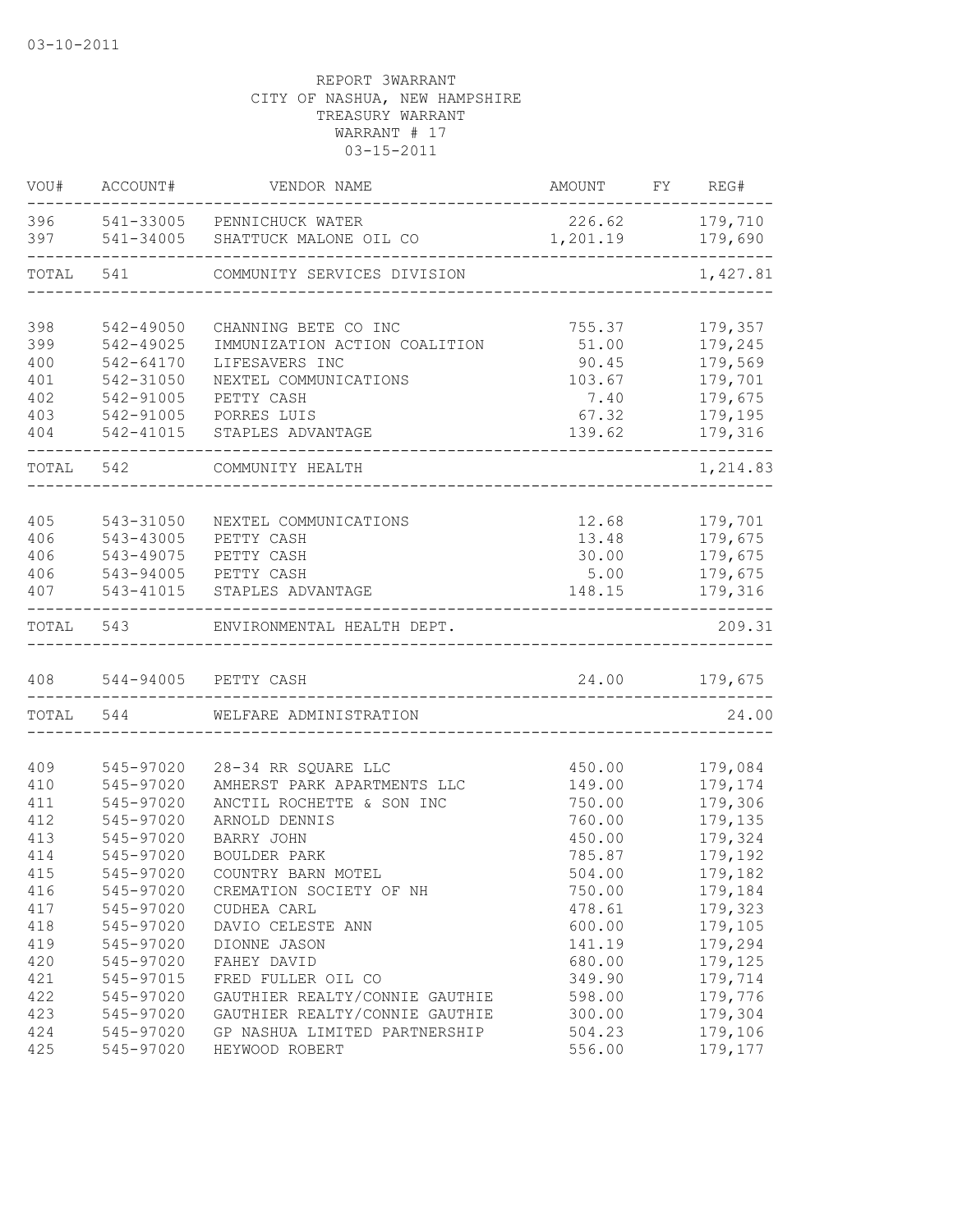| VOU#      | ACCOUNT#      | VENDOR NAME                    | AMOUNT   | FY | REG#      |
|-----------|---------------|--------------------------------|----------|----|-----------|
| 426       | 545-97020     | KAMMILA VIJAY                  | 256.00   |    | 179,322   |
| 427       | 545-97020     | LACASSE RAOUL                  | 900.97   |    | 179,235   |
| 428       | 545-97020     | LAMERAND ENTERPRISES/KYLE LAME | 1,040.54 |    | 179,266   |
| 429       | 545-97020     | LAPOINTE OLIVER MARIE GABE & D | 707.74   |    | 179,167   |
| 430       | 545-97020     | MCCHANDLER LLC                 | 320.42   |    | 179,180   |
| 431       | 545-97020     | MOTEL 6                        | 1,258.61 |    | 179,267   |
| 432       | 545-97020     | NUNEZ RAFAEL                   | 400.00   |    | 179,066   |
| 433       | 545-97020     | OH ASH STREET HOLDINGS LLC/DAN | 500.00   |    | 179,236   |
| 434       | 545-97020     | OTD REALTY LLC                 | 300.00   |    | 179,102   |
| 435       | 545-97020     | PAQUIN EDWARD                  | 520.00   |    | 179,070   |
| 436       | 545-97015     | PSNH                           | 367.00   |    | 179,775   |
| 437       | 545-97020     | SOUTHERN NH SERV MNGT CORP     | 100.00   |    | 179,176   |
| 438       | 545-97020     | THC INVESTMENTS                | 328.55   |    | 179,281   |
| 439       | 545-97020     | ZHAO CHANG                     | 550.00   |    | 179,108   |
| TOTAL 545 |               | WELFARE COSTS                  |          |    | 16,356.63 |
|           |               |                                |          |    |           |
| 440       | 551-75023     | GRAINGER                       | 98.37    |    | 179,199   |
| 441       | 551-49075     | IMTEK REPROGRAPHICS INC        | 615.07   |    | 179,375   |
| 442       | 551-59100     | JAN-PRO CLEANING SYSTEMS NORTH | 435.00   |    | 179,542   |
| 443       | 551-64040     | KIDD ARTHUR                    | 57.98    |    | 179,611   |
| 444       | 551-34015     | METROMEDIA ENERGY INC          | $-27.11$ |    | 179,744   |
| 445       | 551-34015     | NATIONAL GRID                  | 13.47    |    | 179,738   |
| 446       | 551-41015     | NEW ENGLAND PAPER & SUPPLY     | 99.64    |    | 179,201   |
| 447       | 551-31050     | NEXTEL COMMUNICATIONS          | 304.40   |    | 179,701   |
| 448       | 551-31040     | PAETEC COMMUNICATIONS INC      | 5.40     |    | 179,693   |
| 449       | 551-33005     | PENNICHUCK WATER               | 98.58    |    | 179,710   |
| 450       | 551-31040     | PETTY CASH                     | 34.99    |    | 179,676   |
| 450       | 551-41015     | PETTY CASH                     | 13.56    |    | 179,676   |
| 450       | 551-91010     | PETTY CASH                     | 6.00     |    | 179,676   |
| 451       | 551-59100     | PROTECTION ONE INC             | 280.00   |    | 179,726   |
| 452       | 551-32005     | PUBLIC SERVICE OF NEW HAMPSHIR | 1,042.41 |    | 179,783   |
| 453       | 551-41015     | STAPLES ADVANTAGE              | 114.96   |    | 179,316   |
| 454       | 551-59100     | TWIN CITY LOCK & KEY INC       | 185.00   |    | 179,226   |
| 455       | $551 - 49075$ | ULINE                          | 29.40    |    | 179,247   |
| 456       | 551-72010     | XEROX CORPORATION              | 386.00   |    | 179,188   |
| TOTAL     | 551           | PUBLIC WORKS DIV & ENGINEERING |          |    | 3,793.12  |
|           |               |                                |          |    |           |
| 457       | 552-46045     | ALEC'S SHOE STORE INC          | 82.00    |    | 179,170   |
| 458       | 552-59050     | ANDRUSKEVICH GREGORY           | 280.00   |    | 179,442   |
| 459       | 552-78100     | B & S LOCKSMITH INC            | 5.75     |    | 179,215   |
| 460       | $552 - 45250$ | BELLETETES INC                 | 79.00    |    | 179,181   |
| 460       | 552-75022     | BELLETETES INC                 | 90.15    |    | 179,181   |
| 461       | 552-78007     | BEST FORD                      | 218.68   |    | 179,073   |
| 462       | 552-78100     | BOBCAT OF NEW HAMPSHIRE        | 161.04   |    | 179,175   |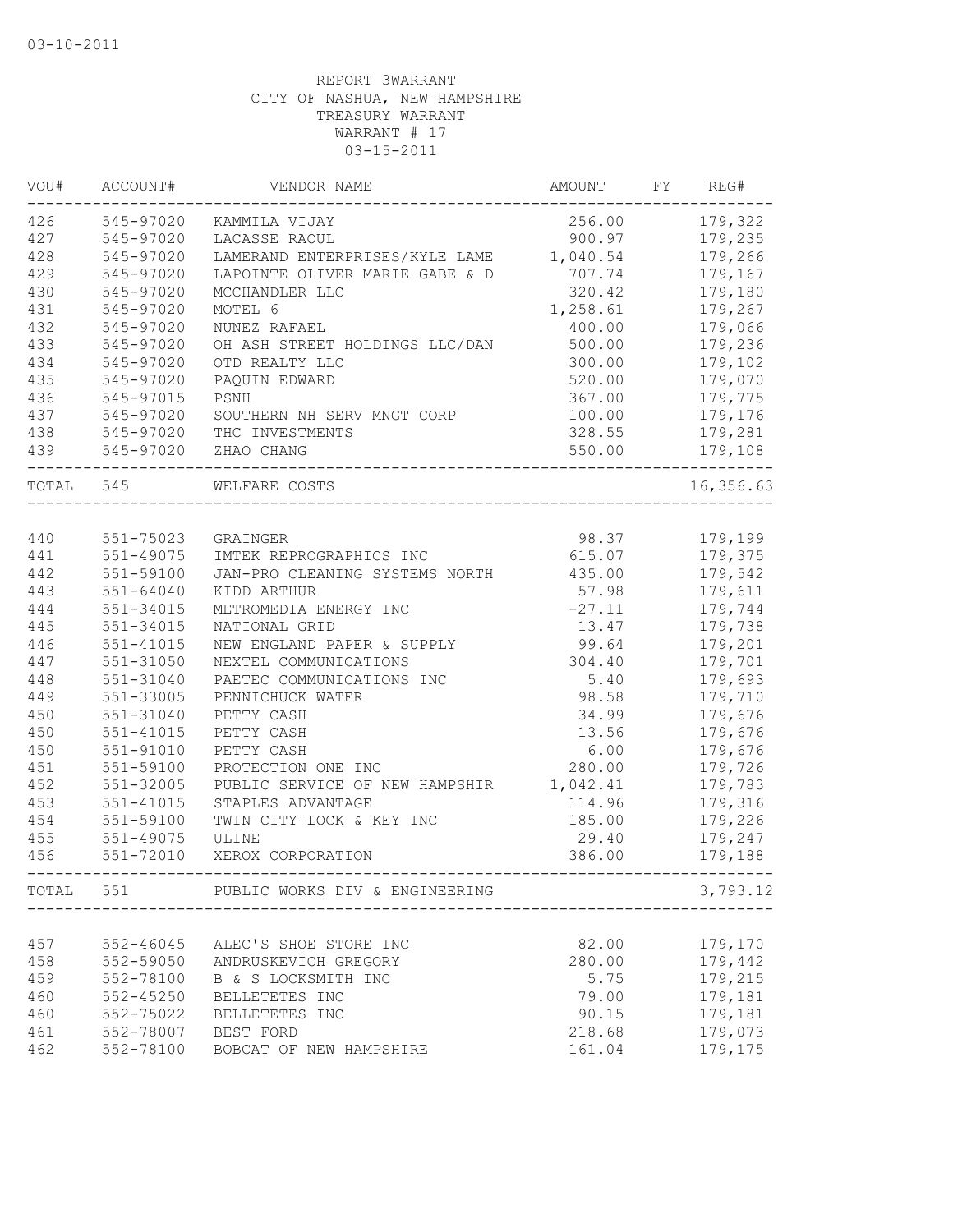| 463<br>552-78007<br>21.50<br>CARPARTS OF NASHUA<br>464<br>552-59050<br>166.00<br>CARUSO DANIEL<br>465<br>552-59050<br>COY GREG<br>238.00<br>466<br>552-48015<br>DENNIS K BURKE INC<br>2,806.35<br>467<br>552-78100<br>DONOVAN EQUIPMENT CO INC<br>481.00<br>468<br>552-59050<br>DROWN JOYCE<br>264.00<br>469<br>552-59050<br>GILLIS MIKE<br>1,020.00<br>470<br>552-75021<br>449.10<br>GRAINGER<br>471<br>552-42010<br>HOME DEPOT CREDIT SERVICES<br>22.73<br>471<br>$552 - 46030$<br>108.15<br>HOME DEPOT CREDIT SERVICES<br>471<br>552-75021<br>HOME DEPOT CREDIT SERVICES<br>296.53<br>471<br>552-75022<br>HOME DEPOT CREDIT SERVICES<br>504.96<br>471<br>HOME DEPOT CREDIT SERVICES<br>3.94<br>552-75135<br>472<br>552-75022<br>JAN-PRO CLEANING SYSTEMS NORTH<br>300.00<br>473<br>699.71<br>$552 - 46005$<br>KIEFER<br>474<br>552-78100<br>1,626.87<br>LEMELIN ENVIRONMENTAL SERVICES<br>57.30<br>475<br>552-75022<br>M & M ELECTRICAL SUPPLY CO INC<br>475<br>552-75040<br>M & M ELECTRICAL SUPPLY CO INC<br>91.84<br>476<br>552-78007<br>MAC MULKIN CHEVROLET INC<br>229.46 |         |
|-----------------------------------------------------------------------------------------------------------------------------------------------------------------------------------------------------------------------------------------------------------------------------------------------------------------------------------------------------------------------------------------------------------------------------------------------------------------------------------------------------------------------------------------------------------------------------------------------------------------------------------------------------------------------------------------------------------------------------------------------------------------------------------------------------------------------------------------------------------------------------------------------------------------------------------------------------------------------------------------------------------------------------------------------------------------------------------|---------|
|                                                                                                                                                                                                                                                                                                                                                                                                                                                                                                                                                                                                                                                                                                                                                                                                                                                                                                                                                                                                                                                                                   | 179,072 |
|                                                                                                                                                                                                                                                                                                                                                                                                                                                                                                                                                                                                                                                                                                                                                                                                                                                                                                                                                                                                                                                                                   | 179,126 |
|                                                                                                                                                                                                                                                                                                                                                                                                                                                                                                                                                                                                                                                                                                                                                                                                                                                                                                                                                                                                                                                                                   | 179,233 |
|                                                                                                                                                                                                                                                                                                                                                                                                                                                                                                                                                                                                                                                                                                                                                                                                                                                                                                                                                                                                                                                                                   | 179,788 |
|                                                                                                                                                                                                                                                                                                                                                                                                                                                                                                                                                                                                                                                                                                                                                                                                                                                                                                                                                                                                                                                                                   | 179,089 |
|                                                                                                                                                                                                                                                                                                                                                                                                                                                                                                                                                                                                                                                                                                                                                                                                                                                                                                                                                                                                                                                                                   | 179,256 |
|                                                                                                                                                                                                                                                                                                                                                                                                                                                                                                                                                                                                                                                                                                                                                                                                                                                                                                                                                                                                                                                                                   | 179,457 |
|                                                                                                                                                                                                                                                                                                                                                                                                                                                                                                                                                                                                                                                                                                                                                                                                                                                                                                                                                                                                                                                                                   | 179,111 |
|                                                                                                                                                                                                                                                                                                                                                                                                                                                                                                                                                                                                                                                                                                                                                                                                                                                                                                                                                                                                                                                                                   | 179,707 |
|                                                                                                                                                                                                                                                                                                                                                                                                                                                                                                                                                                                                                                                                                                                                                                                                                                                                                                                                                                                                                                                                                   | 179,707 |
|                                                                                                                                                                                                                                                                                                                                                                                                                                                                                                                                                                                                                                                                                                                                                                                                                                                                                                                                                                                                                                                                                   | 179,707 |
|                                                                                                                                                                                                                                                                                                                                                                                                                                                                                                                                                                                                                                                                                                                                                                                                                                                                                                                                                                                                                                                                                   | 179,707 |
|                                                                                                                                                                                                                                                                                                                                                                                                                                                                                                                                                                                                                                                                                                                                                                                                                                                                                                                                                                                                                                                                                   | 179,707 |
|                                                                                                                                                                                                                                                                                                                                                                                                                                                                                                                                                                                                                                                                                                                                                                                                                                                                                                                                                                                                                                                                                   | 179,542 |
|                                                                                                                                                                                                                                                                                                                                                                                                                                                                                                                                                                                                                                                                                                                                                                                                                                                                                                                                                                                                                                                                                   | 179,380 |
|                                                                                                                                                                                                                                                                                                                                                                                                                                                                                                                                                                                                                                                                                                                                                                                                                                                                                                                                                                                                                                                                                   | 179,500 |
|                                                                                                                                                                                                                                                                                                                                                                                                                                                                                                                                                                                                                                                                                                                                                                                                                                                                                                                                                                                                                                                                                   | 179,509 |
|                                                                                                                                                                                                                                                                                                                                                                                                                                                                                                                                                                                                                                                                                                                                                                                                                                                                                                                                                                                                                                                                                   | 179,509 |
|                                                                                                                                                                                                                                                                                                                                                                                                                                                                                                                                                                                                                                                                                                                                                                                                                                                                                                                                                                                                                                                                                   | 179,512 |
| 477<br>552-75021<br>MANCHESTER HOSE & COUPLING INC<br>178.75                                                                                                                                                                                                                                                                                                                                                                                                                                                                                                                                                                                                                                                                                                                                                                                                                                                                                                                                                                                                                      | 179,095 |
| 478<br>552-59050<br>930.00<br>MANSOR DAVE                                                                                                                                                                                                                                                                                                                                                                                                                                                                                                                                                                                                                                                                                                                                                                                                                                                                                                                                                                                                                                         | 179,389 |
| 479<br>552-59050<br>260.00<br>MARINCHIK ANTON                                                                                                                                                                                                                                                                                                                                                                                                                                                                                                                                                                                                                                                                                                                                                                                                                                                                                                                                                                                                                                     | 179,573 |
| 480<br>552-95005<br>MASSACHUSETTS TREE WARDENS &<br>65.00                                                                                                                                                                                                                                                                                                                                                                                                                                                                                                                                                                                                                                                                                                                                                                                                                                                                                                                                                                                                                         | 179,719 |
| 481<br>552-78065<br>851.70<br>MAYNARD & LESIEUR INCORPORATED                                                                                                                                                                                                                                                                                                                                                                                                                                                                                                                                                                                                                                                                                                                                                                                                                                                                                                                                                                                                                      | 179,521 |
| 482<br>552-34015<br>METROMEDIA ENERGY INC<br>1,478.18                                                                                                                                                                                                                                                                                                                                                                                                                                                                                                                                                                                                                                                                                                                                                                                                                                                                                                                                                                                                                             | 179,744 |
| 482<br>552-34045<br>196.49<br>METROMEDIA ENERGY INC                                                                                                                                                                                                                                                                                                                                                                                                                                                                                                                                                                                                                                                                                                                                                                                                                                                                                                                                                                                                                               | 179,744 |
| 483<br>552-78007<br>NAPA AUTO PARTS<br>417.67                                                                                                                                                                                                                                                                                                                                                                                                                                                                                                                                                                                                                                                                                                                                                                                                                                                                                                                                                                                                                                     | 179,265 |
| 484<br>552-75135<br>174.39<br>NASHUA WALLPAPER & PAINT CO                                                                                                                                                                                                                                                                                                                                                                                                                                                                                                                                                                                                                                                                                                                                                                                                                                                                                                                                                                                                                         | 179,193 |
| 485<br>552-74085<br>NEW ENGLAND SHARPENING COMPANY<br>48.00                                                                                                                                                                                                                                                                                                                                                                                                                                                                                                                                                                                                                                                                                                                                                                                                                                                                                                                                                                                                                       | 179,078 |
| 486<br>552-31050<br>NEXTEL COMMUNICATIONS<br>112.10                                                                                                                                                                                                                                                                                                                                                                                                                                                                                                                                                                                                                                                                                                                                                                                                                                                                                                                                                                                                                               | 179,701 |
| 487<br>552-95005<br>130.00<br><b>NHRPA</b>                                                                                                                                                                                                                                                                                                                                                                                                                                                                                                                                                                                                                                                                                                                                                                                                                                                                                                                                                                                                                                        | 179,712 |
| 488<br>552-31040<br>PAETEC COMMUNICATIONS INC<br>10.89                                                                                                                                                                                                                                                                                                                                                                                                                                                                                                                                                                                                                                                                                                                                                                                                                                                                                                                                                                                                                            | 179,693 |
| 489<br>552-32005<br>123.07<br>PENNICHUCK WATER                                                                                                                                                                                                                                                                                                                                                                                                                                                                                                                                                                                                                                                                                                                                                                                                                                                                                                                                                                                                                                    | 179,710 |
| 489<br>552-33005<br>360.01<br>PENNICHUCK WATER                                                                                                                                                                                                                                                                                                                                                                                                                                                                                                                                                                                                                                                                                                                                                                                                                                                                                                                                                                                                                                    | 179,710 |
| 489<br>552-33040<br>148.93<br>PENNICHUCK WATER                                                                                                                                                                                                                                                                                                                                                                                                                                                                                                                                                                                                                                                                                                                                                                                                                                                                                                                                                                                                                                    | 179,710 |
| 490<br>552-32005<br>PSNH<br>1,086.72                                                                                                                                                                                                                                                                                                                                                                                                                                                                                                                                                                                                                                                                                                                                                                                                                                                                                                                                                                                                                                              | 179,773 |
| 490<br>552-32030<br>PSNH<br>286.78                                                                                                                                                                                                                                                                                                                                                                                                                                                                                                                                                                                                                                                                                                                                                                                                                                                                                                                                                                                                                                                | 179,773 |
| 491<br>552-32040<br>1,594.31<br>PUBLIC SERVICE OF NEW HAMPSHIR                                                                                                                                                                                                                                                                                                                                                                                                                                                                                                                                                                                                                                                                                                                                                                                                                                                                                                                                                                                                                    | 179,783 |
| 552-59050<br>492<br>REYNOLDS SCOTT<br>94.00                                                                                                                                                                                                                                                                                                                                                                                                                                                                                                                                                                                                                                                                                                                                                                                                                                                                                                                                                                                                                                       | 179,333 |
| 493<br>552-59050<br>ROBICHAUD ROGER<br>618.00                                                                                                                                                                                                                                                                                                                                                                                                                                                                                                                                                                                                                                                                                                                                                                                                                                                                                                                                                                                                                                     | 179,269 |
| 494<br>552-59050<br>176.00<br>ROCHELEAU ROBERT                                                                                                                                                                                                                                                                                                                                                                                                                                                                                                                                                                                                                                                                                                                                                                                                                                                                                                                                                                                                                                    | 179,572 |
| 495<br>552-59050<br>SAIA FRANK<br>470.00                                                                                                                                                                                                                                                                                                                                                                                                                                                                                                                                                                                                                                                                                                                                                                                                                                                                                                                                                                                                                                          | 179,110 |
| 496<br>552-78007<br>SANEL AUTO PARTS CO<br>246.02                                                                                                                                                                                                                                                                                                                                                                                                                                                                                                                                                                                                                                                                                                                                                                                                                                                                                                                                                                                                                                 | 179,185 |
| 497<br>552-75021<br>SOLAR ILLUMINATIONS<br>699.99                                                                                                                                                                                                                                                                                                                                                                                                                                                                                                                                                                                                                                                                                                                                                                                                                                                                                                                                                                                                                                 | 179,612 |
| 498<br>294.00<br>552-59050<br>STUART ALISTAIR                                                                                                                                                                                                                                                                                                                                                                                                                                                                                                                                                                                                                                                                                                                                                                                                                                                                                                                                                                                                                                     | 179,155 |
| 499<br>552-66000<br>UNITED SITE SERVICES NORTHEAST<br>54.97                                                                                                                                                                                                                                                                                                                                                                                                                                                                                                                                                                                                                                                                                                                                                                                                                                                                                                                                                                                                                       | 179,750 |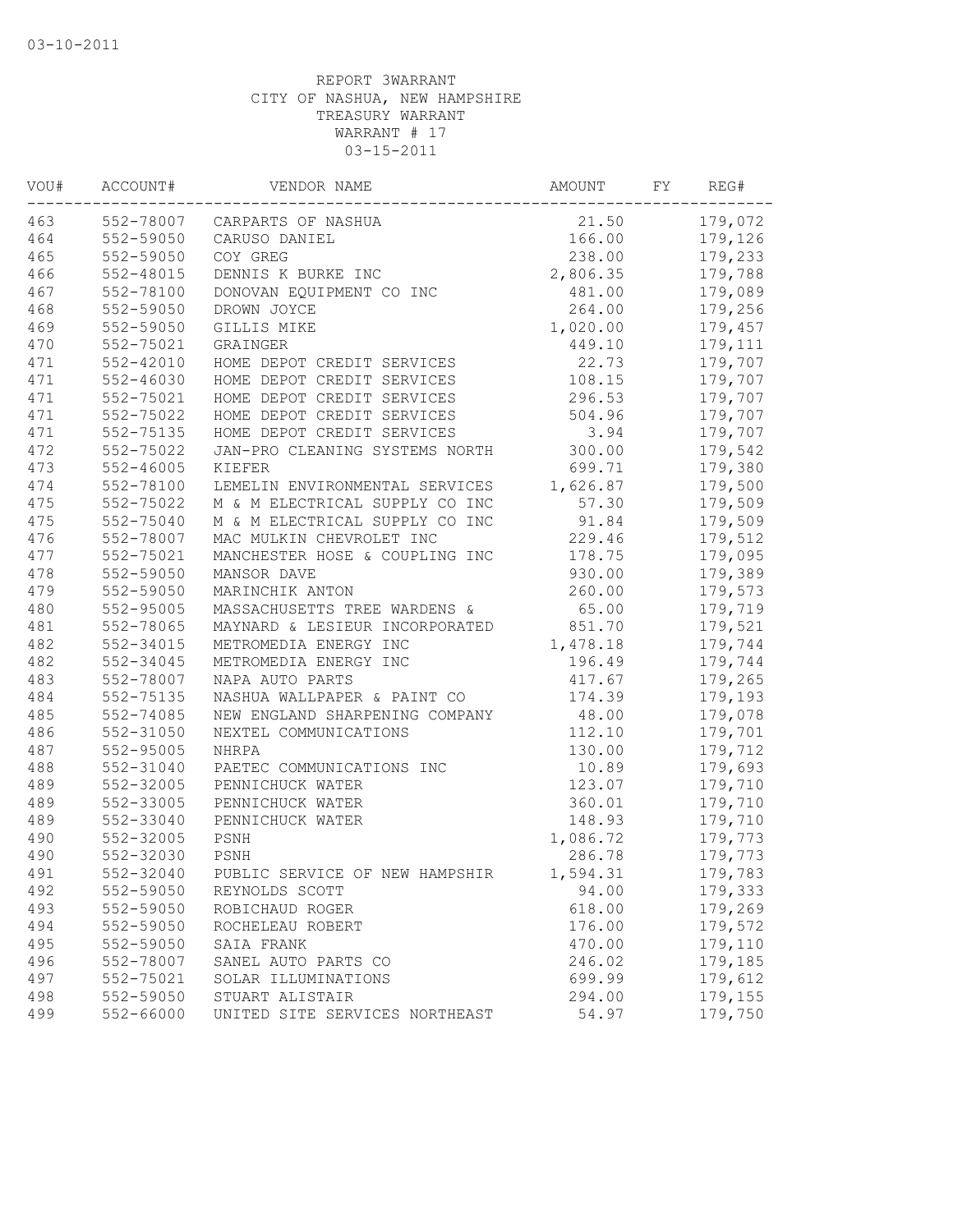| VOU#       |                        |                                | AMOUNT     | REG#      |
|------------|------------------------|--------------------------------|------------|-----------|
|            | TOTAL 552              | PARKS AND RECREATION           |            | 21,410.03 |
|            |                        |                                |            |           |
| 500        | 553-59160              | AUDETTE AND SONS               | 704.38     | 179,740   |
| 501<br>502 | 553-78060              | B-B CHAIN                      | 1,360.00   | 179,085   |
|            | 553-49075              | BELLETETES INC                 | 49.89      | 179,181   |
| 503        | 553-78100<br>553-59187 | BEST FORD                      | 258.54     | 179,073   |
| 504        |                        | BOSTON & MAINE CORP, TREASURER | 3,120.67   | 179,264   |
| 505<br>506 | 553-59160              | BRIAND ROY E                   | 1,202.13   | 179,735   |
|            | 553-45190              | BROX INDUSTRIES INC            | 50.66      | 179,093   |
| 507        | 553-59160              | CADY PATRICK T                 | 1,441.13   | 179,734   |
| 508        | 553-78100              | CHADWICK-BAROSS INC            | 205.60     | 179,094   |
| 509        | 553-59160              | COMTOIS DERIK                  | 345.00     | 179,766   |
| 510        | 553-59160              | CRISP CONTRACTING LLC          | 2,547.25   | 179,717   |
| 511        | 553-59100              | D & R TOWING INC               | 336.50     | 179,511   |
| 512        | 553-48015              | DENNIS K BURKE INC             | 14,441.92  | 179,788   |
| 513        | 553-78100              | DONOVAN EQUIPMENT CO INC       | 356.68     | 179,089   |
| 514        | 553-77020              | DONOVAN SPRING COMPANY INC     | 751.37     | 179,091   |
| 514        | 553-78100              | DONOVAN SPRING COMPANY INC     | 76.64      | 179,091   |
| 515        | 553-59160              | <b>DUMAIS KENT</b>             | 783.75     | 179,741   |
| 516        | 553-45260              | EASTERN MINERALS INC           | 44,879.00  | 179,289   |
| 517        | 553-59100              | EASTERN NE HYDRAULICS INC      | 540.00     | 179,312   |
| 518        | 553-45265              | FL MERRILL CONSTRUCTION INC    | 3, 333. 74 | 179,243   |
| 519        | 553-78100              | FREIGHTLINER OF NH INC         | 52.00      | 179,280   |
| 520        | 553-45260              | GRANITE STATE MINERALS INC     | 1,220.91   | 179,054   |
| 521        | 553-45060              | HOME DEPOT CREDIT SERVICES     | 21.98      | 179,707   |
| 521        | 553-49075              | HOME DEPOT CREDIT SERVICES     | 9.97       | 179,707   |
| 522        | 553-59105              | JAN-PRO CLEANING SYSTEMS NORTH | 620.00     | 179,542   |
| 523        | 553-59160              | KERRY'S POOL & SPA             | 885.00     | 179,718   |
| 524        | 553-59160              | LAKEVIEW LANDSCAPE & MATERIALS | 1,813.00   | 179,755   |
| 525        | 553-49075              | LIBERTY INTN'L TRUCKS OF NH LL | 28.60      | 179,517   |
| 525        | 553-78100              | LIBERTY INTN'L TRUCKS OF NH LL | 287.77     | 179,517   |
| 526        | 553-49075              | M & M ELECTRICAL SUPPLY CO INC | 157.40     | 179,509   |
| 527        | 553-78100              | MAC MULKIN CHEVROLET INC       | 70.99      | 179,512   |
| 528        | 553-59160              | MANN RONALD                    | 430.50     | 179,772   |
| 529        | 553-59160              | MARINO JOHN                    | 402.50     | 179,716   |
| 530        | 553-78100              | MAYNARD & LESIEUR INCORPORATED | 395.00     | 179,521   |
| 531        | 553-34015              | METROMEDIA ENERGY INC          | 7,407.81   | 179,744   |
| 532        | 553-49075              | NAPA AUTO PARTS                | 435.86     | 179,265   |
| 532        | 553-69025              | NAPA AUTO PARTS                | 12.49      | 179,265   |
| 532        | 553-78100              | NAPA AUTO PARTS                | 1,551.89   | 179,265   |
| 533        | 553-78100              | NASHUA OUTDOOR POWER EQUIPMENT | 250.00     | 179,190   |
| 534        | 553-34015              | NATIONAL GRID                  | 1,924.75   | 179,738   |
| 535        | 553-49075              | NEW G.H. BERLIN OIL COMPANY    | 410.71     | 179,206   |
| 535        | 553-78035              | NEW G.H. BERLIN OIL COMPANY    | 2,431.92   | 179,206   |
| 536        | 553-31050              | NEXTEL COMMUNICATIONS          | 200.41     | 179,701   |
| 537        | 553-78100              | NORTH AMERICAN EQUIPMENT UPFIT | 55.65      | 179,596   |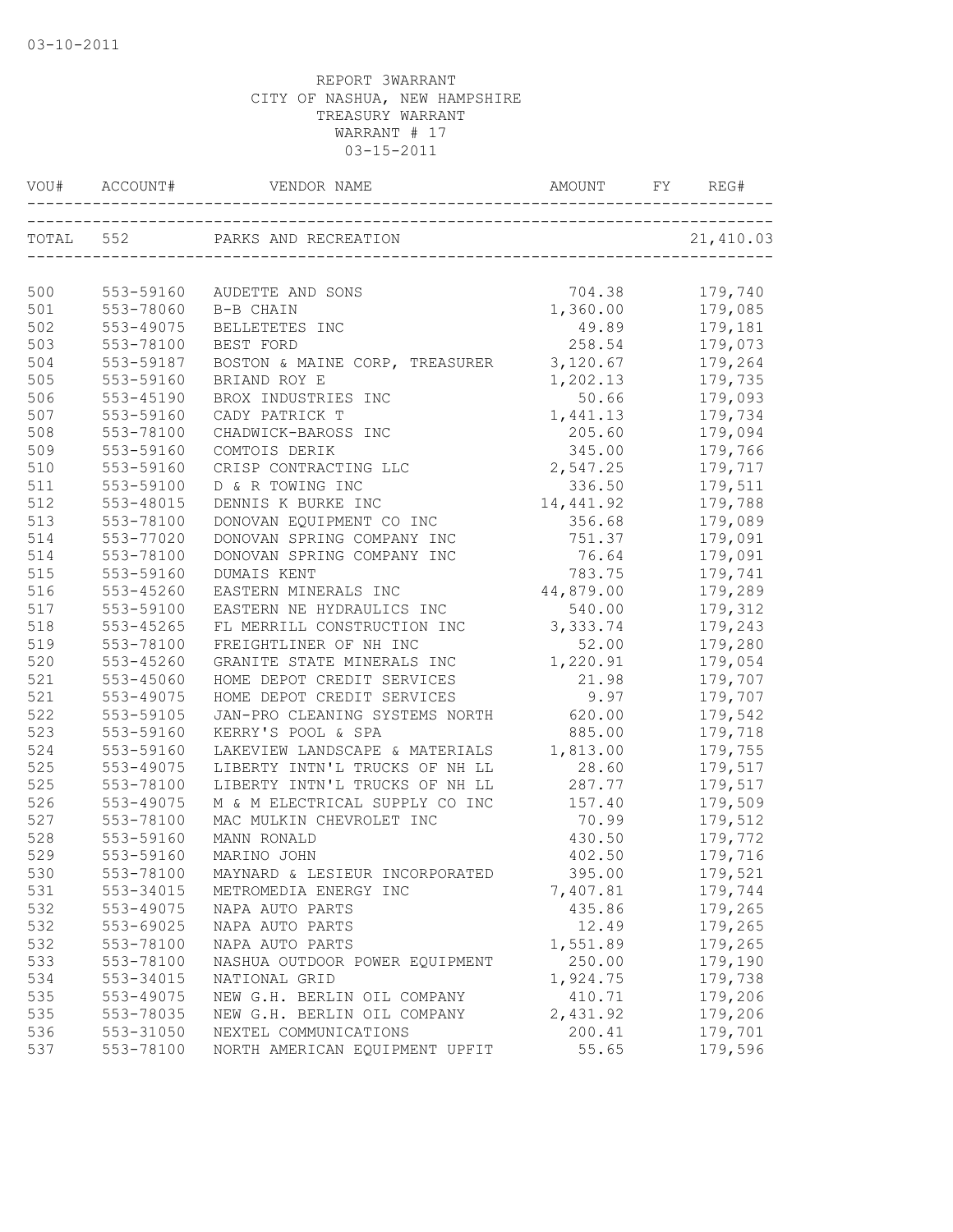| VOU#  | ACCOUNT#      | VENDOR NAME                        | AMOUNT    | FY REG#    |
|-------|---------------|------------------------------------|-----------|------------|
| 538   | 553-31050     | NORTHEAST PAGING/UCOM              | 338.48    | 179,562    |
| 539   | 553-31040     | PAETEC COMMUNICATIONS INC          | 16.34     | 179,693    |
| 540   | 553-33005     | PENNICHUCK WATER                   | 477.18    | 179,710    |
| 541   | 553-49075     | PETTY CASH                         | 8.00      | 179,045    |
| 542   | 553-32005     | PUBLIC SERVICE OF NEW HAMPSHIR     | 1,413.77  | 179,783    |
| 543   | 553-59160     | PWM CONTRACTING LLC                | 431.38    | 179,731    |
| 544   | 553-59160     | RWC ENTERPRISES/CHAMPAGNE ROBE     | 770.00    | 179,742    |
| 545   | 553-59100     | SAFETY-KLEEN SYSTEMS INC           | 549.95    | 179,090    |
| 546   | 553-49075     | SANEL AUTO PARTS CO                | 223.24    | 179,185    |
| 546   | 553-78100     | SANEL AUTO PARTS CO                | 291.36    | 179,185    |
| 547   | 553-48005     | SHATTUCK MALONE OIL CO             | 23,566.55 | 179,690    |
| 548   | 553-69025     | SNAP ON TOOLS                      | 284.00    | 179,092    |
| 549   | 553-59160     | STEPHAN MORIN CONSTRUCTION         | 1,091.63  | 179,759    |
| 550   | 553-59160     | THERIAULT & SONS                   | 2,157.38  | 179,768    |
| 551   | 553-78100     | TST EQUIPMENT INC                  | 497.83    | 179,160    |
| 552   | 553-59160     | U.T.S.                             | 1,404.88  | 179,743    |
| 553   | $553 - 46045$ | UNIFIRST CORPORATION               | 863.43    | 179,282    |
| 554   | 553-59160     | WAYE JASON                         | 761.88    | 179,729    |
| 555   | 553-59160     | WHALEY FRANCIS                     | 811.25    | 179,754    |
| TOTAL | 553           | STREET DEPARTMENT                  |           | 133,820.49 |
|       |               |                                    |           |            |
| 556   | 555-46045     | ALEC'S SHOE STORE INC              | 82.00     | 179,170    |
| 557   | 555-59105     | JAN-PRO CLEANING SYSTEMS NORTH     | 235.00    | 179,542    |
| 558   | 555-49075     | M & M ELECTRICAL SUPPLY CO INC     | 53.45     | 179,509    |
| 559   | 555-31050     | NEXTEL COMMUNICATIONS              | 218.80    | 179,701    |
| 560   | 555-45288     | OCEAN STATE SIGNAL CO              | 220.00    | 179,287    |
| 561   | 555-31040     | PAETEC COMMUNICATIONS INC          | 16.34     | 179,693    |
| 562   | 555-32025     | PSNH                               | 470.05    | 179,773    |
| 562   | 555-32025     | PSNH                               | 610.27    | 179,774    |
| 563   | 555-75023     | UNIFIRST CORPORATION               | 25.15     | 179,282    |
| 564   | 555-43005     | UNITED PARCEL SERVICE              | 19.82     | 179,787    |
| TOTAL | 555           | TRAFFIC DEPARTMENT                 |           | 1,950.88   |
|       |               |                                    |           |            |
| 565   |               | 557-49075 BLUE TARP FINANCIAL, INC | 7.98      | 179,758    |
| 566   | 557-78140     | BOBCAT OF NEW HAMPSHIRE            | 136.05    | 179,175    |
| 567   | 557-32005     | GLACIAL ENERGY OF NEW ENGLAND      | 942.65    | 12,446     |
| 568   | 557-59100     | LOOMIS                             | 27.65     | 179,568    |
| 569   | 557-64035     | MUNICIPAL SUPPLY SALES CO          | 50.00     | 179,225    |
| 570   | 557-74105     | NAPA AUTO PARTS                    | 12.00     | 179,265    |
| 571   | 557-59178     | NEXTEL COMMUNICATIONS              | 6.99      | 179,701    |
| 572   | 557-31040     | PAETEC COMMUNICATIONS INC          | 7.26      | 179,693    |
| 573   | 557-33005     | PENNICHUCK WATER                   | 89.29     | 179,710    |
| 574   | 557-45285     | PERMA-LINE CORP OF NEW ENGLAND     | 490.00    | 179,080    |
| 575   | 557-75023     | PETTY CASH                         | 49.92     | 179,045    |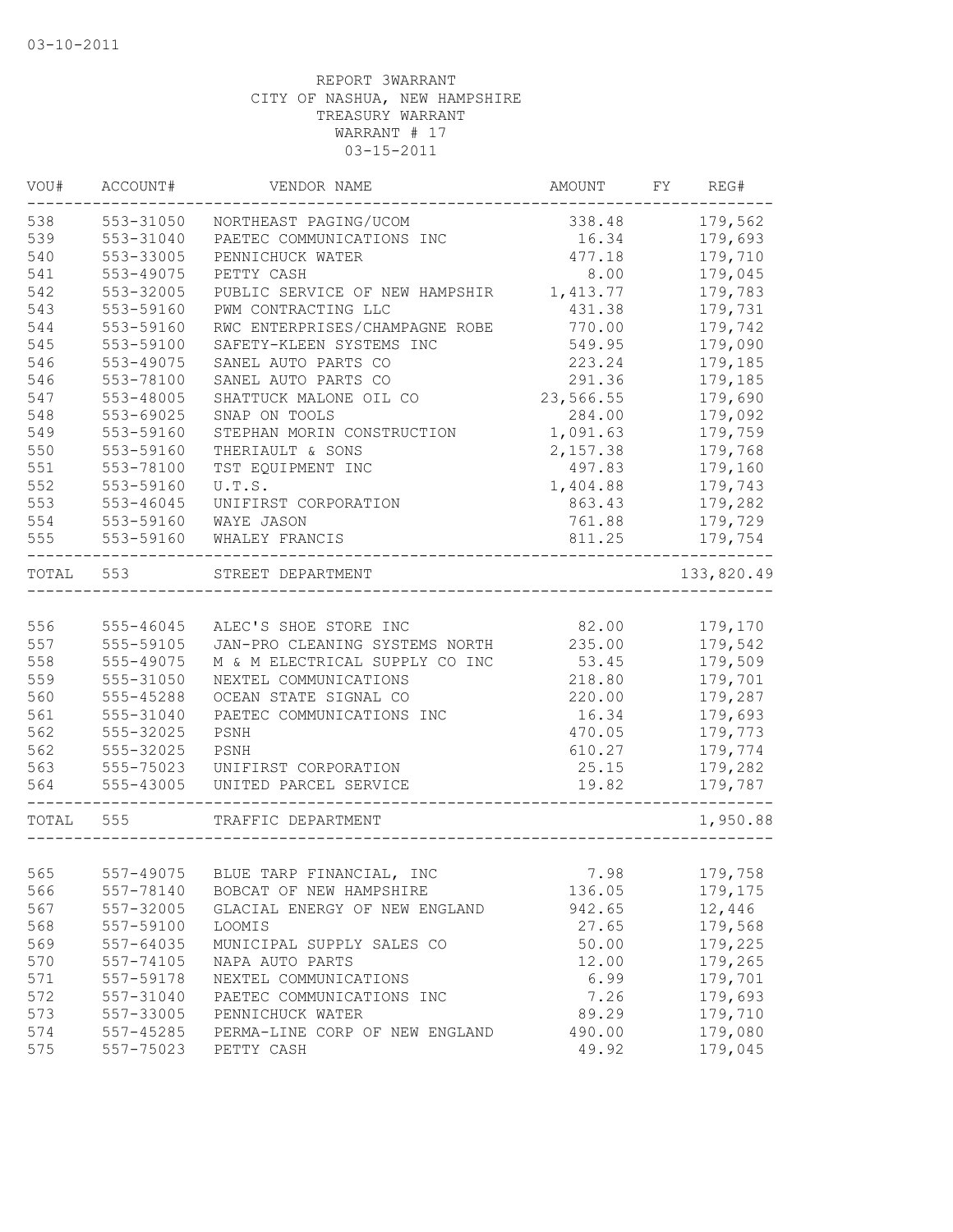| VOU#       | ACCOUNT#                   | VENDOR NAME                                                    | AMOUNT          | FY | REG#               |
|------------|----------------------------|----------------------------------------------------------------|-----------------|----|--------------------|
| 576        |                            | 557-59100 STANSFIELD JILL                                      | 29.78           |    | 179,677            |
| TOTAL      | 557                        | PARKING LOTS                                                   |                 |    | 1,849.57           |
| 577<br>578 | 561-48015<br>$561 - 64165$ | DENNIS K BURKE INC                                             | 422.16<br>49.99 |    | 179,788<br>179,045 |
| 579        | 561-32005                  | PETTY CASH<br>PSNH                                             | 132.95          |    | 179,774            |
| TOTAL      | 561                        | EDGEWOOD CEMETERY                                              |                 |    | 605.10             |
| 580        | 563-75023                  | HOME DEPOT CREDIT SERVICES                                     | 6.23            |    | 179,707            |
| 581<br>582 |                            | 563-34015 NATIONAL GRID<br>563-31040 PAETEC COMMUNICATIONS INC | 85.49<br>4.50   |    | 179,738<br>179,693 |
| TOTAL      | 563                        | WOODLAWN CEMETERY                                              |                 |    | 96.22              |
| 583        |                            | 571-41015 STAPLES ADVANTAGE                                    | 389.28          |    | 179,316            |
| TOTAL      | 571                        | COMMUNITY DEVELOPMENT                                          |                 |    | 389.28             |
| 584        | 572-91005                  | HOUSTON ROGER                                                  | 264.18          |    | 179,678            |
| 585<br>586 | 572-95010<br>572-91005     | JOBS AVAILABLE INC<br>PETTY CASH                               | 35.00<br>143.31 |    | 179,699<br>179,045 |
| 586        | 572-98029                  | PETTY CASH                                                     | 82.25           |    | 179,045            |
| TOTAL      | 572                        | PLANNING DEPARTMENT                                            |                 |    | 524.74             |
| 587        | 573-61022                  | JMW OFFICE FURNITURE ASSOC INC 660.00                          |                 |    | 179,044            |
| 588        | 573-41015                  | STAPLES ADVANTAGE                                              | 86.19           |    | 179,316            |
| TOTAL      | 573                        | ECONOMIC DEVELOPMENT                                           |                 |    | 746.19             |
| 589        | $575 - 45050$              | ACTRACE                                                        | 660.00          |    | 179,137            |
| 590<br>591 | 575-45050<br>575-41015     | AFG INC<br>ALPHAGRAPHICS                                       | 15.00<br>46.20  |    | 179,770<br>179,187 |
| 592        | 575-72010                  | AMS IMAGING LLC                                                | 495.00          |    | 179,081            |
| 593        | 575-45050                  | BAKER & TAYLOR                                                 | 1,774.65        |    | 179,117            |
| 593        | $575 - 45050$              | BAKER & TAYLOR                                                 | 1,314.02        |    | 179,118            |
| 593        | 575-45050                  | BAKER & TAYLOR                                                 | 796.19          |    | 179,119            |
| 594<br>594 | 575-45085<br>575-45085     | BAKER & TAYLOR ENTERTAINMENT<br>BAKER & TAYLOR ENTERTAINMENT   | 350.35<br>15.53 |    | 179,112<br>179,113 |
| 594        | 575-45315                  | BAKER & TAYLOR ENTERTAINMENT                                   | 1,719.61        |    | 179,112            |
|            |                            |                                                                |                 |    |                    |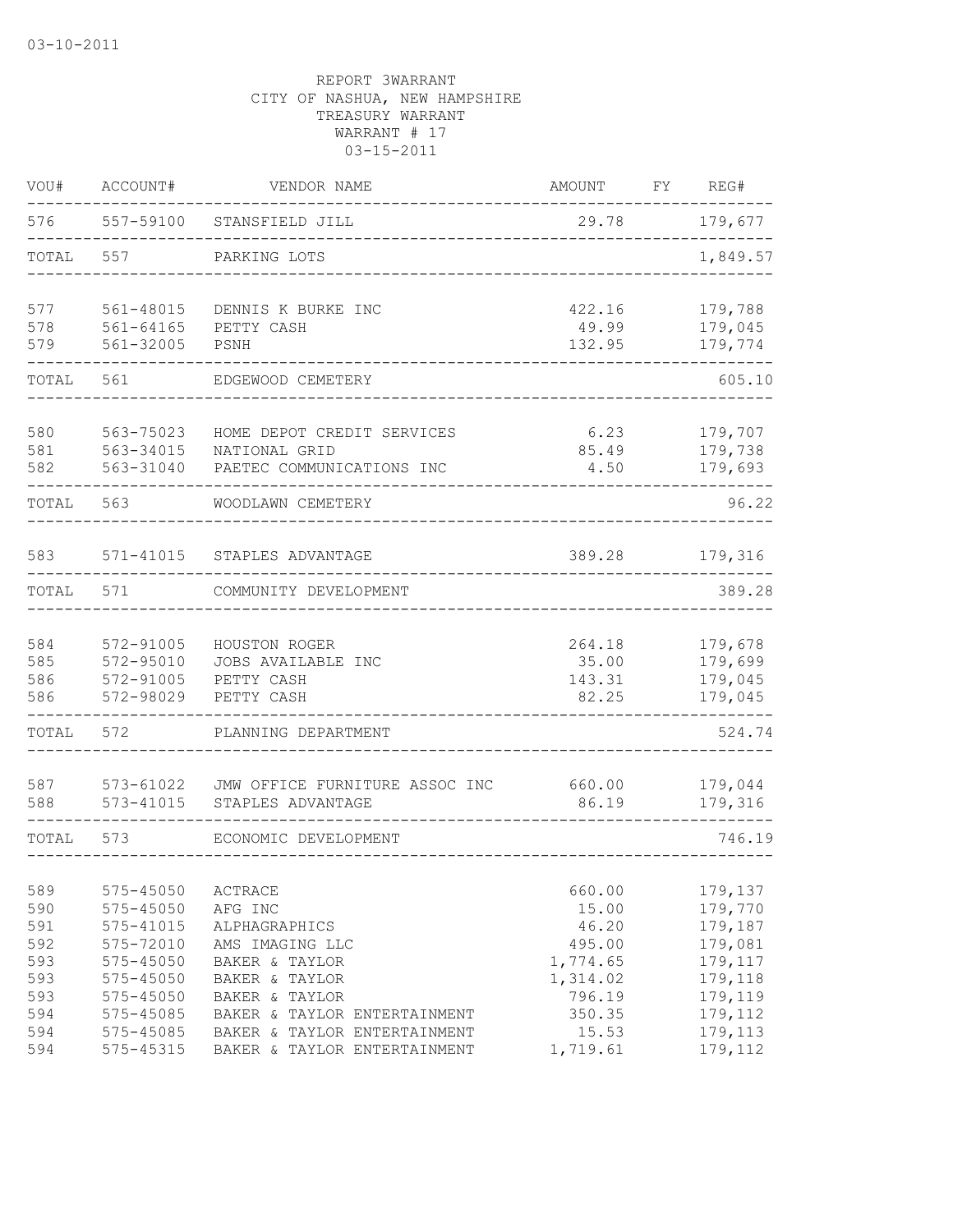| VOU#       | ACCOUNT#                            | VENDOR NAME                             | AMOUNT    | FY. | REG#                   |
|------------|-------------------------------------|-----------------------------------------|-----------|-----|------------------------|
| 595        | 575-45220                           | BRODART COMPANY                         | 670.27    |     | 179,516                |
| 596        | 575-57010                           | GFI SOFTWARE SALES LTD                  | 416.25    |     | 179,292                |
| 597        | 575-45050                           | GREY HOUSE PUBLISHING                   | 818.55    |     | 179,291                |
| 598        | 575-75160                           | HARRY W WELLS & SON INC                 | 146.78    |     | 179,398                |
| 599        | 575-59100                           | HILLSBORO COUNTY COOPERATIVE E          | 30.00     |     | 179,769                |
| 600        | 575-45050                           | INGRAM LIBRARY SERVICES                 | 1,123.08  |     | 179,308                |
| 601        | 575-59100                           | MERRIMACK RIVER VALLEY CHAPTER          | 150.00    |     | 179,679                |
| 602        | 575-34015                           | METROMEDIA ENERGY INC                   | 2,820.54  |     | 179,744                |
| 603        | 575-45085                           | MICROMARKETING LLC                      | 182.61    |     | 179,178                |
| 604        | 575-59100                           | MINOGUE AINE                            | 500.00    |     | 179,582                |
| 605        | 575-57010                           | MV COMMUNICATIONS INC                   | 141.00    |     | 179,067                |
| 606        | 575-34015                           | NATIONAL GRID                           | 1,085.70  |     | 179,738                |
| 607        | 575-45050                           | NATIONAL REGISTER PUBLISHING            | 306.10    |     | 179,151                |
| 608        | 575-42005                           | NEW ENGLAND PAPER & SUPPLY              | 62.99     |     | 179,201                |
| 608        | 575-42020                           | NEW ENGLAND PAPER & SUPPLY              | 343.40    |     | 179,201                |
| 609        | 575-31040                           | NEXTEL COMMUNICATIONS                   | 12.68     |     | 179,701                |
| 610        | 575-45050                           | NORTHEAST INFORMATION SERVICES          | 56.95     |     | 179,705                |
| 611        | 575-31040                           | PAETEC COMMUNICATIONS INC               | 10.89     |     | 179,693                |
| 612        | 575-32005                           | PUBLIC SERVICE OF NEW HAMPSHIR          | 2,624.62  |     | 179,783                |
| 613        | 575-45085                           | RANDOM HOUSE INC                        | 93.53     |     | 179,319                |
| 614        | 575-42015                           | REXEL CLS                               | 373.39    |     | 179,455                |
| 615        | 575-45050                           | SCOTT DARCY                             | 17.45     |     | 179,771                |
| 616        | 575-74010                           | SIRSIDYNIX                              | 19,479.63 |     | 179,736                |
| 617        |                                     | STAPLES ADVANTAGE                       |           |     |                        |
|            | 575-41015                           |                                         | 225.48    |     | 179,316                |
| 618        | 575-59100                           | TERADA NORIKO                           | 275.00    |     | 179,580                |
| 619        | 575-45090                           | UPSTART                                 | 19.95     |     | 179,711                |
| 620        | 575-45904                           | W J BOOKSTORE INC                       | 320.00    |     | 179,708                |
| TOTAL      | 575                                 | PUBLIC LIBRARIES                        |           |     | 39,493.39              |
| 621        | 576-91005                           | MARCUM RUSS                             | 66.30     |     | 179,681                |
| 622        | 576-62022                           | PETTY CASH                              | 5.99      |     | 179,045                |
| 623        | 576-91005                           | TRACY WILLIAM                           | 109.14    |     | 179,680                |
|            |                                     |                                         |           |     |                        |
| TOTAL      | 576                                 | BUILDING DEPARTMENT                     |           |     | 181.43                 |
|            | 577-95005                           | AMERICAN ASSN OF CODE ENFORCEM          |           |     | 179,720                |
| 624<br>625 |                                     | CITIZENS BANK                           | 225.00    |     |                        |
|            | 577-94005                           |                                         | 597.04    |     | 12,457                 |
| 626        |                                     | NEXTEL COMMUNICATIONS                   | 44.12     |     | 179,701                |
| 626        | 577-31050<br>577-31065<br>577-91005 | NEXTEL COMMUNICATIONS                   | 79.98     |     | 179,701                |
| 627        |                                     | ORTEGA NELSON                           | 391.39    |     | 179,682<br>$- - - - -$ |
|            |                                     | TOTAL 577 CODE ENFORCEMENT              |           |     | 1,337.53               |
|            |                                     | 226,379 581-53101 ADULT LEARNING CENTER | 26,500.00 |     | 179,284                |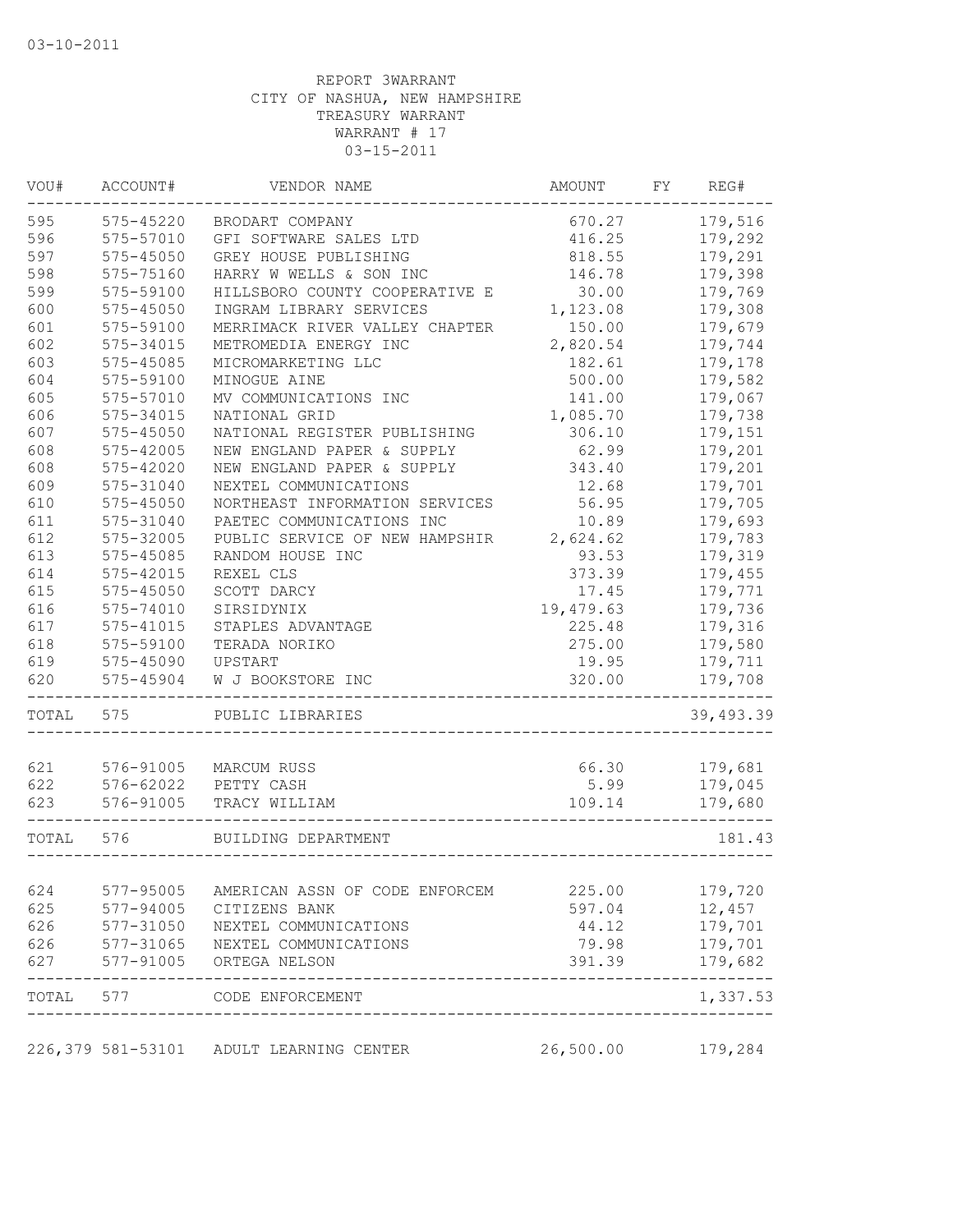| VOU# | ACCOUNT#           | VENDOR NAME                             | AMOUNT    | FY | REG#    |
|------|--------------------|-----------------------------------------|-----------|----|---------|
|      |                    | 226,379 581-84030 ADULT LEARNING CENTER | 26,325.00 |    | 179,284 |
|      | 226,380 581-42110  | ALARMAX DISTRIBUTORS INC                | 105.00    |    | 179,340 |
|      | 226,381 581-74092  | ALLARD SERVICE AND SALES INC            | 1,279.10  |    | 179,456 |
|      | 226,382 581-64040  | ALLDATA                                 | 975.00    |    | 179,801 |
|      | 226,383 581-59130  | ALPERIN ROBERT                          | 80.00     |    | 179,494 |
|      | 226,384 581-72065  | ALTERNATIVE COMMUNICATIONS SER          | 100.00    |    | 179,260 |
|      | 226,385 581-53100  | ALTMAN GARY D                           | 720.00    |    | 179,331 |
|      | 226,386 581-91005  | ALVES ARELINDA                          | 31.88     |    | 179,466 |
|      | 226,387 581-49050  | AMERICAN MATHEMATICS COMPETITI          | 168.00    |    | 179,358 |
|      | 226,388 581-53100  | AMERICAN SECURITY & FIRE PROTE          | 95.00     |    | 179,056 |
|      | 226,389 581-91005  | ANGEL SUSAN                             | 74.34     |    | 179,429 |
|      | 226,390 581-49050  | APPLE WIPER & SUPPLY CO INC             | 340.00    |    | 179,131 |
|      | 226,391 581-91040  | ARANEO EILEEN                           | 152.00    |    | 179,623 |
|      | 226,392 581-91005  | ARCARO JANICE                           | 144.83    |    | 179,349 |
|      | 226,393 581-91040  | ARRIA THOMAS                            | 671.02    |    | 179,643 |
|      | 226,394 581-95005  | ASCD                                    | 89.00     |    | 179,791 |
|      | 226,395 581-31005  | AT&T                                    | 32.54     |    | 179,793 |
|      | 226,396 581-49050  | B & H PHOTO VIDEO PRO AUDIO             | 221.96    |    | 179,058 |
|      | 226,397 581-75023  | B & S LOCKSMITH INC                     | 264.06    |    | 179,215 |
|      | 226,398 581-91005  | BAGLEY MARCIA                           | 104.30    |    | 179,474 |
|      | 226,399 581-91040  | <b>BAKER ALEXIS</b>                     | 152.00    |    | 179,445 |
|      | 226,400 581-49050  | BARNES DISTRIBUTION                     | 1,651.89  |    | 179,639 |
|      | 226,401 581-42110  | BATTERY SPECIALISTS OF NH LLC           | 425.11    |    | 179,479 |
|      | 226,402 581-42130  | BEARINGS SPECIALTY CO INC               | 402.31    |    | 179,551 |
|      | 226,403 581-75023  | BELLETETES INC                          | 359.58    |    | 179,181 |
|      | 226,404 581-91005  | BENHARDT CHRISTINE                      | 39.27     |    | 179,484 |
|      | 226,405 581-78007  | BEST FORD                               | 3,292.62  |    | 179,073 |
|      | 226,406 581-49075  | BLUETARP FINANCIAL INC                  | 4.49      |    | 179,625 |
|      | 226,407 581-91040  | BONAFILIA MELISSA                       | 152.00    |    | 179,622 |
|      | 226,408 581-59130  | BOOTH KELLI                             | 60.00     |    | 179,638 |
|      | 226,409 581-49055  | BRAIN POP                               | 265.00    |    | 179,400 |
|      | 226,410 581-49030  | BROAD REACH                             | 122.75    |    | 179,142 |
|      | 226, 411 581-59130 | BURNS MARK                              | 80.00     |    | 179,483 |
|      | 226, 412 581-91005 | CALHOUN RANDY                           | 71.91     |    | 179,350 |
|      | 226, 413 581-55015 | CANFIELD BRAD                           | 765.00    |    | 179,399 |
|      | 226, 414 581-42130 | CAPP INC                                | 1,802.60  |    | 179,326 |
|      | 226, 415 581-55018 | CARING HANDS TRANSPORTATION LL          | 14,375.00 |    | 179,459 |
|      | 226,416 581-49050  | CARLEX INC                              | 118.14    |    | 179,327 |
|      | 226, 417 581-49050 | CARTRIDGE WORLD NASHUA                  | 470.99    |    | 179,443 |
|      | 226,418 581-84030  | CEDARCREST INC                          | 2,148.20  |    | 179,063 |
|      | 226, 419 581-49050 | CENTER FOR APPLIED LINGUISTICS          | 51.90     |    | 179,626 |
|      | 226,420 581-42010  | CENTRAL PAPER PRODUCTS CO               | 6,533.94  |    | 179,528 |
|      | 226,420 581-42020  | CENTRAL PAPER PRODUCTS CO               | 10,176.60 |    | 179,528 |
|      | 226,420 581-49050  | CENTRAL PAPER PRODUCTS CO               | 55.03     |    | 179,528 |
|      | 226, 421 581-94030 | CHANTLER JENNIFER                       | 75.00     |    | 179,387 |
|      | 226, 422 581-59130 | CHOATE STEVEN                           | 80.00     |    | 179,465 |
| 628  | 581-49050          | CITIZENS BANK                           | 255.86    |    | 12,457  |
| 628  | 581-49075          | CITIZENS BANK                           | 178.98    |    | 12,457  |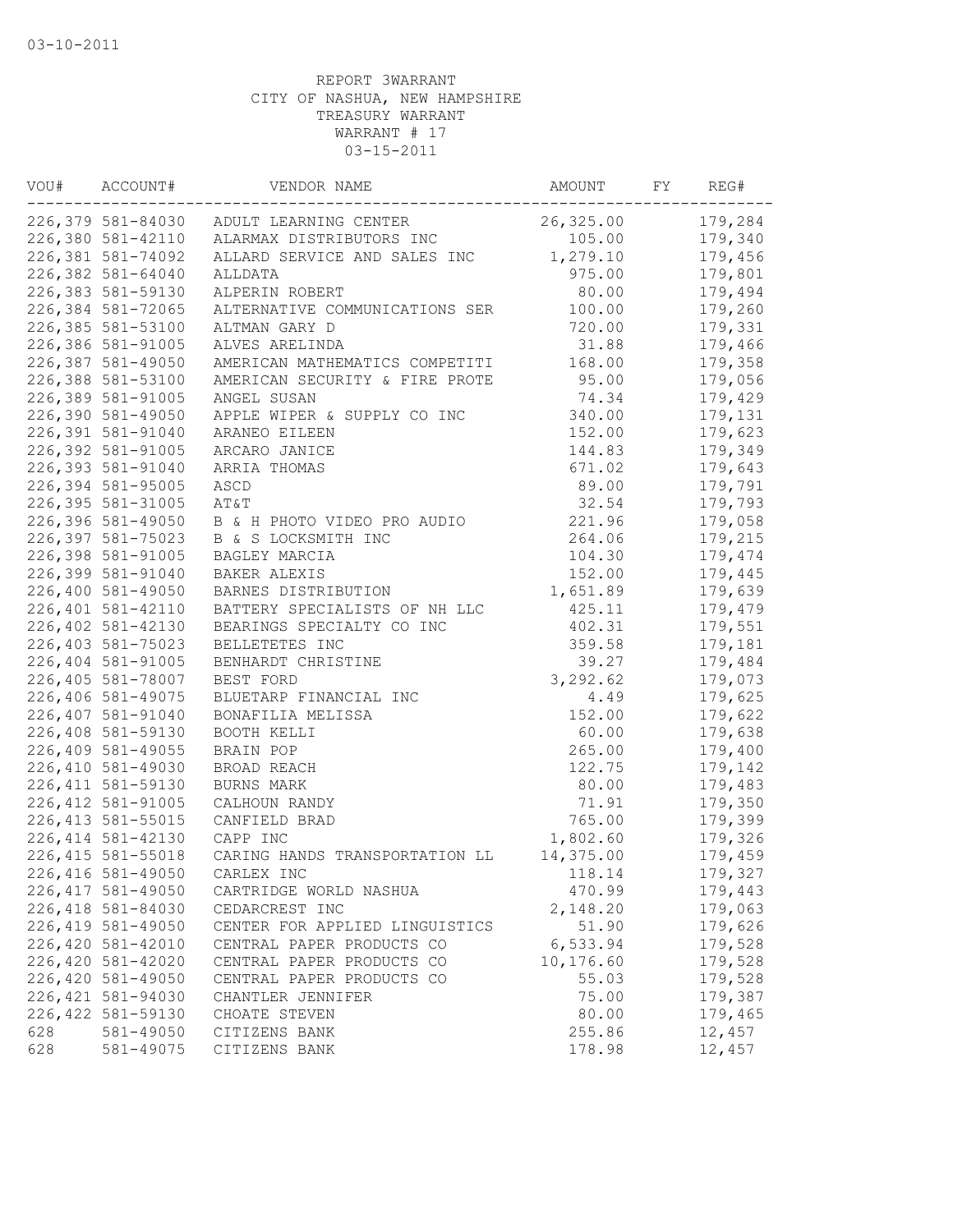| VOU# | ACCOUNT#           | VENDOR NAME                              | AMOUNT     | FY | REG#    |
|------|--------------------|------------------------------------------|------------|----|---------|
| 628  | 581-91040          | CITIZENS BANK                            | 1,740.60   |    | 12,457  |
|      | 226, 423 581-53103 | CLARK ASSOCIATES/DEBRA P CLARK 29,549.50 |            |    | 179,100 |
|      | 226, 424 581-91005 | CLARKE CYNTHIA                           | 245.16     |    | 179,470 |
|      | 226, 425 581-91005 | COCHRANE DONALD                          | 137.70     |    | 179,481 |
|      | 226, 425 581-91040 | COCHRANE DONALD                          | 185.46     |    | 179,481 |
|      | 226,426 581-59130  | COLLETTI ROBERT                          | 80.00      |    | 179,447 |
|      | 226, 427 581-91040 | COLLINS MARY J                           | 152.00     |    | 179,413 |
|      | 226,428 581-49050  | COMPUTER HUT OF N E INC                  | 470.93     |    | 179,533 |
|      | 226,428 581-64045  | COMPUTER HUT OF N E INC                  | 829.95     |    | 179,533 |
|      | 226,428 581-74092  | COMPUTER HUT OF N E INC                  | 303.61     |    | 179,533 |
|      | 226,429 581-91005  | CONRAD MARK                              | 129.13     |    | 179,352 |
|      | 226,430 581-72010  | CONWAY OFFICE PRODUCTS LLC               | 71.08      |    | 179,157 |
|      | 226, 431 581-44005 | COPY SHOP                                | 640.93     |    | 179,153 |
|      | 226,432 581-91040  | CORTEZ KIMBERLY                          | 152.00     |    | 179,448 |
|      | 226, 433 581-49050 | COUSIN'S VIDEO INC                       | 50.80      |    | 179,482 |
|      | 226,434 581-91005  | COVART VIRGINIA L                        | 7.14       |    | 179,492 |
|      | 226, 435 581-59130 | COYLE KEVIN                              | 60.00      |    | 179,099 |
|      | 226,436 581-55015  | CRATEAU SALLY                            | 435.75     |    | 179,616 |
|      | 226, 437 581-53100 | CUSTOM COMPUTER SPECIALIST INC           | 6,000.00   |    | 179,300 |
|      | 226,438 581-94030  | DAVIDSON PATRICIA                        | 75.00      |    | 179,414 |
|      | 226,439 581-49050  | DELL MARKETING LP                        | 34.95      |    | 179,133 |
| 629  | 581-53100          | DOCULYNX INC                             | 120.74     |    | 179,564 |
|      | 226,440 581-49050  | DONORSCHOOSE.ORG                         | 10,000.00  |    | 179,642 |
|      | 226,440 581-53100  | DONORSCHOOSE.ORG                         | 1,765.00   |    | 179,642 |
|      | 226, 441 581-91005 | DONOVAN DANIEL                           | 34.99      |    | 179,617 |
|      | 226,442 581-91040  | DUNCKLEE LISA                            | 152.00     |    | 179,365 |
|      | 226, 443 581-84055 | EASTER SEALS OF NH INC                   | 3,455.34   |    | 179,286 |
|      | 226,444 581-78007  | EASTERN NE HYDRAULICS INC                | 215.00     |    | 179,312 |
|      | 226, 445 581-53101 | EDUCATION INC                            | 744.80     |    | 179,397 |
|      | 226,446 581-49050  | <b>EDVOTEK</b>                           | 28.00      |    | 179,407 |
|      | 226,447 581-49050  | ELECTRONIX EXPRESS                       | 302.09     |    | 179,384 |
|      | 226,448 581-91040  | ELLIS JEANNETTE                          | 152.00     |    | 179,432 |
|      | 226,449 581-42130  | F W WEBB COMPANY                         | 61.05      |    | 179,122 |
|      | 226,450 581-55015  | FAIRCHILD ERYK                           | 379.85     |    | 179,633 |
|      | 226, 451 581-34015 | FAIRPOINT COMMUNICATIONS INC             | 29.20      |    | 179,796 |
|      | 226, 452 581-34015 | FAIRPOINT COMMUNICATIONS INC             | 33.70      |    | 179,797 |
|      | 226, 453 581-34015 | FAIRPOINT COMMUNICATIONS INC             | 30.52      |    | 179,798 |
|      | 226,454 581-31005  | FAIRPOINT COMMUNICATIONS INC             | 28.56      |    | 179,799 |
|      | 226,455 581-49050  | FALABELLA ERIN                           | 52.12      |    | 179,495 |
|      | 226,456 581-49075  | FASTENAL COMPANY                         | 217.21     |    | 179,223 |
|      | 226, 457 581-59130 | FERNANDES DON                            | 80.00      |    | 179,480 |
|      | 226,458 581-55005  | FIRST STUDENT INC                        | 3,938.73   |    | 179,376 |
|      | 226,458 581-55010  | FIRST STUDENT INC                        | 394.56     |    | 179,376 |
|      | 226,458 581-55015  | FIRST STUDENT INC                        | 61,661.15  |    | 179,376 |
|      | 226,458 581-55018  | FIRST STUDENT INC                        | 988.30     |    | 179,376 |
|      | 226,458 581-55025  | FIRST STUDENT INC                        | 6,967.95   |    | 179,376 |
|      | 226,458 581-55035  | FIRST STUDENT INC                        | 1,728.32   |    | 179,376 |
|      | 226,459 581-55015  | FIRST STUDENT INC                        | 124,365.00 |    | 179,684 |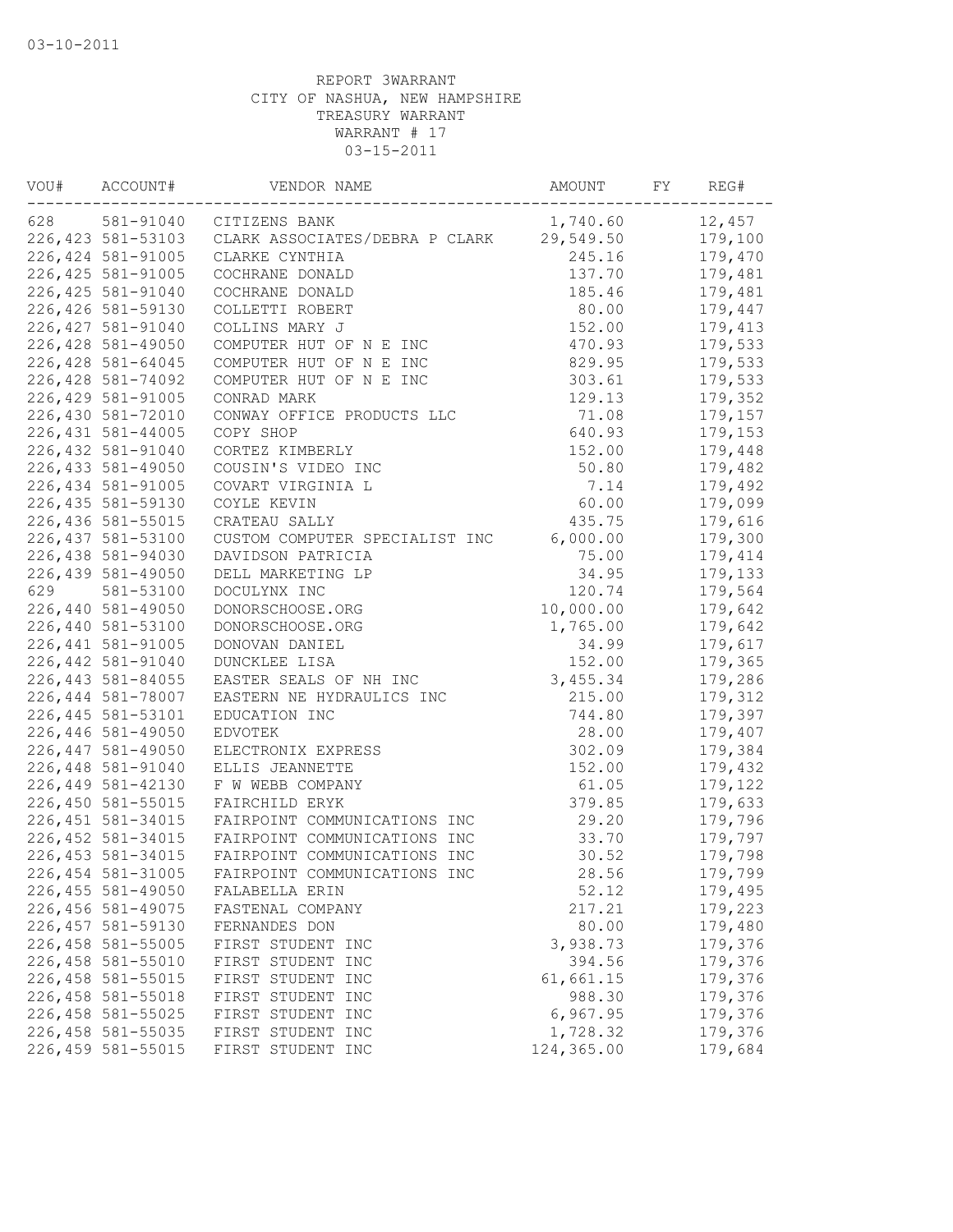| VOU# | ACCOUNT#           | VENDOR NAME                    | AMOUNT      | FY | REG#    |
|------|--------------------|--------------------------------|-------------|----|---------|
|      | 226,459 581-55025  | FIRST STUDENT INC              | 202, 913.07 |    | 179,684 |
|      | 226,460 581-49035  | FOLLETT EDUCATIONAL SERVICES   | 2,688.00    |    | 179,075 |
|      | 226,461 581-49030  | FOLLETT LIBRARY RESOURCES      | 737.00      |    | 179,079 |
|      | 226,461 581-49055  | FOLLETT LIBRARY RESOURCES      | 159.49      |    | 179,079 |
|      | 226,462 581-91040  | FONDAS KEVIN                   | 152.00      |    | 179,425 |
|      | 226, 463 581-41015 | FORMAX DIVISION OF BESCORP     | 138.95      |    | 179,335 |
|      | 226,464 581-49050  | FREESTYLE PHOTOGRAPHIC SUPPLIE | 1,587.76    |    | 179,127 |
|      | 226,465 581-49050  | FROG PUBLICATIONS INC          | 51.85       |    | 179,408 |
|      | 226,466 581-84030  | GATEWAYS COMMUNITY SERVICES    | 9,291.00    |    | 179,488 |
|      | 226,467 581-49050  | GLOBAL TRADEQUEST INC          | 398.00      |    | 179,632 |
|      | 226,468 581-49050  | <b>GOPHER</b>                  | 322.73      |    | 179,342 |
|      | 226,469 581-64040  | GOVCONNECTION INC              | 28, 299.68  |    | 179,059 |
|      | 226,470 581-42130  | GRAINGER                       | 501.44      |    | 179,138 |
|      | 226, 471 581-53100 | GRANITE STATE SHUTTLE SERVICE  | 120.00      |    | 179,499 |
|      | 226,472 581-84030  | GREATER LAWRENCE ED COLLABORAT | 30,879.92   |    | 179,392 |
|      | 226, 473 581-91005 | GREENBERG ELLEN                | 264.45      |    | 179,463 |
|      | 226, 474 581-91005 | GUAL WENDY                     | 38.64       |    | 179,404 |
|      | 226, 475 581-74092 | HARRIS EQUIPMENT REPAIR SERVIC | 140.88      |    | 179,519 |
|      | 226,476 581-53100  | HEWLETT PACKARD COMPANY        | 1,043.00    |    | 179,139 |
|      | 226,476 581-64045  | HEWLETT PACKARD COMPANY        | 2,283.20    |    | 179,139 |
|      | 226, 477 581-42010 | HILLYARD/MANCHESTER            | 375.47      |    | 179,628 |
|      | 226,478 581-84055  | HOLLIS BROOKLINE COOPERATIVE   | 999.97      |    | 179,476 |
|      | 226, 479 581-49075 | HOME DEPOT CREDIT SERVICES     | 259.74      |    | 179,371 |
|      | 226,480 581-49050  | HOME DEPOT CREDIT SERVICES     | 1,093.92    |    | 179,395 |
|      | 226,481 581-49050  | HOME DEPOT CREDIT SERVICES     | 20.25       |    | 179,428 |
|      | 226,482 581-78007  | HOWARD P FAIRFIELD, LLC        | 363.49      |    | 179,452 |
|      | 226,483 581-41040  | INTEGRATED OFFICE SOLUTIONS    | 3,136.00    |    | 179,475 |
|      | 226,484 581-91040  | KEABLE DONNA                   | 152.00      |    | 179,621 |
|      | 226, 485 581-42110 | KEYSTONE BATTERY               | 2,130.88    |    | 179,370 |
|      | 226,486 581-59130  | LABELLE SYLVAIN                | 80.00       |    | 179,451 |
|      | 226,487 581-94010  | LAKANEN KELLY                  | 1,120.00    |    | 179,486 |
|      | 226,488 581-84030  | LEARNING CENTER FOR THE DEAF   | 9,633.90    |    | 179,460 |
|      | 226,489 581-84030  | LIGHTHOUSE SCHOOL INC          | 34,753.40   |    | 179,345 |
|      | 226,490 581-84030  | LUTHERAN SOCIAL SERVICES OF NE | 756.12      |    | 179,347 |
|      | 226, 491 581-42110 | M & M ELECTRICAL SUPPLY CO INC | 1,285.13    |    | 179,509 |
|      | 226,492 581-91040  | MAFFATTONE ELIZABETH           | 152.00      |    | 179,430 |
|      | 226, 493 581-75023 | MAGUIRE EQUIPMENT INC          | 225.00      |    | 179,249 |
|      | 226,494 581-49050  | MAINE OXY-ACETYLENE SUPPLY CO  | 28.83       |    | 179,051 |
|      | 226,495 581-84030  | MANCHESTER SCHOOL DISTRICT     | 790.24      |    | 179,458 |
|      | 226,496 581-91040  | MANDELL SETH                   | 152.00      |    | 179,418 |
|      | 226,497 581-49050  | MARKET BASKET                  | 830.00      |    | 179,194 |
|      | 226,498 581-49075  | MARTIN JANICE                  | 43.10       |    | 179,346 |
|      | 226,499 581-75090  | MARVELL PLATE GLASS INC        | 79.00       |    | 179,074 |
|      | 226,500 581-78007  | MAYNARD & LESIEUR INCORPORATED | 443.40      |    | 179,521 |
|      | 226,501 581-59130  | MCCARTHY DENNIS                | 140.00      |    | 179,248 |
|      | 226,502 581-53103  | MCCARTNEY AMY                  | 7,007.00    |    | 179,467 |
|      | 226,503 581-49050  | MCGRAW HILL COMPANIES          | 115.54      |    | 179,163 |
|      | 226,504 581-49050  | MCINTIRE BUSINESS PRODUCTS INC | 1,162.32    |    | 179,545 |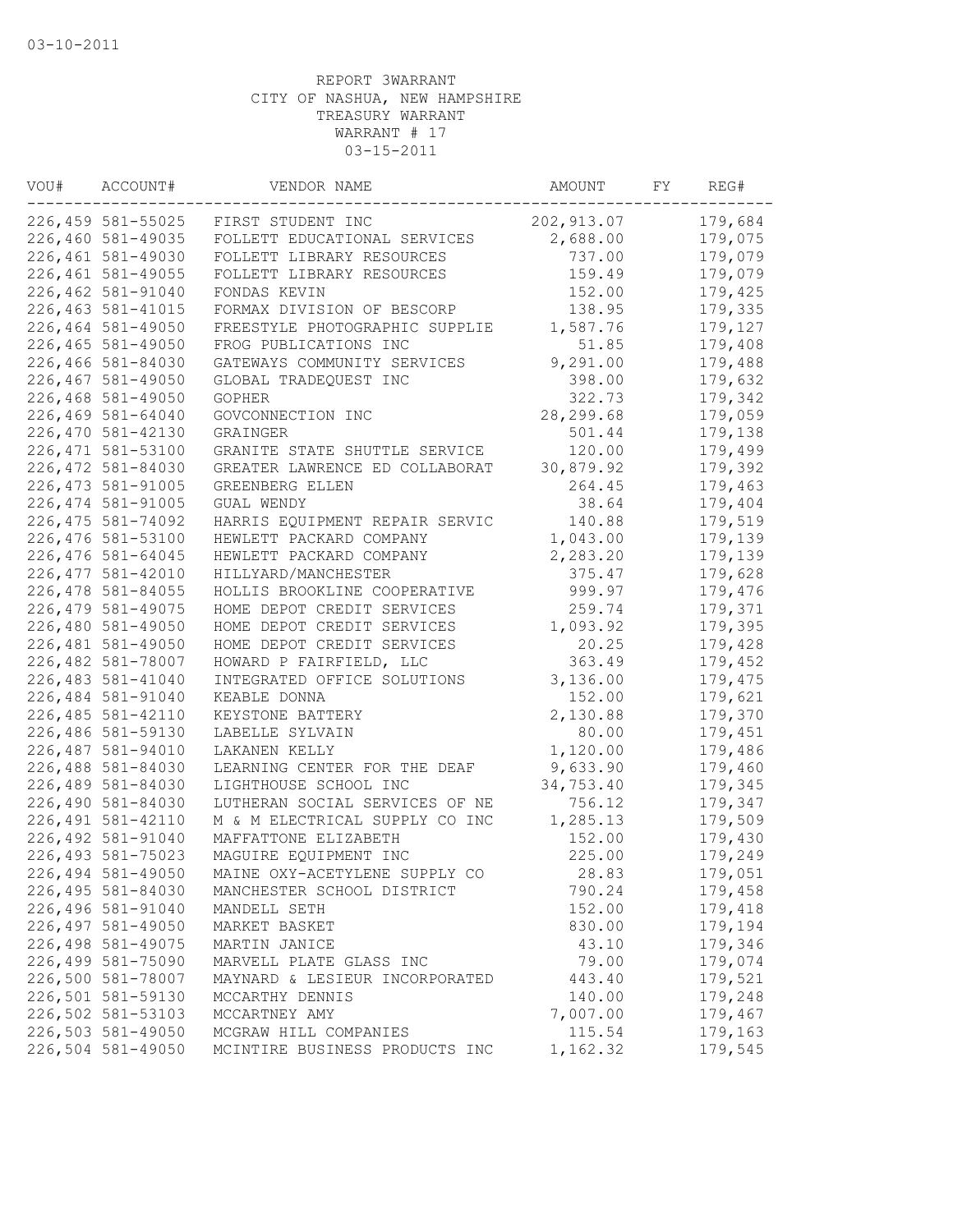| VOU# | ACCOUNT#          | VENDOR NAME                    | AMOUNT     | FY | REG#    |
|------|-------------------|--------------------------------|------------|----|---------|
|      | 226,505 581-91040 | MCINTOSH LORI                  | 152.00     |    | 179,213 |
|      | 226,506 581-49075 | MCMASTER-CARR SUPPLY CO        | 117.58     |    | 179,173 |
|      | 226,507 581-84030 | MERRIMACK SPECIAL EDUCATION    | 48,048.46  |    | 179,461 |
|      | 226,508 581-53100 | METRO GROUP INC (THE)          | 1,081.00   |    | 179,489 |
|      | 226,509 581-34015 | METROMEDIA ENERGY INC          | 196,631.27 |    | 179,794 |
|      | 226,510 581-59130 | MICHAEL BARBARA                | 60.00      |    | 179,441 |
|      | 226,511 581-49050 | MODERN SCHOOL SUPPLIES INC     | 216.40     |    | 179,179 |
|      | 226,512 581-91040 | MOTIKA CHRISTOPHER             | 715.23     |    | 179,450 |
|      | 226,513 581-84055 | MOUNT PROSPECT ACADEMY         | 13,856.64  |    | 179,415 |
|      | 226,514 581-49050 | MSC INDUSTRIAL SUPPLY CO INC   | 178.20     |    | 179,369 |
|      | 226,514 581-49075 | MSC INDUSTRIAL SUPPLY CO INC   | 29.08      |    | 179,369 |
|      | 226,515 581-53100 | MULTI-STATE BILLING SERVICES L | 11,660.45  |    | 179,471 |
|      | 226,516 581-94010 | MURRAY SHAUNA                  | 320.00     |    | 179,496 |
|      | 226,517 581-49050 | MUSIC & ART CENTERS            | 78.90      |    | 179,502 |
|      | 226,518 581-84030 | NASHOBA LEARNING GROUP INC     | 6,535.65   |    | 179,433 |
|      | 226,519 581-84030 | NASHUA CHILDREN'S HOME         | 30,095.78  |    | 179,366 |
|      | 226,520 581-49050 | NASHUA OUTDOOR POWER EQUIPMENT | 3.30       |    | 179,190 |
|      | 226,520 581-49910 | NASHUA OUTDOOR POWER EQUIPMENT | 2,140.00   |    | 179,190 |
|      | 226,521 581-49075 | NASHUA WALLPAPER & PAINT CO    | 159.96     |    | 179,193 |
|      | 226,522 581-49035 | NAT'L GEOGRAPHIC DVD & VIDEO   | 78.90      |    | 179,641 |
|      | 226,523 581-49050 | NAT'L RESTAURANT ASSOC ED FNDT | 823.99     |    | 179,802 |
|      | 226,524 581-34015 | NATIONAL GRID                  | 4,418.63   |    | 179,803 |
|      | 226,525 581-42010 | NATIONWIDE SALES & SERVICE     | 72.53      |    | 179,355 |
|      | 226,526 581-31005 | NEXTEL COMMUNICATIONS          | 2,263.78   |    | 179,692 |
|      | 226,527 581-94030 | NHSAA                          | 490.00     |    | 179,422 |
|      | 226,528 581-91040 | OTA JULIE                      | 152.00     |    | 179,620 |
|      | 226,529 581-59130 | PALANSKI KEVIN                 | 80.00      |    | 179,446 |
|      | 226,530 581-91040 | PARADIS KELLEY I               | 97.38      |    | 179,359 |
|      | 226,531 581-49050 | PARENTING NH                   | 200.00     |    | 179,473 |
|      | 226,532 581-49075 | PASEK CORP                     | 2,376.31   |    | 179,332 |
|      | 226,533 581-42120 | PEABODY SUPPLY CO INC          | 1,473.48   |    | 179,627 |
|      | 226,534 581-33005 | PENNICHUCK WATER WORKS INC     | 6,465.88   |    | 179,696 |
|      | 226,535 581-59130 | PEPIN PAUL                     | 80.00      |    | 179,449 |
|      | 226,536 581-53100 | PERFORMANCE REHAB INC.         | 5,266.40   |    | 179,412 |
|      | 226,537 581-47010 | PETTY CASH                     | 14.78      |    | 179,683 |
|      | 226,537 581-49050 | PETTY CASH                     | 39.94      |    | 179,683 |
|      | 226,538 581-42010 | PETTY CASH                     | 95.40      |    | 179,685 |
|      | 226,538 581-42110 | PETTY CASH                     | 6.96       |    | 179,685 |
|      | 226,538 581-49075 | PETTY CASH                     | 9.60       |    | 179,685 |
|      | 226,538 581-75015 | PETTY CASH                     | 19.80      |    | 179,685 |
|      | 226,538 581-78007 | PETTY CASH                     | 41.00      |    | 179,685 |
|      | 226,539 581-43005 | PETTY CASH                     | 9.45       |    | 179,686 |
|      | 226,540 581-84055 | PINE HAVEN BOYS CENTER         | 3,024.23   |    | 179,337 |
|      | 226,541 581-49050 | POSTER PALS                    | 38.99      |    | 179,644 |
|      | 226,542 581-53100 | PRO AV SYSTEMS INC             | 907.00     |    | 179,444 |
|      | 226,542 581-64192 | PRO AV SYSTEMS INC             | 589.00     |    | 179,444 |
|      | 226,543 581-55018 | PROVIDER ENTERPRISES INC (THE) | 20,291.80  |    | 179,372 |
|      | 226,544 581-32005 |                                |            |    |         |
|      |                   | PSNH                           | 1,905.05   |    | 179,780 |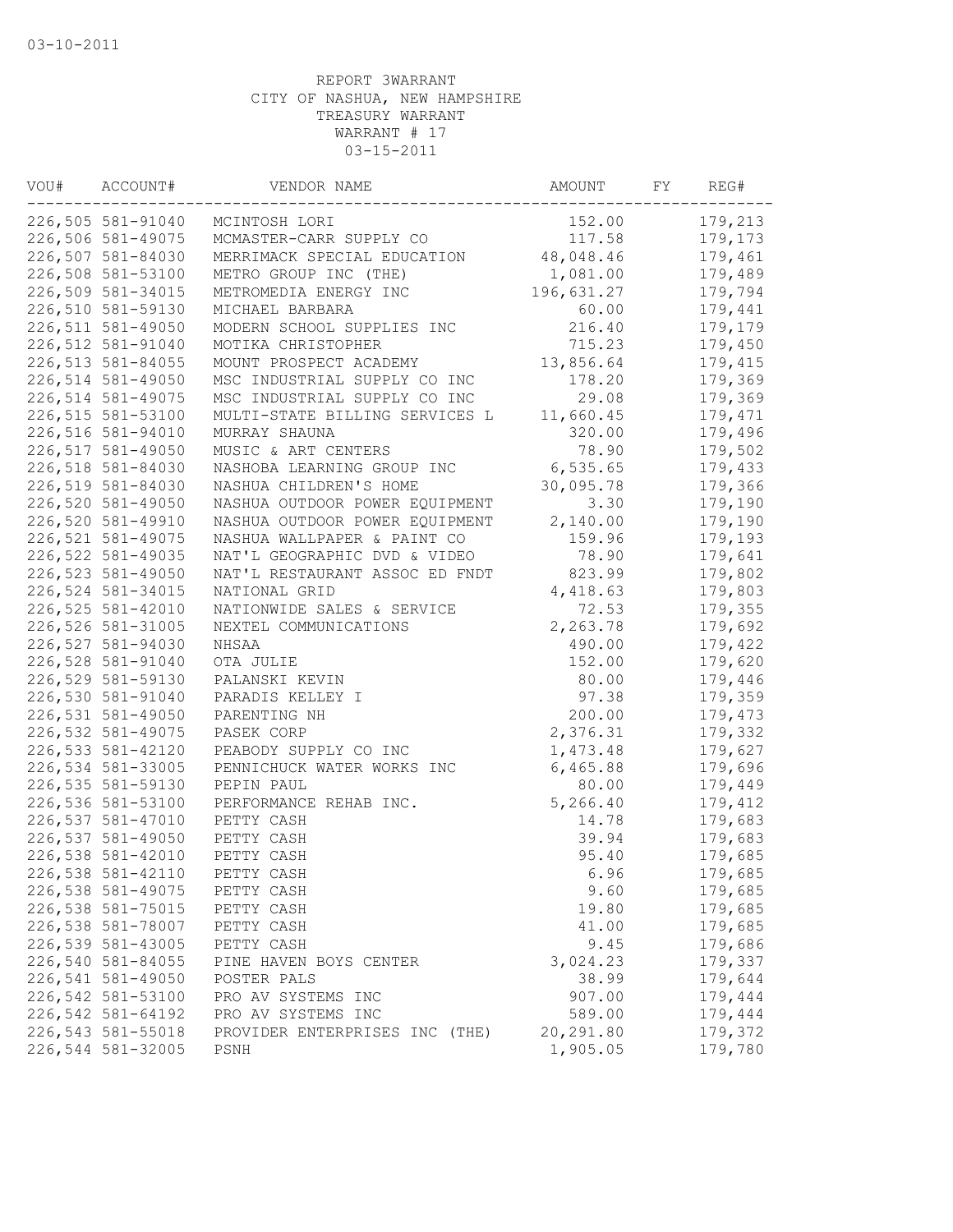| VOU# | ACCOUNT#          | VENDOR NAME                            | AMOUNT    | FY | REG#    |
|------|-------------------|----------------------------------------|-----------|----|---------|
|      |                   | 226,545 581-32005 PUBLIC SERVICE OF NH | 37,537.35 |    | 179,778 |
|      | 226,546 581-42110 | RALPH PILL ELECTRIC SUPPLY COM         | 105.33    |    | 179,513 |
|      | 226,547 581-53103 | READYNURSE STAFFING SERVICES           | 337.05    |    | 179,132 |
|      | 226,548 581-84030 | REGIONAL SERVICES & EDUCATION          | 11,685.00 |    | 179,069 |
|      | 226,549 581-56030 | REM-C FIRE PROTECTION SYSTEMS          | 575.00    |    | 179,381 |
|      | 226,550 581-84030 | RIVERVIEW SCHOOL INC                   | 15,974.25 |    | 179,419 |
|      | 226,551 581-84055 | ROCHESTER SCHOOL DEPARTMENT            | 9,462.79  |    | 179,374 |
|      | 226,552 581-64192 | ROSS STEPHANIE                         | 29.23     |    | 179,440 |
|      | 226,553 581-78007 | SANEL AUTO PARTS CO                    | 123.49    |    | 179,185 |
|      | 226,554 581-49050 | SARGENT-WELCH                          | 499.05    |    | 179,109 |
|      | 226,555 581-91005 | SAUNDERS SHARON                        | 102.50    |    | 179,493 |
|      | 226,556 581-49050 | SCHOLASTIC INCORPORATED                | 162.00    |    | 179,530 |
|      | 226,557 581-41015 | SCHOOL SPECIALTY INC                   | 58.48     |    | 179,361 |
|      | 226,557 581-49050 | SCHOOL SPECIALTY INC                   | 1,900.42  |    | 179,361 |
|      | 226,558 581-49075 | SCHOOL-TECH INC                        | 196.04    |    | 179,515 |
|      | 226,559 581-84030 | SERESC                                 | 4,771.68  |    | 179,065 |
|      | 226,560 581-91005 | SHEAFF ALTHEA                          | 22.44     |    | 179,420 |
|      | 226,560 581-91040 | SHEAFF ALTHEA                          | 104.59    |    | 179,420 |
|      | 226,561 581-49075 | SHIFFLER EQUIPMENT SALES INC           | 430.85    |    | 179,336 |
|      | 226,562 581-53100 | SIEMENS INDUSTRY, INC                  | 337.50    |    | 179,424 |
|      | 226,563 581-49035 | SOCIAL STUDIES SCHOOL SERVICE          | 1,066.65  |    | 179,148 |
|      | 226,564 581-84030 | SPAULDING YOUTH CENTER                 | 4,248.80  |    | 179,057 |
|      | 226,565 581-31005 | SPRINT                                 | 12.86     |    | 179,795 |
|      | 226,566 581-84030 | ST ANN'S HOME INC                      | 8,964.90  |    | 179,123 |
|      | 226,567 581-41015 | STAPLES BUSINESS ADVANTAGE             | 1,269.72  |    | 179,253 |
|      | 226,567 581-49050 | STAPLES BUSINESS ADVANTAGE             | 3,870.52  |    | 179,253 |
|      | 226,567 581-49075 | STAPLES BUSINESS ADVANTAGE             | 85.22     |    | 179,253 |
|      | 226,568 581-91040 | STROILI MARGARET                       | 152.00    |    | 179,464 |
|      | 226,569 581-49050 | STUDENT SUPPLY                         | 111.33    |    | 179,454 |
|      | 226,570 581-49075 | SURPLUS OFFICE EQUIPMENT INC           | 119.00    |    | 179,288 |
|      | 226,571 581-91040 | SWANN CHERRIE                          | 152.00    |    | 179,462 |
|      | 226,572 581-53100 | TERMINIX PROCESSING CENTER             | 45.00     |    | 179,436 |
|      | 226,573 581-49050 | TIGER DIRECT                           | 110.69    |    | 179,159 |
|      | 226,574 581-49050 | TIGERDIRECT                            | 670.79    |    | 179,053 |
|      | 226,575 581-49030 | TOADSTOOL BOOKSHOP                     | 56.75     |    | 179,150 |
|      | 226,576 581-49050 | TODAY'S CLASSROM LLC                   | 231.63    |    | 179,637 |
|      | 226,577 581-91040 | TORIBIO WENDY                          | 152.00    |    | 179,619 |
|      | 226,578 581-42120 | TOTAL AIR SUPPLY INC                   | 42.36     |    | 179,251 |
|      | 226,579 581-78007 | TOWERS MOTOR PARTS CORP                | 1,121.67  |    | 179,268 |
|      | 226,580 581-49075 | TREASURER STATE OF NH                  | 198.65    |    | 179,274 |
|      | 226,581 581-43005 | UNITED PARCEL SERVICE                  | 31.54     |    | 179,334 |
|      | 226,582 581-43005 | USPS HASLER                            | 200.00    |    | 179,800 |
|      | 226,583 581-91040 | VANCE MICHELE                          | 152.00    |    | 179,431 |
|      | 226,584 581-91040 | VARANO DAVID                           | 152.00    |    | 179,485 |
|      | 226,585 581-31005 | VERIZON BUSINESS                       | 4,412.68  |    | 179,049 |
|      | 226,586 581-84030 | VERMONT CTR FOR THE DEAF &             | 16,178.60 |    | 179,478 |
|      | 226,587 581-75180 | VIKING ROOFING, INC.                   | 4,248.00  |    | 179,435 |
|      | 226,588 581-49050 | WALMART COMMUNITY                      | 12.88     |    | 179,318 |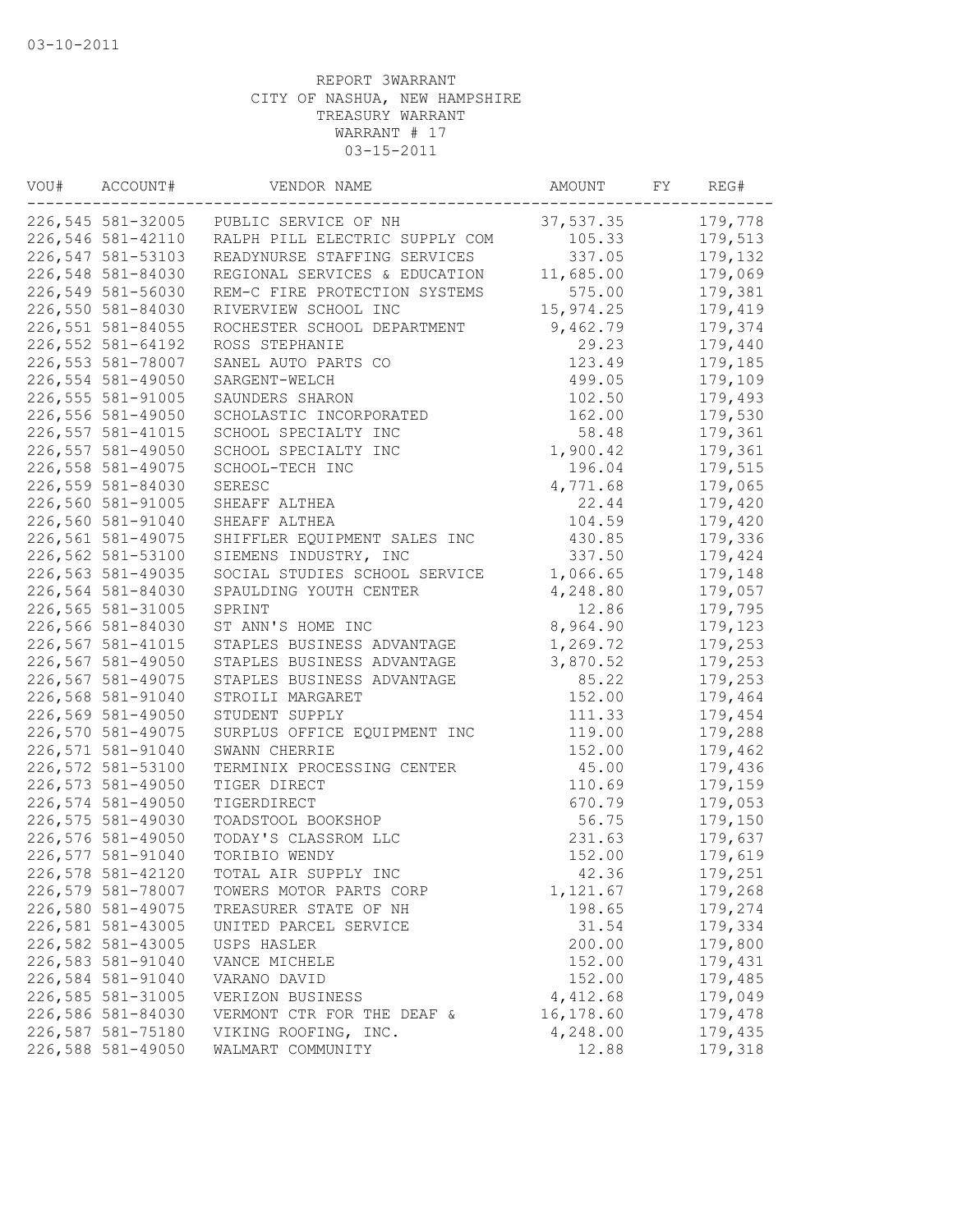| VOU#                                                                             | ACCOUNT#                                                                                                                                                 | VENDOR NAME                                                                                                                                                                                                                                                        | AMOUNT                                                                                              | FY. | REG#                                                                                                                             |
|----------------------------------------------------------------------------------|----------------------------------------------------------------------------------------------------------------------------------------------------------|--------------------------------------------------------------------------------------------------------------------------------------------------------------------------------------------------------------------------------------------------------------------|-----------------------------------------------------------------------------------------------------|-----|----------------------------------------------------------------------------------------------------------------------------------|
|                                                                                  | 226,589 581-41045<br>226,590 581-91005<br>226,591 581-42110<br>226,592 581-49050                                                                         | WB MASON COMPANY INC<br>WEBB KATHRYN<br>WILLIAMS COMMUNICATIONS SERVIC<br>WILSON LANGUAGE TRAINING CORP                                                                                                                                                            | 2,061.00<br>36.39<br>504.40<br>408.50                                                               |     | 179,086<br>179,631<br>179,402<br>179,421                                                                                         |
|                                                                                  | 226,593 581-53100<br>226,594 581-53101                                                                                                                   | X2 DEVELOPMENT<br>YOUTH COUNCIL (THE)                                                                                                                                                                                                                              | 200.00<br>4,512.50                                                                                  |     | 179,453<br>179,396                                                                                                               |
| TOTAL                                                                            | 581                                                                                                                                                      | SCHOOL DEPARTMENT                                                                                                                                                                                                                                                  |                                                                                                     |     | 1, 214, 877.08                                                                                                                   |
| 630<br>631                                                                       | 590-23532<br>590-23532                                                                                                                                   | CITIZENS BANK<br>LIFEGUARD SYSTEMS INC                                                                                                                                                                                                                             | 749.92<br>5,250.00                                                                                  |     | 12,457<br>179,204                                                                                                                |
| TOTAL                                                                            | 590                                                                                                                                                      | PRIOR YEAR OBLIGATIONS                                                                                                                                                                                                                                             |                                                                                                     |     | 5,999.92                                                                                                                         |
| 632                                                                              | 592-85005                                                                                                                                                | US BANK                                                                                                                                                                                                                                                            | 800.00                                                                                              |     | 179,103                                                                                                                          |
| TOTAL                                                                            | 592                                                                                                                                                      | BONDED DEBT SERVICE                                                                                                                                                                                                                                                |                                                                                                     |     | 800.00                                                                                                                           |
| 633<br>634<br>635<br>636<br>637<br>638<br>639<br>640<br>641<br>642<br>643<br>644 | 595-22015<br>595-22015<br>595-22015<br>595-22015<br>595-22015<br>595-22015<br>595-22015<br>595-22015<br>595-22015<br>595-22015<br>595-22020<br>595-22025 | ADAMS SOPHIA<br><b>BUREAU MARION</b><br>CHICK MARIA<br>DEANE THOMAS & DOREEN<br>HEALEY MARK E<br>JOHNSON MARGARET<br>LITVAK PETRO & VICTORIYA<br>MENARD CAROL & MARK<br>RIOUX JON & LEIGH<br>WANG ZHIFENG & KUN GAO<br>ADAMS SOPHIA<br>GARDNER FULTON & WAUGH PLLC | 50.27<br>6.93<br>1.54<br>30.94<br>7.70<br>10.92<br>6.37<br>2.31<br>6.93<br>3.80<br>683.79<br>322.54 |     | 179,614<br>179,579<br>179,581<br>179,586<br>179,583<br>179,394<br>179,310<br>179,584<br>179,615<br>179,541<br>179,614<br>179,552 |
| TOTAL                                                                            | 595                                                                                                                                                      | OVERLAY                                                                                                                                                                                                                                                            |                                                                                                     |     | 1,134.04                                                                                                                         |
| 645<br>646<br>646                                                                | 599-64045<br>599-68045<br>599-68060                                                                                                                      | CDW GOVERNMENT INC<br>HOWARD P FAIRFIELD, LLC<br>HOWARD P FAIRFIELD, LLC                                                                                                                                                                                           | 182.53<br>44,391.00<br>58,500.00                                                                    |     | 179,356<br>179,452<br>179,452                                                                                                    |
| TOTAL                                                                            | 599                                                                                                                                                      | "CERF" - EQUIPMENT PURCHASES                                                                                                                                                                                                                                       |                                                                                                     |     | 103,073.53                                                                                                                       |
|                                                                                  |                                                                                                                                                          |                                                                                                                                                                                                                                                                    |                                                                                                     |     |                                                                                                                                  |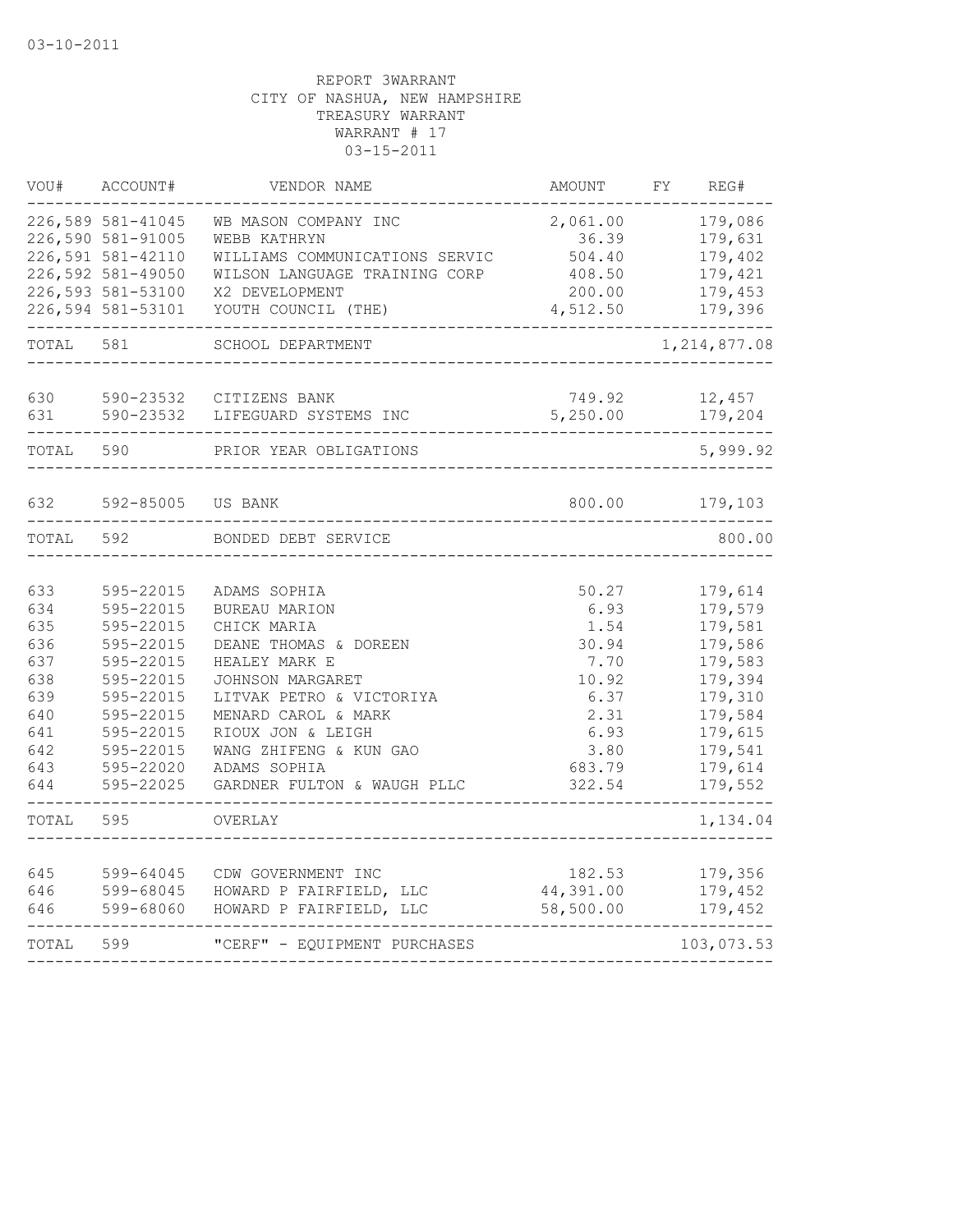|            | VOU# ACCOUNT# VENDOR NAME                                                 | AMOUNT FY REG#             |               |
|------------|---------------------------------------------------------------------------|----------------------------|---------------|
|            | 647 617-01 CN CARLEY ASSOCIATES<br>-------------------------------------- |                            | 50.00 179,557 |
|            | TOTAL 617-01 CAP IMP - BUILDING MAINT<br>GENERAL REPAIRS - CITY HALL      |                            | 50.00         |
| 648        | 653-20 RWC ENTERPRISES/CHAMPAGNE ROBE 2,800.00 179,742                    |                            |               |
|            | TOTAL 653-20 CAP IMP - STREET DEPT<br>SIDEWALK CONSTR & REPLACEMENT       |                            | 2,800.00      |
|            | 226,595 681-13 KEACH-NORDSTROM ASSOCS INC 5,242.50 179,409                |                            |               |
|            | TOTAL 681-13 CAP IMP - SCHOOL<br>DEFERRED MAINTENANCE/                    |                            | 5,242.50      |
| 649<br>650 | 699-07 CITIZENS BANK                                                      | 867.51 12,457<br>15,670.02 | 179,311       |
|            | TOTAL 699-07 OTHER EXPENSES<br>WATER SUPPLY ACQUISITION                   |                            | 16,537.53     |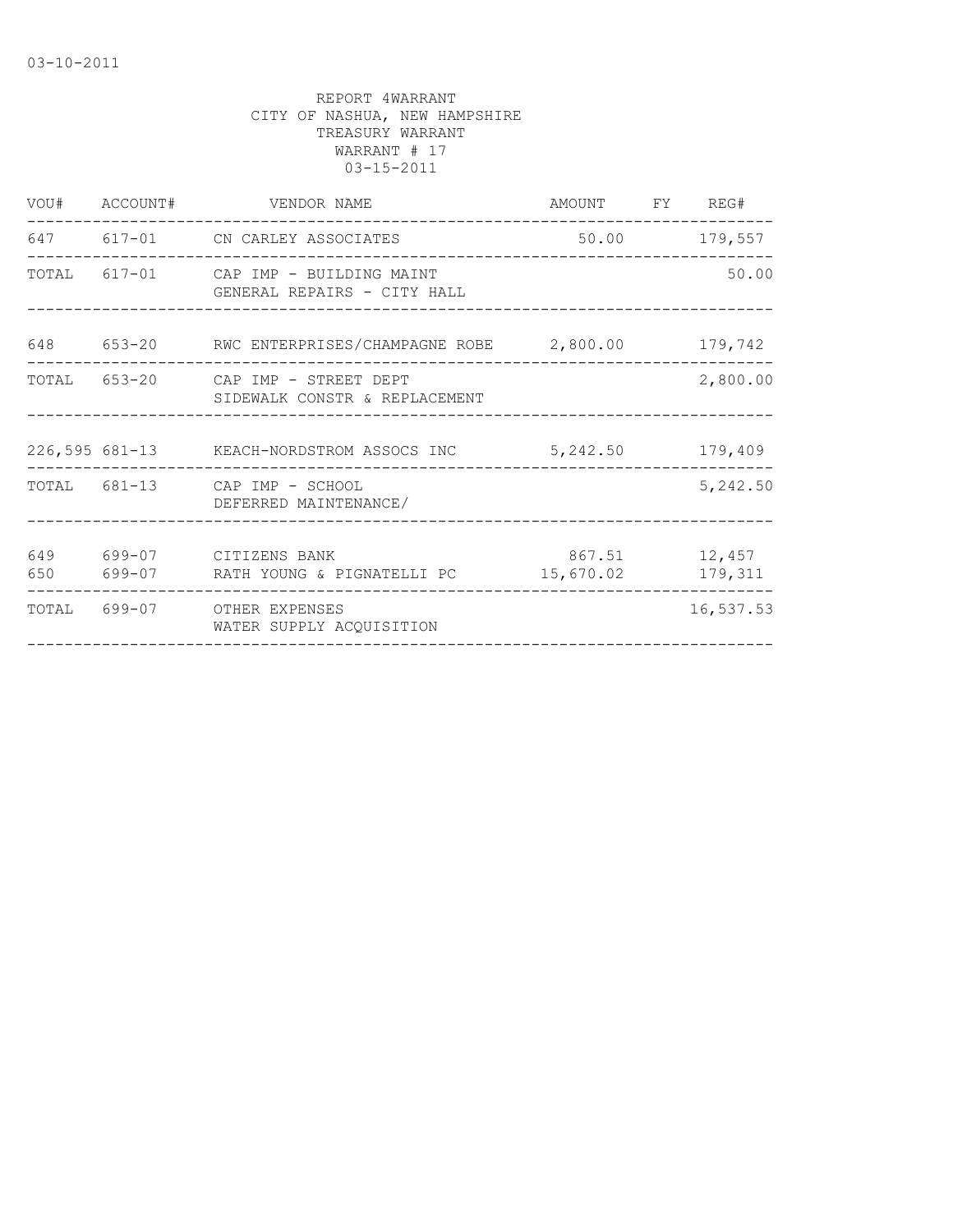| VOU#                                                                          | ACCOUNT#                                                                                                                        | PROGRAM<br>VENDOR NAME                                                                                                                                                                                                                                                                                    |                                                                                                                              | AMOUNT FY REG#                                                                                 |
|-------------------------------------------------------------------------------|---------------------------------------------------------------------------------------------------------------------------------|-----------------------------------------------------------------------------------------------------------------------------------------------------------------------------------------------------------------------------------------------------------------------------------------------------------|------------------------------------------------------------------------------------------------------------------------------|------------------------------------------------------------------------------------------------|
| 651<br>650                                                                    | 701-51005                                                                                                                       | 701-51005 3753 RATH YOUNG & PIGNATELLI PC<br>3753 RATH YOUNG & PIGNATELLI PC                                                                                                                                                                                                                              | 88,355.90<br>46,492.95                                                                                                       | 179,046<br>179,311                                                                             |
| TOTAL                                                                         | 701                                                                                                                             | CPF-MAYOR'S OFFICE                                                                                                                                                                                                                                                                                        | 134,848.85                                                                                                                   |                                                                                                |
| 652                                                                           |                                                                                                                                 | 717-01310 3732 CN CARLEY ASSOCIATES                                                                                                                                                                                                                                                                       | 990.82                                                                                                                       | 179,557                                                                                        |
| TOTAL                                                                         | 717                                                                                                                             | CPF-GENERAL GOV'T BUILDINGS                                                                                                                                                                                                                                                                               | 990.82                                                                                                                       |                                                                                                |
| 653                                                                           |                                                                                                                                 | 720-53186 3738 COWEN ASSOCIATES                                                                                                                                                                                                                                                                           | 2,655.00                                                                                                                     | 179,610                                                                                        |
| TOTAL                                                                         | 720                                                                                                                             | CPF - HUNT BUILDING                                                                                                                                                                                                                                                                                       | 2,655.00                                                                                                                     |                                                                                                |
| 654<br>655<br>656<br>657<br>658<br>659<br>660<br>661<br>TOTAL<br>662<br>TOTAL | 722-53029<br>722-53036<br>722-53140<br>722-53140<br>722-64045<br>722-91075<br>722-96935<br>722-98033<br>722<br>753-53075<br>753 | 3735 LAWSON SOFTWARE AMERICAS-USD<br>3735 CROWNE PLAZA NASHUA<br>3735 BERRY DUNN MCNEIL & PARKER<br>3735 CAREER CONNECTIONS<br>3735 DELL MARKETING LP<br>3735 PEARL RICHARD<br>3735 CITIZENS BANK<br>3735 PETTY CASH<br>CPF-INFORMATION TECHNOLOGY<br>3740 VANASSE HANGEN BRUSTLIN INC<br>CPF-STREET DEPT | 18,630.00<br>1,602.00<br>18,328.00<br>1,424.85<br>6,673.68<br>714.25<br>439.41<br>88.61<br>47,900.80<br>3,000.71<br>3,000.71 | 179,554<br>179,781<br>179,411<br>179,154<br>179,133<br>179,687<br>12,457<br>179,045<br>179,055 |
| 663<br>663                                                                    | 757-53184<br>757-53184                                                                                                          | 3736 NATIONAL RESTORATION SYSTEMS I<br>3737 NATIONAL RESTORATION SYSTEMS I                                                                                                                                                                                                                                | 48, 143. 63<br>48, 143.62                                                                                                    | 179,765<br>179,765                                                                             |
| TOTAL                                                                         | 757                                                                                                                             | CPF-PARKING LOTS                                                                                                                                                                                                                                                                                          | 96,287.25                                                                                                                    |                                                                                                |
|                                                                               |                                                                                                                                 | 226,596 781-53095 3778 NOBLIN & ASSOCIATES LC                                                                                                                                                                                                                                                             | 3,082.70                                                                                                                     | 179,373                                                                                        |
| TOTAL                                                                         | 781                                                                                                                             | CPF-SCHOOL DEPARTMENT                                                                                                                                                                                                                                                                                     | 3,082.70                                                                                                                     |                                                                                                |
| 664                                                                           | 792-59100                                                                                                                       | 3745 TELEGRAPH PUBLISHING COMPANY                                                                                                                                                                                                                                                                         | 110.10                                                                                                                       | 179,527                                                                                        |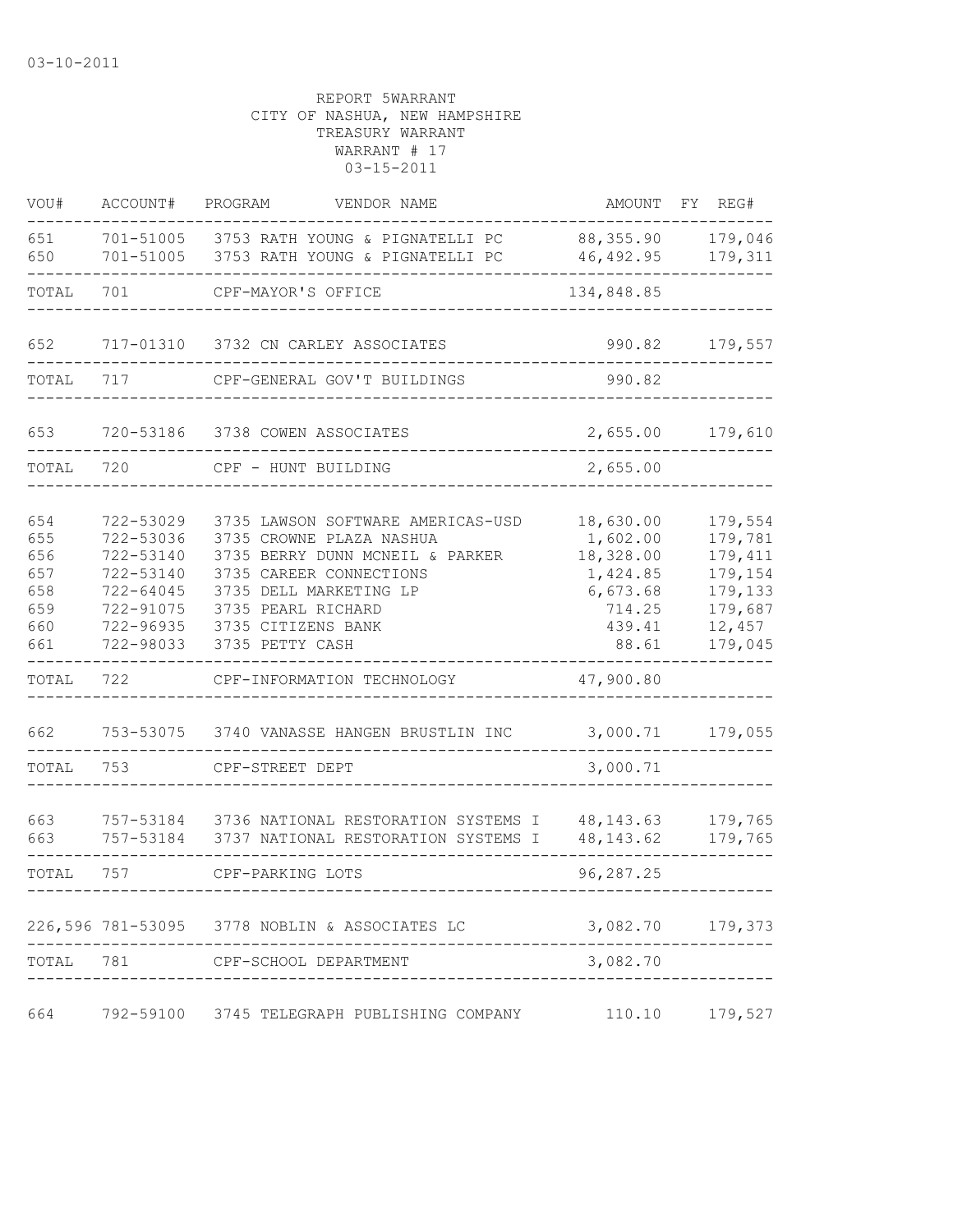| VOU#       | ACCOUNT# PROGRAM |                          | VENDOR NAME | AMOUNT FY REG# |  |
|------------|------------------|--------------------------|-------------|----------------|--|
|            |                  |                          |             |                |  |
| ТОТАІ. 792 |                  | CPF-WASTEWATER USER FUND |             | 110.10         |  |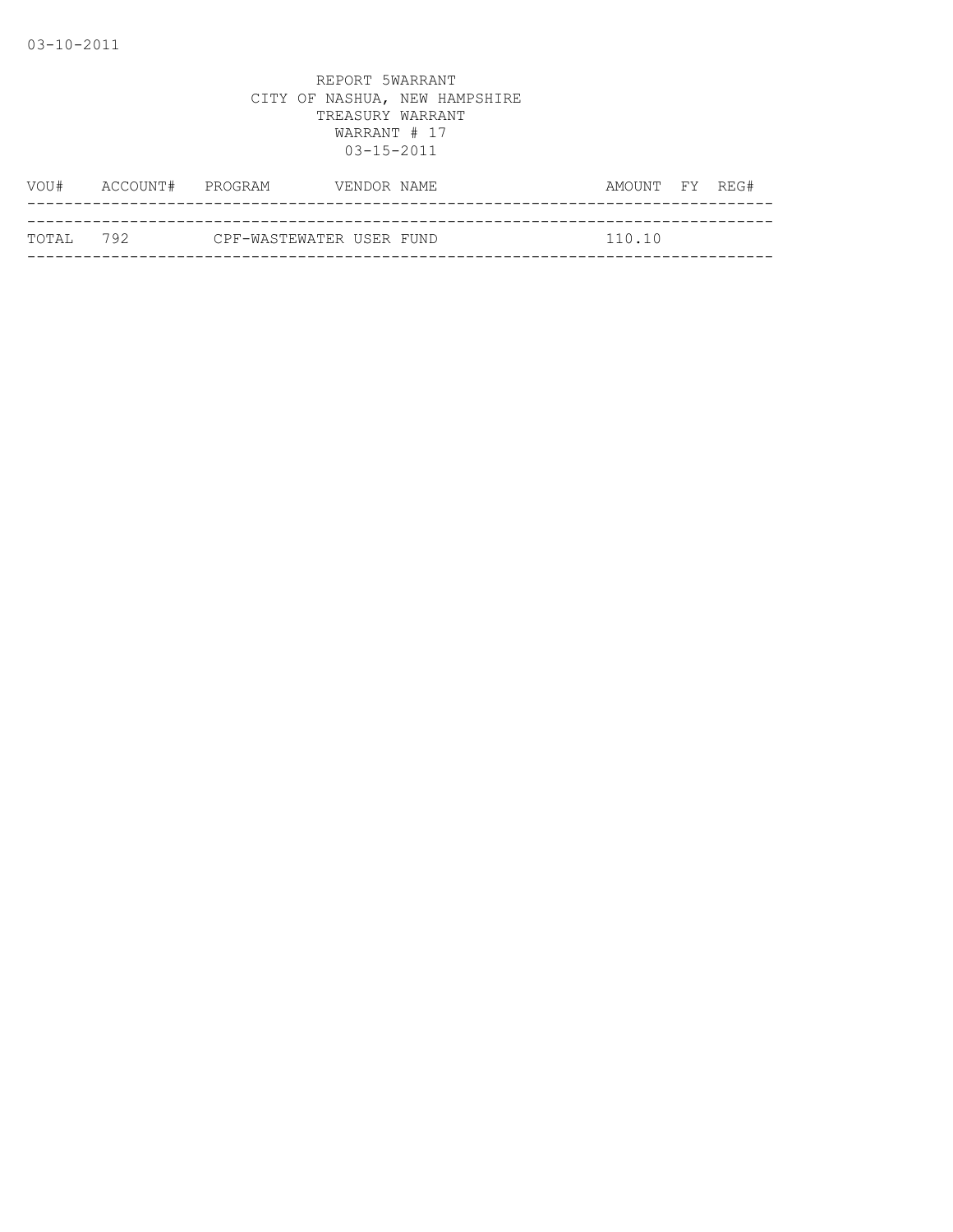| VOU#  | ACCOUNT#         | VENDOR NAME                    | AMOUNT                        | FY | REG#      |
|-------|------------------|--------------------------------|-------------------------------|----|-----------|
| 665   | 801-151-01       | CHARLES GEORGE COMPANIES INC   | 966.33                        |    | 179,609   |
| 666   | 801-31005        | COMCAST                        | 75.48                         |    | 179,727   |
| 667   | 801-31040        | PAETEC COMMUNICATIONS INC      | 4.53                          |    | 179,693   |
| 668   | 801-31050        | NEXTEL COMMUNICATIONS          | 104.92                        |    | 179,701   |
| 669   | 801-32005        | PUBLIC SERVICE OF NEW HAMPSHIR | 893.60                        |    | 179,783   |
| 670   | 801-33005        | PENNICHUCK WATER               | 306.38                        |    | 179,710   |
| 671   | 801-41015        | STAPLES ADVANTAGE              | 108.76                        |    | 179,316   |
| 672   | 801-43005        | FEDEX                          | 432.58                        |    | 179,695   |
| 673   | 801-46030        | ALEC'S SHOE STORE INC          | 161.95                        |    | 179,170   |
| 674   | 801-46045        | CCP INDUSTRIES INC             | 351.18                        |    | 179,189   |
| 675   | 801-48005        | SHATTUCK MALONE OIL CO         | 10,168.16                     |    | 179,690   |
| 675   | 801-48005        | SHATTUCK MALONE OIL CO         | 11,693.39                     |    | 179,690   |
| 675   | 801-48005        | SHATTUCK MALONE OIL CO         | 3,558.85                      |    | 179,690   |
| 676   | 801-53030        | SANBORN HEAD & ASSOCIATES INC  | 5,886.09                      |    | 179,752   |
| 677   | 801-59100        | PETTY CASH                     | 19.00                         |    | 179,045   |
| 678   | 801-59238        | DOCULYNX INC                   | 22.42                         |    | 179,564   |
| 679   | 801-75023        | BELLETETES INC                 | 49.07                         |    | 179,181   |
| 680   | 801-77020        | CREATIVE SIGNS                 | 100.00                        |    | 179,789   |
| 681   | 801-77020        | LIBERTY INTN'L TRUCKS OF NH LL | 109.96                        |    | 179,517   |
| 682   | 801-77020        | POWERPLAN                      | 484.24                        |    | 179,295   |
| 683   | 801-77020        | SOUTHWORTH MILTON INC          | 803.28                        |    | 179,691   |
| 684   | 801-78100        | FREIGHTLINER OF NH INC         | 131.21                        |    | 179,280   |
| 685   | 801-78100        | NAPA AUTO PARTS                | 259.64                        |    | 179,265   |
| 686   | 801-78100        | NEW G.H. BERLIN OIL COMPANY    | 1,181.11                      |    | 179,206   |
| 687   | 801-78100        | SANEL AUTO PARTS CO            | 303.33                        |    | 179,185   |
| 688   | 801-78100        | TST EQUIPMENT INC              | 677.66                        |    | 179,160   |
| 689   | 801-94005        | SWANA                          | 181.00                        |    | 179,709   |
| 690   | 801-94010        | TREASURER STATE OF NH          | 480.00                        |    | 179,704   |
| 691   | 801-98029        | PETTY CASH                     | 22.38                         |    | 179,045   |
|       |                  |                                | ----------------------------- |    |           |
| TOTAL | 801              | SOLID WASTE DISPOSAL           |                               |    | 39,536.50 |
|       |                  |                                |                               |    |           |
| 692   | $802 - 215 - 00$ | KING PETER                     | 34.95                         |    | 179,606   |
| 693   | $802 - 215 - 00$ | LEBEL CECILE                   | 42.70                         |    | 179,605   |
| 694   | $802 - 215 - 00$ | MILLIGAN KEVIN                 | 97.99                         |    | 179,608   |
| 695   | $802 - 215 - 00$ | RAGAN JONATHAN & ELIZABETH     | 34.95                         |    | 179,607   |
| 696   | 802-31005        | NEXTEL COMMUNICATIONS          | 85.35                         |    | 179,701   |
| 696   | 802-31005        | NEXTEL COMMUNICATIONS          | 127.47                        |    | 179,701   |
| 697   | 802-31040        | PAETEC COMMUNICATIONS INC      | 3.63                          |    | 179,693   |
| 698   | 802-32005        | GLACIAL ENERGY OF NEW ENGLAND  | 45,369.49                     |    | 12,446    |
| 699   | 802-32005        | PSNH                           | 1,670.83                      |    | 179,774   |
| 700   | 802-33005        | PENNICHUCK WATER               | 20.14                         |    | 179,710   |
| 700   | 802-33005        | PENNICHUCK WATER               | 1,242.39                      |    | 179,710   |
| 701   | 802-34015        | METROMEDIA ENERGY INC          | 14,361.33                     |    | 179,744   |
| 702   | 802-41015        | MOORE MEDICAL LLC              | 17.16                         |    | 179,272   |
| 703   | 802-42010        | PETTY CASH                     | 19.50                         |    | 179,045   |
| 703   | 802-43005        | PETTY CASH                     | 56.45                         |    | 179,045   |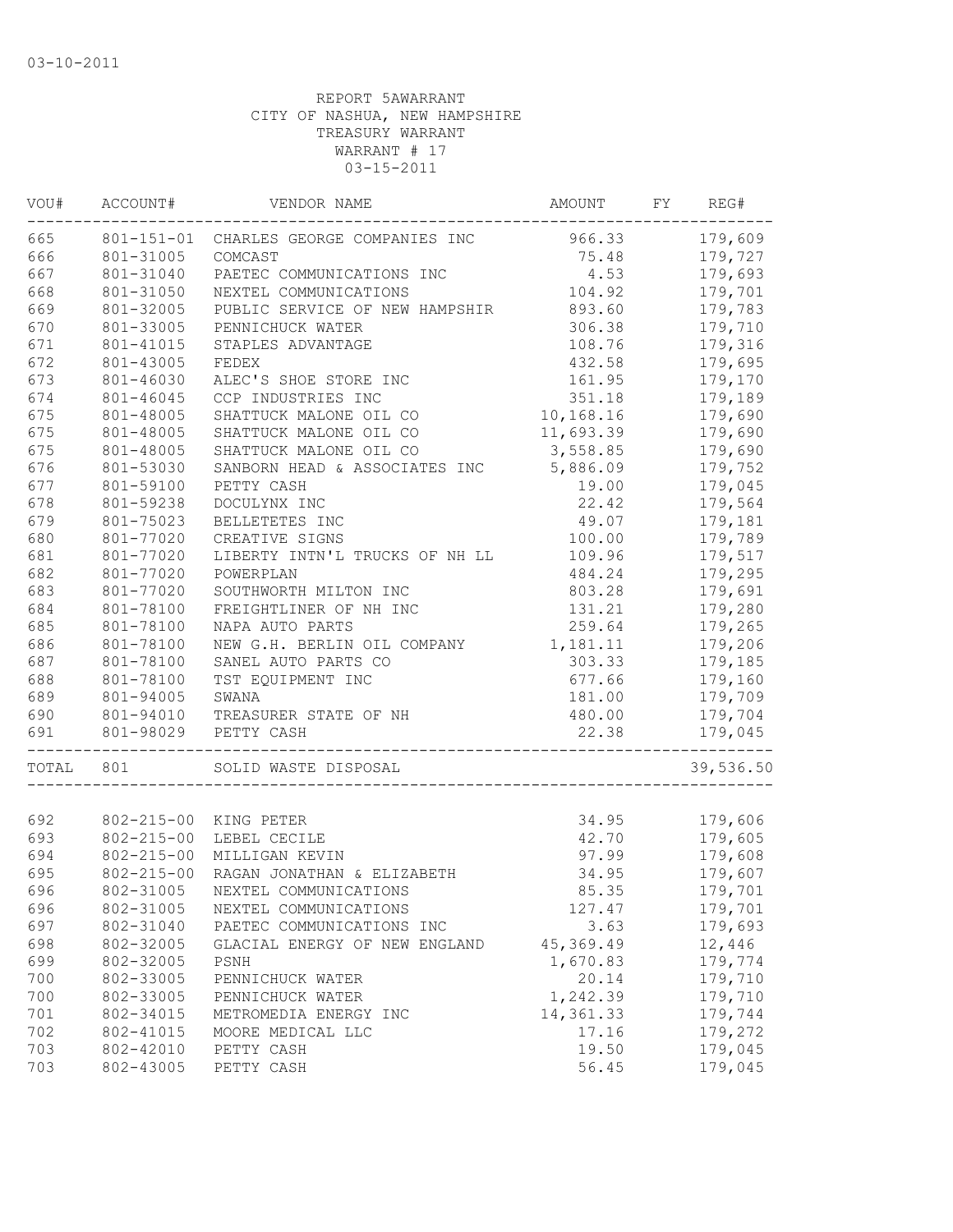| VOU# | ACCOUNT#  | VENDOR NAME                    | AMOUNT    | FΥ | REG#    |
|------|-----------|--------------------------------|-----------|----|---------|
| 704  | 802-45103 | JCI JONES                      | 3, 212.35 |    | 179,565 |
| 705  | 802-45175 | ARCSOURCE INC                  | 60.00     |    | 179,186 |
| 706  | 802-46045 | NH BRAGG & SONS INC            | 136.29    |    | 179,064 |
| 707  | 802-46045 | UNIFIRST CORPORATION           | 103.43    |    | 179,282 |
| 707  | 802-46045 | UNIFIRST CORPORATION           | 463.36    |    | 179,282 |
| 708  | 802-49070 | LAB SAFETY SUPPY INC           | 294.62    |    | 179,315 |
| 709  | 802-53030 | EASTERN ANALYTICAL INC         | 65.00     |    | 179,183 |
| 710  | 802-53075 | FLOW ASSESSMENT SERVICES LLC   | 7,633.32  |    | 179,505 |
| 711  | 802-59100 | ACE NEW ENGLAND FIRE PROTECTIO | 600.00    |    | 179,575 |
| 711  | 802-59100 | ACE NEW ENGLAND FIRE PROTECTIO | 1,725.00  |    | 179,575 |
| 712  | 802-59105 | GREENLEAF WILLIAM              | 680.00    |    | 179,222 |
| 713  | 802-59220 | PRINTGRAPHICS OF MAINE         | 766.30    |    | 179,120 |
| 714  | 802-59225 | RESOURCE MANAGEMENT INC        | 34,705.68 |    | 179,548 |
| 715  | 802-59230 | LAROX FLOWSYS INC              | 1,260.00  |    | 179,487 |
| 716  | 802-59238 | DOCULYNX INC                   | 46.80     |    | 179,564 |
| 717  | 802-59238 | OFFICE EQUIPMENT FINANCE SERVI | 79.65     |    | 179,748 |
| 718  | 802-59275 | PENNICHUCK WATER               | 8,242.96  |    | 179,202 |
| 719  | 802-59320 | MAYNARD & LESIEUR INCORPORATED | 147.20    |    | 179,521 |
| 720  | 802-64095 | NH BRAGG & SONS INC            | 324.91    |    | 179,064 |
| 721  | 802-64192 | FREDERICKSEAL INC              | 162.00    |    | 179,098 |
| 722  | 802-64192 | GRAINGER                       | 122.59    |    | 179,138 |
| 723  | 802-64192 | LECLERC MARIO                  | 150.00    |    | 179,688 |
| 724  | 802-64192 | NH BRAGG & SONS INC            | 702.29    |    | 179,064 |
| 725  | 802-64192 | PETTY CASH                     | 21.99     |    | 179,045 |
| 725  | 802-64192 | PETTY CASH                     | 19.99     |    | 179,045 |
| 726  | 802-77045 | F W WEBB COMPANY               | 2,095.00  |    | 179,122 |
| 727  | 802-77050 | FASTENAL COMPANY               | 32.95     |    | 179,223 |
| 728  | 802-77050 | HOME DEPOT CREDIT SERVICES     | 25.06     |    | 179,707 |
| 729  | 802-77050 | M & M ELECTRICAL SUPPLY CO INC | 124.96    |    | 179,509 |
| 730  | 802-77050 | PINE MOTOR PARTS               | 12.59     |    | 179,522 |
| 731  | 802-77065 | M & B MACHINING AND WELDING    | 660.00    |    | 179,518 |
| 732  | 802-77065 | NH HYDRAULICS INC              | 95.00     |    | 179,166 |
| 733  | 802-77066 | ABBA PARTS                     | 7,557.00  |    | 179,216 |
| 734  | 802-77067 | CHASE ELECTRIC MOTORS LLC      | 3,900.00  |    | 179,602 |
| 735  | 802-77067 | GRAINGER                       | 264.48    |    | 179,138 |
| 736  | 802-77067 | INFILCO DEGREMONT INC          | 1,017.27  |    | 179,196 |
| 737  | 802-77069 | F W WEBB COMPANY               | 428.84    |    | 179,122 |
| 738  | 802-77069 | G H PHILBRICK SONS INC         | 2,575.00  |    | 179,200 |
| 739  | 802-77069 | GRAINGER                       | 629.91    |    | 179,138 |
| 740  | 802-77069 | PEABODY SUPPLY COMPANY         | 283.04    |    | 179,560 |
| 741  | 802-77072 | HIGHLAND POWER                 | 9,995.81  |    | 179,303 |
| 742  | 802-94005 | PETTY CASH                     | 36.14     |    | 179,045 |
| 743  | 802-94005 | SAM'S CLUB DIRECT              | 44.82     |    | 179,722 |
| 744  | 802-94005 | SUMMIT TECHNOLOGIES INC        | 995.00    |    | 179,784 |
| 745  | 802-95010 | MSDS ONLINE INC                | 399.00    |    | 179,694 |
| 746  | 802-96004 | HACH COMPANY                   | 5,450.00  |    | 179,270 |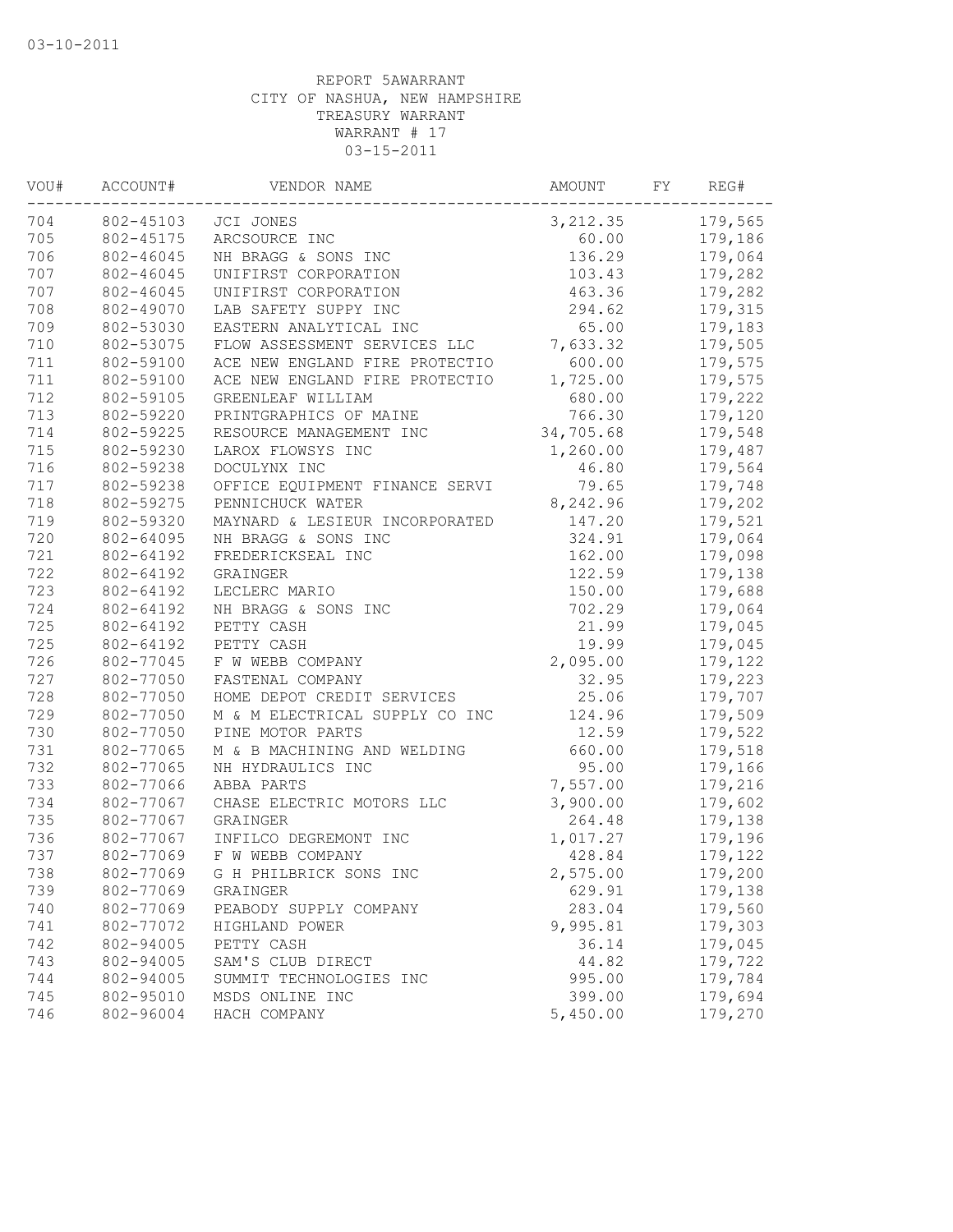| VOU#       | ACCOUNT# | VENDOR NAME              | AMOUNT | FY | REG#       |
|------------|----------|--------------------------|--------|----|------------|
|            |          |                          |        |    |            |
| ТОТАЈ, 802 |          | SEWERAGE DISPOSAL SYSTEM |        |    | 161,531.93 |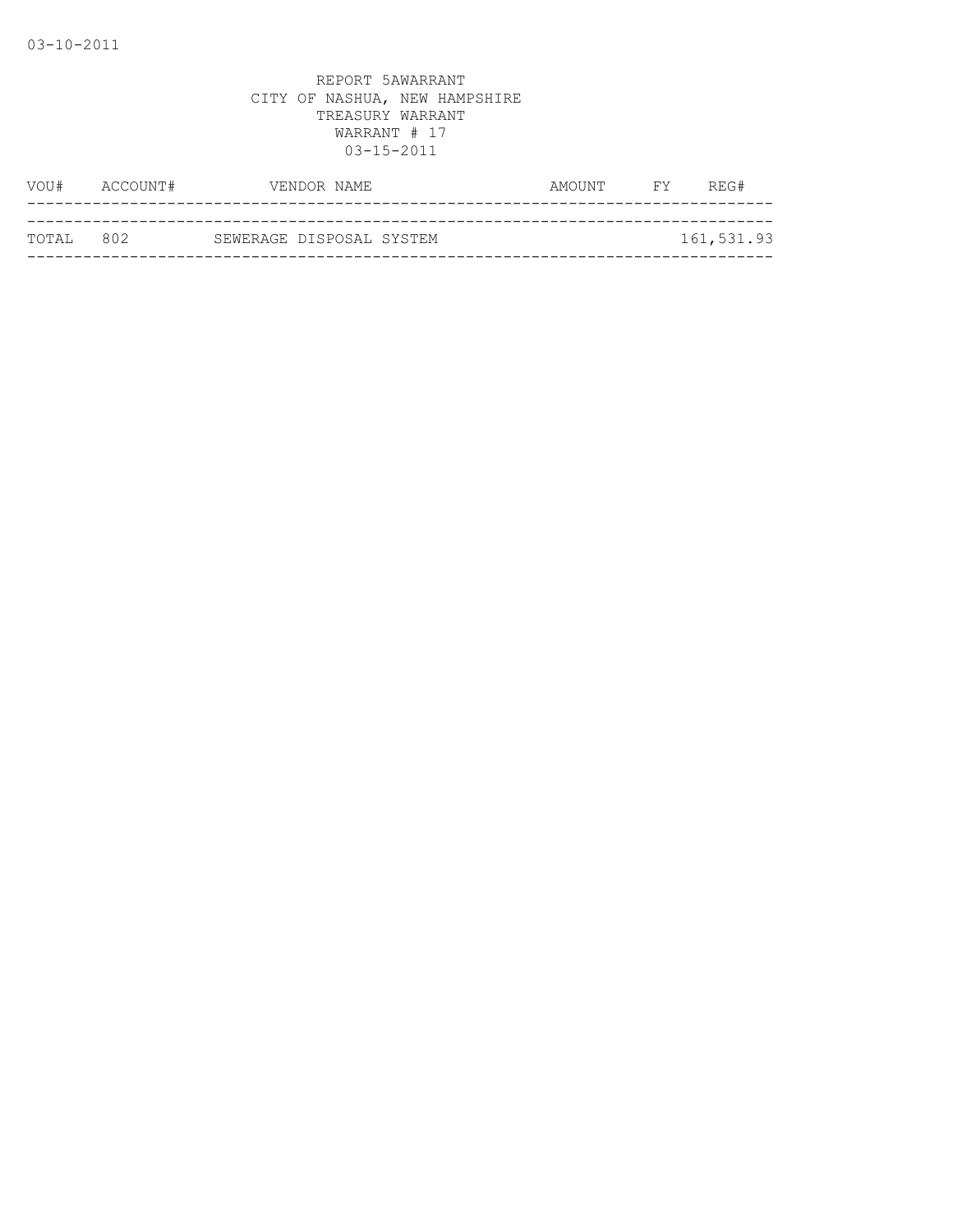|                                                      | VOU# ACCOUNT#                                                                                        | VENDOR NAME                                                                                                                                                          | AMOUNT FY REG#                                                              |                                                                                      |
|------------------------------------------------------|------------------------------------------------------------------------------------------------------|----------------------------------------------------------------------------------------------------------------------------------------------------------------------|-----------------------------------------------------------------------------|--------------------------------------------------------------------------------------|
| 748                                                  |                                                                                                      | 747 952-05058 UNITED SITE SERVICES NORTHEAST<br>952-59020 JEANNOTTE'S MARKET                                                                                         | 54.97 179,750<br>66.96                                                      | 179,128                                                                              |
|                                                      |                                                                                                      | TOTAL 952 PARK & RECREATION TRUST FUND                                                                                                                               |                                                                             | 121.93                                                                               |
| 750                                                  |                                                                                                      | 749 961-05061 STIGUM EGIL<br>961-45185 HARDY DORIC INC                                                                                                               | 60.00 00<br>585.00                                                          | 179,593<br>179,191                                                                   |
| TOTAL                                                | 961                                                                                                  | EDGEWOOD CEMETERY TRUST FUND                                                                                                                                         |                                                                             | 645.00                                                                               |
| 751<br>752<br>753<br>754                             | 963-05054<br>963-34005<br>963-48015<br>963-91010                                                     | STOKES SEEDS, INC<br>MCLAUGHLIN OIL COMPANY<br>DENNIS K BURKE INC<br>CAMPBELL DAVID                                                                                  | 10.25<br>463.76<br>712.15<br>59.16                                          | 179,339<br>179,129<br>179,788<br>179,570                                             |
|                                                      | TOTAL 963                                                                                            | WOODLAWN CEMETERY TRUST FUND                                                                                                                                         |                                                                             | 1,245.32                                                                             |
| 755<br>756<br>757<br>758<br>759<br>760<br>761<br>762 | 975-33005<br>975-34015<br>975-34015<br>975-45050<br>975-45050<br>975-45090<br>975-59100<br>975-94010 | PENNICHUCK WATER<br>METROMEDIA ENERGY INC<br>NATIONAL GRID<br>BAKER & TAYLOR<br>MARSHALL CAVENDISH CORP<br>HOSKING JENNIFER<br>HEFFERNAN WALTER B<br>DESCHENES SUSAN | 23.35<br>667.53<br>276.35<br>382.22<br>161.70<br>350.00<br>300.00<br>499.00 | 179,710<br>179,744<br>179,738<br>179,119<br>179,171<br>179,689<br>179,156<br>179,293 |
| TOTAL                                                | 975                                                                                                  | LIBRARY TRUST FUND                                                                                                                                                   |                                                                             | 2,660.15                                                                             |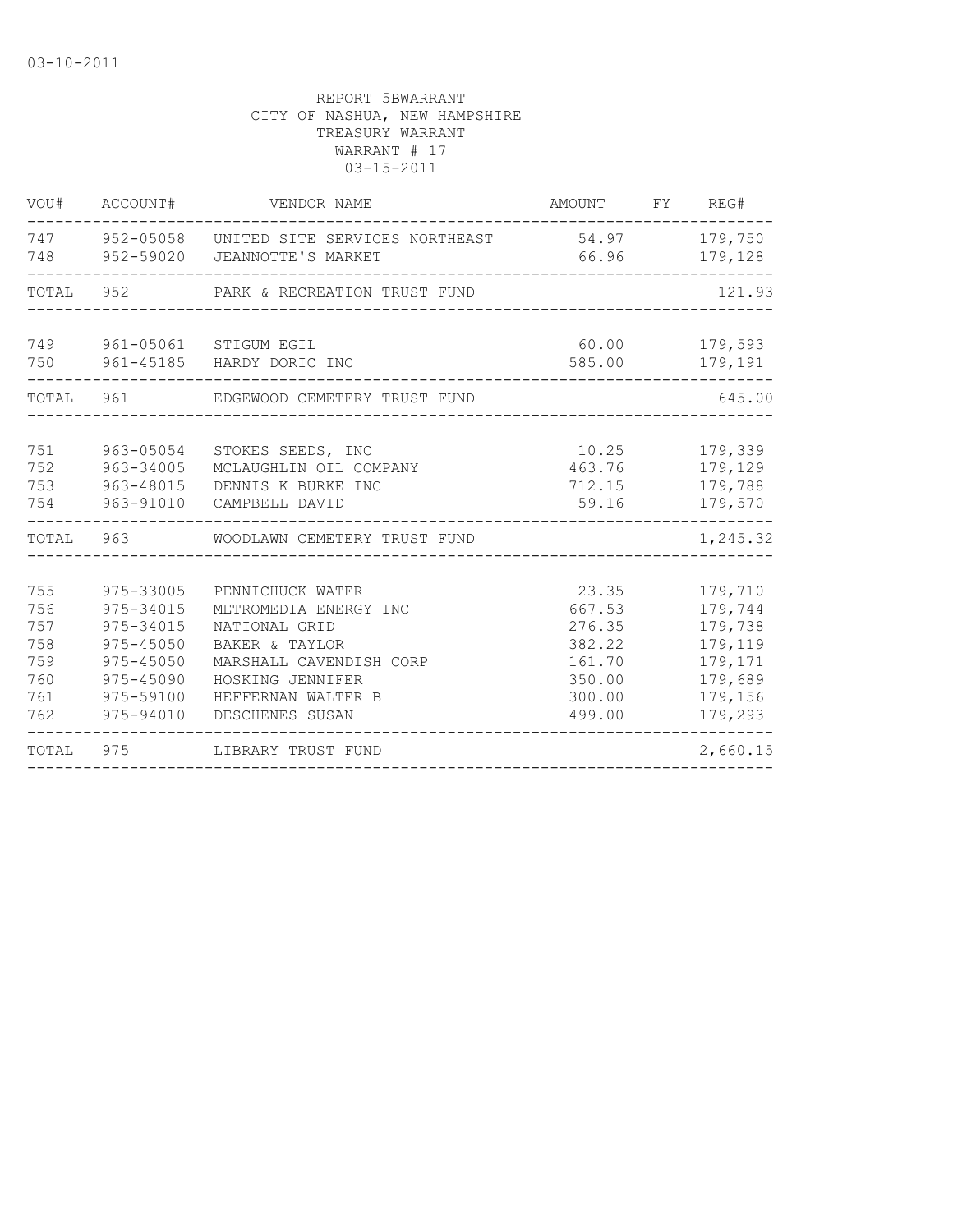|           | ACCOUNT# PAYROLL WEEK ENDING |  | AMOUNT |
|-----------|------------------------------|--|--------|
|           |                              |  |        |
| TOTAL 951 |                              |  |        |
|           |                              |  |        |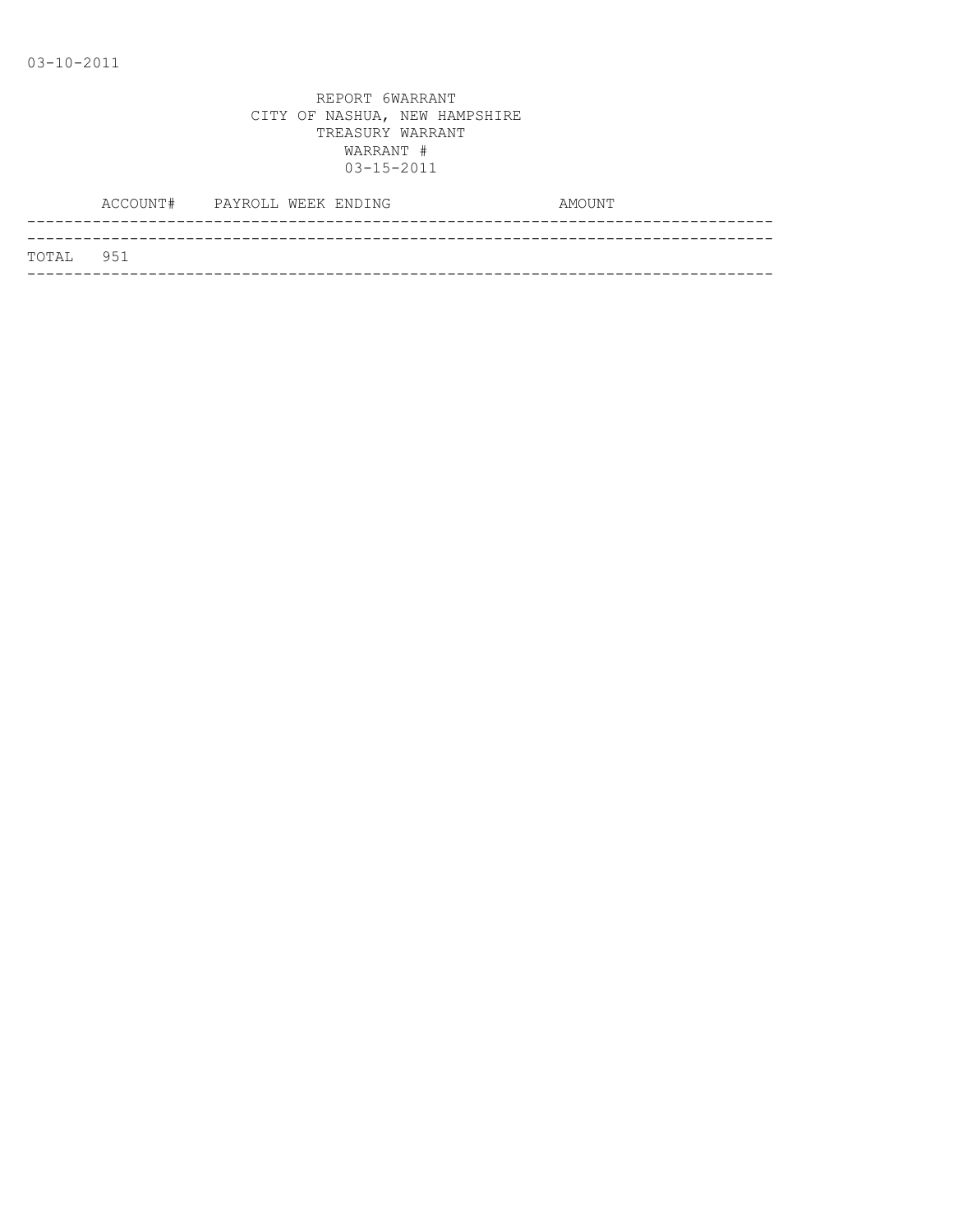| 305-11125<br>05-MAR-2011<br>957.28<br>305-11125<br>26-FEB-2011<br>957.28<br>305-11239  05-MAR-2011<br>1,075.15<br>305-11239 26-FEB-2011<br>1,075.15<br>305<br>TOTAL<br>SRF - CIVIC & COMM ACTIVITIES<br>4,064.86<br>308-11130<br>05-MAR-2011<br>858.44<br>308-11130 26-FEB-2011<br>858.45<br>05-MAR-2011<br>308-11418<br>493.53<br>493.53<br>308-11418<br>26-FEB-2011<br>308-11441  05-MAR-2011<br>1,446.40<br>308-11441 26-FEB-2011<br>1,446.40<br>308-11446<br>05-MAR-2011<br>1,150.52<br>26-FEB-2011<br>308-11446<br>1,150.52<br>308-11540<br>05-MAR-2011<br>1,078.50<br>308-11540<br>26-FEB-2011<br>1,078.50<br>308-11578<br>05-MAR-2011<br>992.86<br>26-FEB-2011<br>992.86<br>308-11578<br>05-MAR-2011<br>1,075.15<br>308-11589<br>1,075.15<br>308-11589<br>26-FEB-2011<br>308-11608<br>05-MAR-2011<br>976.17<br>308-11608<br>26-FEB-2011<br>976.17<br>308-83051  05-MAR-2011<br>4,183.85<br>308-83051 26-FEB-2011<br>7,540.13<br>308-83052<br>05-MAR-2011<br>2,005.02<br>308-83052 26-FEB-2011<br>2,105.02<br>308-83102  05-MAR-2011<br>2,454.61<br>308-83102<br>26-FEB-2011<br>2,623.11<br>TOTAL 308<br>37,054.89<br>SRF - INSURANCE<br>3091-13004 26-FEB-2011<br>863.36<br>863.36<br>TOTAL 309<br>FY11 FRESH FRUIT & VEG GRANT<br>3097-11162<br>05-MAR-2011<br>644.25<br>3097-11162<br>26-FEB-2011<br>644.25<br>26-FEB-2011<br>3097-11408<br>480.00<br>3097-12112<br>26-FEB-2011<br>495.25<br>3097-12830<br>26-FEB-2011<br>249.48<br>3,011.20<br>3097-19138<br>26-FEB-2011<br>3097-19139<br>26-FEB-2011<br>13,063.75<br>3097-19140<br>26-FEB-2011<br>8,847.65<br>330.60<br>3097-19540<br>05-MAR-2011 |  | ACCOUNT# PAYROLL WEEK ENDING | AMOUNT |  |
|--------------------------------------------------------------------------------------------------------------------------------------------------------------------------------------------------------------------------------------------------------------------------------------------------------------------------------------------------------------------------------------------------------------------------------------------------------------------------------------------------------------------------------------------------------------------------------------------------------------------------------------------------------------------------------------------------------------------------------------------------------------------------------------------------------------------------------------------------------------------------------------------------------------------------------------------------------------------------------------------------------------------------------------------------------------------------------------------------------------------------------------------------------------------------------------------------------------------------------------------------------------------------------------------------------------------------------------------------------------------------------------------------------------------------------------------------------------------------------------------------------------------------------------------------------------------------------------------------------------|--|------------------------------|--------|--|
|                                                                                                                                                                                                                                                                                                                                                                                                                                                                                                                                                                                                                                                                                                                                                                                                                                                                                                                                                                                                                                                                                                                                                                                                                                                                                                                                                                                                                                                                                                                                                                                                              |  |                              |        |  |
|                                                                                                                                                                                                                                                                                                                                                                                                                                                                                                                                                                                                                                                                                                                                                                                                                                                                                                                                                                                                                                                                                                                                                                                                                                                                                                                                                                                                                                                                                                                                                                                                              |  |                              |        |  |
|                                                                                                                                                                                                                                                                                                                                                                                                                                                                                                                                                                                                                                                                                                                                                                                                                                                                                                                                                                                                                                                                                                                                                                                                                                                                                                                                                                                                                                                                                                                                                                                                              |  |                              |        |  |
|                                                                                                                                                                                                                                                                                                                                                                                                                                                                                                                                                                                                                                                                                                                                                                                                                                                                                                                                                                                                                                                                                                                                                                                                                                                                                                                                                                                                                                                                                                                                                                                                              |  |                              |        |  |
|                                                                                                                                                                                                                                                                                                                                                                                                                                                                                                                                                                                                                                                                                                                                                                                                                                                                                                                                                                                                                                                                                                                                                                                                                                                                                                                                                                                                                                                                                                                                                                                                              |  |                              |        |  |
|                                                                                                                                                                                                                                                                                                                                                                                                                                                                                                                                                                                                                                                                                                                                                                                                                                                                                                                                                                                                                                                                                                                                                                                                                                                                                                                                                                                                                                                                                                                                                                                                              |  |                              |        |  |
|                                                                                                                                                                                                                                                                                                                                                                                                                                                                                                                                                                                                                                                                                                                                                                                                                                                                                                                                                                                                                                                                                                                                                                                                                                                                                                                                                                                                                                                                                                                                                                                                              |  |                              |        |  |
|                                                                                                                                                                                                                                                                                                                                                                                                                                                                                                                                                                                                                                                                                                                                                                                                                                                                                                                                                                                                                                                                                                                                                                                                                                                                                                                                                                                                                                                                                                                                                                                                              |  |                              |        |  |
|                                                                                                                                                                                                                                                                                                                                                                                                                                                                                                                                                                                                                                                                                                                                                                                                                                                                                                                                                                                                                                                                                                                                                                                                                                                                                                                                                                                                                                                                                                                                                                                                              |  |                              |        |  |
|                                                                                                                                                                                                                                                                                                                                                                                                                                                                                                                                                                                                                                                                                                                                                                                                                                                                                                                                                                                                                                                                                                                                                                                                                                                                                                                                                                                                                                                                                                                                                                                                              |  |                              |        |  |
|                                                                                                                                                                                                                                                                                                                                                                                                                                                                                                                                                                                                                                                                                                                                                                                                                                                                                                                                                                                                                                                                                                                                                                                                                                                                                                                                                                                                                                                                                                                                                                                                              |  |                              |        |  |
|                                                                                                                                                                                                                                                                                                                                                                                                                                                                                                                                                                                                                                                                                                                                                                                                                                                                                                                                                                                                                                                                                                                                                                                                                                                                                                                                                                                                                                                                                                                                                                                                              |  |                              |        |  |
|                                                                                                                                                                                                                                                                                                                                                                                                                                                                                                                                                                                                                                                                                                                                                                                                                                                                                                                                                                                                                                                                                                                                                                                                                                                                                                                                                                                                                                                                                                                                                                                                              |  |                              |        |  |
|                                                                                                                                                                                                                                                                                                                                                                                                                                                                                                                                                                                                                                                                                                                                                                                                                                                                                                                                                                                                                                                                                                                                                                                                                                                                                                                                                                                                                                                                                                                                                                                                              |  |                              |        |  |
|                                                                                                                                                                                                                                                                                                                                                                                                                                                                                                                                                                                                                                                                                                                                                                                                                                                                                                                                                                                                                                                                                                                                                                                                                                                                                                                                                                                                                                                                                                                                                                                                              |  |                              |        |  |
|                                                                                                                                                                                                                                                                                                                                                                                                                                                                                                                                                                                                                                                                                                                                                                                                                                                                                                                                                                                                                                                                                                                                                                                                                                                                                                                                                                                                                                                                                                                                                                                                              |  |                              |        |  |
|                                                                                                                                                                                                                                                                                                                                                                                                                                                                                                                                                                                                                                                                                                                                                                                                                                                                                                                                                                                                                                                                                                                                                                                                                                                                                                                                                                                                                                                                                                                                                                                                              |  |                              |        |  |
|                                                                                                                                                                                                                                                                                                                                                                                                                                                                                                                                                                                                                                                                                                                                                                                                                                                                                                                                                                                                                                                                                                                                                                                                                                                                                                                                                                                                                                                                                                                                                                                                              |  |                              |        |  |
|                                                                                                                                                                                                                                                                                                                                                                                                                                                                                                                                                                                                                                                                                                                                                                                                                                                                                                                                                                                                                                                                                                                                                                                                                                                                                                                                                                                                                                                                                                                                                                                                              |  |                              |        |  |
|                                                                                                                                                                                                                                                                                                                                                                                                                                                                                                                                                                                                                                                                                                                                                                                                                                                                                                                                                                                                                                                                                                                                                                                                                                                                                                                                                                                                                                                                                                                                                                                                              |  |                              |        |  |
|                                                                                                                                                                                                                                                                                                                                                                                                                                                                                                                                                                                                                                                                                                                                                                                                                                                                                                                                                                                                                                                                                                                                                                                                                                                                                                                                                                                                                                                                                                                                                                                                              |  |                              |        |  |
|                                                                                                                                                                                                                                                                                                                                                                                                                                                                                                                                                                                                                                                                                                                                                                                                                                                                                                                                                                                                                                                                                                                                                                                                                                                                                                                                                                                                                                                                                                                                                                                                              |  |                              |        |  |
|                                                                                                                                                                                                                                                                                                                                                                                                                                                                                                                                                                                                                                                                                                                                                                                                                                                                                                                                                                                                                                                                                                                                                                                                                                                                                                                                                                                                                                                                                                                                                                                                              |  |                              |        |  |
|                                                                                                                                                                                                                                                                                                                                                                                                                                                                                                                                                                                                                                                                                                                                                                                                                                                                                                                                                                                                                                                                                                                                                                                                                                                                                                                                                                                                                                                                                                                                                                                                              |  |                              |        |  |
|                                                                                                                                                                                                                                                                                                                                                                                                                                                                                                                                                                                                                                                                                                                                                                                                                                                                                                                                                                                                                                                                                                                                                                                                                                                                                                                                                                                                                                                                                                                                                                                                              |  |                              |        |  |
|                                                                                                                                                                                                                                                                                                                                                                                                                                                                                                                                                                                                                                                                                                                                                                                                                                                                                                                                                                                                                                                                                                                                                                                                                                                                                                                                                                                                                                                                                                                                                                                                              |  |                              |        |  |
|                                                                                                                                                                                                                                                                                                                                                                                                                                                                                                                                                                                                                                                                                                                                                                                                                                                                                                                                                                                                                                                                                                                                                                                                                                                                                                                                                                                                                                                                                                                                                                                                              |  |                              |        |  |
|                                                                                                                                                                                                                                                                                                                                                                                                                                                                                                                                                                                                                                                                                                                                                                                                                                                                                                                                                                                                                                                                                                                                                                                                                                                                                                                                                                                                                                                                                                                                                                                                              |  |                              |        |  |
|                                                                                                                                                                                                                                                                                                                                                                                                                                                                                                                                                                                                                                                                                                                                                                                                                                                                                                                                                                                                                                                                                                                                                                                                                                                                                                                                                                                                                                                                                                                                                                                                              |  |                              |        |  |
|                                                                                                                                                                                                                                                                                                                                                                                                                                                                                                                                                                                                                                                                                                                                                                                                                                                                                                                                                                                                                                                                                                                                                                                                                                                                                                                                                                                                                                                                                                                                                                                                              |  |                              |        |  |
|                                                                                                                                                                                                                                                                                                                                                                                                                                                                                                                                                                                                                                                                                                                                                                                                                                                                                                                                                                                                                                                                                                                                                                                                                                                                                                                                                                                                                                                                                                                                                                                                              |  |                              |        |  |
|                                                                                                                                                                                                                                                                                                                                                                                                                                                                                                                                                                                                                                                                                                                                                                                                                                                                                                                                                                                                                                                                                                                                                                                                                                                                                                                                                                                                                                                                                                                                                                                                              |  |                              |        |  |
|                                                                                                                                                                                                                                                                                                                                                                                                                                                                                                                                                                                                                                                                                                                                                                                                                                                                                                                                                                                                                                                                                                                                                                                                                                                                                                                                                                                                                                                                                                                                                                                                              |  |                              |        |  |
|                                                                                                                                                                                                                                                                                                                                                                                                                                                                                                                                                                                                                                                                                                                                                                                                                                                                                                                                                                                                                                                                                                                                                                                                                                                                                                                                                                                                                                                                                                                                                                                                              |  |                              |        |  |
|                                                                                                                                                                                                                                                                                                                                                                                                                                                                                                                                                                                                                                                                                                                                                                                                                                                                                                                                                                                                                                                                                                                                                                                                                                                                                                                                                                                                                                                                                                                                                                                                              |  |                              |        |  |
|                                                                                                                                                                                                                                                                                                                                                                                                                                                                                                                                                                                                                                                                                                                                                                                                                                                                                                                                                                                                                                                                                                                                                                                                                                                                                                                                                                                                                                                                                                                                                                                                              |  |                              |        |  |
|                                                                                                                                                                                                                                                                                                                                                                                                                                                                                                                                                                                                                                                                                                                                                                                                                                                                                                                                                                                                                                                                                                                                                                                                                                                                                                                                                                                                                                                                                                                                                                                                              |  |                              |        |  |
|                                                                                                                                                                                                                                                                                                                                                                                                                                                                                                                                                                                                                                                                                                                                                                                                                                                                                                                                                                                                                                                                                                                                                                                                                                                                                                                                                                                                                                                                                                                                                                                                              |  |                              |        |  |
|                                                                                                                                                                                                                                                                                                                                                                                                                                                                                                                                                                                                                                                                                                                                                                                                                                                                                                                                                                                                                                                                                                                                                                                                                                                                                                                                                                                                                                                                                                                                                                                                              |  |                              |        |  |
|                                                                                                                                                                                                                                                                                                                                                                                                                                                                                                                                                                                                                                                                                                                                                                                                                                                                                                                                                                                                                                                                                                                                                                                                                                                                                                                                                                                                                                                                                                                                                                                                              |  |                              |        |  |
|                                                                                                                                                                                                                                                                                                                                                                                                                                                                                                                                                                                                                                                                                                                                                                                                                                                                                                                                                                                                                                                                                                                                                                                                                                                                                                                                                                                                                                                                                                                                                                                                              |  |                              |        |  |
|                                                                                                                                                                                                                                                                                                                                                                                                                                                                                                                                                                                                                                                                                                                                                                                                                                                                                                                                                                                                                                                                                                                                                                                                                                                                                                                                                                                                                                                                                                                                                                                                              |  |                              |        |  |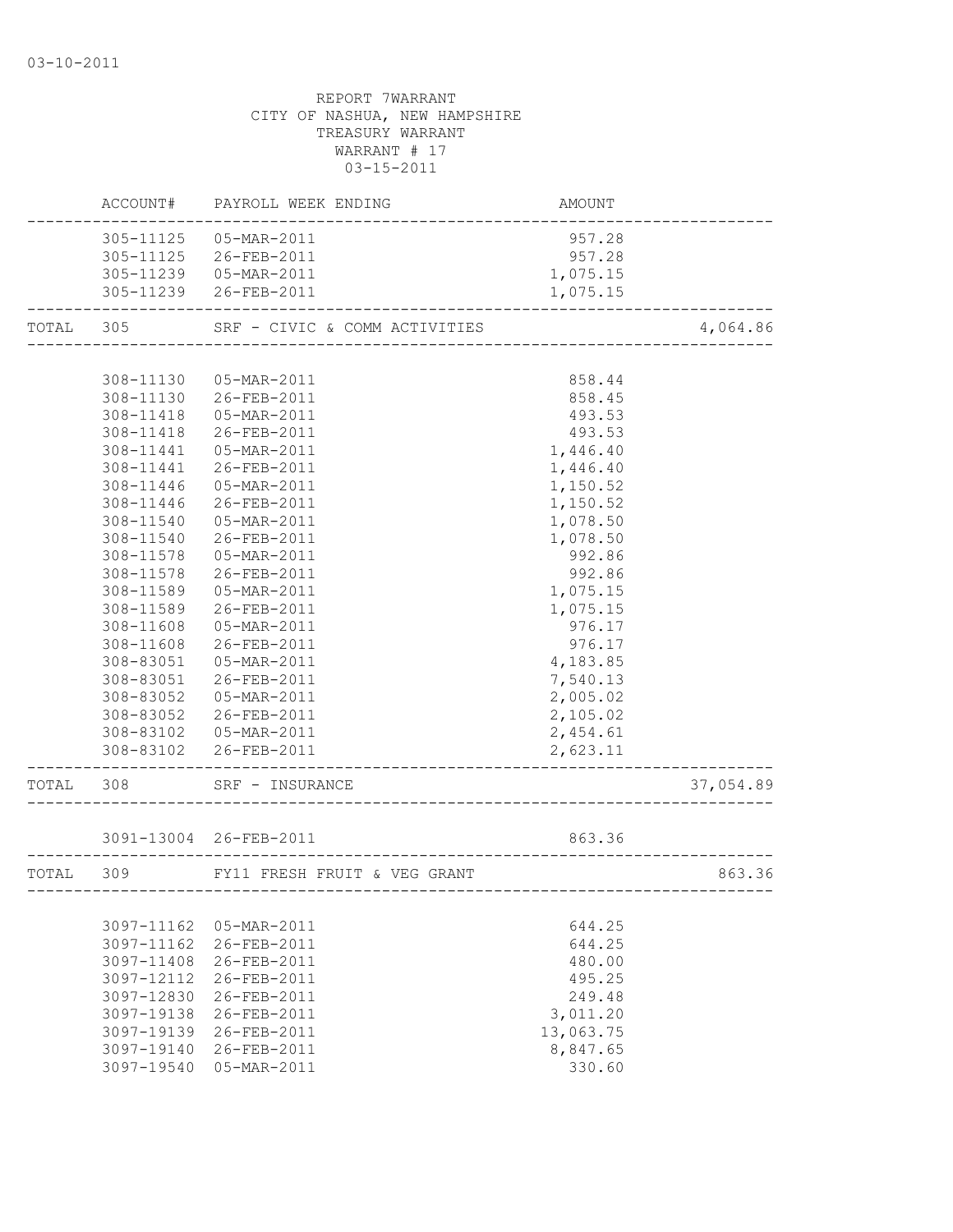|           |             | AMOUNT                                                                                                                                                                                                                                                                                                                                                                                                                                                                                                                                                                                                              |                                                                                       |
|-----------|-------------|---------------------------------------------------------------------------------------------------------------------------------------------------------------------------------------------------------------------------------------------------------------------------------------------------------------------------------------------------------------------------------------------------------------------------------------------------------------------------------------------------------------------------------------------------------------------------------------------------------------------|---------------------------------------------------------------------------------------|
|           |             |                                                                                                                                                                                                                                                                                                                                                                                                                                                                                                                                                                                                                     |                                                                                       |
|           |             | 549.40                                                                                                                                                                                                                                                                                                                                                                                                                                                                                                                                                                                                              |                                                                                       |
|           |             | 2,232.27                                                                                                                                                                                                                                                                                                                                                                                                                                                                                                                                                                                                            |                                                                                       |
|           |             |                                                                                                                                                                                                                                                                                                                                                                                                                                                                                                                                                                                                                     | 54,396.70                                                                             |
|           |             | 1,625.00                                                                                                                                                                                                                                                                                                                                                                                                                                                                                                                                                                                                            |                                                                                       |
|           |             |                                                                                                                                                                                                                                                                                                                                                                                                                                                                                                                                                                                                                     | 1,625.00                                                                              |
|           |             |                                                                                                                                                                                                                                                                                                                                                                                                                                                                                                                                                                                                                     |                                                                                       |
|           |             |                                                                                                                                                                                                                                                                                                                                                                                                                                                                                                                                                                                                                     |                                                                                       |
|           |             |                                                                                                                                                                                                                                                                                                                                                                                                                                                                                                                                                                                                                     |                                                                                       |
| 312-11167 | 26-FEB-2011 | 290.45                                                                                                                                                                                                                                                                                                                                                                                                                                                                                                                                                                                                              |                                                                                       |
| 312-11191 | 05-MAR-2011 | 827.27                                                                                                                                                                                                                                                                                                                                                                                                                                                                                                                                                                                                              |                                                                                       |
| 312-11191 | 26-FEB-2011 | 827.26                                                                                                                                                                                                                                                                                                                                                                                                                                                                                                                                                                                                              |                                                                                       |
| 312-11445 | 26-FEB-2011 | 159.66                                                                                                                                                                                                                                                                                                                                                                                                                                                                                                                                                                                                              |                                                                                       |
| 312-11547 | 05-MAR-2011 | 2,224.38                                                                                                                                                                                                                                                                                                                                                                                                                                                                                                                                                                                                            |                                                                                       |
|           |             | 2,224.35                                                                                                                                                                                                                                                                                                                                                                                                                                                                                                                                                                                                            |                                                                                       |
|           |             | 630.24                                                                                                                                                                                                                                                                                                                                                                                                                                                                                                                                                                                                              |                                                                                       |
|           |             | 630.24                                                                                                                                                                                                                                                                                                                                                                                                                                                                                                                                                                                                              |                                                                                       |
|           |             |                                                                                                                                                                                                                                                                                                                                                                                                                                                                                                                                                                                                                     |                                                                                       |
|           |             | 890.23                                                                                                                                                                                                                                                                                                                                                                                                                                                                                                                                                                                                              |                                                                                       |
|           |             |                                                                                                                                                                                                                                                                                                                                                                                                                                                                                                                                                                                                                     | 10,520.97                                                                             |
|           |             | 700.00                                                                                                                                                                                                                                                                                                                                                                                                                                                                                                                                                                                                              |                                                                                       |
|           |             |                                                                                                                                                                                                                                                                                                                                                                                                                                                                                                                                                                                                                     |                                                                                       |
|           |             |                                                                                                                                                                                                                                                                                                                                                                                                                                                                                                                                                                                                                     | 800.00                                                                                |
|           |             | 412.50                                                                                                                                                                                                                                                                                                                                                                                                                                                                                                                                                                                                              |                                                                                       |
|           |             |                                                                                                                                                                                                                                                                                                                                                                                                                                                                                                                                                                                                                     | 412.50                                                                                |
|           |             |                                                                                                                                                                                                                                                                                                                                                                                                                                                                                                                                                                                                                     |                                                                                       |
|           |             | 600.00                                                                                                                                                                                                                                                                                                                                                                                                                                                                                                                                                                                                              |                                                                                       |
|           |             |                                                                                                                                                                                                                                                                                                                                                                                                                                                                                                                                                                                                                     |                                                                                       |
|           |             | ACCOUNT# PAYROLL WEEK ENDING<br>3097-19540 26-FEB-2011<br>3097-19544 26-FEB-2011<br>3097-19545 26-FEB-2011<br>TOTAL 309 SRF - FOOD SERVICES<br>TOTAL 311 DRIVER'S EDUCATION<br>312-11165  05-MAR-2011<br>312-11165 26-FEB-2011<br>312-11167  05-MAR-2011<br>312-11547 26-FEB-2011<br>312-12116  05-MAR-2011<br>312-12116 26-FEB-2011<br>312-13004  05-MAR-2011<br>312-13004 26-FEB-2011<br>TOTAL 312 SRF - FINANCIAL SERVICES<br>3122-12006 26-FEB-2011<br>3122-13004 26-FEB-2011<br>TOTAL 312 ADULT ED/CONTINUING ED<br>3211-12006 26-FEB-2011<br>TOTAL 321 ADULT ED/COLLEGE TRANSITIONS<br>3231-11870 26-FEB-2011 | 23,848.60<br>491.53<br>200.63<br>290.45<br>834.28<br>100.00<br>______________________ |

3261-11860 26-FEB-2011 2,211.46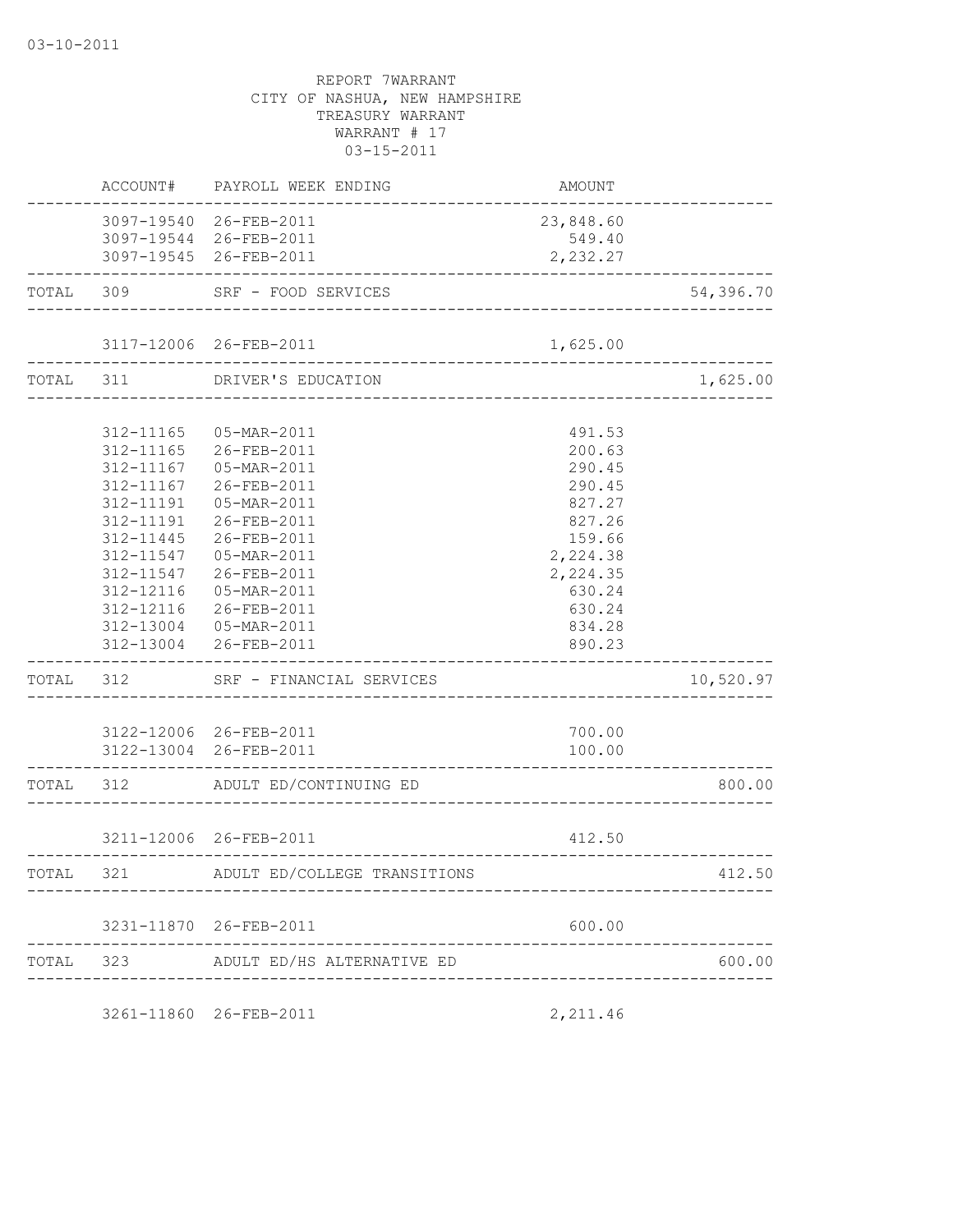|       |           | ACCOUNT# PAYROLL WEEK ENDING        | AMOUNT   |           |
|-------|-----------|-------------------------------------|----------|-----------|
|       |           | TOTAL 326 NH ALTERNATE ASSESS COACH |          | 2,211.46  |
|       |           |                                     |          |           |
|       |           | 331-11250  05-MAR-2011              | 717.44   |           |
|       |           | 331-11250 26-FEB-2011               | 717.45   |           |
|       |           | 331-11561  05-MAR-2011              | 1,173.90 |           |
|       |           | 331-11561 26-FEB-2011               | 1,173.90 |           |
|       |           | 331-12115  05-MAR-2011              | 590.21   |           |
|       |           | 331-12115 26-FEB-2011               | 590.21   |           |
|       |           | 331-13044  05-MAR-2011              | 2,788.89 |           |
|       |           | 331-13044 26-FEB-2011               | 4,007.64 |           |
|       |           | 331-15002 26-FEB-2011               | 234.78   |           |
|       |           | 331-18036  05-MAR-2011              | 7,817.42 |           |
|       |           | 331-18036 26-FEB-2011               | 9,260.41 |           |
|       |           | TOTAL 331 SRF - POLICE DEPARTMENT   |          | 29,072.25 |
|       |           |                                     |          |           |
|       |           | 332-18084 26-FEB-2011               | 2,327.56 |           |
|       |           | TOTAL 332 SRF - FIRE DEPARTMENT     |          | 2,327.56  |
|       |           |                                     |          |           |
|       |           | 341-01210  05-MAR-2011              | 435.31   |           |
|       |           | 341-01210 26-FEB-2011               | 435.31   |           |
|       |           | 341-11024  05-MAR-2011              | 394.55   |           |
|       |           | 341-11024 26-FEB-2011               | 394.55   |           |
|       |           | 341-11235  05-MAR-2011              | 1,211.11 |           |
|       | 341-11235 | 26-FEB-2011                         | 1,211.11 |           |
|       | 341-11484 | 05-MAR-2011                         | 1,120.00 |           |
|       | 341-11484 | 26-FEB-2011                         | 680.00   |           |
|       | 341-11563 | 05-MAR-2011                         | 1,014.26 |           |
|       | 341-11563 | 26-FEB-2011                         | 1,014.26 |           |
|       | 341-12037 | 05-MAR-2011                         | 176.62   |           |
|       |           | 341-12037 26-FEB-2011               | 176.62   |           |
|       | 341-12101 | 05-MAR-2011                         | 199.52   |           |
|       |           | 341-12101 26-FEB-2011               | 199.52   |           |
| TOTAL | 341       | SRF - COMMUNITY SERVICES            |          | 8,662.74  |
|       |           |                                     |          |           |
|       | 342-11499 | 05-MAR-2011                         | 1,036.26 |           |
|       | 342-11499 | 26-FEB-2011                         | 1,036.26 |           |
|       | 342-11584 | 05-MAR-2011                         | 1,577.59 |           |
|       | 342-11584 | 26-FEB-2011                         | 1,577.58 |           |
|       | 342-12000 | 05-MAR-2011                         | 652.84   |           |
|       | 342-12000 | 26-FEB-2011                         | 652.84   |           |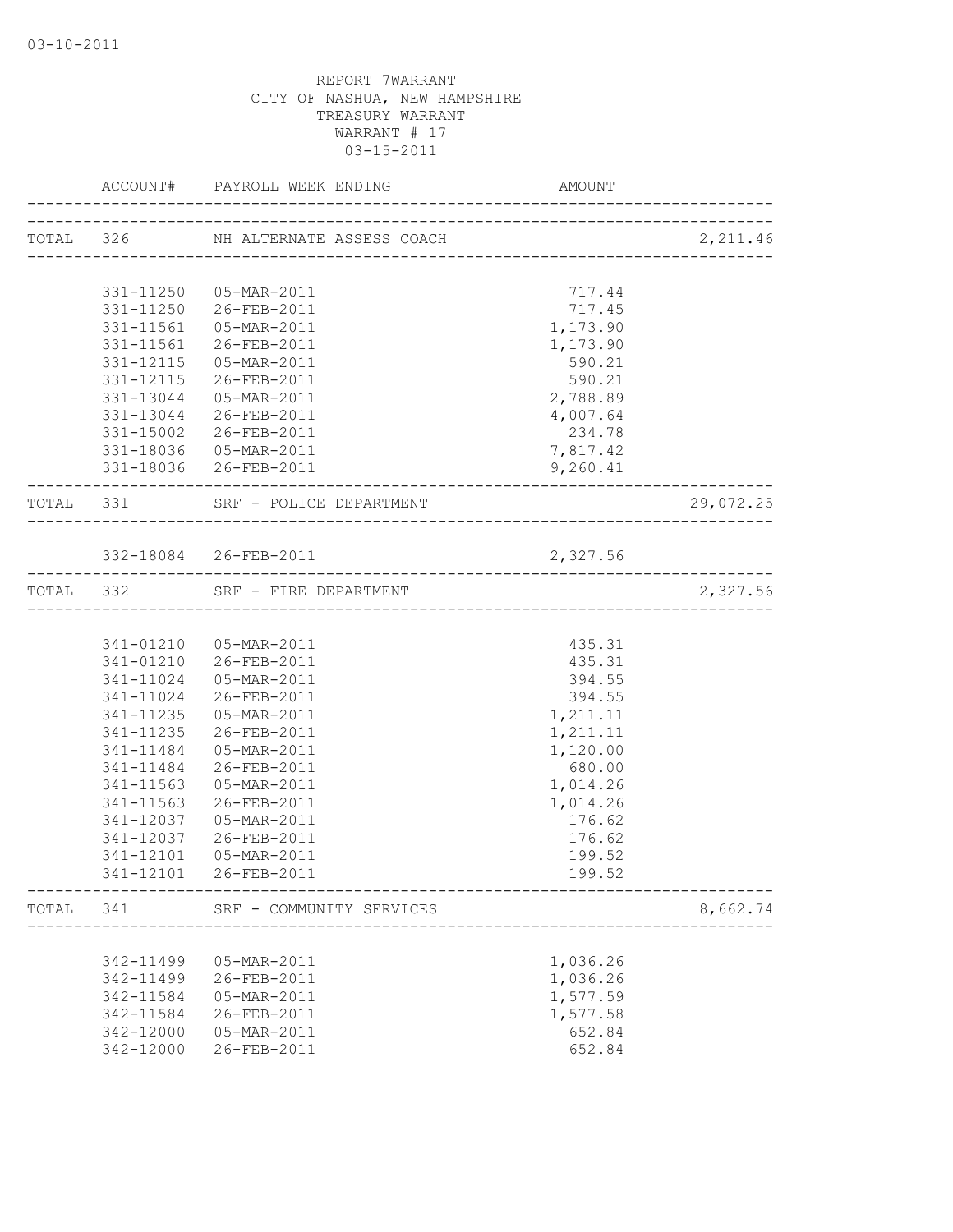|           | ACCOUNT#               | PAYROLL WEEK ENDING                                                        | <b>AMOUNT</b>                  |           |
|-----------|------------------------|----------------------------------------------------------------------------|--------------------------------|-----------|
|           |                        | 342-12081  05-MAR-2011                                                     | 73.20                          |           |
| TOTAL 342 |                        | SRF - COMMUNITY HEALTH<br><u>. Se se se se se se se se se s</u>            |                                | 6,606.57  |
|           |                        | 3440-12006 05-MAR-2011<br>3440-12078 26-FEB-2011                           | 5,393.75                       |           |
| TOTAL     | 344                    | AFTER SCHOOL PROGRAM                                                       |                                | 5,393.75  |
|           |                        | 3451-11162 26-FEB-2011<br>3451-11860 26-FEB-2011<br>3451-12006 26-FEB-2011 | 709.50<br>6,598.37<br>3,848.73 |           |
|           | TOTAL 345              | TITLE IV 21ST CENT ELEM                                                    |                                | 11,156.60 |
|           |                        | 3461-11860 26-FEB-2011<br>3461-12006 26-FEB-2011                           | 4,210.86<br>3,604.45           |           |
| TOTAL     | 346                    | 21 ST CENTURY AFTER SCH MIDDLE                                             |                                | 7,815.31  |
|           |                        | 3468-11162 26-FEB-2011<br>3468-11870 26-FEB-2011<br>3468-19230 26-FEB-2011 | 609.89<br>4,461.44<br>5,635.53 |           |
| TOTAL     |                        | 346 SMALLER LEARNING COMMUNITY                                             |                                | 10,706.86 |
|           |                        | 3501-11726 26-FEB-2011                                                     | 24,646.01                      |           |
| TOTAL     | 350                    | TITLE IIA QUALITY TEACHERS                                                 |                                | 24,646.01 |
|           | 352-11562<br>352-11562 | 05-MAR-2011<br>26-FEB-2011                                                 | 420.52<br>420.52               |           |
|           |                        | TOTAL 352 SRF - PARKS AND RECREATION                                       |                                | 841.04    |
|           |                        | 3520-11802 26-FEB-2011                                                     | 265.00                         |           |
|           |                        | TOTAL 352 ARRA TITLE IID 21C CLASSROOMS                                    |                                | 265.00    |
|           |                        | 3531-12006 26-FEB-2011                                                     | 2,475.00                       |           |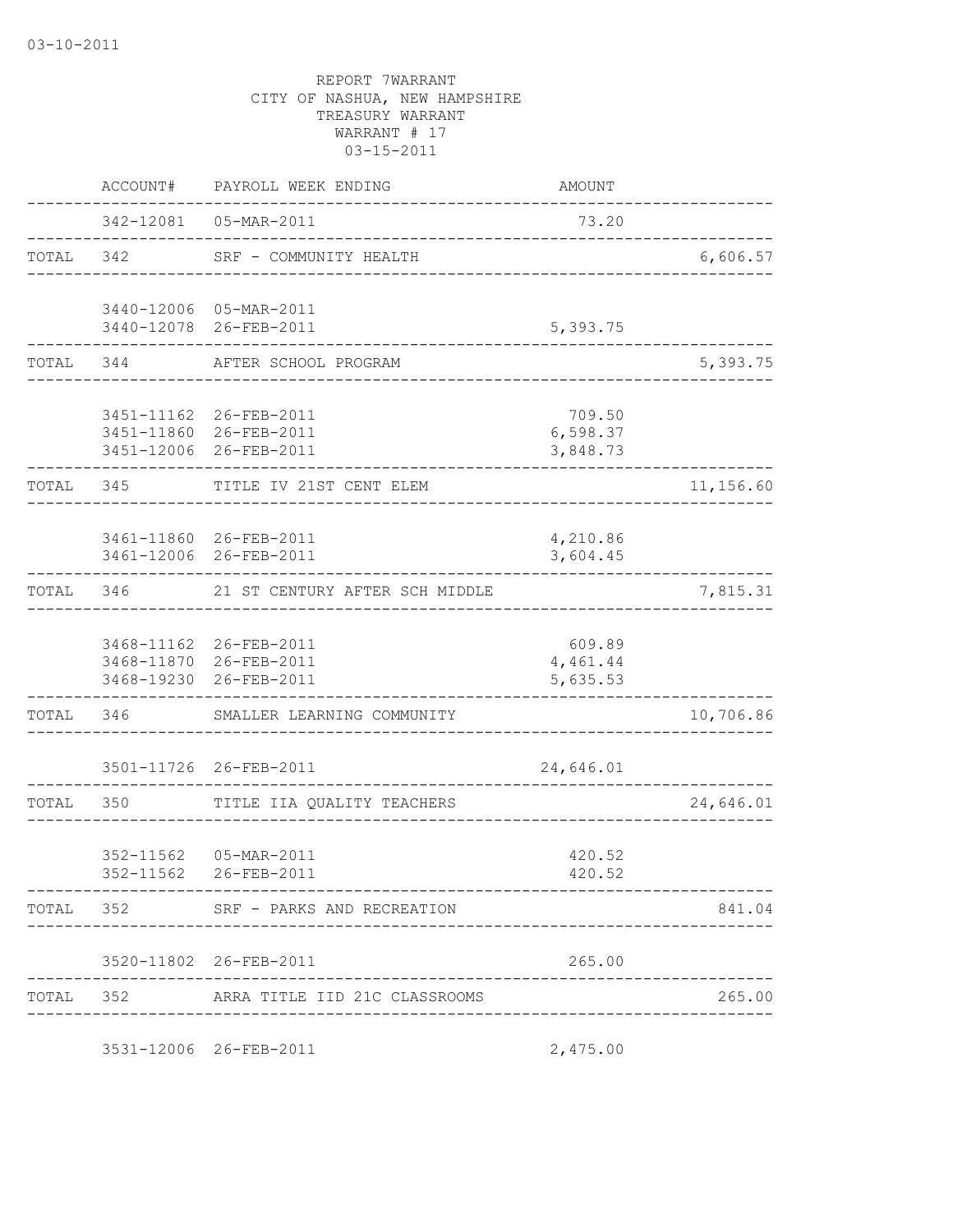|           |            | ACCOUNT# PAYROLL WEEK ENDING                     | AMOUNT               |           |
|-----------|------------|--------------------------------------------------|----------------------|-----------|
|           |            | 3531-13032 26-FEB-2011                           | 82.44                |           |
|           | TOTAL 353  | ADULT ED/HS DIPLOMA PROGRAM                      |                      | 2,557.44  |
|           |            | 3601-11515 26-FEB-2011                           | 4,158.00             |           |
|           |            | 3601-11870 26-FEB-2011<br>3601-13133 26-FEB-2011 | 1,175.00<br>3,637.50 |           |
| TOTAL 360 |            | DROPOUT PREVENTION ADULT ED                      |                      | 8,970.50  |
|           |            | 373-53075  05-MAR-2011                           | 129.01               |           |
|           |            | 373-53075 26-FEB-2011                            | 165.87               |           |
| TOTAL 373 |            | SRF - ECONOMIC DEVELOPMENT                       |                      | 294.88    |
|           | 374-0705P  | 05-MAR-2011                                      | 1,727.37             |           |
|           | 374-0705P  | $26 - FEB - 2011$                                | 1,727.37             |           |
|           | 374-07235  | 05-MAR-2011                                      | 505.21               |           |
|           | 374-07235  | 26-FEB-2011                                      | 505.21               |           |
|           |            | 374-0734P 05-MAR-2011                            | 1,658.69             |           |
|           |            | 374-0734P 26-FEB-2011                            | 1,658.69             |           |
|           |            | 374-0734R 05-MAR-2011                            | 49.28                |           |
|           |            | 374-0734R 26-FEB-2011                            | 49.28                |           |
|           | 374-07506  | 05-MAR-2011                                      | 18.43                |           |
| TOTAL     | 374        | SRF - URBAN PROGRAMS                             |                      | 7,899.53  |
|           | 3751-11726 | 26-FEB-2011                                      | 5,627.76             |           |
|           | 3751-11870 | 26-FEB-2011                                      | 600.00               |           |
|           | 3751-12111 | 26-FEB-2011                                      | 1,888.68             |           |
|           | 3751-12198 | 26-FEB-2011                                      | 16,110.96            |           |
|           | 3751-13133 | 26-FEB-2011                                      | 2,325.00             |           |
|           | 3751-19000 | 26-FEB-2011                                      | 2,836.63             |           |
| TOTAL     | 375        | ARRA TITLE I                                     |                      | 29,389.03 |
|           | 3761-11726 | 26-FEB-2011                                      | 10,248.25            |           |
|           | 3761-11802 | 26-FEB-2011                                      | 2,051.77             |           |
|           | 3761-11805 | 26-FEB-2011                                      | 5,893.55             |           |
|           | 3761-11870 | 26-FEB-2011                                      | 2,843.02             |           |
|           | 3761-12111 | 26-FEB-2011                                      | 5,483.18             |           |
|           | 3761-12126 | 26-FEB-2011                                      | 614.90               |           |
|           | 3761-12135 | 26-FEB-2011                                      | 83.52                |           |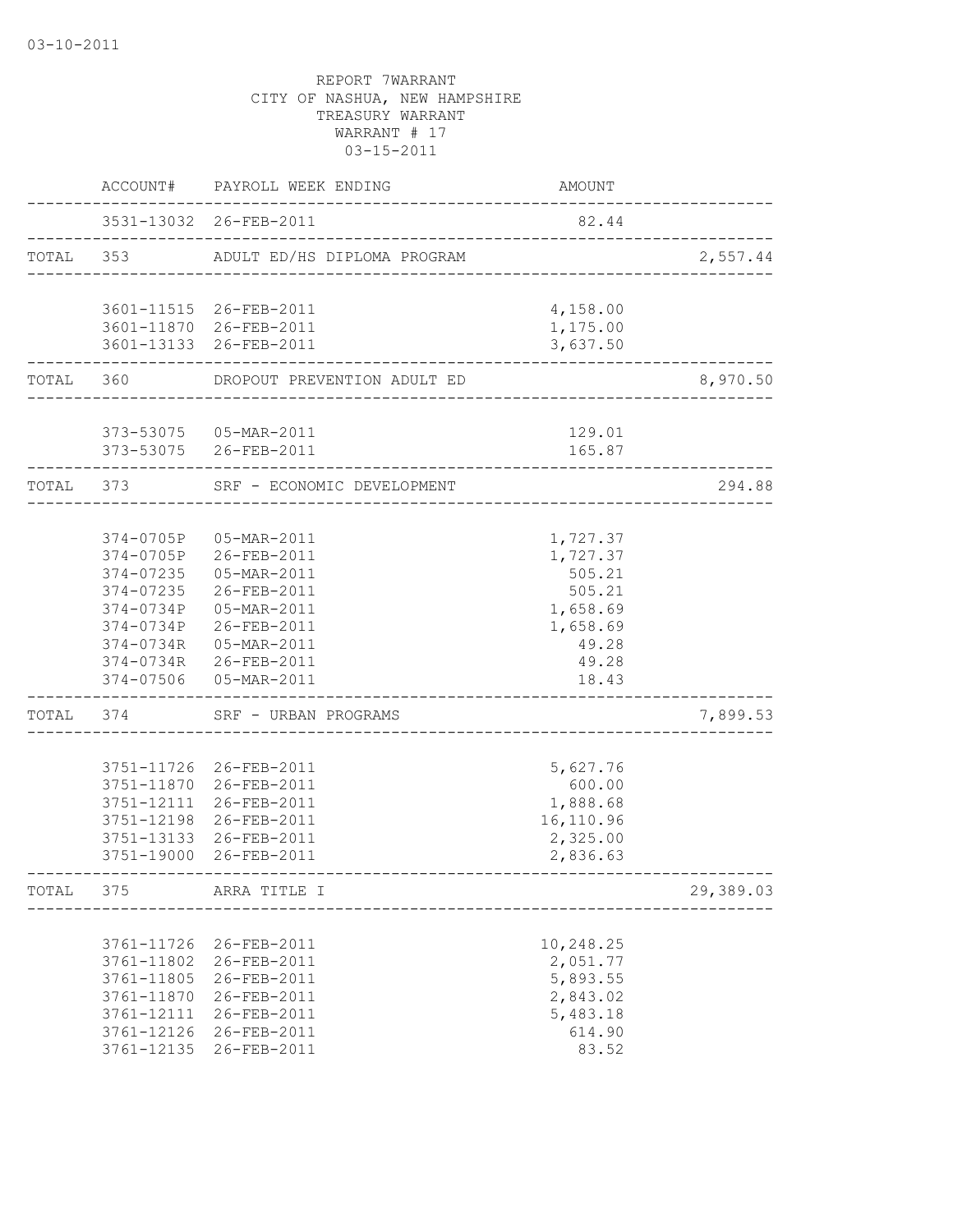| 3761-12198 26-FEB-2011<br>3761-12201 26-FEB-2011<br>3761-13133 26-FEB-2011<br>3761-19000 26-FEB-2011<br>TOTAL 376<br>TITLE IA<br>3771-11515 26-FEB-2011<br>3771-12078 26-FEB-2011<br>3771-13133 26-FEB-2011<br>3771-13137 26-FEB-2011<br>TOTAL 377<br>TITLE III ENHANCING ENG LANG<br>378-01210  05-MAR-2011<br>378-01210 26-FEB-2011 | AMOUNT<br>---------------------<br>51,864.72<br>2,449.00<br>4,656.25 |
|---------------------------------------------------------------------------------------------------------------------------------------------------------------------------------------------------------------------------------------------------------------------------------------------------------------------------------------|----------------------------------------------------------------------|
|                                                                                                                                                                                                                                                                                                                                       |                                                                      |
|                                                                                                                                                                                                                                                                                                                                       |                                                                      |
|                                                                                                                                                                                                                                                                                                                                       |                                                                      |
|                                                                                                                                                                                                                                                                                                                                       | 3,812.16                                                             |
|                                                                                                                                                                                                                                                                                                                                       | 90,000.32<br>_________________________                               |
|                                                                                                                                                                                                                                                                                                                                       |                                                                      |
|                                                                                                                                                                                                                                                                                                                                       | 1,187.50                                                             |
|                                                                                                                                                                                                                                                                                                                                       | 300.00                                                               |
|                                                                                                                                                                                                                                                                                                                                       | 1,775.00                                                             |
|                                                                                                                                                                                                                                                                                                                                       | 885.00                                                               |
|                                                                                                                                                                                                                                                                                                                                       | 4,147.50                                                             |
|                                                                                                                                                                                                                                                                                                                                       |                                                                      |
|                                                                                                                                                                                                                                                                                                                                       | 550.36<br>550.37                                                     |
| 378-09003  05-MAR-2011                                                                                                                                                                                                                                                                                                                | 550.37                                                               |
| 378-09003 26-FEB-2011                                                                                                                                                                                                                                                                                                                 | 550.37                                                               |
| 378-11676  05-MAR-2011                                                                                                                                                                                                                                                                                                                | 929.41                                                               |
| 378-11676<br>26-FEB-2011                                                                                                                                                                                                                                                                                                              | 929.41                                                               |
| 378-11677<br>05-MAR-2011                                                                                                                                                                                                                                                                                                              | 783.71                                                               |
| 378-11677<br>26-FEB-2011                                                                                                                                                                                                                                                                                                              | 783.71                                                               |
| 378-11679<br>05-MAR-2011                                                                                                                                                                                                                                                                                                              | 928.77                                                               |
| 378-11679<br>26-FEB-2011                                                                                                                                                                                                                                                                                                              | 928.76                                                               |
| 378-11680<br>05-MAR-2011                                                                                                                                                                                                                                                                                                              | 833.90                                                               |
| 378-11680<br>26-FEB-2011                                                                                                                                                                                                                                                                                                              | 833.90                                                               |
| 378-11683<br>05-MAR-2011                                                                                                                                                                                                                                                                                                              | 850.56                                                               |
| 26-FEB-2011<br>378-11683                                                                                                                                                                                                                                                                                                              | 850.55                                                               |
| 378-11688<br>05-MAR-2011                                                                                                                                                                                                                                                                                                              | 620.56                                                               |
| 378-11688<br>26-FEB-2011                                                                                                                                                                                                                                                                                                              | 620.55                                                               |
| 378-11751<br>05-MAR-2011                                                                                                                                                                                                                                                                                                              | 1,337.77                                                             |
| 378-11751<br>26-FEB-2011                                                                                                                                                                                                                                                                                                              | 1,337.78                                                             |
| 378-12188<br>05-MAR-2011                                                                                                                                                                                                                                                                                                              | 204.98                                                               |
| 378-12188<br>26-FEB-2011                                                                                                                                                                                                                                                                                                              | 151.84                                                               |
| 378-13004<br>05-MAR-2011                                                                                                                                                                                                                                                                                                              | 313.97                                                               |
| 378-13004<br>26-FEB-2011                                                                                                                                                                                                                                                                                                              | 305.85                                                               |
| TOTAL 378<br>TRANSPORTATION                                                                                                                                                                                                                                                                                                           | 15,747.45                                                            |
|                                                                                                                                                                                                                                                                                                                                       |                                                                      |
| 3897-11726 26-FEB-2011                                                                                                                                                                                                                                                                                                                | 2,424.35                                                             |
| TOTAL<br>389<br>GEN VOCATIONAL ED                                                                                                                                                                                                                                                                                                     | 2,424.35                                                             |
| 3901-12111 26-FEB-2011                                                                                                                                                                                                                                                                                                                | 428.63                                                               |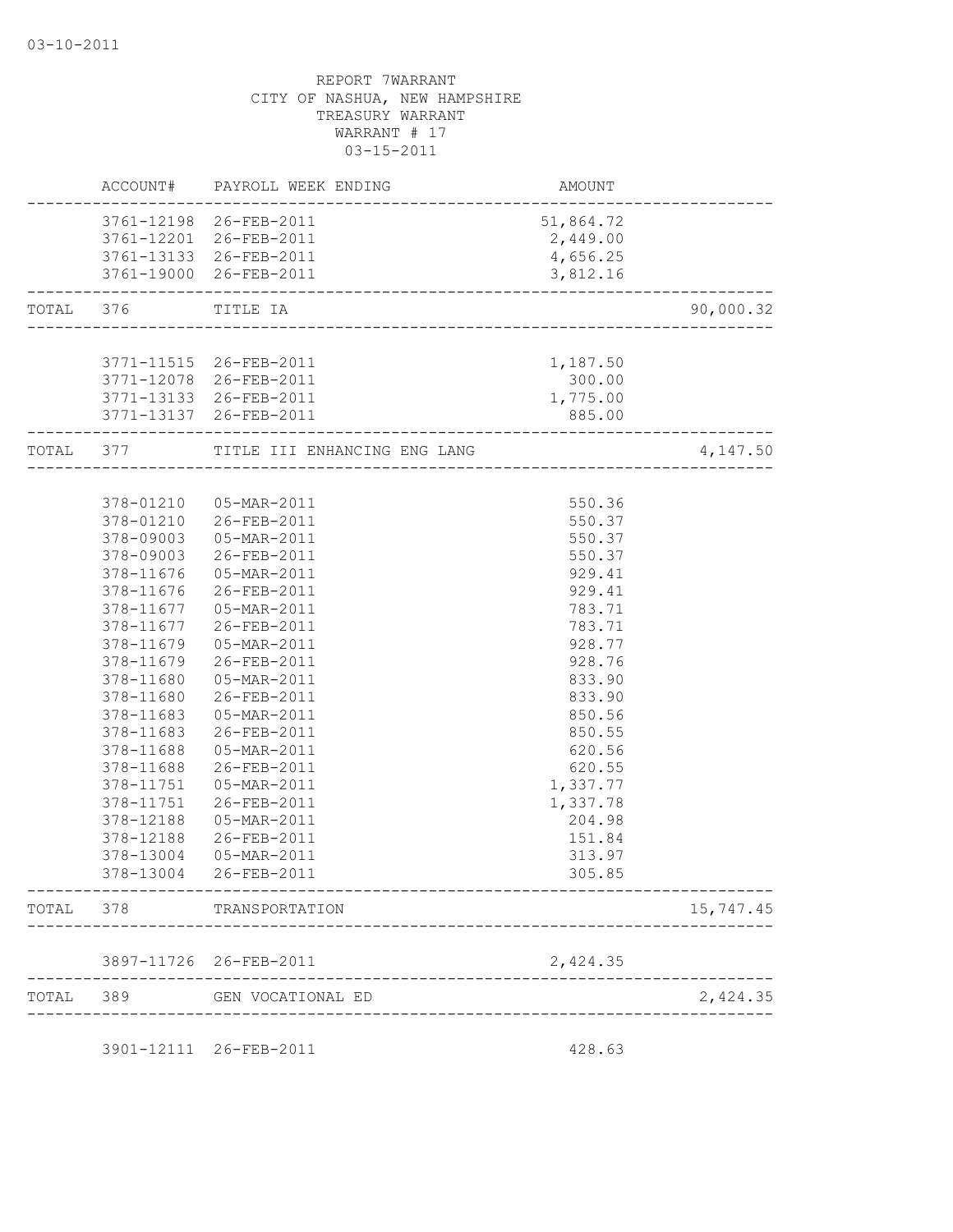|       | ACCOUNT# | PAYROLL WEEK ENDING                                                                                                                                      | AMOUNT                                                             |              |
|-------|----------|----------------------------------------------------------------------------------------------------------------------------------------------------------|--------------------------------------------------------------------|--------------|
|       |          | 3901-13133  05-MAR-2011<br>3901-19000 26-FEB-2011                                                                                                        | 75.00<br>1,600.61                                                  |              |
| TOTAL | 390      | PERKINS VOCATIONAL ED                                                                                                                                    |                                                                    | 2,104.24     |
|       |          | 3937-19000 26-FEB-2011                                                                                                                                   | 841.70                                                             |              |
| TOTAL | 393      | DAY CARE                                                                                                                                                 |                                                                    | 841.70       |
|       |          | 3940-11579 26-FEB-2011<br>3940-11726 26-FEB-2011<br>3940-11803 26-FEB-2011<br>3940-12111 26-FEB-2011<br>3940-12198 26-FEB-2011<br>3940-19000 26-FEB-2011 | 914.75<br>19,571.83<br>1,318.15<br>15,527.12<br>1,603.90<br>529.08 |              |
| TOTAL | 394      | ARRA IDEA SPEC ED                                                                                                                                        |                                                                    | 39,464.83    |
|       |          | 3951-11726 26-FEB-2011<br>3951-11803 26-FEB-2011<br>3951-12201 26-FEB-2011<br>3951-17008 26-FEB-2011                                                     | 70,104.94<br>2,756.95<br>372.00                                    |              |
| TOTAL | 395      | IDEA B SPECIAL EDUCATION                                                                                                                                 |                                                                    | 73, 233.89   |
|       |          | 3961-11726 26-FEB-2011                                                                                                                                   | 1,696.94                                                           |              |
| TOTAL | 396      | IDEA PRESCHOOL                                                                                                                                           |                                                                    | 1,696.94     |
|       |          | 3971-11803 26-FEB-2011                                                                                                                                   | $-2, 297.46$                                                       |              |
| TOTAL | 397      | SPEC ED FOCUS MONITOR ELEM2                                                                                                                              |                                                                    | $-2, 297.46$ |
|       |          | 3977-12111 26-FEB-2011                                                                                                                                   | 883.36                                                             |              |
| TOTAL | 397      | SPECIAL ED LOCAL<br>_______________________                                                                                                              |                                                                    | 883.36       |
|       |          |                                                                                                                                                          |                                                                    |              |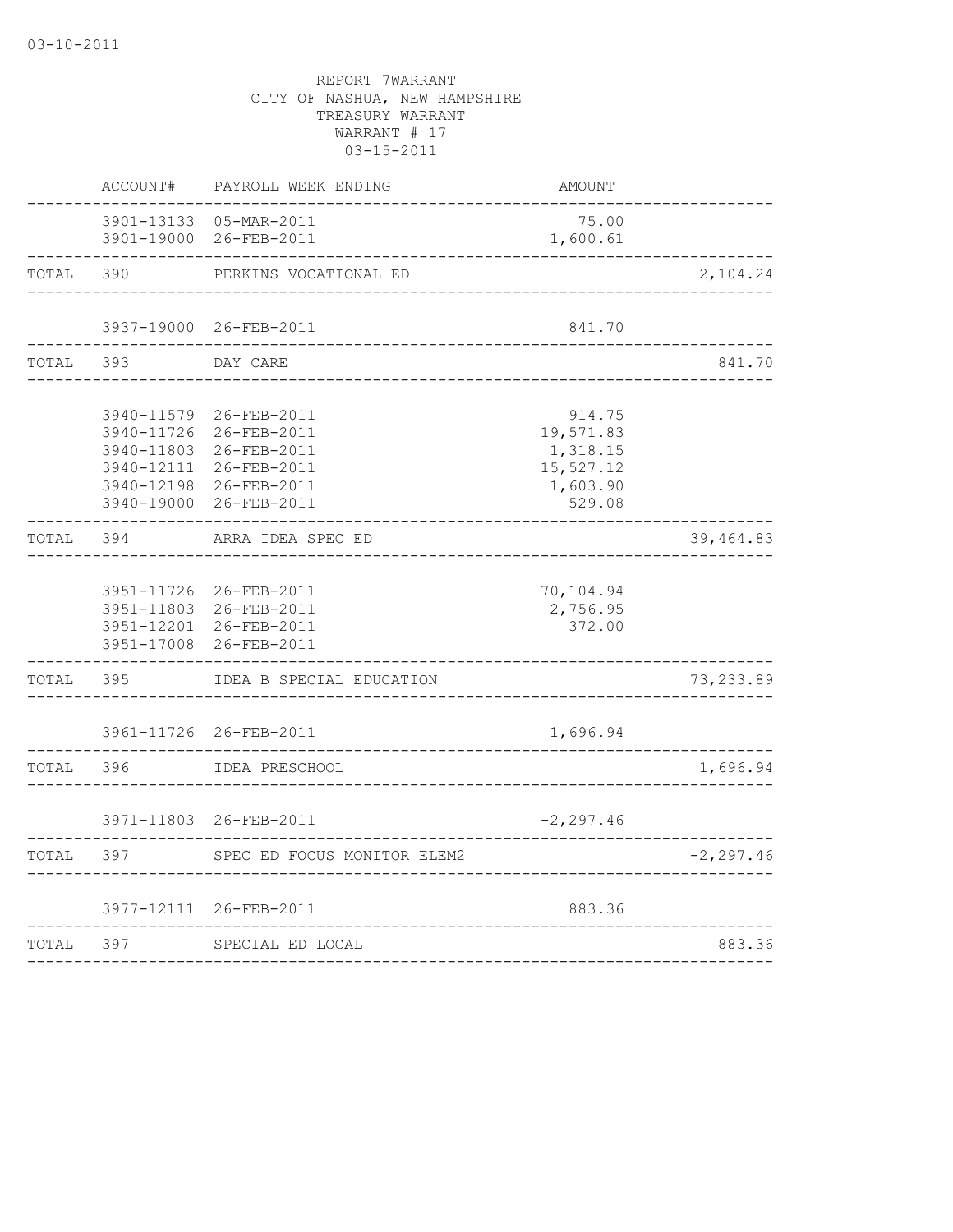|       | ACCOUNT#               | PAYROLL WEEK ENDING        | AMOUNT           |            |
|-------|------------------------|----------------------------|------------------|------------|
|       | 501-11033              | 05-MAR-2011                | 827.74           |            |
|       | 501-11033              | 26-FEB-2011                | 827.74           |            |
|       | 501-11445              | 26-FEB-2011                | 638.66           |            |
|       | 501-11463              | 05-MAR-2011                | 736.55           |            |
|       | $501 - 11463$          | 26-FEB-2011                | 736.55           |            |
|       | 501-11470              | 05-MAR-2011                | 852.14           |            |
|       | 501-11470              | 26-FEB-2011                | 852.14           |            |
|       | 501-11471              | 05-MAR-2011                | 1,990.00         |            |
|       | 501-11471              | 26-FEB-2011                | 1,990.00         |            |
|       |                        | 501-11611  05-MAR-2011     | 546.80           |            |
|       |                        | 501-11611 26-FEB-2011      | 546.80           |            |
| TOTAL | 501                    | MAYOR'S OFFICE             |                  | 10,545.12  |
|       |                        |                            |                  |            |
|       | 502-11113              | 05-MAR-2011                | 1,618.06         |            |
|       | 502-11113              | 26-FEB-2011                | 1,618.06         |            |
|       | $502 - 11195$          | 05-MAR-2011                | 2,059.24         |            |
|       | 502-11195              | 26-FEB-2011                | 2,059.24         |            |
|       | 502-11219              | 05-MAR-2011                | 1,873.48         |            |
|       | 502-11219              | 26-FEB-2011                | 1,873.48         |            |
|       |                        | 502-11518  05-MAR-2011     | 1,767.52         |            |
|       | 502-11518              | 26-FEB-2011                | 1,767.52         |            |
| TOTAL | 502                    | LEGAL DEPARTMENT           |                  | 14,636.60  |
|       |                        |                            |                  |            |
|       |                        | 503-11071  05-MAR-2011     | 1,286.72         |            |
|       |                        | 503-11071 26-FEB-2011      | 1,286.71         |            |
|       | 503-12092              | 05-MAR-2011                | 519.86           |            |
|       | 503-12092              | 26-FEB-2011                | 519.85           |            |
|       | 503-18005              | 05-MAR-2011                | 18,750.00        |            |
| TOTAL | 503                    | BOARD OF ALDERMEN          |                  | 22, 363.14 |
|       |                        |                            |                  |            |
|       |                        | 511-11247  05-MAR-2011     | 666.94           |            |
|       |                        |                            | 666.94           |            |
|       | 511-11248              | 05-MAR-2011                | 1,401.24         |            |
|       | 511-11248              | 26-FEB-2011                | 1,401.24         |            |
| TOTAL | 511                    | CITI-STAT                  |                  | 4,136.36   |
|       |                        |                            |                  |            |
|       | 512-11005              | 05-MAR-2011                | 1,101.06         |            |
|       |                        |                            |                  |            |
|       | 512-11005              | 26-FEB-2011                | 1,157.31         |            |
|       | 512-11050<br>512-11050 | 05-MAR-2011<br>26-FEB-2011 | 742.06<br>742.05 |            |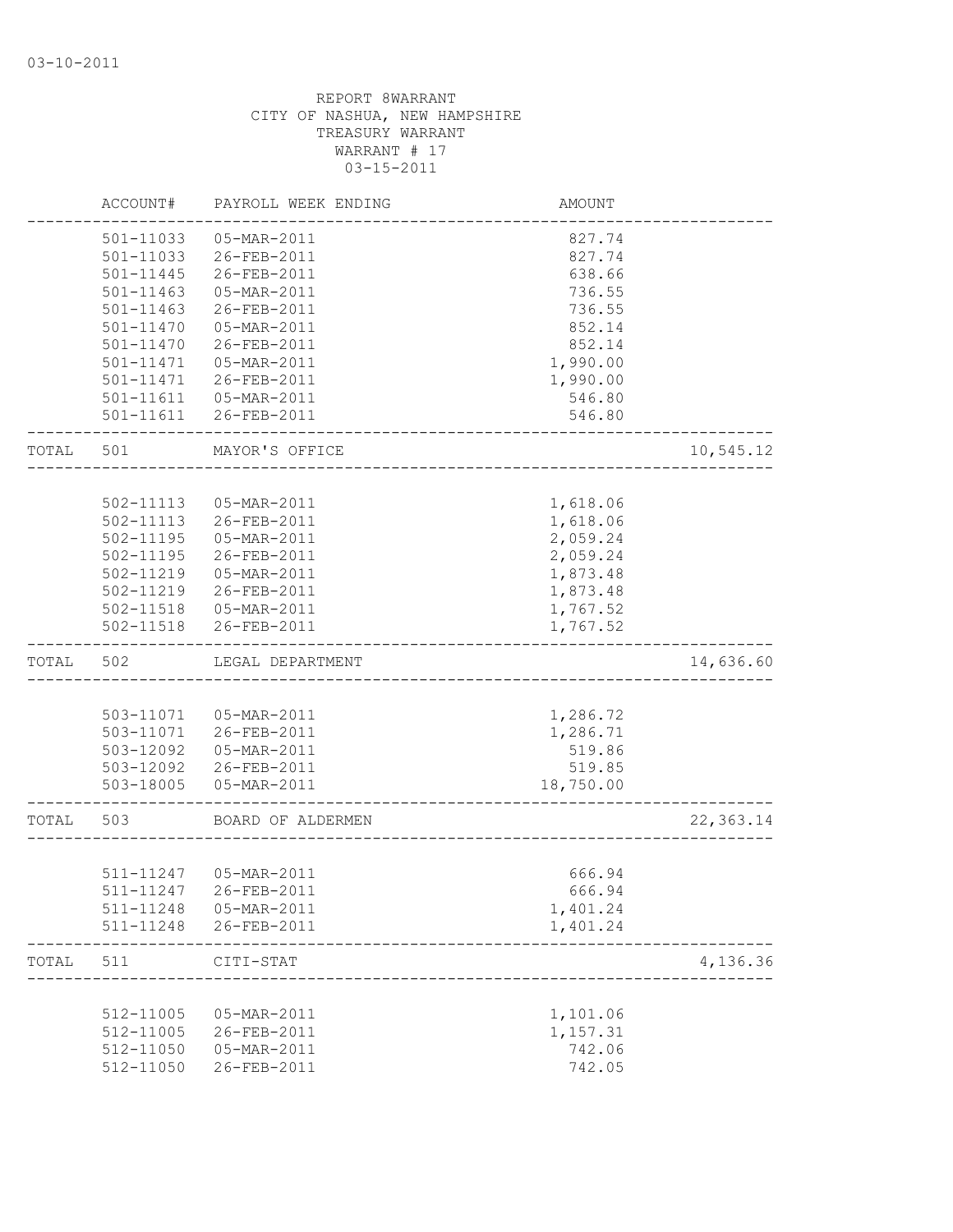|       | ACCOUNT#      | PAYROLL WEEK ENDING                   | AMOUNT           |            |
|-------|---------------|---------------------------------------|------------------|------------|
|       |               | 512-11064 05-MAR-2011                 | 1,012.48         |            |
|       | 512-11064     | 26-FEB-2011                           | 1,012.48         |            |
|       | 512-11073     | 05-MAR-2011                           | 1,627.86         |            |
|       | 512-11073     | 26-FEB-2011                           | 1,627.85         |            |
|       | 512-11134     | 05-MAR-2011                           | 796.65           |            |
|       | 512-11134     | 26-FEB-2011                           | 796.65           |            |
|       | 512-11165     | 05-MAR-2011                           | 1,918.03         |            |
|       | 512-11165     | 26-FEB-2011                           | 1,918.02         |            |
|       | 512-11167     | 05-MAR-2011                           | 290.45           |            |
|       | 512-11167     | 26-FEB-2011                           | 290.45           |            |
|       | 512-11173     | 05-MAR-2011                           | 1,446.40         |            |
|       | 512-11173     | 26-FEB-2011                           | 1,446.40         |            |
|       | 512-11177     | 05-MAR-2011                           | 1,885.72         |            |
|       | 512-11177     | 26-FEB-2011                           | 2,516.82         |            |
|       | 512-11222     | 05-MAR-2011                           | 1,015.00         |            |
|       | 512-11222     | 26-FEB-2011                           | 1,015.00         |            |
|       | 512-11224     | 05-MAR-2011                           | 1,005.33         |            |
|       | 512-11224     | 26-FEB-2011                           | 1,005.33         |            |
|       | $512 - 11265$ | 05-MAR-2011                           | 883.76           |            |
|       | 512-11265     | 26-FEB-2011                           | 883.76           |            |
|       | 512-11431     | 05-MAR-2011                           | 2,192.84         |            |
|       | 512-11431     | 26-FEB-2011                           | 2,192.84         |            |
|       | 512-11531     | 05-MAR-2011                           | 1,798.22         |            |
|       | 512-11531     | 26-FEB-2011                           | 1,798.21         |            |
|       | 512-11673     | 05-MAR-2011                           | 1,062.19         |            |
|       | 512-11673     | 26-FEB-2011                           | 1,062.19         |            |
|       | 512-11684     | 05-MAR-2011                           | 877.26           |            |
|       | 512-11684     | 26-FEB-2011                           | 877.26           |            |
|       | 512-11714     | 05-MAR-2011                           | 957.28           |            |
|       | 512-11714     | 26-FEB-2011                           | 957.28           |            |
|       | 512-11740     | 05-MAR-2011                           | 1,670.34         |            |
|       | 512-11740     | 26-FEB-2011                           | 1,670.35         |            |
|       | 512-12033     | 05-MAR-2011                           | 615.98           |            |
|       | 512-12033     | 26-FEB-2011                           | 615.98           |            |
|       | 512-12052     | 05-MAR-2011                           | 585.33           |            |
|       | 512-12052     | 26-FEB-2011                           | 573.99           |            |
|       | 512-12056     | 05-MAR-2011                           | 363.07           |            |
|       | 512-12056     | 26-FEB-2011                           | 363.06           |            |
|       | 512-12749     | 05-MAR-2011                           | 622.72           |            |
|       |               | 512-12749 26-FEB-2011                 | 622.71           |            |
|       |               |                                       |                  |            |
|       | 512-13004     | 512-13004  05-MAR-2011<br>26-FEB-2011 | 287.92<br>286.73 |            |
|       |               |                                       |                  |            |
| TOTAL | 512           | FINANCIAL SERVICES                    |                  | 50, 190.67 |
|       |               | 513-11117   05-MAR-2011               | 1,579.18         |            |
|       | 513-11117     | 26-FEB-2011                           | 1,579.19         |            |
|       |               |                                       |                  |            |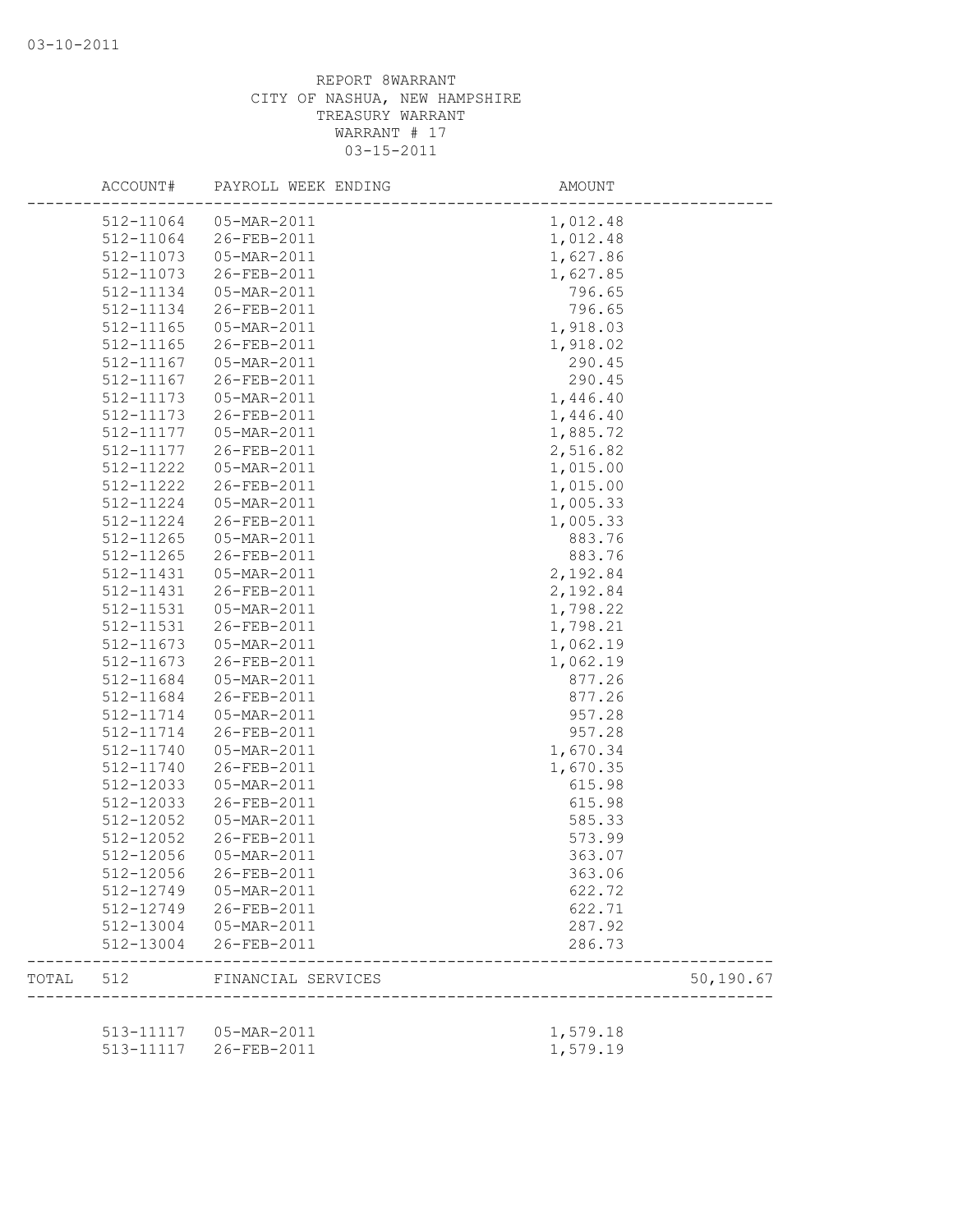|           | ACCOUNT#               | PAYROLL WEEK ENDING                             | AMOUNT                                |           |
|-----------|------------------------|-------------------------------------------------|---------------------------------------|-----------|
|           |                        | 513-11171  05-MAR-2011                          | 2,023.85                              |           |
|           |                        | 513-11171 26-FEB-2011                           | 3,563.19                              |           |
|           |                        | 513-11213  05-MAR-2011                          | 1,293.11                              |           |
|           |                        | 513-11213 26-FEB-2011                           | 1,293.11                              |           |
|           |                        | 513-11223  05-MAR-2011                          | 774.94                                |           |
|           |                        | 513-11223 26-FEB-2011                           | 774.95                                |           |
| TOTAL     | 513                    | CITY CLERK'S OFFICE<br>________________________ |                                       | 12,881.52 |
|           |                        |                                                 |                                       |           |
|           |                        | 515-11031  05-MAR-2011                          | 52.26                                 |           |
|           |                        | 515-11031 26-FEB-2011                           | 52.26                                 |           |
|           | 515-11350              | 05-MAR-2011                                     | 957.27                                |           |
|           |                        | 515-11350 26-FEB-2011                           | 957.28                                |           |
|           | 515-11447              | 05-MAR-2011                                     | 711.02                                |           |
|           | 515-11447              | 26-FEB-2011                                     | 711.02                                |           |
|           |                        | 515-12028  05-MAR-2011                          | 609.66                                |           |
|           |                        | 515-12028 26-FEB-2011                           | 609.66                                |           |
| TOTAL     | 515                    | HUMAN RESOURCES                                 | ------------------------------------- | 4,660.43  |
|           |                        |                                                 |                                       |           |
|           |                        | 516-11147  05-MAR-2011                          | 637.19                                |           |
|           |                        | 516-11147 26-FEB-2011                           | 637.19                                |           |
|           | 516-11148              | 05-MAR-2011                                     | 985.60                                |           |
|           |                        | 516-11148 26-FEB-2011                           | 985.60                                |           |
|           |                        | 516-11459  05-MAR-2011                          | 1,286.71                              |           |
|           |                        | 516-11459 26-FEB-2011                           | 1,286.71                              |           |
|           |                        | 516-11573  05-MAR-2011                          | 939.12                                |           |
|           |                        | 516-11573 26-FEB-2011                           | 939.11                                |           |
| TOTAL 516 |                        | PURCHASING DEPARTMENT                           |                                       | 7,697.23  |
|           |                        |                                                 |                                       |           |
|           |                        | 517-11198   05-MAR-2011                         | 1,127.96                              |           |
|           |                        | 517-11198 26-FEB-2011                           | 1,127.96                              |           |
|           | 517-11266              | 05-MAR-2011                                     | 641.15                                |           |
|           |                        | 517-11266 26-FEB-2011                           | 641.15                                |           |
|           | 517-11420              | 05-MAR-2011                                     | 744.15                                |           |
|           | 517-11420              | 26-FEB-2011                                     | 744.15                                |           |
|           | 517-12063<br>517-12063 | 05-MAR-2011<br>26-FEB-2011                      | 296.87<br>296.86                      |           |
| TOTAL     | 517                    | BUILDING MAINT - CITY ADMIN                     |                                       | 5,620.25  |
|           |                        |                                                 |                                       |           |
|           | 519-11014              | 05-MAR-2011                                     | 1,122.76                              |           |
|           | 519-11014              | 26-FEB-2011                                     | 1,122.76                              |           |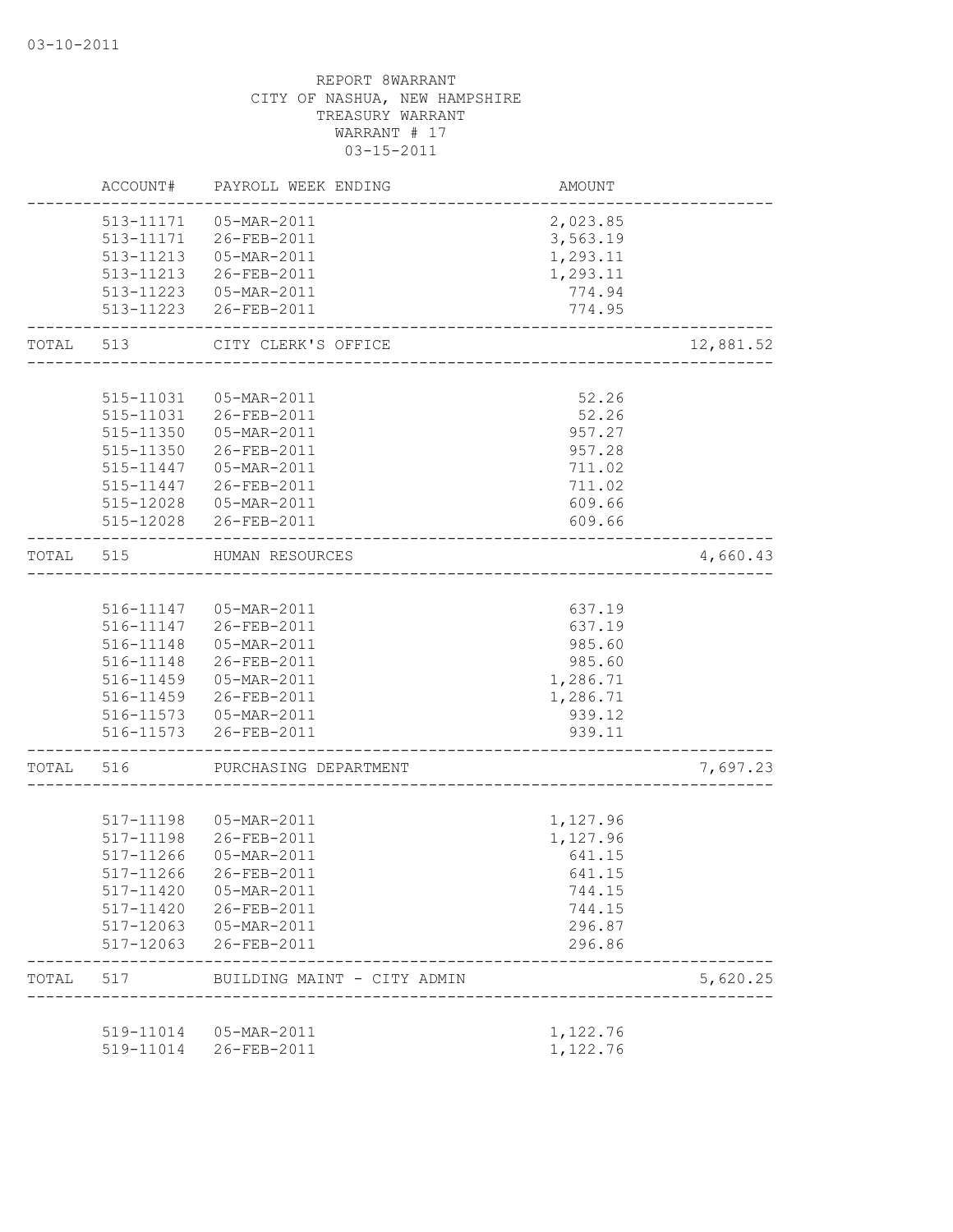|           | ACCOUNT#      | PAYROLL WEEK ENDING     | AMOUNT   |           |
|-----------|---------------|-------------------------|----------|-----------|
|           | 519-11016     | 05-MAR-2011             | 985.60   |           |
|           | 519-11016     | 26-FEB-2011             | 985.60   |           |
|           | 519-11017     | 05-MAR-2011             | 824.00   |           |
|           | 519-11017     | 26-FEB-2011             | 824.00   |           |
|           | 519-11115     | 05-MAR-2011             | 1,986.69 |           |
|           | 519-11115     | 26-FEB-2011             | 1,986.69 |           |
|           | 519-11146     | 05-MAR-2011             | 858.42   |           |
|           | 519-11146     | 26-FEB-2011             | 858.42   |           |
|           | 519-11153     | 05-MAR-2011             | 620.55   |           |
|           | 519-11153     | 26-FEB-2011             | 620.55   |           |
|           | 519-11154     | 05-MAR-2011             | 652.12   |           |
|           | 519-11154     | 26-FEB-2011             | 652.12   |           |
|           | 519-11205     | 05-MAR-2011             | 815.21   |           |
|           | 519-11205     | 26-FEB-2011             | 815.21   |           |
|           |               | 519-11241   05-MAR-2011 | 1,367.59 |           |
|           |               | 519-11241 26-FEB-2011   | 1,367.59 |           |
| TOTAL 519 |               | ASSESSORS               |          | 18,465.88 |
|           |               |                         |          |           |
|           |               | 520-12077   05-MAR-2011 | 337.40   |           |
|           |               | 520-12077 26-FEB-2011   | 337.40   |           |
| TOTAL 520 |               | HUNT BUILDING           |          | 674.80    |
|           |               |                         |          |           |
|           |               | 522-11127  05-MAR-2011  | 1,709.64 |           |
|           |               | 522-11127 26-FEB-2011   | 1,709.64 |           |
|           | 522-11128     | 05-MAR-2011             | 1,152.82 |           |
|           | 522-11128     | 26-FEB-2011             | 1,152.83 |           |
|           | 522-11286     | 05-MAR-2011             | 608.85   |           |
|           | 522-11286     | 26-FEB-2011             | 608.85   |           |
|           | 522-11356     | 05-MAR-2011             | 937.02   |           |
|           | 522-11356     | 26-FEB-2011             | 937.02   |           |
|           | 522-11429     | 05-MAR-2011             | 1,819.33 |           |
|           | 522-11429     | 26-FEB-2011             | 1,819.32 |           |
|           | $522 - 11496$ | 05-MAR-2011             | 1,529.83 |           |
|           |               | 522-11496 26-FEB-2011   | 1,529.82 |           |
|           | 522-11641     | 05-MAR-2011             | 1,409.38 |           |
|           | 522-11641     | 26-FEB-2011             | 1,409.39 |           |
|           | $522 - 11652$ | 05-MAR-2011             | 1,489.36 |           |
|           | $522 - 11652$ | 26-FEB-2011             | 1,489.36 |           |
|           | 522-11721     | 05-MAR-2011             | 1,556.11 |           |
|           | 522-11721     | 26-FEB-2011             | 1,556.11 |           |
|           | 522-11724     | 05-MAR-2011             | 1,370.99 |           |
|           | 522-11724     | 26-FEB-2011             | 1,370.99 |           |
|           | 522-11725     | 05-MAR-2011             | 998.11   |           |
|           | 522-11725     | 26-FEB-2011             | 998.11   |           |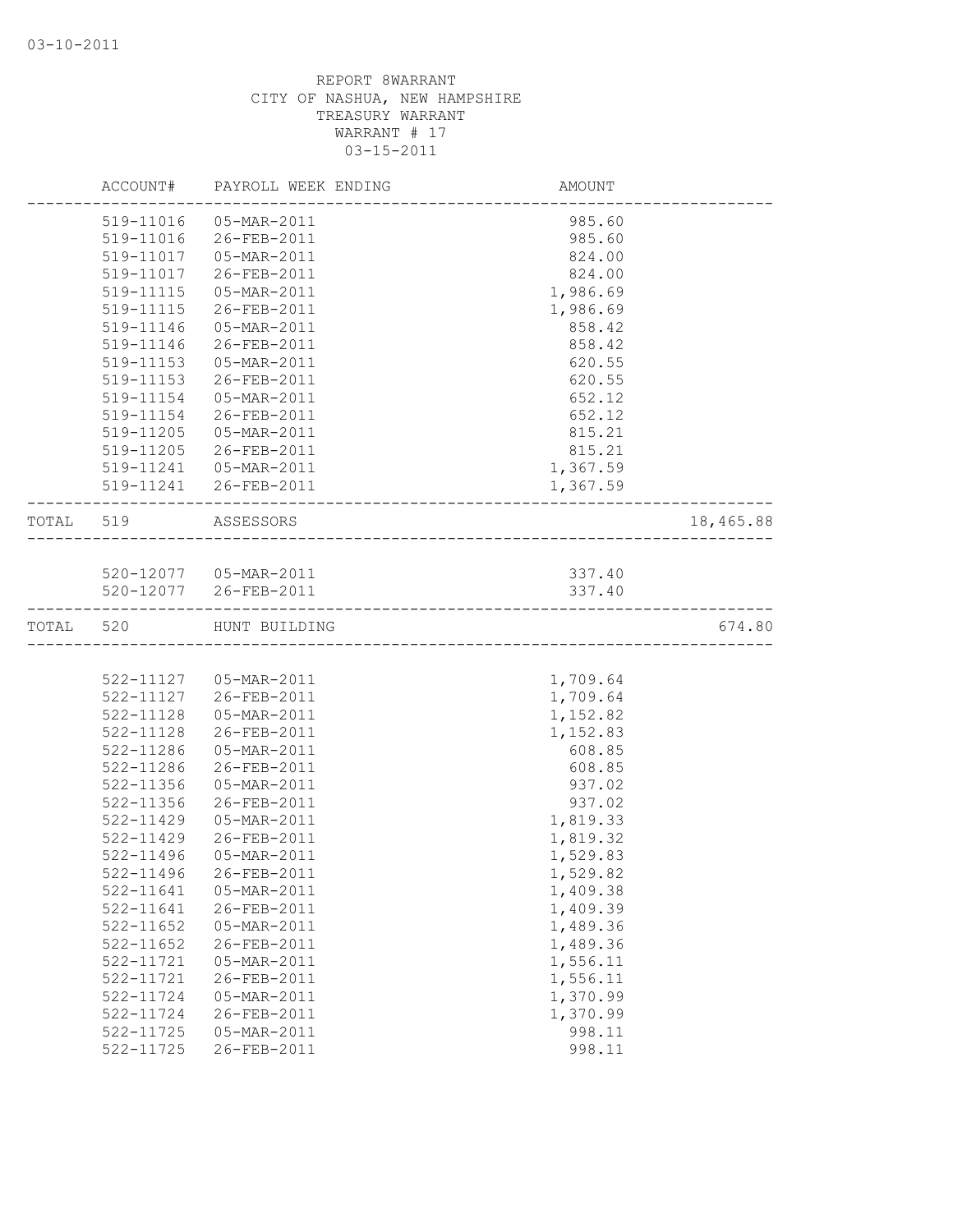|                   | ACCOUNT# PAYROLL WEEK ENDING     | AMOUNT                            |           |
|-------------------|----------------------------------|-----------------------------------|-----------|
|                   | 522-11729  05-MAR-2011           | 2,231.12                          |           |
|                   | 522-11729 26-FEB-2011            | 2, 231.11                         |           |
|                   | TOTAL 522 INFORMATION TECHNOLOGY | --------------------------------- | 33,625.11 |
|                   |                                  |                                   |           |
|                   |                                  | 1,006.33                          |           |
| _________________ |                                  | 1,006.33                          |           |
| TOTAL 523 GIS     |                                  |                                   | 2,012.66  |
|                   |                                  |                                   |           |
|                   | 531-11065  05-MAR-2011           | 1,143.31                          |           |
|                   | 531-11065 26-FEB-2011            | 1,143.31                          |           |
|                   | 531-11085  05-MAR-2011           | 922.04                            |           |
| 531-11085         | 26-FEB-2011                      | 922.04                            |           |
| 531-11114         | 05-MAR-2011                      | 2,355.27                          |           |
| 531-11114         | 26-FEB-2011                      | 2,355.27                          |           |
| 531-11129         | 05-MAR-2011                      | 1,998.79                          |           |
| 531-11129         | 26-FEB-2011                      | 1,998.79                          |           |
|                   | 531-11164  05-MAR-2011           | 1,178.65                          |           |
|                   | 531-11164 26-FEB-2011            | 1,178.65                          |           |
| 531-11166         | 05-MAR-2011                      | 2,603.53                          |           |
| 531-11166         | 26-FEB-2011                      | 2,603.53                          |           |
|                   | 531-11170  05-MAR-2011           | 1,526.03                          |           |
|                   | 531-11170 26-FEB-2011            | 1,526.02                          |           |
|                   | 531-11201  05-MAR-2011           | 682.42                            |           |
|                   | 531-11201 26-FEB-2011            | 682.41                            |           |
|                   | 531-11203  05-MAR-2011           | 1,349.54                          |           |
|                   | 531-11203 26-FEB-2011            | 1,349.54                          |           |
| 531-11226         | 05-MAR-2011                      | 776.25                            |           |
| 531-11226         | 26-FEB-2011                      | 776.25                            |           |
| 531-11242         | 05-MAR-2011                      | 695.28                            |           |
| 531-11242         | 26-FEB-2011                      |                                   |           |
| 531-11245         | 05-MAR-2011                      | 643.00                            |           |
| 531-11245         | 26-FEB-2011                      | 643.00                            |           |
| 531-11257         | 05-MAR-2011                      | 3,490.10                          |           |
|                   |                                  | 3,490.10                          |           |
| 531-11287         | 05-MAR-2011                      | 846.15                            |           |
| 531-11287         | 26-FEB-2011                      | 846.15                            |           |
| 531-11398         | 05-MAR-2011                      | 646.26                            |           |
| 531-11398         | 26-FEB-2011                      | 646.25                            |           |
| 531-11477         | 05-MAR-2011                      | 648.93                            |           |
| 531-11477         | 26-FEB-2011                      | 796.06                            |           |
| 531-11487         | 05-MAR-2011                      | 1,400.35                          |           |
| 531-11487         | 26-FEB-2011                      | 1,400.35                          |           |
| 531-11495         | 05-MAR-2011                      | 1,037.26                          |           |
| 531-11495         | 26-FEB-2011                      | 1,037.26                          |           |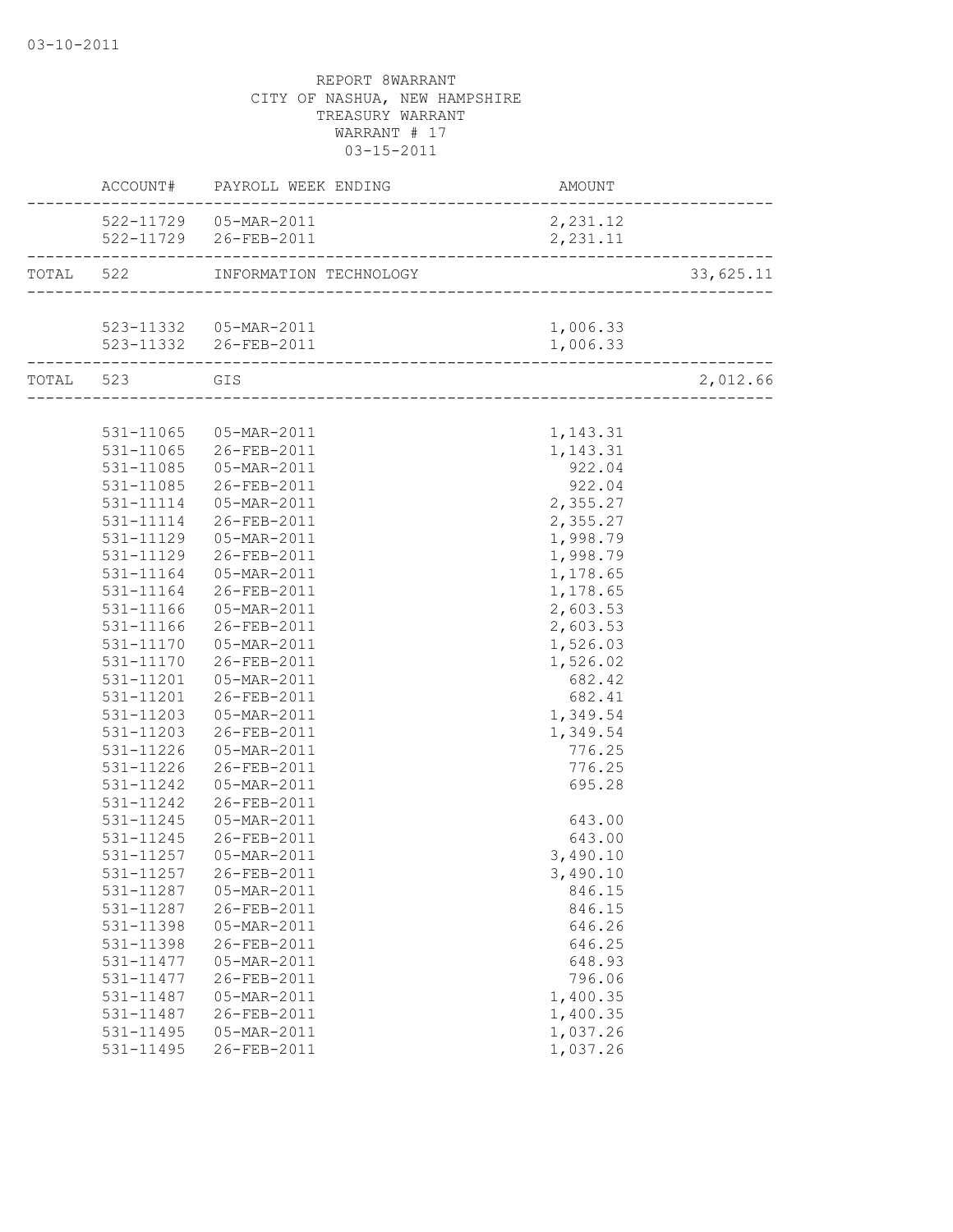| ACCOUNT#               | PAYROLL WEEK ENDING        | AMOUNT               |
|------------------------|----------------------------|----------------------|
| 531-11498              | 05-MAR-2011                | 878.18               |
| 531-11498              | 26-FEB-2011                | 878.18               |
| 531-11516              | 05-MAR-2011                | 884.57               |
| 531-11516              | 26-FEB-2011                | 884.57               |
| 531-11534              | 05-MAR-2011                | 1,496.62             |
| 531-11534              | 26-FEB-2011                | 1,496.61             |
| 531-11535              | 05-MAR-2011                | 73,021.52            |
| 531-11535              | 26-FEB-2011                | 13,380.91            |
| 531-11537              | 05-MAR-2011                | 14,485.34            |
| 531-11537              | 26-FEB-2011                | 14,485.34            |
| 531-11538              | 05-MAR-2011                | 922.04               |
| 531-11538              | 26-FEB-2011                | 922.04               |
| 531-11539              | 05-MAR-2011                | 1,579.18             |
| 531-11539              | 26-FEB-2011                | 1,579.19             |
| 531-11544              | 05-MAR-2011                | 4,268.62             |
| 531-11544              | 26-FEB-2011                | 4,268.62             |
| 531-11549              | 05-MAR-2011                | 8,244.08             |
| 531-11549              | 26-FEB-2011                | 8,244.12             |
| 531-11550              | 05-MAR-2011                | 1,914.70             |
| 531-11550              | 26-FEB-2011                | 1,914.70             |
| 531-11552              | 05-MAR-2011                | 10,362.00            |
| 531-11552              | 26-FEB-2011                | 10,362.00            |
| 531-11555              | 05-MAR-2011                | 43,105.00            |
| $531 - 11555$          | 26-FEB-2011                | 42,101.21            |
| 531-11558              | 05-MAR-2011                | 73,209.62            |
| 531-11558              | 26-FEB-2011                | 72,791.37            |
| $531 - 11561$          | 05-MAR-2011                | 13,287.01            |
| 531-11561              | 26-FEB-2011                | 13,287.01            |
| 531-11567              | 05-MAR-2011                | 34, 187. 10          |
| 531-11567              | 26-FEB-2011                | 34, 187. 14          |
| 531-11569              | 05-MAR-2011                | 1,214.02             |
| 531-11569              | 26-FEB-2011                | 1,214.02             |
| 531-11618              | 05-MAR-2011                | 2,713.46             |
| 531-11618              | 26-FEB-2011                | 2,713.46             |
| 531-11622              | 05-MAR-2011                | 3,081.19             |
| 531-11622              | 26-FEB-2011                | 3,081.21             |
| 531-11634              | 05-MAR-2011                | 720.10               |
| 531-11634              | 26-FEB-2011                | 720.10               |
| 531-11636              | 05-MAR-2011                | 1,003.45             |
| 531-11636<br>531-11664 | 26-FEB-2011<br>05-MAR-2011 | 1,003.45<br>1,171.17 |
| 531-11664              | 26-FEB-2011                | 1,171.16             |
| 531-11665              | 05-MAR-2011                | 809.40               |
| 531-11665              | 26-FEB-2011                | 809.40               |
| 531-11719              | 05-MAR-2011                | 949.27               |
| 531-11719              | 26-FEB-2011                | 949.26               |
| 531-11722              | 05-MAR-2011                | 611.85               |
| 531-11722              | 26-FEB-2011                | 611.85               |
|                        |                            |                      |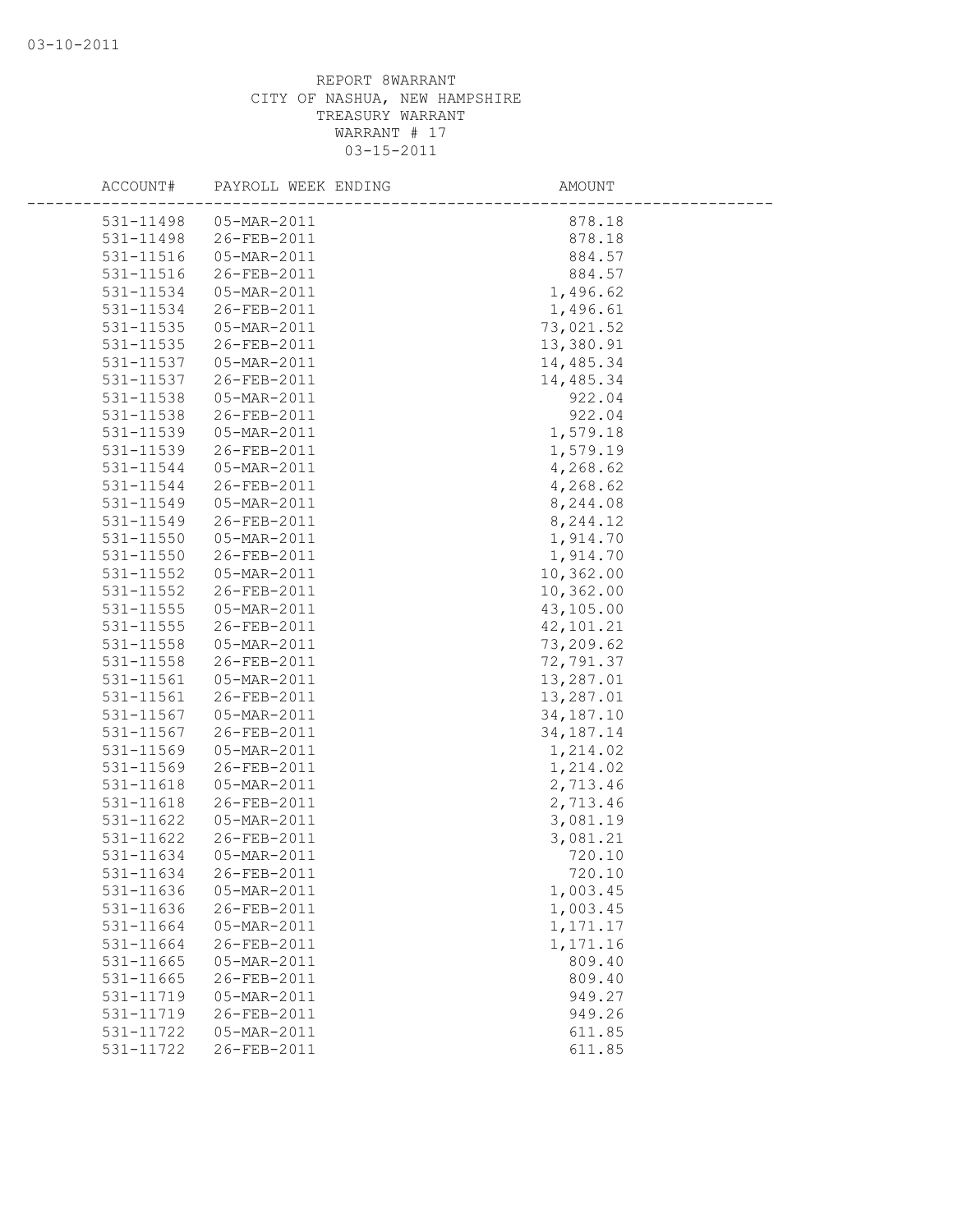|       | ACCOUNT#               | PAYROLL WEEK ENDING        | AMOUNT                           |             |
|-------|------------------------|----------------------------|----------------------------------|-------------|
|       | 531-11732              | 05-MAR-2011                | 5,620.82                         |             |
|       | 531-11732              | 26-FEB-2011                | 6,034.25                         |             |
|       | 531-12020              | 05-MAR-2011                | 984.98                           |             |
|       | 531-12020              | 26-FEB-2011                | 984.98                           |             |
|       | 531-12042              | 05-MAR-2011                | 309.93                           |             |
|       | 531-12042              | 26-FEB-2011                | 838.36                           |             |
|       | 531-12066              | 05-MAR-2011                | 708.06                           |             |
|       | 531-12066              | 26-FEB-2011                | 708.06                           |             |
|       | 531-12068              | 05-MAR-2011                | 771.36                           |             |
|       | 531-12068              | 26-FEB-2011                | 771.36                           |             |
|       | 531-12071              | 05-MAR-2011                | 266.52                           |             |
|       | 531-12071              | 26-FEB-2011                | 266.52                           |             |
|       | 531-12119              | 05-MAR-2011                | 1,158.51                         |             |
|       | 531-12119              | 26-FEB-2011                | 1,158.52                         |             |
|       | 531-13004              | 05-MAR-2011                | 3,793.55                         |             |
|       | 531-13004              | 26-FEB-2011                | 5,247.97                         |             |
|       | 531-13038              | 26-FEB-2011                | 1,179.81                         |             |
|       | 531-13040              | 05-MAR-2011                | 3,379.79                         |             |
|       | 531-13040              | 26-FEB-2011                | 2,620.97                         |             |
|       | 531-13044              | 05-MAR-2011                | 1,472.79                         |             |
|       | 531-13044              | 26-FEB-2011                | 1,312.84                         |             |
|       | 531-13047              | 05-MAR-2011                | 9,734.42                         |             |
|       | 531-13047              | 26-FEB-2011                | 17,788.56                        |             |
|       | 531-13048              | 05-MAR-2011                | 3,756.83                         |             |
|       |                        | 531-13048 26-FEB-2011      | 34,091.18                        |             |
|       |                        | 531-15002 26-FEB-2011      | 47,730.37                        |             |
|       | 531-17006              | 05-MAR-2011                | 937.50                           |             |
| TOTAL | 531                    | POLICE DEPARTMENT          | I\ 1<br>———————————————————————— | 728, 143.36 |
|       |                        |                            |                                  |             |
|       | 532-11024<br>532-11024 | 05-MAR-2011<br>26-FEB-2011 | 2,120.50                         |             |
|       |                        |                            | 2,120.48                         |             |
|       | 532-11036              | 05-MAR-2011<br>26-FEB-2011 | 1,929.25                         |             |
|       | 532-11036              |                            | 1,929.25<br>1,390.80             |             |
|       | 532-11063<br>532-11063 | 05-MAR-2011<br>26-FEB-2011 | 1,390.80                         |             |
|       |                        | 532-11066  05-MAR-2011     |                                  |             |
|       |                        | 26-FEB-2011                | 1,363.38                         |             |
|       | 532-11066<br>532-11069 | 05-MAR-2011                | 1,363.38<br>2,781.73             |             |
|       | 532-11069              | 26-FEB-2011                | 2,781.73                         |             |
|       | 532-11111              | 05-MAR-2011                | 2,229.62                         |             |
|       | 532-11111              | 26-FEB-2011                | 2,229.62                         |             |
|       | 532-11207              | 05-MAR-2011                | 6,838.59                         |             |
|       | 532-11207              | 26-FEB-2011                | 6,838.59                         |             |
|       | 532-11281              | 05-MAR-2011                | 1,005.79                         |             |
|       | 532-11281              | 26-FEB-2011                | 1,005.79                         |             |
|       | 532-11285              | 05-MAR-2011                | 8,428.46                         |             |
|       |                        |                            |                                  |             |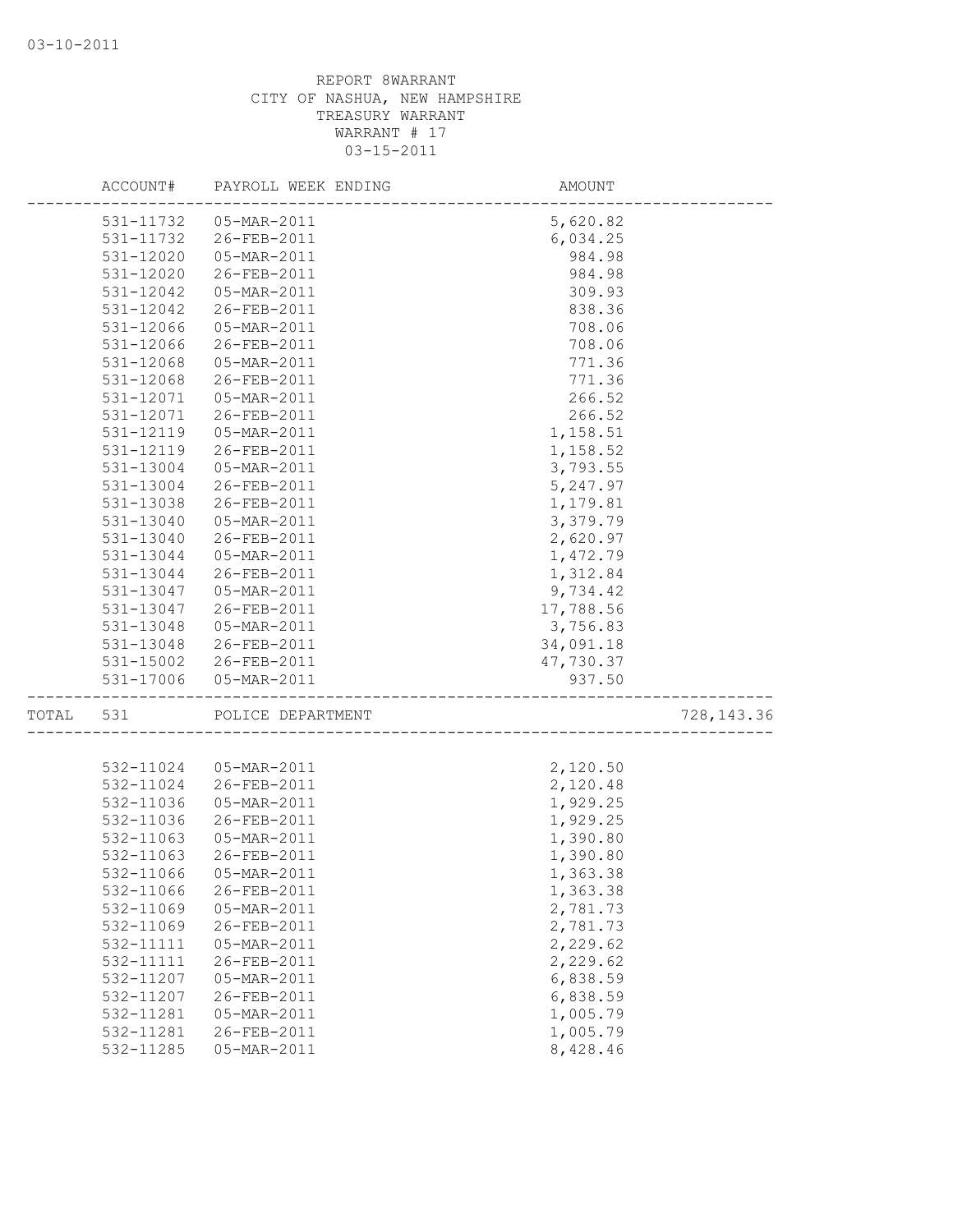|       | ACCOUNT#  | PAYROLL WEEK ENDING    | AMOUNT     |            |
|-------|-----------|------------------------|------------|------------|
|       | 532-11285 | 26-FEB-2011            | 8,428.46   |            |
|       | 532-11291 | 05-MAR-2011            | 7,327.46   |            |
|       | 532-11291 | 26-FEB-2011            | 7,028.17   |            |
|       | 532-11298 | 05-MAR-2011            | 988.28     |            |
|       | 532-11298 | 26-FEB-2011            | 1,395.22   |            |
|       | 532-11300 | 05-MAR-2011            | 75,439.70  |            |
|       | 532-11300 | 26-FEB-2011            | 37,058.66  |            |
|       | 532-11303 | 05-MAR-2011            | 1,233.08   |            |
|       | 532-11303 | 26-FEB-2011            | 1,233.08   |            |
|       | 532-11305 | 05-MAR-2011            | 4,907.82   |            |
|       | 532-11305 | 26-FEB-2011            | 4,907.81   |            |
|       | 532-11309 | 05-MAR-2011            | 142,893.35 |            |
|       | 532-11309 | 26-FEB-2011            | 110,310.61 |            |
|       | 532-11660 | 05-MAR-2011            | 1,566.76   |            |
|       | 532-11660 | 26-FEB-2011            | 1,566.75   |            |
|       | 532-11663 | 05-MAR-2011            | 1,535.86   |            |
|       | 532-11663 | 26-FEB-2011            | 1,535.86   |            |
|       | 532-11666 | 05-MAR-2011            | 1,535.86   |            |
|       | 532-11666 | 26-FEB-2011            | 1,535.86   |            |
|       | 532-11668 | 05-MAR-2011            | 42,947.24  |            |
|       | 532-11668 | 26-FEB-2011            | 1,551.21   |            |
|       | 532-12070 | 05-MAR-2011            | 35,754.64  |            |
|       | 532-12070 | 26-FEB-2011            | 24, 353.64 |            |
|       | 532-13003 | 26-FEB-2011            | 142.36     |            |
|       | 532-13004 | 05-MAR-2011            | 178.60     |            |
|       | 532-13018 | 05-MAR-2011            | 3,018.48   |            |
|       | 532-13018 | 26-FEB-2011            | 1,914.33   |            |
|       | 532-13024 | 05-MAR-2011            | 1,006.11   |            |
|       | 532-13024 | 26-FEB-2011            | 683.73     |            |
|       | 532-13050 | 05-MAR-2011            | 12,687.52  |            |
|       | 532-13050 | 26-FEB-2011            | 7,620.02   |            |
|       | 532-15002 | 26-FEB-2011            | 48,629.80  |            |
|       | 532-19231 | 05-MAR-2011            | 1,381.06   |            |
|       | 532-19231 | 26-FEB-2011            | 1,393.61   |            |
|       | 532-19232 | 05-MAR-2011            | 2,048.93   |            |
|       | 532-19232 | 26-FEB-2011            | 2,048.93   |            |
|       | 532-19233 | 05-MAR-2011            | 3,033.23   |            |
|       | 532-19233 | $26 - FEB - 2011$      | 3,033.23   |            |
|       | 532-19234 | 05-MAR-2011            | 1,923.31   |            |
|       | 532-19234 | 26-FEB-2011            | 1,923.31   |            |
| TOTAL | 532       | FIRE DEPARTMENT        |            | 657,449.70 |
|       |           |                        |            |            |
|       |           | 535-11980  05-MAR-2011 | 96.15      |            |
|       | 535-11980 | 26-FEB-2011            | 96.15      |            |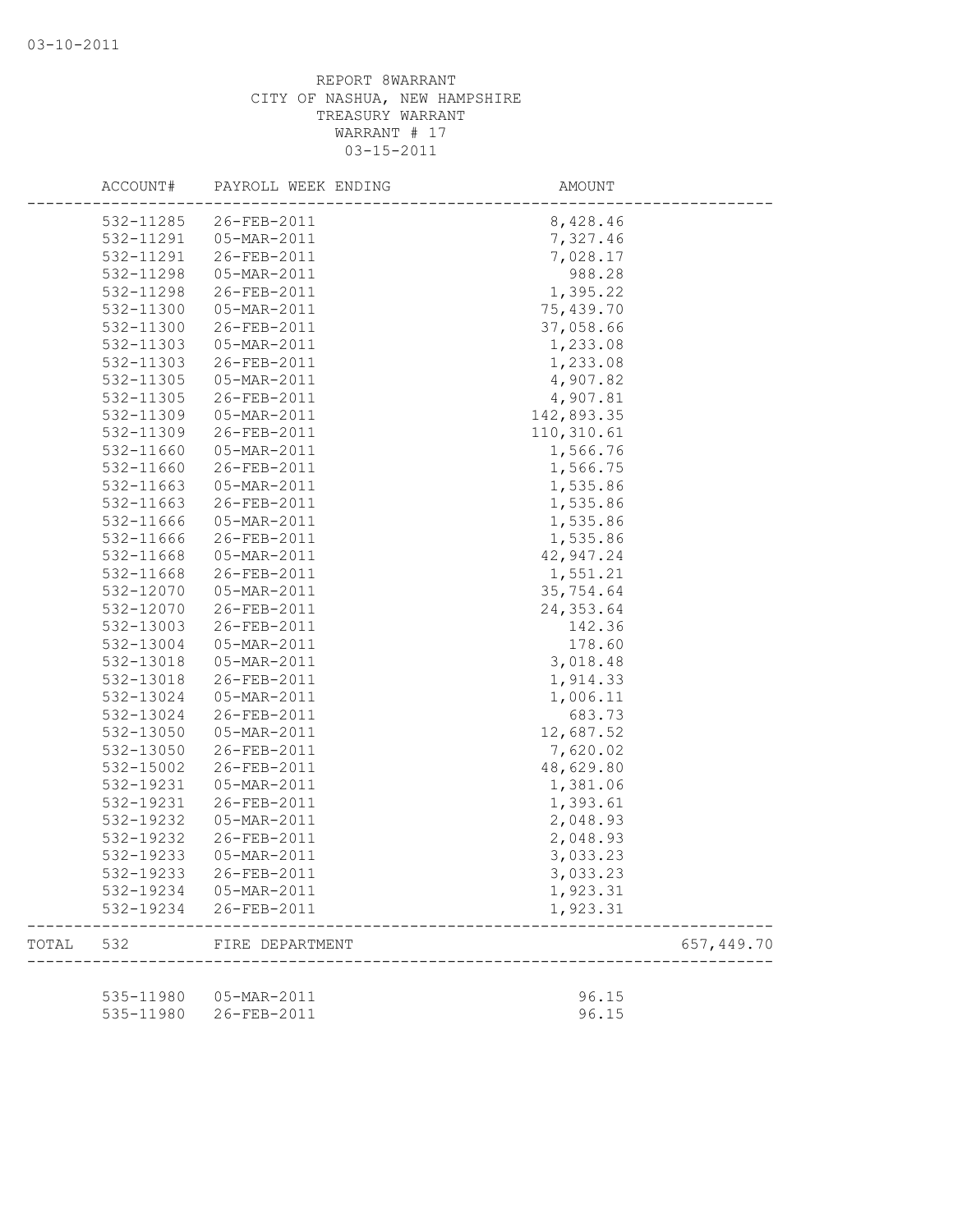|           | ACCOUNT#                                 | PAYROLL WEEK ENDING         | AMOUNT    |           |
|-----------|------------------------------------------|-----------------------------|-----------|-----------|
| TOTAL 535 |                                          | EMERGENCY MANAGEMENT        |           | 192.30    |
|           |                                          |                             |           |           |
|           |                                          | 536-11200 05-MAR-2011       | 1,449.60  |           |
|           |                                          | 536-11200 26-FEB-2011       | 1,449.60  |           |
|           |                                          | 536-12137  05-MAR-2011      | 1,230.12  |           |
|           |                                          | 536-12137 26-FEB-2011       | 1,230.12  |           |
|           | . _ _ _ _ _ _ _ _ _ _ _ _ _<br>TOTAL 536 | CITYWIDE COMMUNICATIONS     |           | 5,359.44  |
|           |                                          |                             |           |           |
|           | 541-11024                                | 05-MAR-2011                 | 263.04    |           |
|           |                                          | 541-11024 26-FEB-2011       | 263.04    |           |
|           | 541-11104                                | 05-MAR-2011                 | 1,044.26  |           |
|           | 541-11104                                | 26-FEB-2011                 | 1,044.25  |           |
|           |                                          | 541-11240  05-MAR-2011      | 1,503.02  |           |
|           |                                          | 541-11240 26-FEB-2011       | 1,503.01  |           |
|           |                                          | 541-11346  05-MAR-2011      | 435.31    |           |
|           |                                          | 541-11346 26-FEB-2011       | 435.30    |           |
| TOTAL 541 |                                          | COMMUNITY SERVICES DIVISION |           | 6,491.23  |
|           |                                          |                             |           |           |
|           |                                          | 542-11024  05-MAR-2011      | 657.59    |           |
|           |                                          | 542-11024 26-FEB-2011       | 657.59    |           |
|           |                                          | 542-11426  05-MAR-2011      | 1,404.69  |           |
|           | 542-11426                                | 26-FEB-2011                 | 1,404.69  |           |
|           | 542-11484                                | 05-MAR-2011                 | 160.00    |           |
|           | 542-11484                                | 26-FEB-2011                 | 160.00    |           |
|           | 542-11584                                | 05-MAR-2011                 | 3,787.06  |           |
|           | 542-11584                                | 26-FEB-2011                 | 3,787.06  |           |
|           | 542-12109                                | 05-MAR-2011                 | 221.00    |           |
|           |                                          | 542-12109 26-FEB-2011       | 742.00    |           |
|           |                                          | 542-12582 26-FEB-2011       | $-606.00$ |           |
| TOTAL     | 542                                      | COMMUNITY HEALTH            |           | 12,375.68 |
|           |                                          |                             |           |           |
|           | 543-11380                                | 05-MAR-2011                 | 988.21    |           |
|           | 543-11380                                | 26-FEB-2011                 | 988.20    |           |
|           | 543-11438                                | $05 - \text{MAR} - 2011$    | 1,324.89  |           |
|           | 543-11438                                | 26-FEB-2011                 | 1,324.89  |           |
|           | 543-11602                                | 05-MAR-2011                 | 909.84    |           |
|           | 543-11602                                | 26-FEB-2011                 | 909.84    |           |
|           | 543-11604                                | $05 - \text{MAR} - 2011$    | 1,573.64  |           |
|           | 543-11604                                | 26-FEB-2011                 | 1,258.89  |           |
|           | 543-11605                                | 05-MAR-2011                 | 985.14    |           |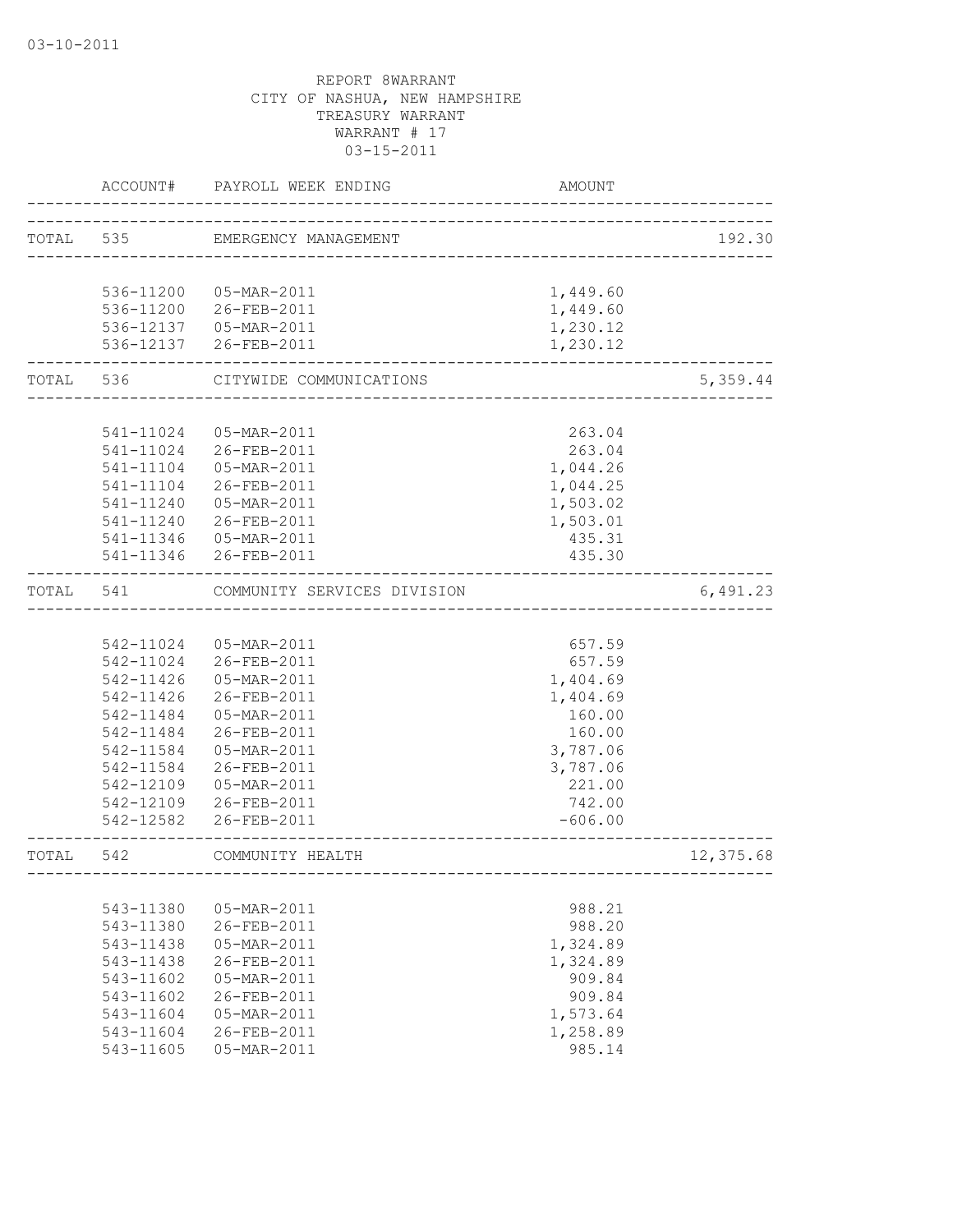|               | ACCOUNT# PAYROLL WEEK ENDING            | AMOUNT<br>------------------------- |           |
|---------------|-----------------------------------------|-------------------------------------|-----------|
|               | 543-11605 26-FEB-2011                   | 985.14                              |           |
|               | 543-31050 26-FEB-2011                   |                                     |           |
|               |                                         |                                     | 11,248.68 |
|               |                                         |                                     |           |
|               | 544-11008  05-MAR-2011                  | 766.46                              |           |
|               | 544-11008 26-FEB-2011                   | 766.45                              |           |
|               | 544-11099  05-MAR-2011                  | 2,161.17                            |           |
|               | 544-11099 26-FEB-2011                   | 2,161.15                            |           |
|               | 544-11112  05-MAR-2011                  | 877.27                              |           |
|               | 544-11112 26-FEB-2011                   | 877.26                              |           |
|               | 544-11367  05-MAR-2011                  | 858.43                              |           |
|               | 544-11367 26-FEB-2011                   | 858.44                              |           |
|               | 544-11777  05-MAR-2011                  | 1,328.18                            |           |
|               | 544-11777 26-FEB-2011                   | 1,328.18                            |           |
|               | 544-12101  05-MAR-2011                  | 441.56                              |           |
|               | 544-12101 26-FEB-2011<br>______________ | 441.56                              |           |
|               | TOTAL 544 WELFARE ADMINISTRATION        |                                     | 12,866.11 |
|               |                                         |                                     |           |
|               | 551-11024  05-MAR-2011                  | 639.71                              |           |
|               | 551-11024 26-FEB-2011                   | 639.71                              |           |
|               | 551-11028  05-MAR-2011                  | 557.82                              |           |
|               | 551-11028 26-FEB-2011                   | 557.82                              |           |
|               | 551-11057  05-MAR-2011                  | 920.69                              |           |
|               | 551-11057 26-FEB-2011                   | 920.69                              |           |
| 551-11094     | 05-MAR-2011                             | 313.78                              |           |
|               | 551-11094 26-FEB-2011                   | 313.79                              |           |
|               | 551-11097  05-MAR-2011                  | 1,101.99                            |           |
| 551-11097     | 26-FEB-2011                             | 1,101.98                            |           |
| 551-11211     | 05-MAR-2011                             | 632.11                              |           |
| 551-11211     | 26-FEB-2011                             | 632.11                              |           |
| 551-11249     | 05-MAR-2011                             | 1,320.01                            |           |
| 551-11249     | 26-FEB-2011                             | 1,320.00                            |           |
| 551-11268     | 05-MAR-2011                             | 650.13                              |           |
| 551-11268     | 26-FEB-2011                             | 650.13                              |           |
| 551-11273     | 05-MAR-2011                             | 1,735.80                            |           |
| 551-11273     | 26-FEB-2011                             | 1,735.80                            |           |
| $551 - 11435$ | 05-MAR-2011                             | 936.74                              |           |
| 551-11435     | 26-FEB-2011                             | 936.74                              |           |
| 551-11462     | 05-MAR-2011                             | 1,059.21                            |           |
| $551 - 11462$ | 26-FEB-2011                             | 1,059.21                            |           |
| $551 - 11620$ | 05-MAR-2011                             | 1,184.60                            |           |
| 551-11620     | 26-FEB-2011                             | 1,184.60                            |           |
| 551-11638     | 05-MAR-2011                             | 1,212.06                            |           |
| 551-11638     | 26-FEB-2011                             | 1,212.05                            |           |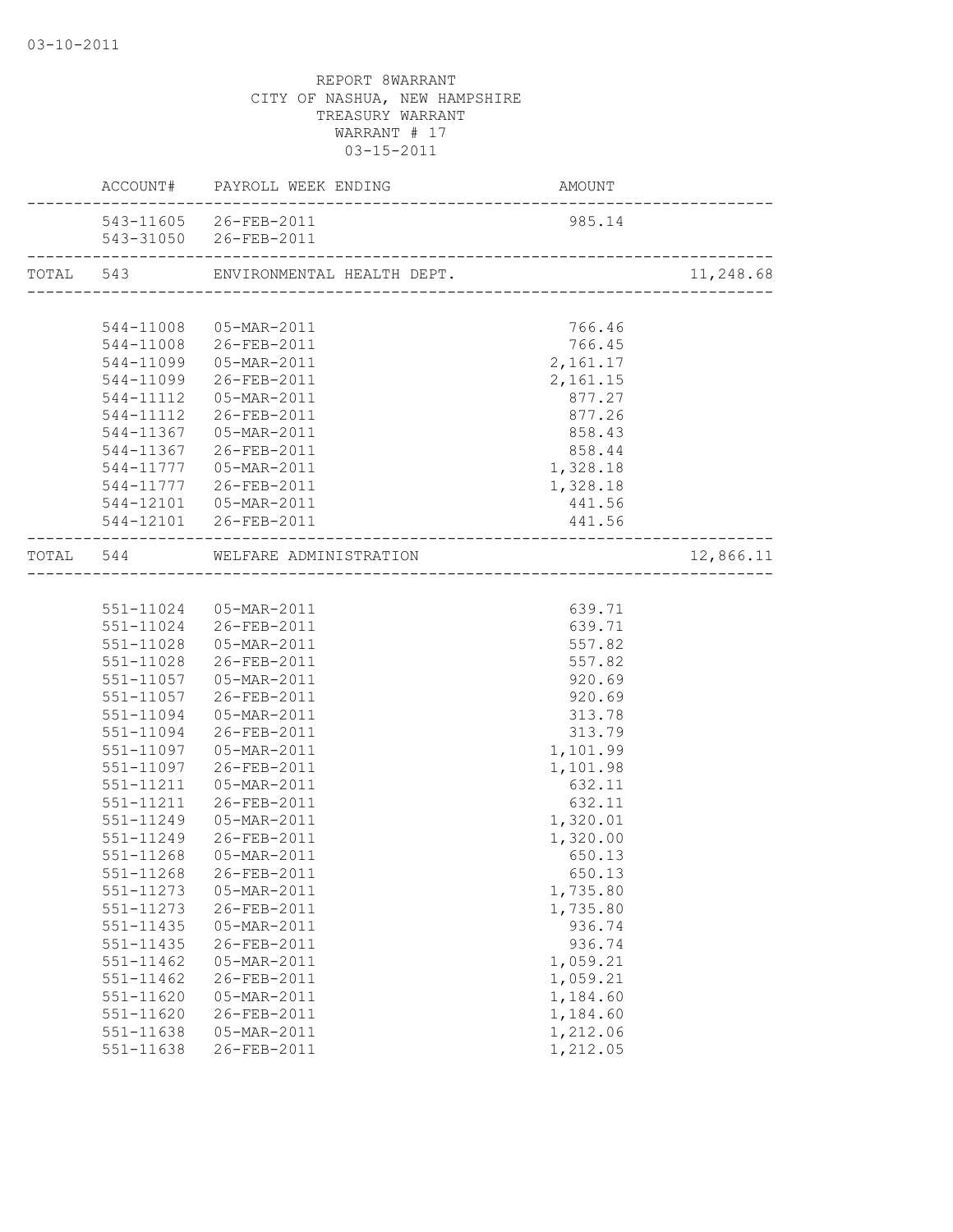|       |           | 551-13004 26-FEB-2011  | 118.26    |            |
|-------|-----------|------------------------|-----------|------------|
|       |           |                        |           | 24,647.54  |
|       |           |                        |           |            |
|       |           | 552-11024  05-MAR-2011 | 706.26    |            |
|       |           | 552-11024 26-FEB-2011  | 706.26    |            |
|       |           | 552-11077  05-MAR-2011 | 1,331.47  |            |
|       |           | 552-11077 26-FEB-2011  | 1,331.47  |            |
|       |           | 552-11087  05-MAR-2011 | 882.00    |            |
|       |           | 552-11087 26-FEB-2011  | 882.00    |            |
|       |           | 552-11143  05-MAR-2011 | 878.00    |            |
|       |           | 552-11143 26-FEB-2011  | 878.00    |            |
|       | 552-11324 | 05-MAR-2011            | 4,236.84  |            |
|       | 552-11324 | 26-FEB-2011            | 4,236.84  |            |
|       | 552-11339 | 05-MAR-2011            | 3,022.89  |            |
|       | 552-11339 | 26-FEB-2011            | 3,012.80  |            |
|       | 552-11342 | 05-MAR-2011            | 790.81    |            |
|       | 552-11342 | 26-FEB-2011            | 790.80    |            |
|       | 552-11343 | 05-MAR-2011            | 1,776.80  |            |
|       |           | 552-11343 26-FEB-2011  | 1,776.80  |            |
|       |           | 552-11407 05-MAR-2011  | 5,469.60  |            |
|       |           | 552-11407 26-FEB-2011  | 5,469.60  |            |
|       | 552-11492 | 05-MAR-2011            | 836.40    |            |
|       |           | 552-11492 26-FEB-2011  | 836.40    |            |
|       | 552-11562 | 05-MAR-2011            | 420.52    |            |
|       |           | 552-11562 26-FEB-2011  | 420.52    |            |
|       |           | 552-11580  05-MAR-2011 | 1,014.70  |            |
|       |           | 552-11580 26-FEB-2011  | 1,014.70  |            |
|       |           | 552-11672  05-MAR-2011 | 1,489.36  |            |
|       | 552-11672 | 26-FEB-2011            | 1,489.36  |            |
|       | 552-11750 | 05-MAR-2011            | 803.60    |            |
|       | 552-11750 | 26-FEB-2011            | 803.60    |            |
|       | 552-13004 | 05-MAR-2011            | 592.25    |            |
|       | 552-13004 | 26-FEB-2011            | 851.44    |            |
|       | 552-13009 | 05-MAR-2011            | 2,332.43  |            |
|       | 552-13009 | 26-FEB-2011            | 2,137.00  |            |
|       |           | 552-13067 05-MAR-2011  | 252.84    |            |
|       |           | 552-13067 26-FEB-2011  | 4,574.46  |            |
|       |           | 552-59050 26-FEB-2011  | 264.00    |            |
| TOTAL | 552       | PARKS AND RECREATION   |           | 58, 312.82 |
|       |           |                        |           |            |
|       | 553-11024 | 05-MAR-2011            | 426.76    |            |
|       |           | 553-11024 26-FEB-2011  | 455.65    |            |
|       |           | 553-11078  05-MAR-2011 | 1,367.59  |            |
|       | 553-11078 | 26-FEB-2011            | 45,562.71 |            |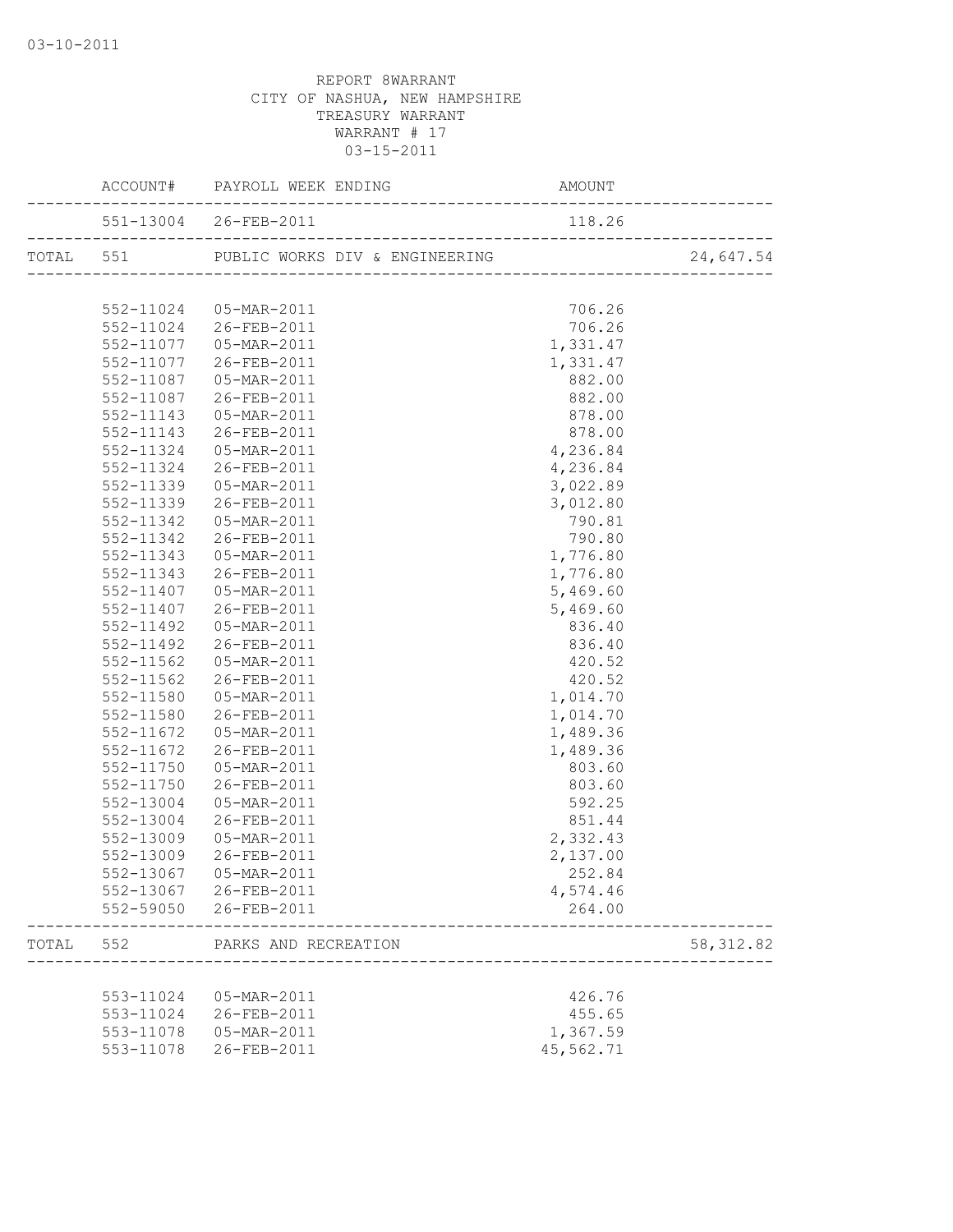|       | ACCOUNT#  | PAYROLL WEEK ENDING | AMOUNT      |             |
|-------|-----------|---------------------|-------------|-------------|
|       | 553-11098 | 05-MAR-2011         | 1,038.42    |             |
|       | 553-11098 | 26-FEB-2011         | 1,040.97    |             |
|       | 553-11169 | 05-MAR-2011         | 1,071.44    |             |
|       | 553-11169 | 26-FEB-2011         | 1,071.45    |             |
|       | 553-11192 | 05-MAR-2011         | 781.64      |             |
|       | 553-11192 | 26-FEB-2011         | 977.05      |             |
|       | 553-11279 | 05-MAR-2011         | 6,080.15    |             |
|       | 553-11279 | 26-FEB-2011         | 5,794.80    |             |
|       | 553-11327 | 05-MAR-2011         | 4,236.83    |             |
|       | 553-11327 | 26-FEB-2011         | 4,236.83    |             |
|       | 553-11375 | 05-MAR-2011         | 1,440.50    |             |
|       | 553-11375 | 26-FEB-2011         | 1,591.14    |             |
|       | 553-11465 | 05-MAR-2011         | 3,345.61    |             |
|       | 553-11465 | 26-FEB-2011         | 3, 178.32   |             |
|       | 553-11474 | 05-MAR-2011         | 3,856.80    |             |
|       | 553-11474 | 26-FEB-2011         | 3,856.80    |             |
|       | 553-11475 | 05-MAR-2011         | 2,931.60    |             |
|       | 553-11475 | 26-FEB-2011         | 2,931.60    |             |
|       | 553-11630 | 05-MAR-2011         | 1,756.00    |             |
|       | 553-11630 | 26-FEB-2011         | 1,756.00    |             |
|       | 553-11648 | 05-MAR-2011         | 860.56      |             |
|       | 553-11648 | 26-FEB-2011         | 860.55      |             |
|       | 553-11678 | 05-MAR-2011         | 1,485.69    |             |
|       | 553-11678 | 26-FEB-2011         | 1,485.70    |             |
|       | 553-11759 | 05-MAR-2011         | 15,525.86   |             |
|       | 553-11759 | 26-FEB-2011         | 15,617.05   |             |
|       | 553-11771 | 05-MAR-2011         | 1,901.60    |             |
|       | 553-11771 | 26-FEB-2011         | 1,901.60    |             |
|       | 553-13004 | 05-MAR-2011         | 1,481.51    |             |
|       | 553-13004 | 26-FEB-2011         | 1,138.34    |             |
|       | 553-13009 | 05-MAR-2011         | 45,709.40   |             |
|       | 553-13009 | 26-FEB-2011         | 24, 235.38  |             |
|       | 553-13901 | 05-MAR-2011         | 10,819.34   |             |
|       | 553-13901 | 26-FEB-2011         | 10,425.97   |             |
|       | 553-17008 | 05-MAR-2011         | 900.00      |             |
|       | 553-17010 | 05-MAR-2011         | $-1,100.00$ |             |
|       | 553-17010 | 26-FEB-2011         | 2,200.00    |             |
| TOTAL | 553       | STREET DEPARTMENT   |             | 236, 235.21 |
|       |           |                     |             |             |
|       | 555-11024 | 05-MAR-2011         | 426.76      |             |
|       | 555-11024 | 26-FEB-2011         | 455.65      |             |
|       | 555-11058 | 05-MAR-2011         | 1,014.70    |             |
|       | 555-11058 | 26-FEB-2011         | 1,014.70    |             |
|       | 555-11461 | 05-MAR-2011         | 1,533.61    |             |
|       | 555-11461 | 26-FEB-2011         | 1,533.61    |             |
|       | 555-11505 | 05-MAR-2011         | 1,219.71    |             |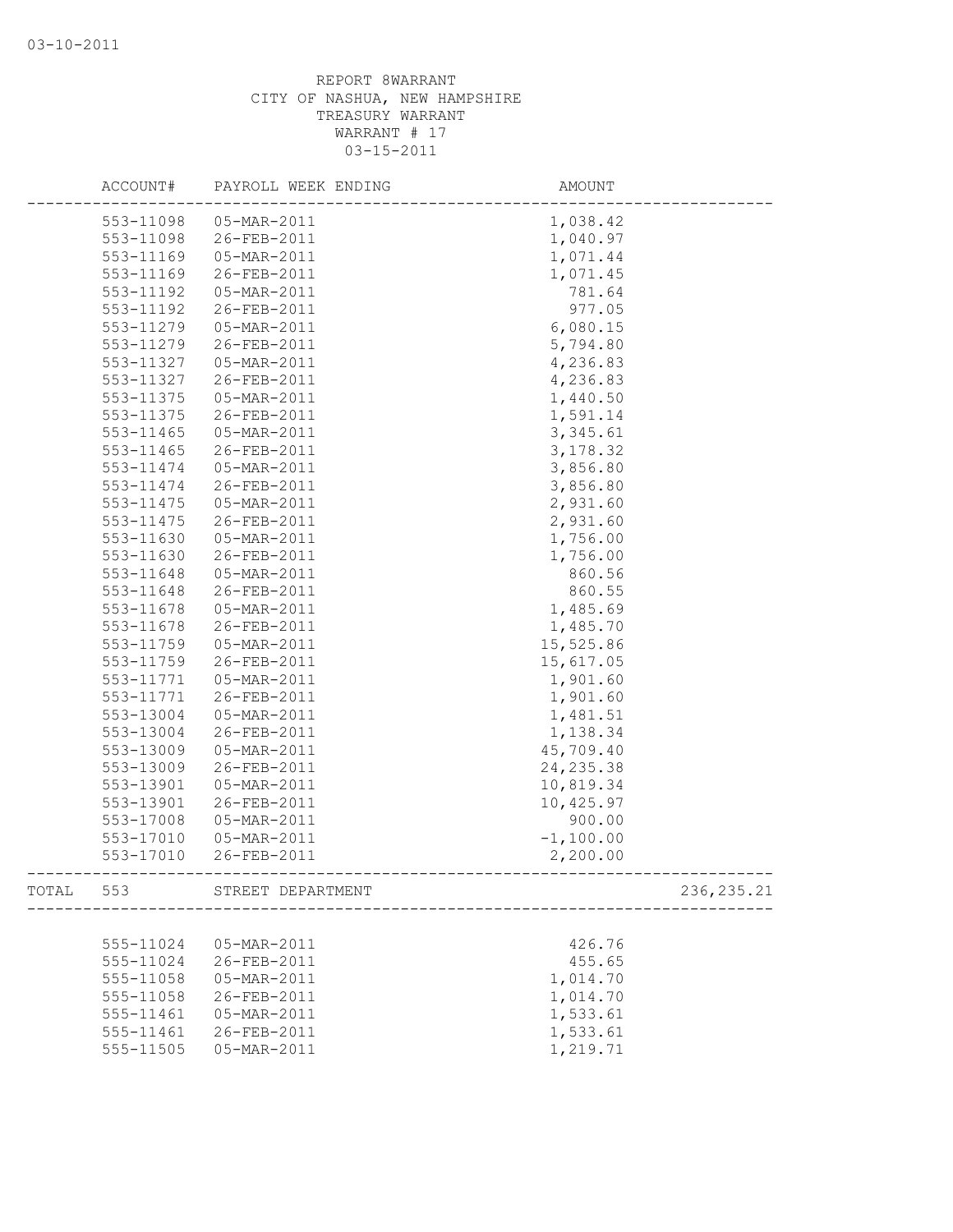|       | ACCOUNT#      | PAYROLL WEEK ENDING         | AMOUNT                |           |
|-------|---------------|-----------------------------|-----------------------|-----------|
|       | 555-11505     | 26-FEB-2011                 | 1,219.71              |           |
|       | 555-11639     | 05-MAR-2011                 | 836.40                |           |
|       | 555-11639     | 26-FEB-2011                 | 836.40                |           |
|       | 555-11640     | 05-MAR-2011                 | 790.64                |           |
|       | 555-11640     | 26-FEB-2011                 | 779.20                |           |
|       | 555-11738     | 05-MAR-2011                 | 2,000.00              |           |
|       | 555-11738     | 26-FEB-2011                 | 2,000.00              |           |
|       | 555-11745     | 05-MAR-2011                 | 831.60                |           |
|       | 555-11745     | 26-FEB-2011                 | 831.60                |           |
|       | 555-11746     | 05-MAR-2011                 | 1,173.51              |           |
|       | 555-11746     | 26-FEB-2011                 | 1,173.50              |           |
|       | 555-13004     | 05-MAR-2011                 | 112.50                |           |
|       | 555-13004     | 26-FEB-2011                 | 192.08                |           |
|       | 555-13068     | 05-MAR-2011                 | 263.15                |           |
|       | 555-13068     | 26-FEB-2011                 | 263.37                |           |
|       | 555-17001     | 05-MAR-2011                 | 300.00                |           |
| TOTAL | 555           | TRAFFIC DEPARTMENT          | _____________________ | 20,802.40 |
|       |               |                             |                       |           |
|       | 557-11024     | 05-MAR-2011                 | 639.71                |           |
|       | 557-11024     | 26-FEB-2011                 | 639.71                |           |
|       | 557-11161     | 05-MAR-2011                 | 1,268.16              |           |
|       | 557-11161     | 26-FEB-2011                 | 1,268.16              |           |
|       | 557-11751     | 05-MAR-2011                 | 70.41                 |           |
|       | 557-11751     | 26-FEB-2011                 | 70.41                 |           |
|       |               | 557-13009  05-MAR-2011      | 392.33                |           |
|       | 557-13009     | 26-FEB-2011                 | 416.10                |           |
| TOTAL | 557           | PARKING LOTS                |                       | 4,764.99  |
|       |               |                             |                       |           |
|       | 561-11345     | 05-MAR-2011                 | 1,240.90              |           |
|       | 561-11345     | 26-FEB-2011                 | 1,240.90              |           |
|       | 561-11651     | 05-MAR-2011                 | 885.75                |           |
|       | $561 - 11651$ | 26-FEB-2011                 | 885.76                |           |
|       | 561-11658     | 05-MAR-2011                 | 1,075.61              |           |
|       | 561-11658     | 26-FEB-2011                 | 1,075.61              |           |
|       |               | TOTAL 561 EDGEWOOD CEMETERY |                       | 6,404.53  |
|       |               |                             |                       |           |
|       | 563-11345     | 05-MAR-2011                 | 596.74                |           |
|       | 563-11345     | 26-FEB-2011                 | 716.10                |           |
|       | 563-11651     | 05-MAR-2011                 | 788.59                |           |
|       | 563-11651     | 26-FEB-2011                 | 788.59                |           |
|       | 563-11657     | 05-MAR-2011                 | 985.56                |           |
|       | 563-11657     | 26-FEB-2011                 | 985.56                |           |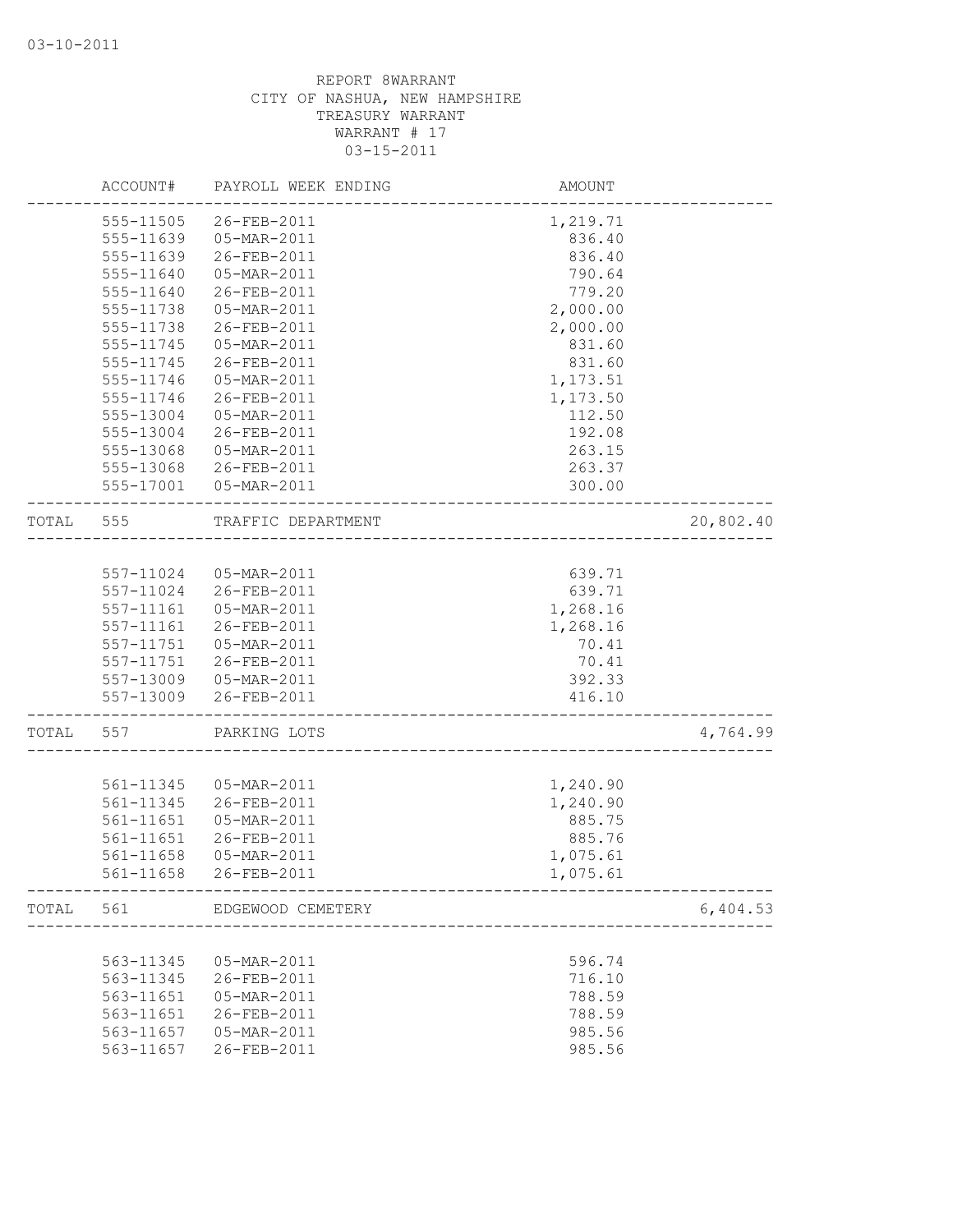| TOTAL<br>563<br>WOODLAWN CEMETERY<br>________________________________ |            |
|-----------------------------------------------------------------------|------------|
|                                                                       | 4,861.14   |
|                                                                       |            |
|                                                                       |            |
| 571-11174  05-MAR-2011<br>639.71                                      |            |
| 571-11174 26-FEB-2011<br>639.71                                       |            |
| 1,999.68<br>571-11237  05-MAR-2011                                    |            |
| 571-11237 26-FEB-2011<br>1,999.68                                     |            |
| TOTAL<br>571<br>COMMUNITY DEVELOPMENT                                 | 5,278.78   |
|                                                                       |            |
| 572-11024<br>05-MAR-2011<br>672.17                                    |            |
| 26-FEB-2011<br>672.17<br>572-11024                                    |            |
| 572-11215<br>05-MAR-2011<br>3,727.03                                  |            |
| 572-11215<br>26-FEB-2011<br>3,727.02                                  |            |
| 882.38<br>572-11238<br>05-MAR-2011                                    |            |
| 572-11238<br>26-FEB-2011<br>882.39                                    |            |
| $572 - 11450$<br>05-MAR-2011<br>1,771.19                              |            |
| 572-11450<br>26-FEB-2011<br>1,771.20                                  |            |
| 572-11522<br>05-MAR-2011<br>858.42                                    |            |
| 26-FEB-2011<br>858.42<br>572-11522                                    |            |
| 1,058.00<br>572-11525<br>05-MAR-2011                                  |            |
| 572-11525<br>26-FEB-2011<br>1,058.00                                  |            |
| 572-58005<br>26-FEB-2011<br>100.00                                    |            |
| 572-98046<br>05-MAR-2011<br>100.00                                    |            |
| TOTAL<br>572<br>PLANNING DEPARTMENT                                   | 18, 138.39 |
|                                                                       |            |
| 1,666.17<br>573-11444<br>05-MAR-2011                                  |            |
| 573-11444 26-FEB-2011<br>1,666.16                                     |            |
| 368.59<br>573-12029<br>05-MAR-2011                                    |            |
| 573-12029<br>26-FEB-2011<br>368.59                                    |            |
| TOTAL<br>573<br>ECONOMIC DEVELOPMENT                                  | 4,069.51   |
| _________________________                                             |            |
| 575-11032<br>05-MAR-2011<br>738.32                                    |            |
| 26-FEB-2011<br>738.31<br>575-11032                                    |            |
| 1,471.29<br>575-11042<br>05-MAR-2011                                  |            |
| 575-11042<br>26-FEB-2011<br>1,471.30                                  |            |
| 05-MAR-2011<br>1,130.10<br>575-11189                                  |            |
| 575-11189<br>26-FEB-2011<br>1,130.10                                  |            |
| 05-MAR-2011<br>1,726.91<br>575-11246                                  |            |
| 1,726.92<br>575-11246<br>26-FEB-2011                                  |            |
| 05-MAR-2011<br>460.00<br>575-11365                                    |            |
| 575-11365<br>26-FEB-2011<br>460.00                                    |            |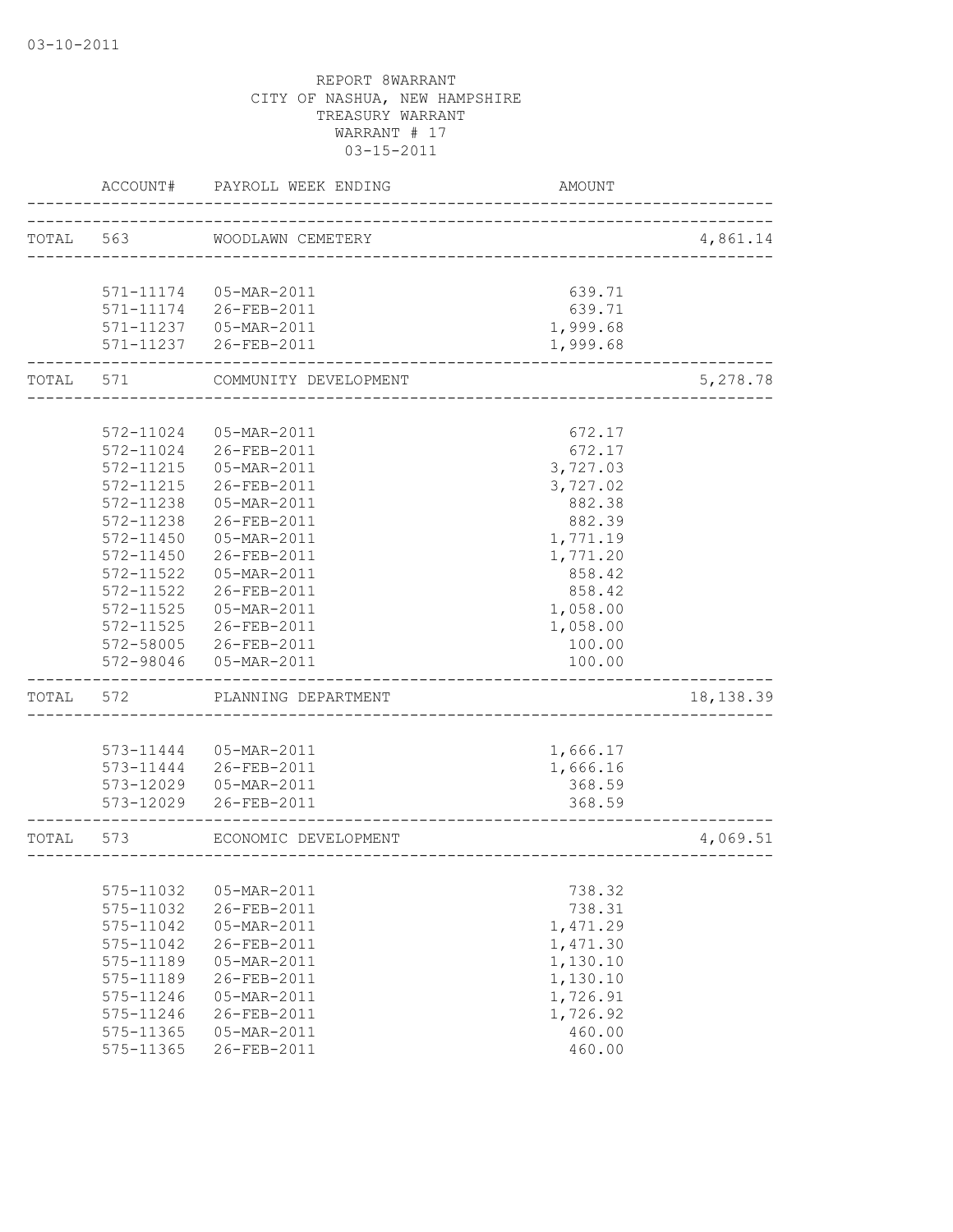|       | ACCOUNT#  | PAYROLL WEEK ENDING     | AMOUNT    |           |
|-------|-----------|-------------------------|-----------|-----------|
|       | 575-11387 | 05-MAR-2011             | 7,026.42  |           |
|       | 575-11387 | 26-FEB-2011             | 7,026.43  |           |
|       | 575-11393 | 05-MAR-2011             | 3,715.05  |           |
|       | 575-11393 | 26-FEB-2011             | 3,715.07  |           |
|       | 575-11400 | 05-MAR-2011             | 8,344.07  |           |
|       | 575-11400 | 26-FEB-2011             | 8,344.07  |           |
|       | 575-11401 | 05-MAR-2011             | 4,099.80  |           |
|       | 575-11401 | 26-FEB-2011             | 4,099.81  |           |
|       | 575-11403 | 05-MAR-2011             | 786.82    |           |
|       | 575-11403 | 26-FEB-2011             | 786.81    |           |
|       | 575-11404 | 05-MAR-2011             | 799.50    |           |
|       | 575-11404 | 26-FEB-2011             | 799.50    |           |
|       | 575-11627 | 05-MAR-2011             | 563.06    |           |
|       | 575-11627 | 26-FEB-2011             | 563.06    |           |
|       | 575-12073 | 05-MAR-2011             | 391.85    |           |
|       | 575-12073 | 26-FEB-2011             | 391.85    |           |
|       | 575-12090 | 05-MAR-2011             | 1,168.74  |           |
|       | 575-12090 | 26-FEB-2011             | 1,168.75  |           |
|       | 575-12114 | 05-MAR-2011             | 1,388.18  |           |
|       | 575-12114 | 26-FEB-2011             | 1,476.10  |           |
|       | 575-13004 | 05-MAR-2011             | 239.86    |           |
|       | 575-13004 | 26-FEB-2011             | 95.29     |           |
|       |           | 575-13035  05-MAR-2011  | 883.63    |           |
|       | 575-13035 | 26-FEB-2011             | 1,294.05  |           |
| TOTAL | 575       | PUBLIC LIBRARIES        |           | 70,221.02 |
|       |           |                         |           |           |
|       | 576-11059 | 05-MAR-2011             | 1,328.18  |           |
|       | 576-11059 | 26-FEB-2011             | 1,328.18  |           |
|       | 576-11221 | 05-MAR-2011             | 1,092.14  |           |
|       | 576-11221 | 26-FEB-2011             | 1,092.13  |           |
|       | 576-11315 | 05-MAR-2011             | 762.17    |           |
|       | 576-11315 | 26-FEB-2011             | 762.17    |           |
|       | 576-11361 | 05-MAR-2011             | 4,102.83  |           |
|       | 576-11361 | 26-FEB-2011             | 4,102.81  |           |
|       | 576-11362 | 05-MAR-2011             | 1, 114.73 |           |
|       | 576-11362 | 26-FEB-2011             | 1, 114.74 |           |
|       |           | 576-12045  05-MAR-2011  | 320.28    |           |
|       |           | 576-12045 26-FEB-2011   | 256.22    |           |
|       |           | 576-12149  05-MAR-2011  | 442.75    |           |
|       | 576-12149 | 26-FEB-2011             | 399.20    |           |
| TOTAL |           | 576 BUILDING DEPARTMENT |           | 18,218.53 |
|       |           |                         |           |           |
|       |           | 577-11067  05-MAR-2011  | 1,216.69  |           |
|       | 577-11067 | 26-FEB-2011             | 1,216.70  |           |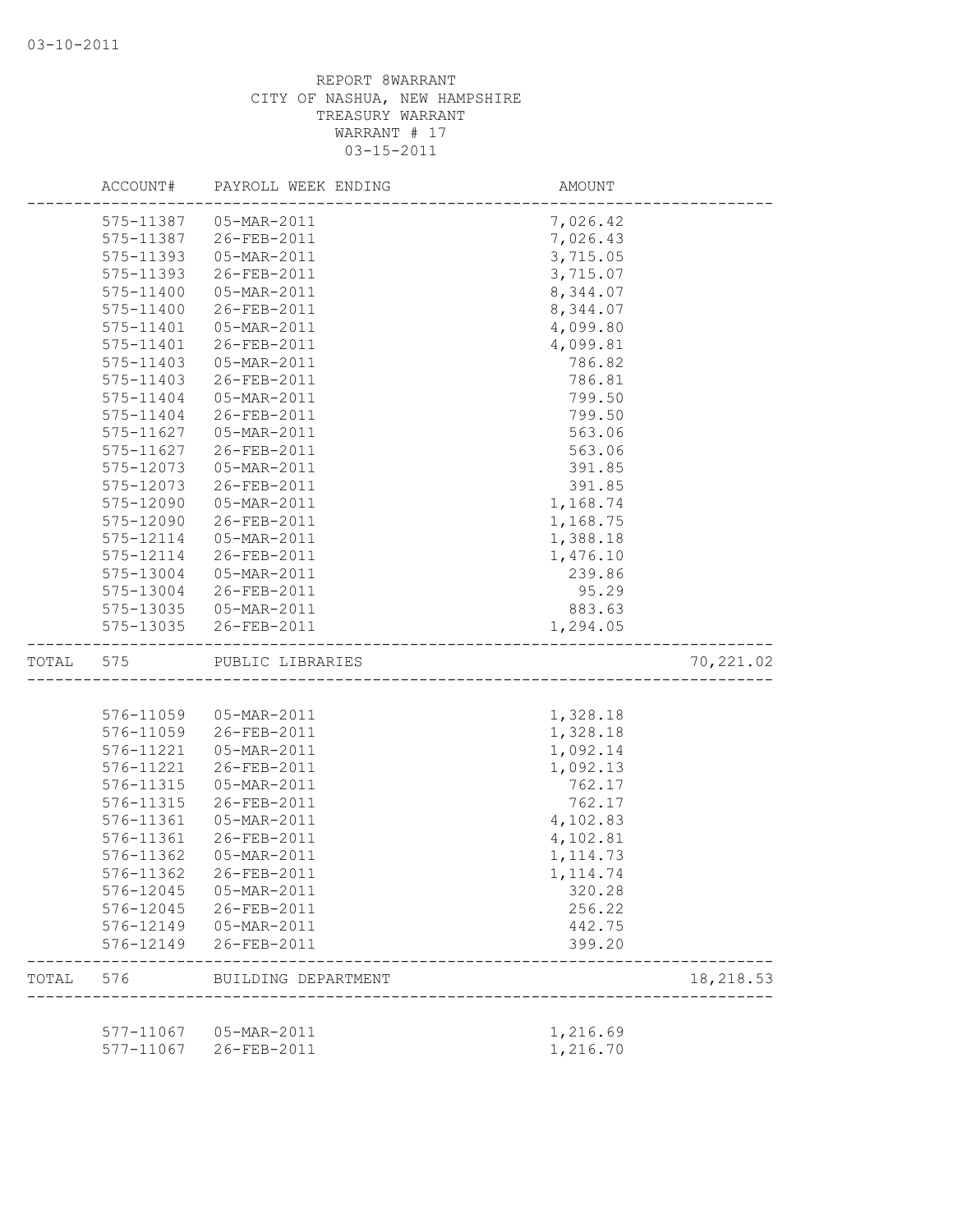|           | ACCOUNT# PAYROLL WEEK ENDING                   | AMOUNT       |          |
|-----------|------------------------------------------------|--------------|----------|
|           | 577-11183  05-MAR-2011                         | 1,894.23     |          |
|           | 577-11183 26-FEB-2011                          | 1,894.22     |          |
|           | TOTAL 577 CODE ENFORCEMENT                     |              | 6,221.84 |
|           |                                                |              |          |
|           | 581-11012  26-FEB-2011                         | 3,766.23     |          |
|           | 581-11076 26-FEB-2011                          | 3,884.62     |          |
|           | 581-11081 26-FEB-2011                          | 2,550.00     |          |
|           | 581-11162  05-MAR-2011                         | 19,267.50    |          |
|           | 581-11162 26-FEB-2011                          | 55,485.80    |          |
|           | 581-11204  05-MAR-2011                         | 11,197.48    |          |
|           | 581-11204 26-FEB-2011                          | 13,698.24    |          |
| 581-11347 | 26-FEB-2011                                    | 2,462.73     |          |
| 581-11348 | 26-FEB-2011                                    | 89,826.64    |          |
| 581-11366 | $-5-MAR-2011$                                  | 54, 475.35   |          |
| 581-11366 | 26-FEB-2011                                    | 54,083.24    |          |
|           | 581-11396 26-FEB-2011                          | 40,592.12    |          |
|           | 581-11402 26-FEB-2011                          | 2,746.29     |          |
|           | 581-11408  05-MAR-2011                         | 18,429.90    |          |
|           | 581-11408 26-FEB-2011                          | 18,422.40    |          |
|           | 581-11486 26-FEB-2011                          | 44, 211.27   |          |
|           | 581-11515 26-FEB-2011                          | 1,669.66     |          |
|           |                                                | 61, 164. 14  |          |
|           | 581-11570 26-FEB-2011<br>581-11572 26-FEB-2011 | 57,847.08    |          |
|           | 581-11579 26-FEB-2011                          | 39,460.21    |          |
|           | 581-11628 26-FEB-2011                          | 2,628.16     |          |
|           | 581-11675 26-FEB-2011                          | 5,192.31     |          |
|           | 581-11709 26-FEB-2011                          | 5,781.40     |          |
| 581-11711 | 26-FEB-2011                                    | 2,705.80     |          |
| 581-11726 | 26-FEB-2011                                    | 1,690,214.88 |          |
| 581-11800 | 26-FEB-2011                                    | 38,949.55    |          |
| 581-11801 | 05-MAR-2011                                    | 274.50       |          |
| 581-11801 | 26-FEB-2011                                    | 13, 316.32   |          |
| 581-11802 | 26-FEB-2011                                    | 13,010.00    |          |
| 581-11803 | 26-FEB-2011                                    | 16,219.06    |          |
| 581-11805 | 26-FEB-2011                                    | 39,525.76    |          |
|           | 581-11812 26-FEB-2011                          | 2,683.92     |          |
| 581-11830 | 26-FEB-2011                                    | 4,069.46     |          |
| 581-11850 | 26-FEB-2011                                    | 1,903.07     |          |
| 581-11860 | 26-FEB-2011                                    | 4,231.12     |          |
| 581-11870 | 26-FEB-2011                                    | 3, 153.84    |          |
| 581-12006 | 26-FEB-2011                                    |              |          |
| 581-12021 | 26-FEB-2011                                    | 43,366.11    |          |
| 581-12060 | 26-FEB-2011                                    | 1,973.86     |          |
| 581-12078 | 05-MAR-2011                                    | 125.00       |          |
| 581-12078 | 26-FEB-2011                                    | 3,887.50     |          |
| 581-12081 | 26-FEB-2011                                    | 2,449.06     |          |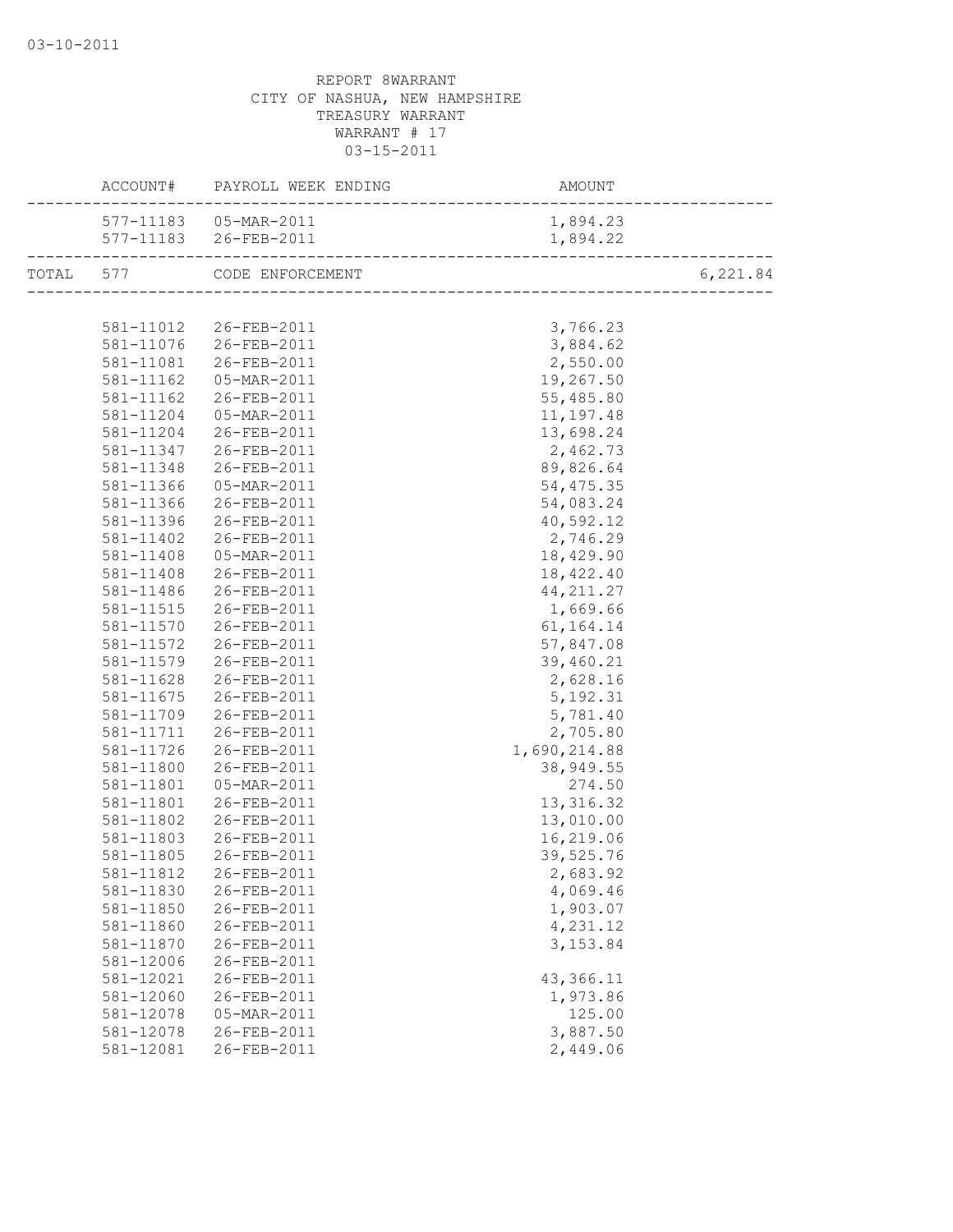| TOTAL | 581       | SCHOOL DEPARTMENT   |              | 2,793,303.41 |
|-------|-----------|---------------------|--------------|--------------|
|       | 581-19240 | 26-FEB-2011         | 980.70       |              |
|       | 581-19230 | 26-FEB-2011         | 62,000.00    |              |
|       | 581-19230 | 05-MAR-2011         | 750.00       |              |
|       | 581-19000 | 26-FEB-2011         | 7,835.80     |              |
|       | 581-17008 | 26-FEB-2011         | $-1, 294.00$ |              |
|       | 581-17004 | 26-FEB-2011         | 1,294.00     |              |
|       | 581-13133 | 26-FEB-2011         | 500.00       |              |
|       | 581-13120 | 26-FEB-2011         | 6,110.14     |              |
|       | 581-13120 | 05-MAR-2011         | 970.15       |              |
|       | 581-13032 | 26-FEB-2011         | 286.81       |              |
|       | 581-13032 | 05-MAR-2011         | 105.58       |              |
|       | 581-13021 | 26-FEB-2011         | 1,647.72     |              |
|       | 581-13021 | 05-MAR-2011         | 1,904.00     |              |
|       | 581-13004 | 26-FEB-2011         | 530.00       |              |
|       | 581-12201 | 26-FEB-2011         | 27,780.96    |              |
|       | 581-12198 | 26-FEB-2011         | 30,396.80    |              |
|       | 581-12153 | 26-FEB-2011         | 60.00        |              |
|       | 581-12138 | 26-FEB-2011         | 940.43       |              |
|       | 581-12136 | 26-FEB-2011         | 1,265.38     |              |
|       | 581-12136 | 05-MAR-2011         | 21.00        |              |
|       | 581-12135 | 26-FEB-2011         | 4,762.07     |              |
|       | 581-12135 | 05-MAR-2011         |              |              |
|       | 581-12126 | 26-FEB-2011         | 4,486.60     |              |
|       | 581-12126 | 05-MAR-2011         | 441.18       |              |
|       | 581-12112 | 26-FEB-2011         | 4,861.51     |              |
|       | 581-12111 | 26-FEB-2011         | 141, 144.80  |              |
|       | 581-12111 | 05-MAR-2011         | 345.20       |              |
|       | 581-12084 | 26-FEB-2011         | 2,275.00     |              |
|       | ACCOUNT#  | PAYROLL WEEK ENDING | AMOUNT       |              |
|       |           |                     |              |              |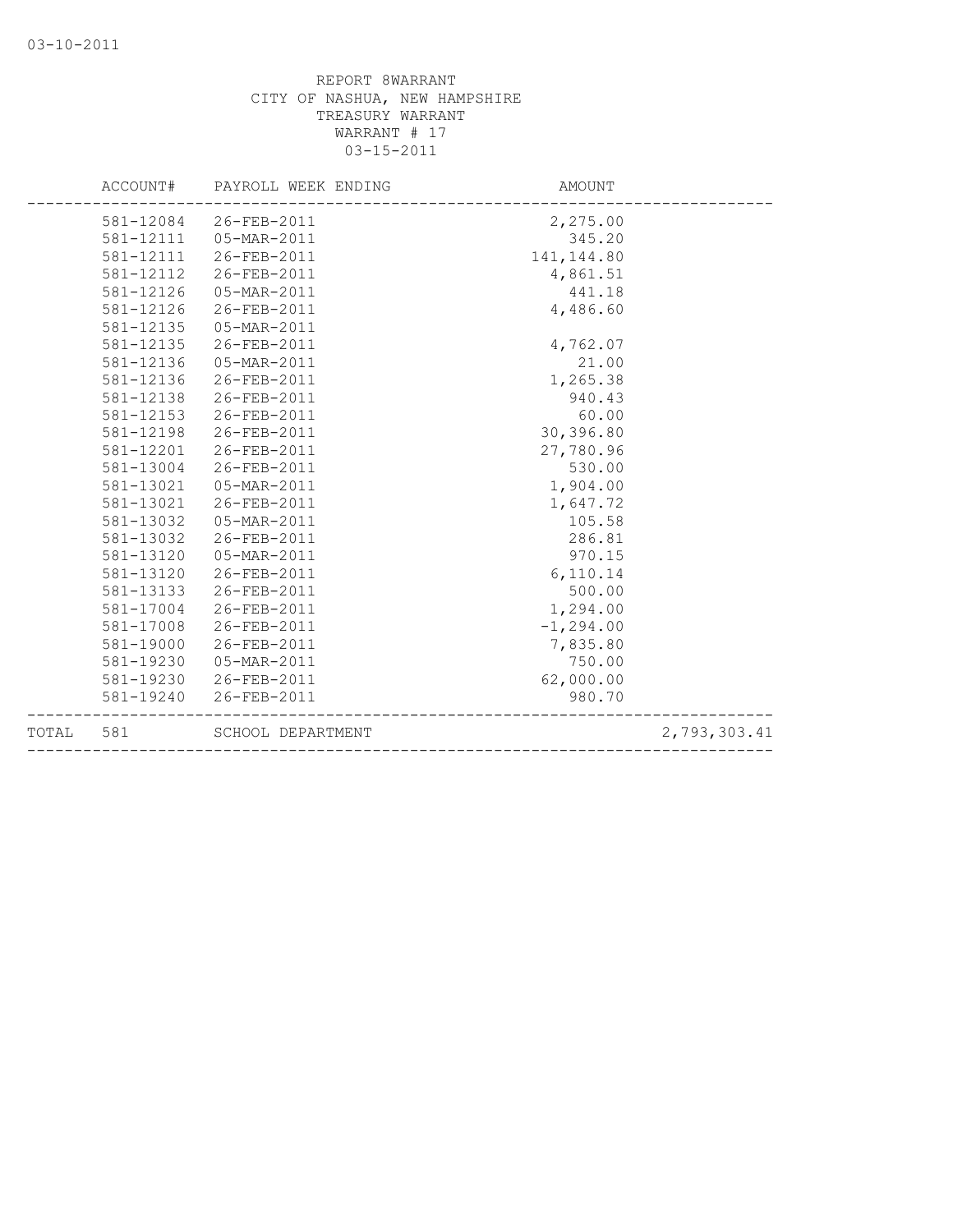| TOTAL 951 |  |
|-----------|--|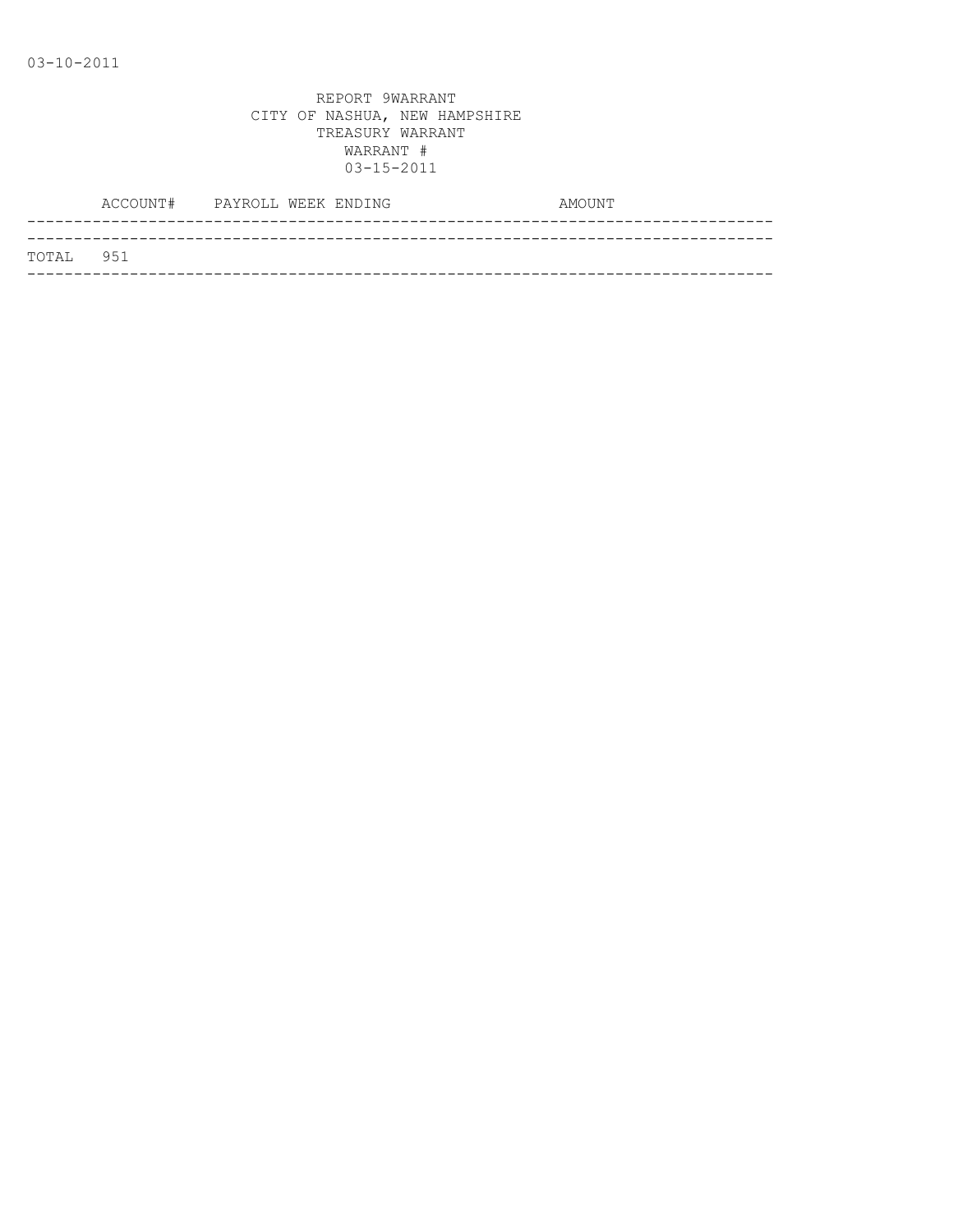| ACCOUNT#  | PAYROLL WEEK ENDING | AMOUNT    |  |
|-----------|---------------------|-----------|--|
| 801-11008 | 05-MAR-2011         | 608.42    |  |
| 801-11008 | 26-FEB-2011         | 608.42    |  |
| 801-11024 | 26-FEB-2011         | 767.65    |  |
| 801-11028 | 05-MAR-2011         | 61.98     |  |
| 801-11028 | 26-FEB-2011         | 61.98     |  |
| 801-11064 | 05-MAR-2011         | 144.64    |  |
| 801-11064 | 26-FEB-2011         | 144.64    |  |
| 801-11094 | 05-MAR-2011         | 104.59    |  |
| 801-11094 | 26-FEB-2011         | 104.60    |  |
| 801-11190 | 05-MAR-2011         | 421.44    |  |
| 801-11190 | 26-FEB-2011         | 421.45    |  |
| 801-11193 | 05-MAR-2011         | 1,025.44  |  |
| 801-11193 | 26-FEB-2011         | 1,025.45  |  |
| 801-11211 | 05-MAR-2011         | 70.24     |  |
| 801-11211 | 26-FEB-2011         | 70.23     |  |
| 801-11222 | 05-MAR-2011         | 217.50    |  |
| 801-11222 | 26-FEB-2011         | 217.50    |  |
| 801-11249 | 05-MAR-2011         | 188.57    |  |
| 801-11249 | 26-FEB-2011         | 188.57    |  |
| 801-11268 | 05-MAR-2011         | 139.32    |  |
| 801-11268 | 26-FEB-2011         | 139.31    |  |
| 801-11271 | 05-MAR-2011         | 1,184.60  |  |
| 801-11271 | 26-FEB-2011         | 1,184.60  |  |
| 801-11276 | 05-MAR-2011         | 4,498.40  |  |
| 801-11276 | 26-FEB-2011         | 4,498.40  |  |
| 801-11431 | 05-MAR-2011         | 193.49    |  |
| 801-11431 | 26-FEB-2011         | 193.49    |  |
| 801-11435 | 05-MAR-2011         | 281.02    |  |
| 801-11435 | 26-FEB-2011         | 281.02    |  |
| 801-11595 | 05-MAR-2011         | 5,041.44  |  |
| 801-11595 | 05-MAR-2011         | 4,984.80  |  |
| 801-11595 | 26-FEB-2011         | 5,003.68  |  |
| 801-11595 | 26-FEB-2011         | 4,154.00  |  |
| 801-11596 | 05-MAR-2011         | 3,512.00  |  |
| 801-11596 | 26-FEB-2011         | 3,512.00  |  |
| 801-11598 | 05-MAR-2011         | 870.00    |  |
| 801-11598 | 26-FEB-2011         | 870.00    |  |
| 801-11599 | 05-MAR-2011         | 1,114.71  |  |
| 801-11599 | 05-MAR-2011         | 1, 114.71 |  |
| 801-11599 | 26-FEB-2011         | 1, 114.71 |  |
| 801-11599 | 26-FEB-2011         | 1, 114.71 |  |
| 801-11606 | 05-MAR-2011         | 725.29    |  |
| 801-11606 | 26-FEB-2011         | 801.58    |  |
| 801-11647 | 05-MAR-2011         | 1,442.84  |  |
| 801-11647 | 26-FEB-2011         | 1,442.84  |  |
| 801-13004 | 05-MAR-2011         | 1,733.89  |  |
| 801-13004 | 05-MAR-2011         | 439.90    |  |
| 801-13004 | 05-MAR-2011         | 411.72    |  |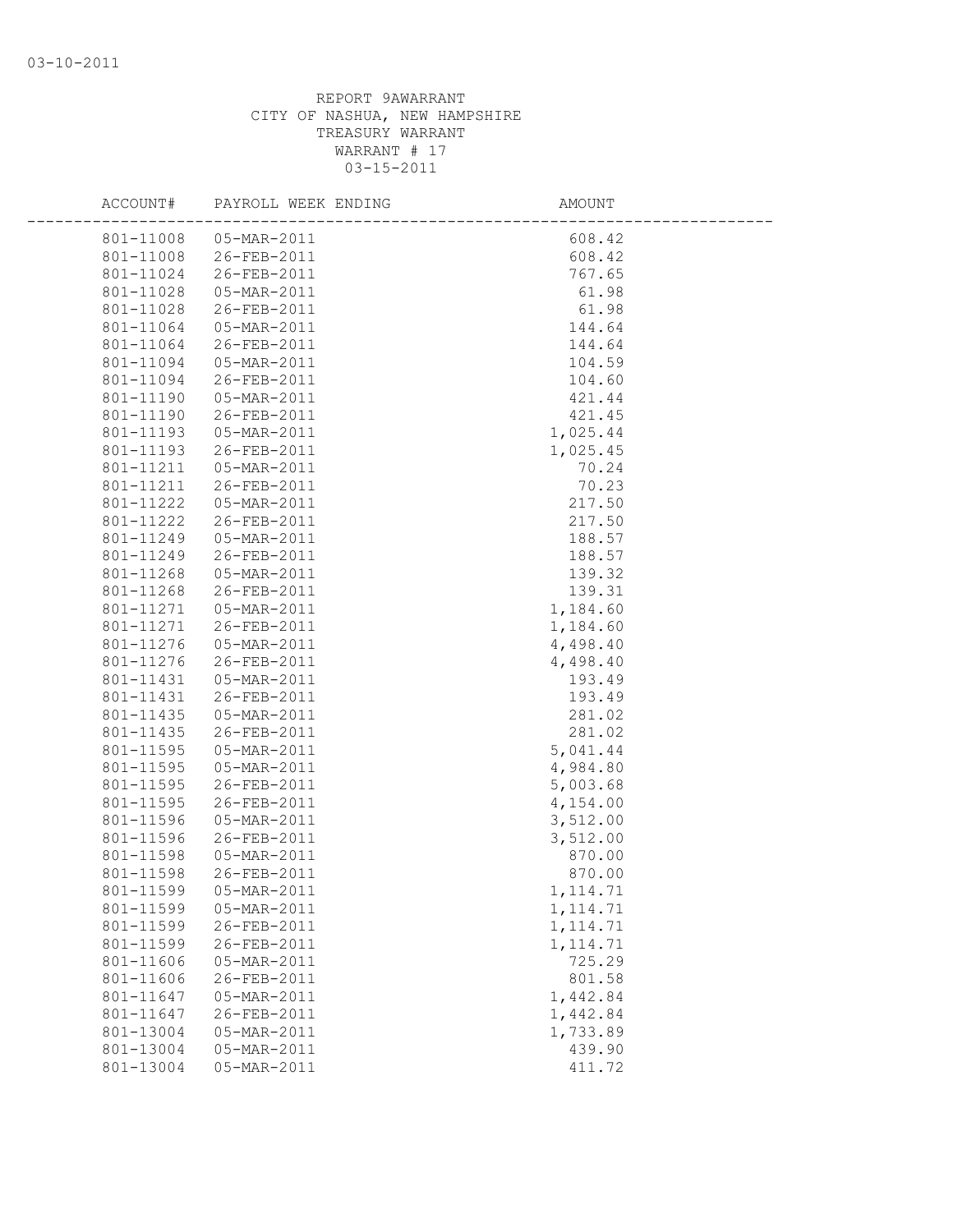|           |           | ACCOUNT# PAYROLL WEEK ENDING | AMOUNT<br>------------------------ |           |
|-----------|-----------|------------------------------|------------------------------------|-----------|
|           |           | 801-13004 26-FEB-2011        | 3,120.29                           |           |
|           |           | 801-13004 26-FEB-2011        | 3,230.38                           |           |
|           |           | 801-13004 26-FEB-2011        | 1,267.54                           |           |
| TOTAL 801 |           | SOLID WASTE DISPOSAL         |                                    | 66,069.99 |
|           |           |                              |                                    |           |
|           |           | 802-11024  05-MAR-2011       | 155.94                             |           |
|           |           | 802-11024  05-MAR-2011       | 623.77                             |           |
|           |           | 802-11024 26-FEB-2011        | 155.94                             |           |
|           |           | 802-11024 26-FEB-2011        | 623.77                             |           |
|           | 802-11028 | 05-MAR-2011                  | 421.47                             |           |
|           | 802-11028 | 05-MAR-2011                  | 198.34                             |           |
|           | 802-11028 | 26-FEB-2011                  | 421.47                             |           |
|           | 802-11028 | 26-FEB-2011                  | 198.34                             |           |
|           | 802-11064 | 05-MAR-2011                  | 144.64                             |           |
|           | 802-11064 | 05-MAR-2011                  | 144.64                             |           |
|           | 802-11064 | 26-FEB-2011                  | 144.64                             |           |
|           |           | 802-11064 26-FEB-2011        | 144.64                             |           |
|           |           | 802-11091  05-MAR-2011       | 1,139.75                           |           |
|           | 802-11091 | 26-FEB-2011                  | 1,139.75                           |           |
|           | 802-11092 | 05-MAR-2011                  | 819.92                             |           |
|           | 802-11092 | 26-FEB-2011                  | 814.48                             |           |
|           | 802-11094 | 05-MAR-2011                  | 313.79                             |           |
|           | 802-11094 | 05-MAR-2011                  | 313.78                             |           |
|           | 802-11094 | 26-FEB-2011                  | 313.77                             |           |
|           |           | 802-11094 26-FEB-2011        | 313.79                             |           |
|           |           | 802-11096  05-MAR-2011       | 959.78                             |           |
|           | 802-11096 | 26-FEB-2011                  | 959.79                             |           |
|           | 802-11102 | 05-MAR-2011                  | 1,046.62                           |           |
|           | 802-11102 | 26-FEB-2011                  | 929.19                             |           |
|           | 802-11105 | 05-MAR-2011                  | 1,111.46                           |           |
|           | 802-11105 | 26-FEB-2011                  | 1,074.36                           |           |
|           | 802-11124 | 05-MAR-2011                  | 760.66                             |           |
|           | 802-11124 | 26-FEB-2011                  | 760.65                             |           |
|           |           | 802-11155  05-MAR-2011       | 1,050.42                           |           |
|           | 802-11155 | 26-FEB-2011                  | 1,050.42                           |           |
|           |           | 802-11157  05-MAR-2011       | 2,703.76                           |           |
|           | 802-11157 | 26-FEB-2011                  | 142.68                             |           |
|           | 802-11157 | 26-FEB-2011                  | 2,591.97                           |           |
|           | 802-11158 | 05-MAR-2011                  | 1,884.80                           |           |
|           | 802-11158 | 26-FEB-2011                  | 306.28                             |           |
|           | 802-11158 | 26-FEB-2011                  | 1,814.12                           |           |
|           | 802-11190 | 05-MAR-2011                  | 421.44                             |           |
|           | 802-11190 | 26-FEB-2011                  | 421.44                             |           |
|           | 802-11211 | 05-MAR-2011                  | 280.94                             |           |
|           | 802-11211 | 05-MAR-2011                  | 421.41                             |           |
|           | 802-11211 | 26-FEB-2011                  | 280.94                             |           |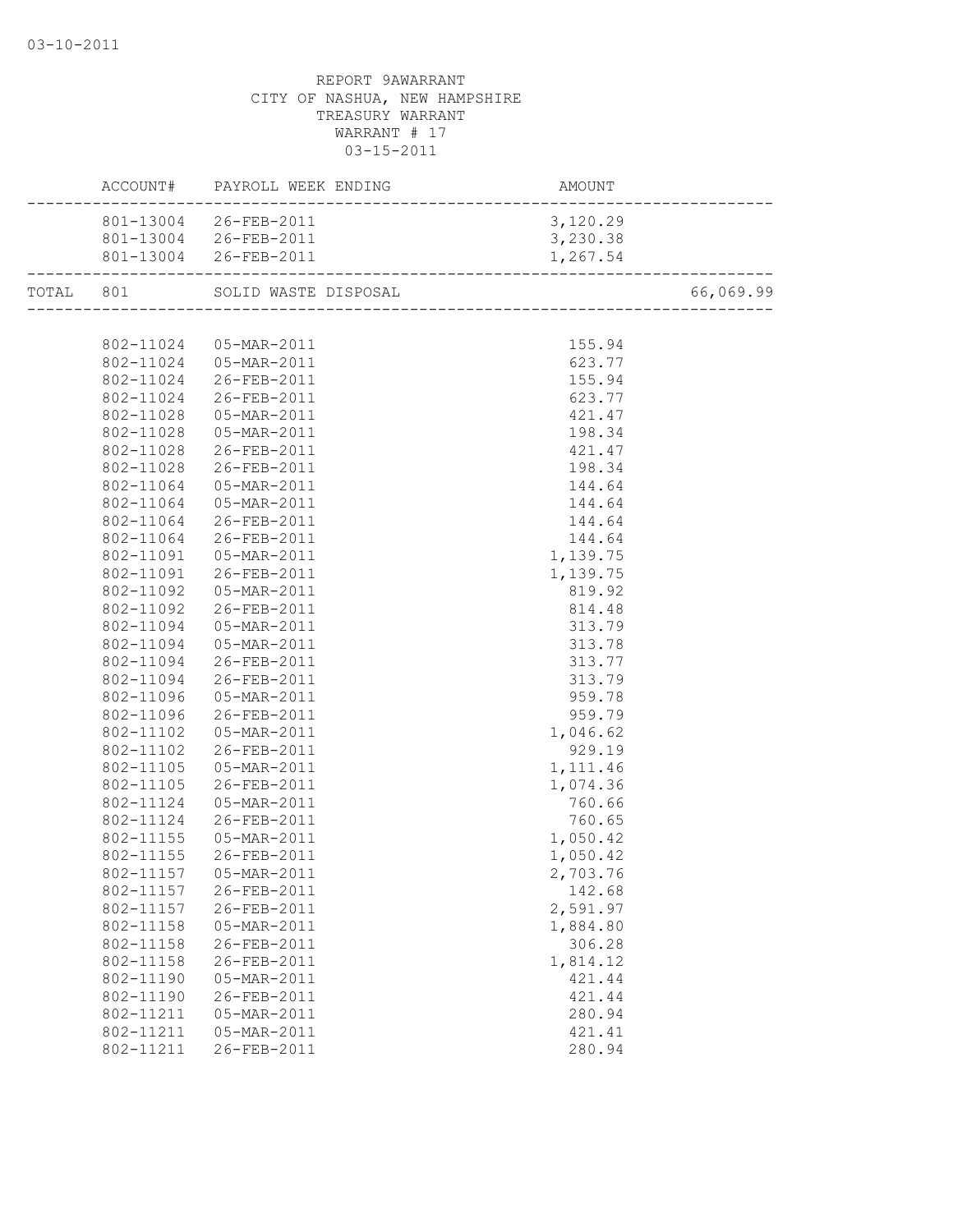| ACCOUNT#               | PAYROLL WEEK ENDING        | AMOUNT               |  |
|------------------------|----------------------------|----------------------|--|
| 802-11211              | 26-FEB-2011                | 421.41               |  |
| 802-11222              | 05-MAR-2011                | 217.50               |  |
| 802-11222              | 26-FEB-2011                | 217.50               |  |
| 802-11249              | 05-MAR-2011                | 188.57               |  |
| 802-11249              | 05-MAR-2011                | 188.57               |  |
| 802-11249              | 26-FEB-2011                | 188.57               |  |
| 802-11249              | 26-FEB-2011                | 188.57               |  |
| 802-11260              | 05-MAR-2011                | 2,008.00             |  |
| 802-11260              | 26-FEB-2011                | 2,008.00             |  |
| 802-11268              | 05-MAR-2011                | 46.44                |  |
| 802-11268              | 05-MAR-2011                | 92.88                |  |
| 802-11268              | 26-FEB-2011                | 46.44                |  |
| 802-11268              | 26-FEB-2011                | 92.88                |  |
| 802-11270              | 05-MAR-2011                | 1, 114.73            |  |
| 802-11270              | 26-FEB-2011                | 1, 114.74            |  |
| 802-11330              | 05-MAR-2011                | 1, 114.71            |  |
| 802-11330              | 26-FEB-2011                | 1, 114.71            |  |
| 802-11333              | 05-MAR-2011                | 1,092.86             |  |
| 802-11333              | 26-FEB-2011                | 1,092.86             |  |
| 802-11431              | 05-MAR-2011                | 193.49               |  |
| 802-11431              | 26-FEB-2011                | 193.49               |  |
| 802-11435              | 05-MAR-2011                | 468.37               |  |
| 802-11435              | 05-MAR-2011                | 187.35               |  |
| 802-11435              | 26-FEB-2011                | 468.37               |  |
| 802-11435              | 26-FEB-2011                | 187.35               |  |
| 802-11480              | 05-MAR-2011                | 2,239.45             |  |
| 802-11480              | 26-FEB-2011                | 1,934.40             |  |
| 802-11513              | 05-MAR-2011<br>26-FEB-2011 | 5,128.27             |  |
| 802-11513<br>802-11514 | 05-MAR-2011                | 5,128.27             |  |
| 802-11514              | 26-FEB-2011                | 2,999.20<br>2,999.20 |  |
| 802-11681              | 05-MAR-2011                | 324.42               |  |
| 802-11681              | 05-MAR-2011                | 1,297.69             |  |
| 802-11681              | 26-FEB-2011                | 324.42               |  |
| 802-11681              | 26-FEB-2011                | 1,297.69             |  |
| 802-11693              | 05-MAR-2011                | 1,230.75             |  |
| 802-11693              | 26-FEB-2011                | 1,230.75             |  |
| 802-11764              | 05-MAR-2011                | 1,219.71             |  |
| 802-11764              | 26-FEB-2011                | 1,219.71             |  |
| 802-12203              | 05-MAR-2011                | 480.00               |  |
| 802-13004              | 05-MAR-2011                | 1,509.60             |  |
| 802-13004              | 05-MAR-2011                | 2,623.79             |  |
| 802-13004              | 05-MAR-2011                | 99.83                |  |
| 802-13004              | 26-FEB-2011                | 1,148.27             |  |
| 802-13004              | 26-FEB-2011                | 4,630.93             |  |
| 802-13004              | 26-FEB-2011                | 42.78                |  |
|                        |                            |                      |  |